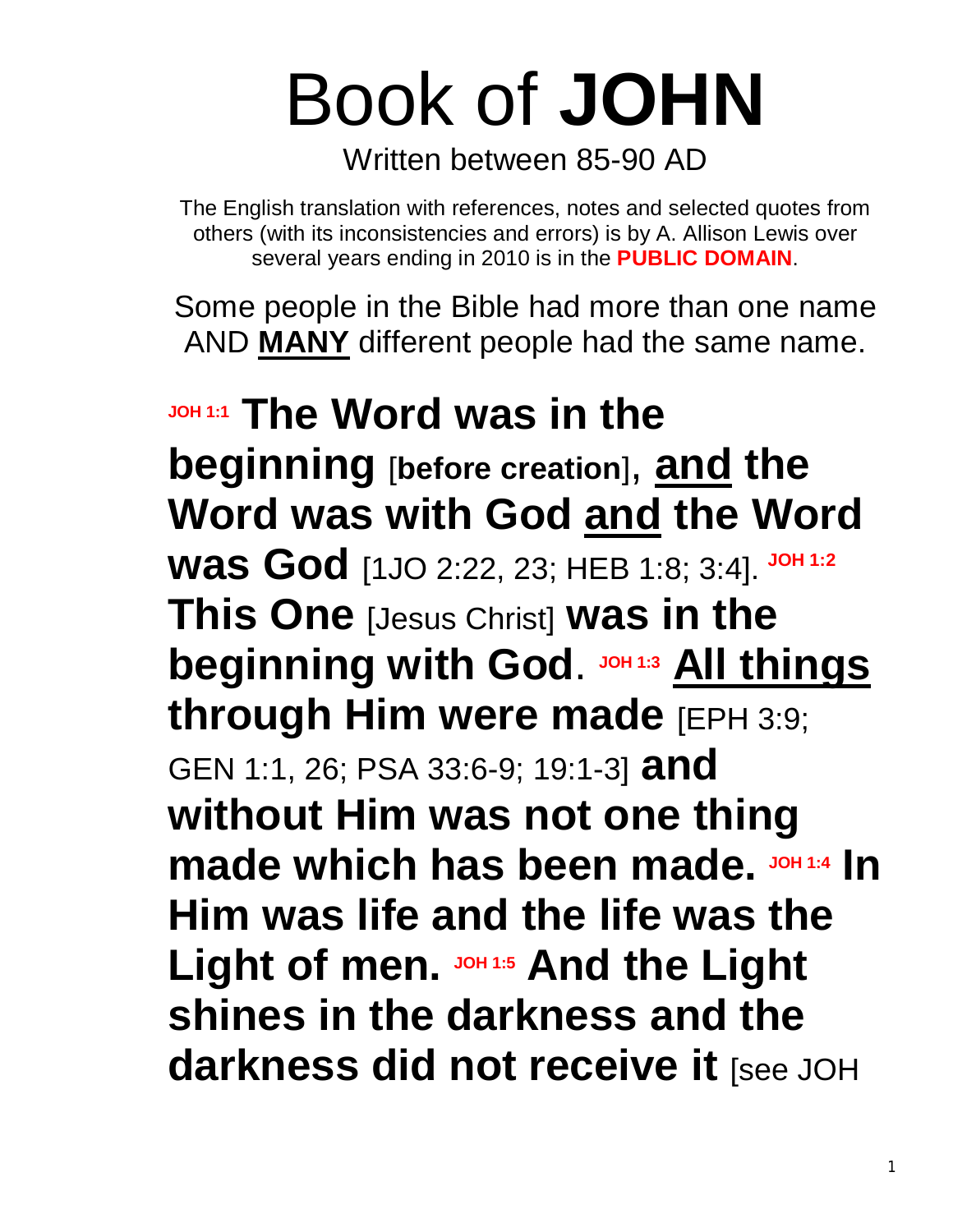1:10. Just as the blind man cannot see the light of the Sun].

**JOH 1:6** There was a man sent from God; his name was John. JOH 1:7 This one came to be a witness [JOH 1:7; 8; 15; 19; 32; 34 - See also MAL 3:1; MAT 17:9-14], in order that he might witness about the Light, in order that all might **believe through Him. JOH 1:8 He was not** that Light but in order that he might witness about the Light. JOH 1:9 He was **the true Light Who lights all men** [JOH 8:12, **that is, a light to ALL - not just to the Jews**; see also JOH 1:4, 5; 3:19-21; 2CO 4:3, 4; ROM 1:19-25] **coming into the world.** 

[We see, **first**, in these verses, **the true nature of a Christian minister's office***.* We have it in the description of John the Baptist: *He came for a witness, to bear witness of the light, that all men through him might believe*. Christian ministers are not priests, nor mediators between God and man. They are not agents into whose hands men may commit their souls, and carry on their religion by proxy. They are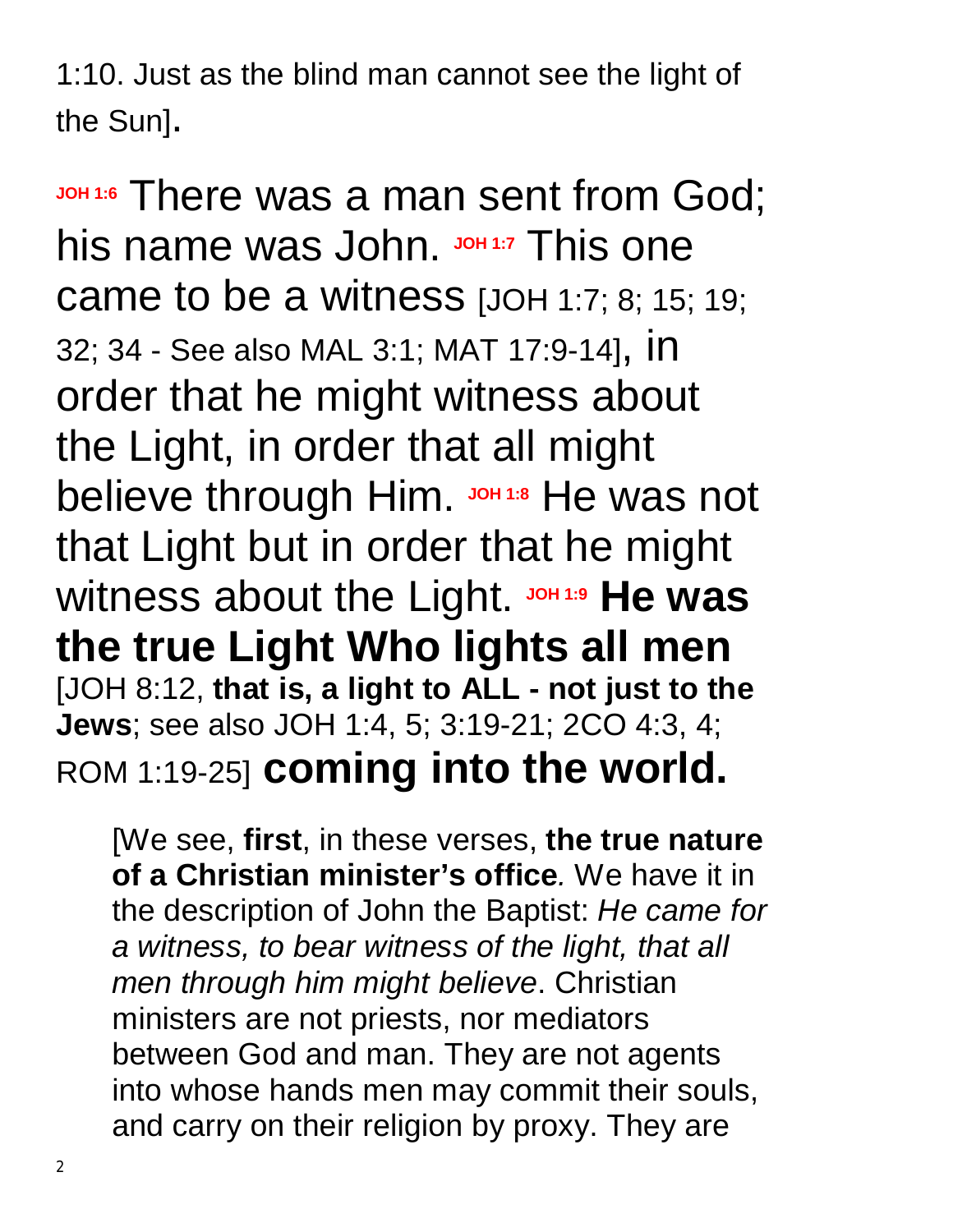witnesses. They are intended to bear witness to God's truth, and specially to the great truth that Christ is the **ONLY** Savior and light of the world. ....Unless a Christian minister bears a full witness to Christ, he is not faithful to his office. So long as he does witness of Christ, he has done his part, and will receive his reward, although his hearers may not believe his witness. Until a minister's hearers believe on that Christ of whom they are told, they receive no benefit from the ministry. They may be pleased and interested; but they are not profited until they believe. The great end of a minister's witness is "that through Him, men may believe."

We see, **second**, in these verses, **one principal position which our Lord Jesus Christ occupies towards mankind**. We have it in the words, *He was the true light Who lights every man who comes into the world*. Christ is to the souls of men what the Sun is to the world. He is the center and source of all spiritual light, warmth, life, health, growth, beauty, and fertility. Like the Sun, He shines for the common benefit of all mankind, — for high and for low, for rich and for poor, for Jew and Greek. Like the Sun, He is free to all. All may look at Him, and drink health out of His light. If millions of mankind were mad enough to dwell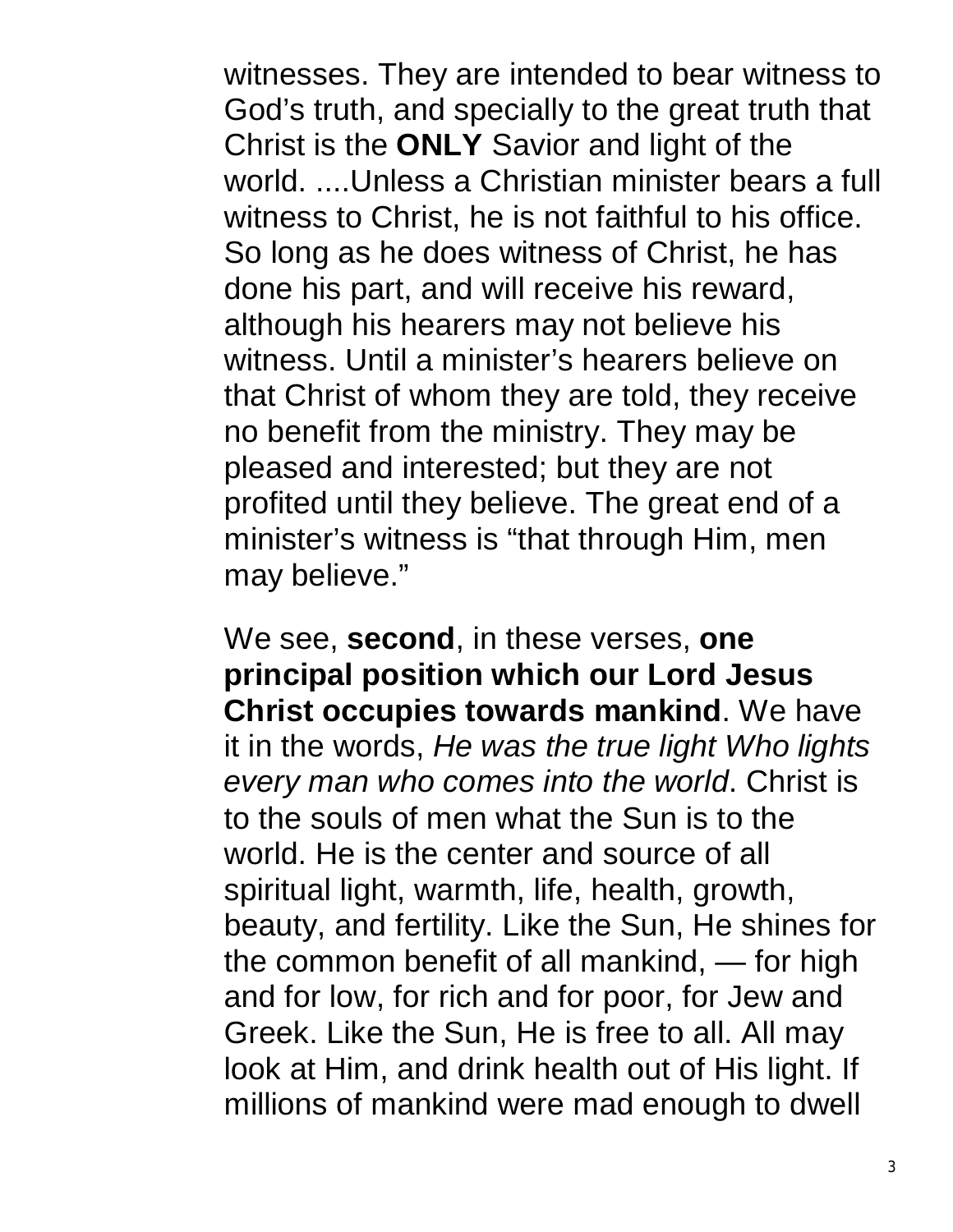in caves underground, or to bandage their eyes, their darkness would be their own fault, and not the fault of the Sun. So, likewise, if millions of men and women love spiritual *darkness rather than light*, the blame must be laid on their blind hearts, and not on Christ. *Their foolish hearts are darkened* [JOH 3:19; ROM 1:21]. But whether men will see or not, Christ is the true Sun, and the light of the world. There is no light for sinners except in the Lord Jesus.

We see, **third**, in these verses, **the desperate wickedness of man's natural heart***.* We have it in the words, Christ *was in the world, and the world was made by Him, and the world knew Him not. He came unto His own, and His own received Him not*. Christ was in the world invisibly, long before He was born of the Virgin Mary. He was there from the very beginning, ruling, ordering, and governing the whole creation. By Him all things consisted [COL 1:17]. He gave to all life and breath, rain from heaven, and fruitful seasons. By Him kings reigned, and nations were increased or diminished. Yet men knew Him not, and honored Him not. They *worshipped and served the creature more than the Creator* [ROM 1:25]. Well may the natural heart be called "wicked!"

We see, **last**, in these verses, **the vast privileges of all who receive Christ, and**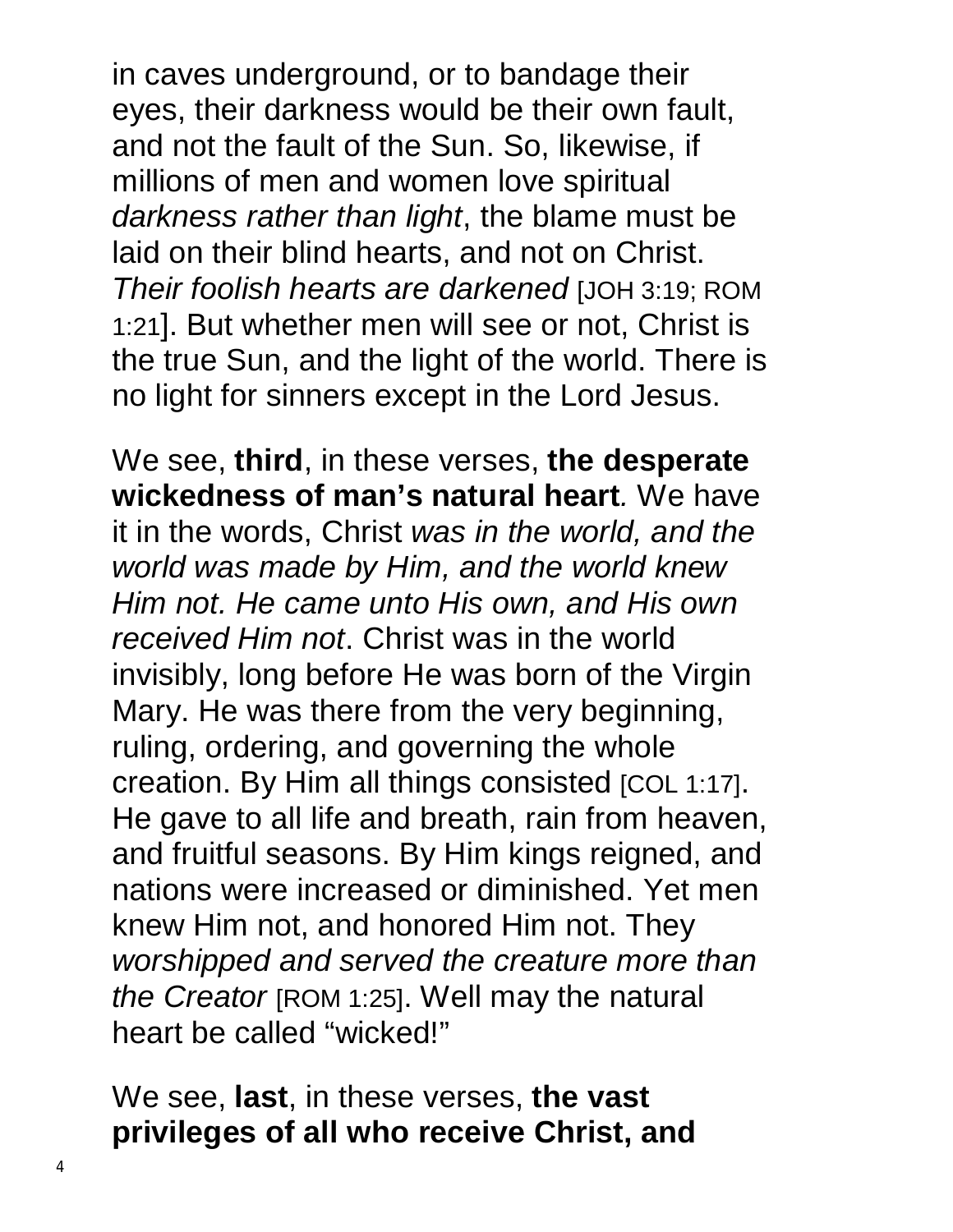**believe on Him**. We are told that *as many as received Him, to them gave He power to become the sons of God, even to those who believe on His name*. Christ will never be without **some** servants. If the vast majority of the Jews did not receive Him as the Messiah, there were, at any rate, a few who did. To them He gave the privilege of being God's children. He adopted them as members of His Father's family. He reckoned them His own brothers and sisters, bone of His bone, and flesh of His flesh. He conferred on them a dignity which was ample recompense for the cross which they had to carry for His sake. He made them sons and daughters of the Lord Almighty.

**Privileges like these**, be it remembered, **are the possession of all, in every age, who receive Christ by faith, and follow Him as their Savior**. They are *children of God by faith in Christ Jesus* [GAL 3:26]. They are born again by a new and heavenly birth, and adopted into the family of the King of kings. **Few in number, and despised by the world as they are, they are cared for with infinite love by a Father in Heaven, Who, for His Son's sake, is well pleased with them**. In time He provides them with everything that is for their good. In eternity He will give them a crown of glory that fades not away. These are great things! But faith in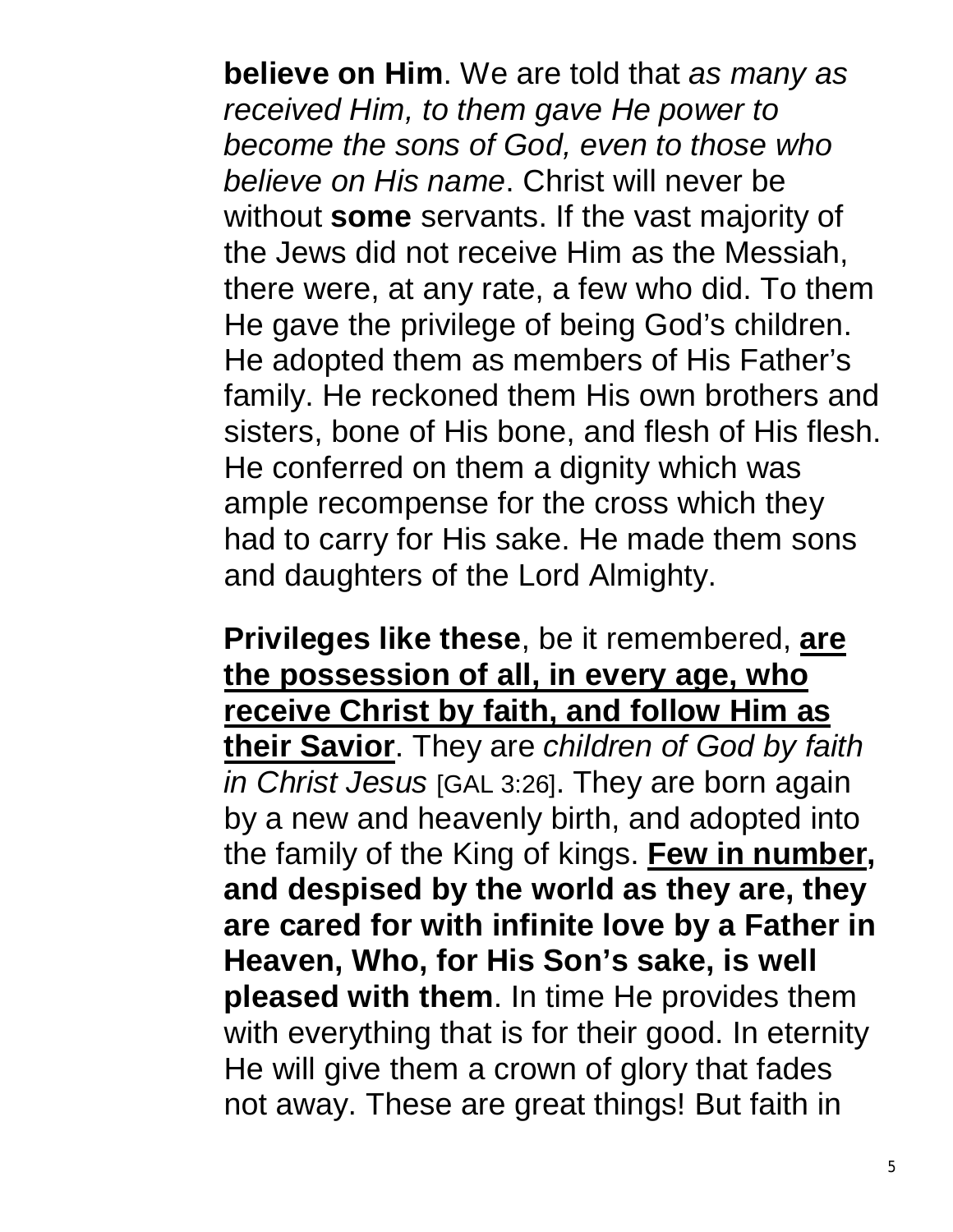Christ gives men an ample title to them. Good masters care for their servants, and Christ cares for His.

**Are we ourselves sons of God? Have we been born again? Have we the marks which always accompany the** *new birth***, — sense of sin, faith in Jesus, love of others, righteous living, separation from the world? Let us never be content till we can give a satisfactory answer to these questions**.

Do we desire to be sons of God? Then let us "receive Christ" as our Savior, and believe on Him with the heart. To every one who so receives Him, He will give the privilege of becoming a child of God [**J. C. Ryle,** *JOHN 1-10***, pp. 14-16**].

**JOH 1:10 And He** [**Jesus**] **was in the world, and the world through Him was made, and the world knew Him not** [see JOH 1:5]. JOH 1:11 He came to His own [Israel - Jews] and His own received Him not. **JOH 1:12** But those who received Him He gave to them authority to become children of God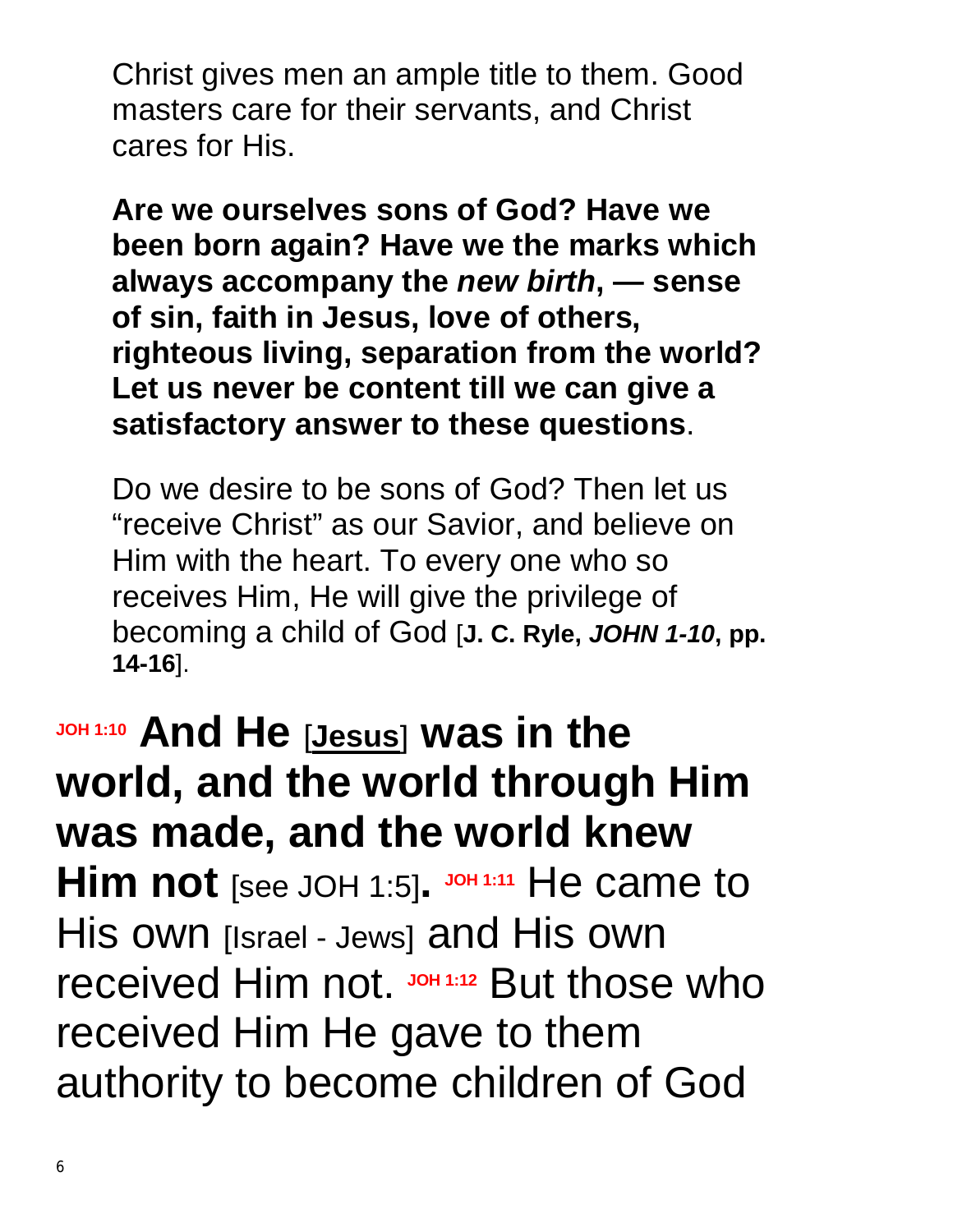— to those believing in His name — **JOH 1:13 who not by blood, nor by the will of flesh, nor by the will of man, but they were born by God** [Not by physical birth, nor by ones own will or by the will of others **BUT by God**. ROM 9:15, 16]. **JOH 1:14 And the Word became flesh** and lived among us, and we beheld His glory as from the Only Begotten by the Father, full of grace and truth.

**JOH 1:15** John witnesses [same Greek word in JOH 1:7, 8, 15, 19, 32, 34] about Him and he cried saying, *This was the one saying. The One coming after me was before me because He was before* [first] *me* [also JOH 1:27, 30]. **JOH 1:16** *Because by His fullness* [by His bounty or mercy] *we all received and grace on grace* [**or** new grace instead of (in place of) old (previous) grace - **MORE grace**]. **JOH 1:17** *Because the Law was given through*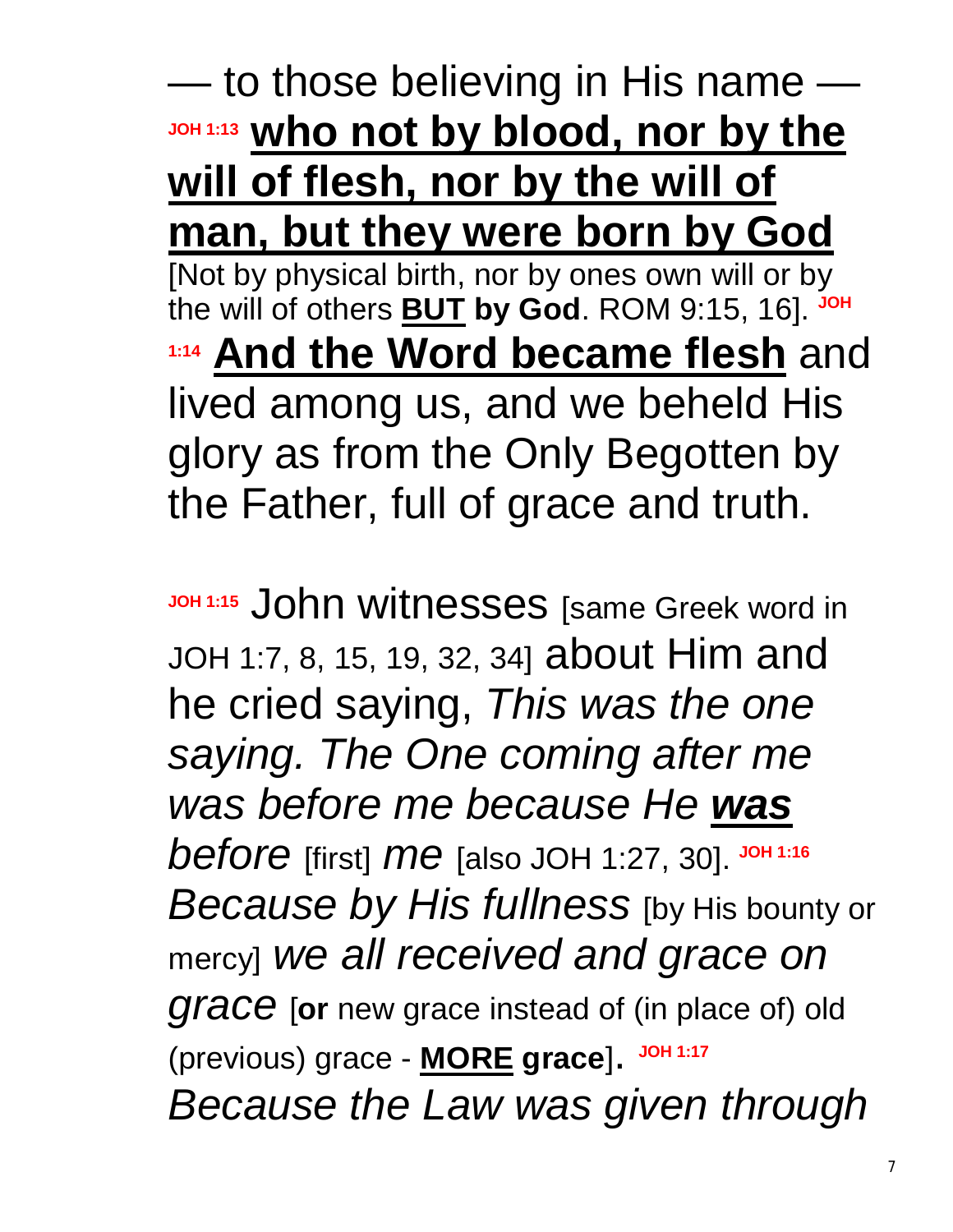### *Moses; but grace and truth came*   $t$ *hrough Jesus Christ.* JOH 1:18 *No one has ever seen God, the Only Begotten God* [COL 1:15], *the One being in the bosom of the Father,*   $x$  that One has made Him known. JOH 1:19 **And This is the witness of John**,

when the Jews sent to him from Jerusalem, priests and Levites in order that they might ask him, *Who are you?* [They were: **1**. Looking for the Messiah - **John is not the Messiah**; **2**. Looking for Elijah - **John is not Elijah** (Jesus said John was the one spoken of in MAL 3:1; 4:5, 6; LUK 1:17; MAT 11:14; 17:10-13, **who came in the** *spirit and power* **of Elijah**.); **3**. Looking for the prophet [DEU 18:15-18] - **John is not the prophet and later on 4**. Herod thought that John the Baptist had risen from the dead [MAR 6:16]]. **JOH 1:20** And He confessed and denied not, but confessed, that *I am NOT the Christ* [Messiah]. **JOH 1:21 And They asked him,**  *Therefore who are you? Are you*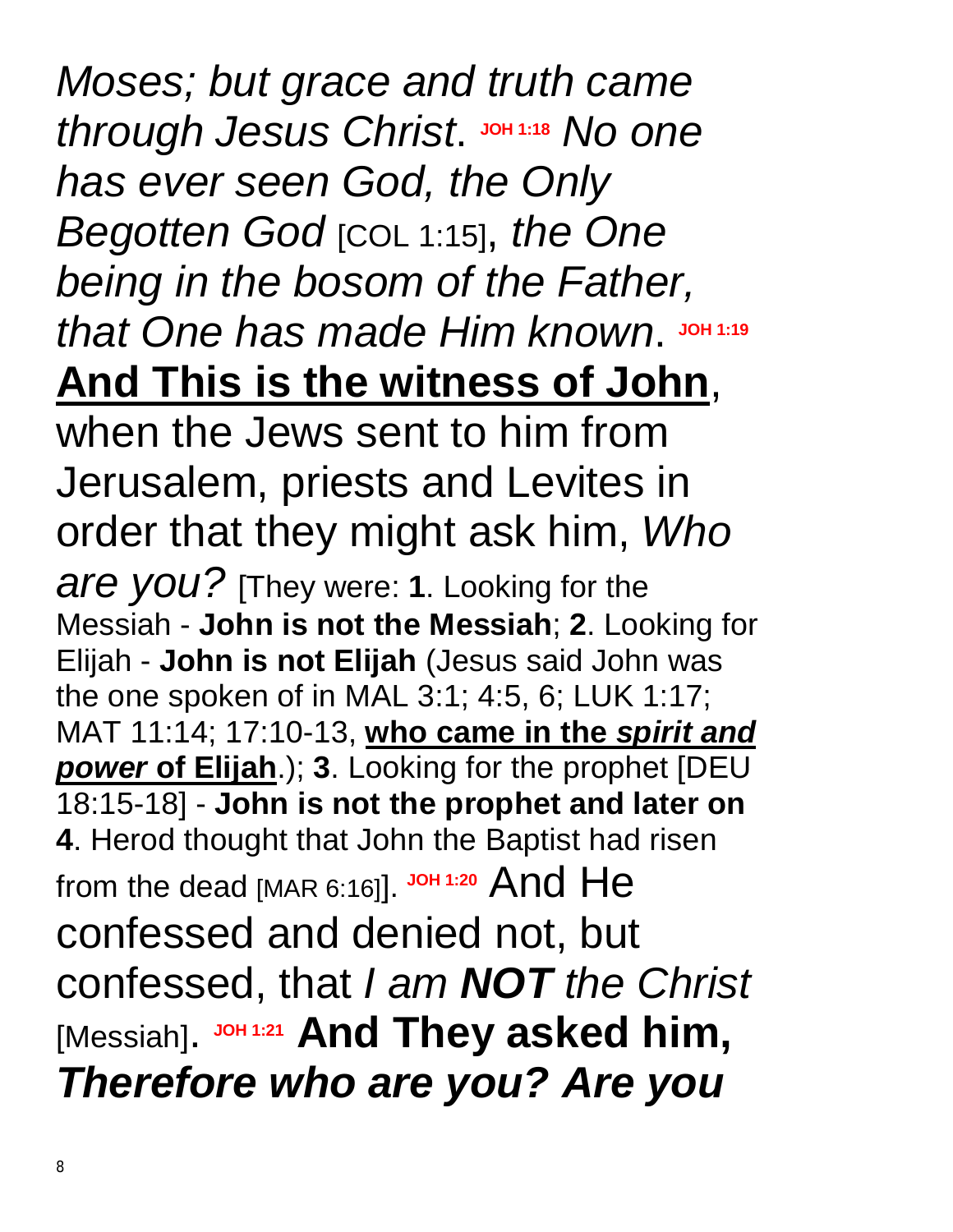*Elijah?* **and he says,** *I am not***.** *Are you the prophet* [DEU 18:15, 18]*?* and he answered, No. JOH 1:22 Therefore they said to him, *Who are you in order that we may give an answer to the ones who sent us? What do you say about yourself*? **JOH 1:23** He said, *I am a voice crying in the wilderness, Make straight the way of the Lord, as said the prophet Isaiah* [ISA 40:3]. **JOH 1:24** And they were sent by the Pharisees. JOH **1:25** And they asked him and said to him, *Why, therefore, do you baptize if you are not the Christ* [Messiah]*, nor Elijah nor the prophet?* **JOH 1:26** John answered them saying, *I baptize in water. In the midst of you He stands Whom you do not know.* JOH 1:27 *The One coming after me of Whom I am not worthy in order that I should*  **unfasten His sandal.** JOH 1:28 These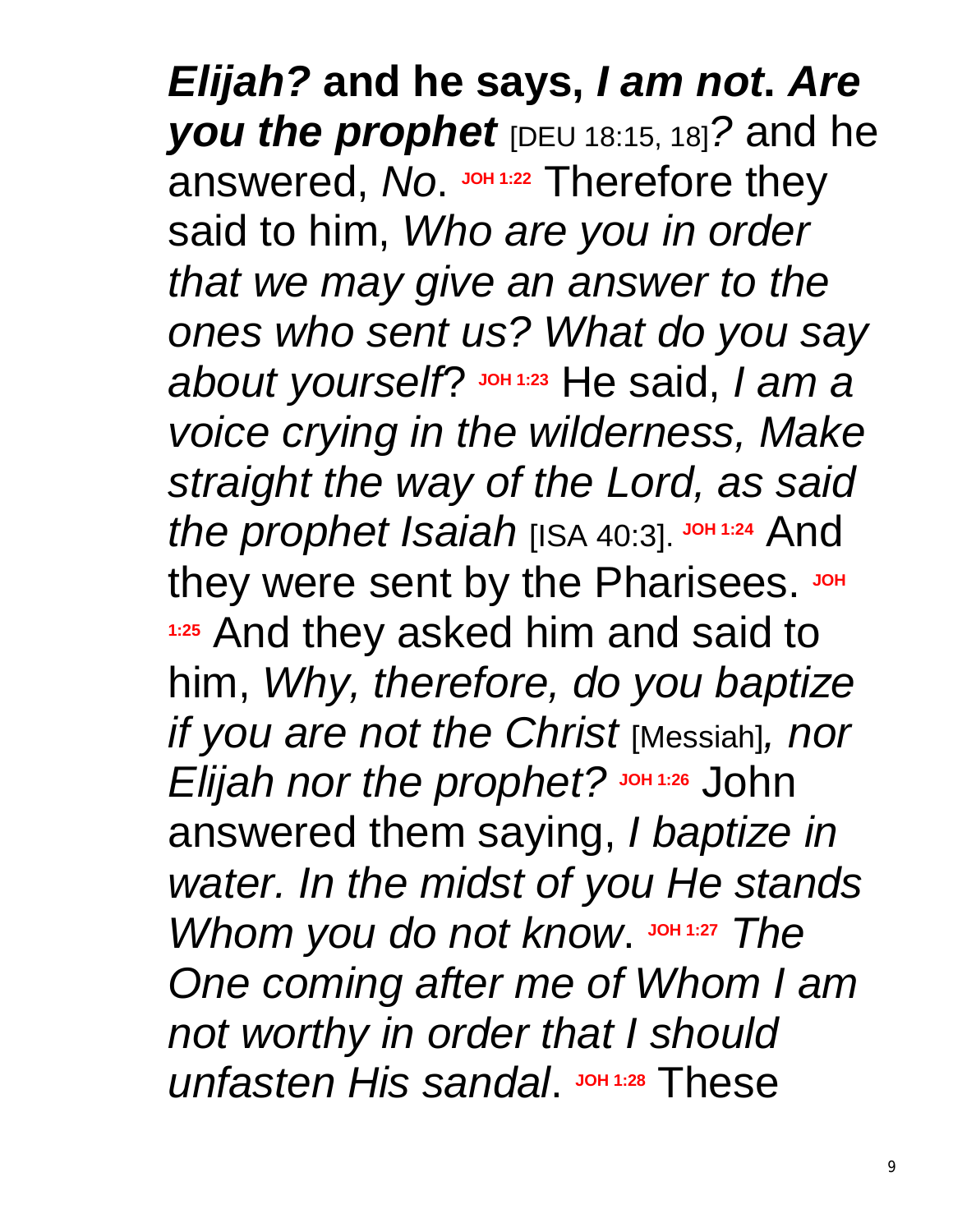things were done in Bethany beyond the Jordan where John was baptizing. **JOH 1:29** The next day he sees Jesus coming to him and says, *Behold the Lamb of God, the One taking away the sin of the world*. **JOH 1:30** *This is the One about Whom I said, 'After me a Man is coming Who was before me, because He was before* [**first**] *me* **JOH 1:31** *and I knew Him not, but in order that He should be made known to Israel, for this reason* [on account of this] *I came baptizing in water*.' **JOH 1:32** And John witnessed saying that, *I have seen the Spirit coming down as a dove from Heaven and He remained upon Him*. **JOH 1:33** *And I knew Him not but the One Who sent me to baptize with water, that One said to me, 'On Whom you see the Spirit descending*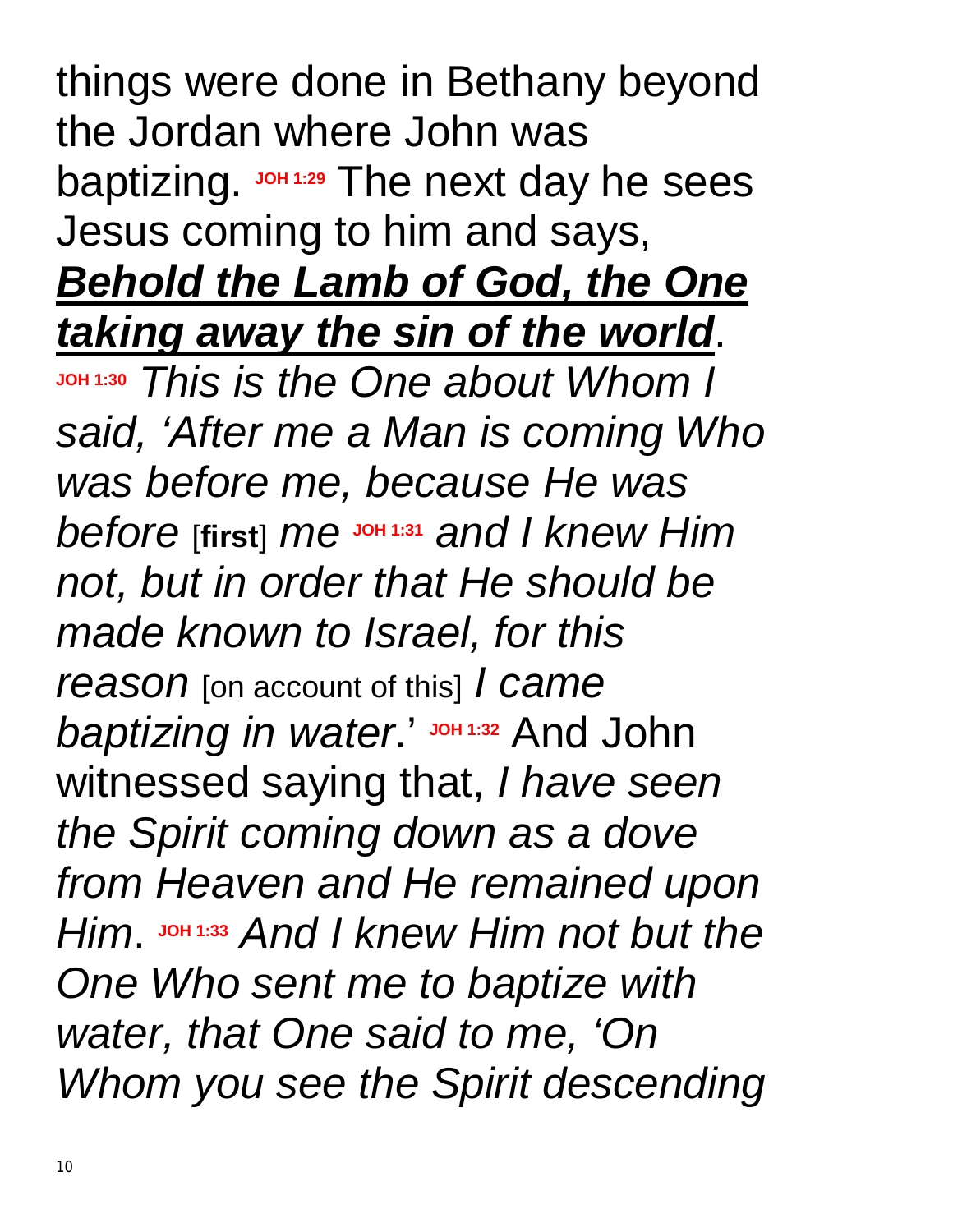*and remaining upon Him, this is the One Who is baptizing with the Holy Spirit*.' **JOH 1:34** *And I have seen and have witnessed that this One is the*  Son of God. JOH 1:35 Again the next day John was standing and with two of his disciples **JOH 1:36** and he looked at Jesus walking, he says, *Behold the Lamb of God!* **JOH 1:37** and the two disciples heard him speaking and they followed Jesus.

**JOH 1:38** And Jesus turned and seeing them following He says to them, *Who do you seek*? And they said to Him, *Rabbi* — which is saying, being translated, Teacher — *where are You staying?* JOH 1:39 He says to them, *Come and you will see*. And therefore they went and saw where He was staying and they stayed with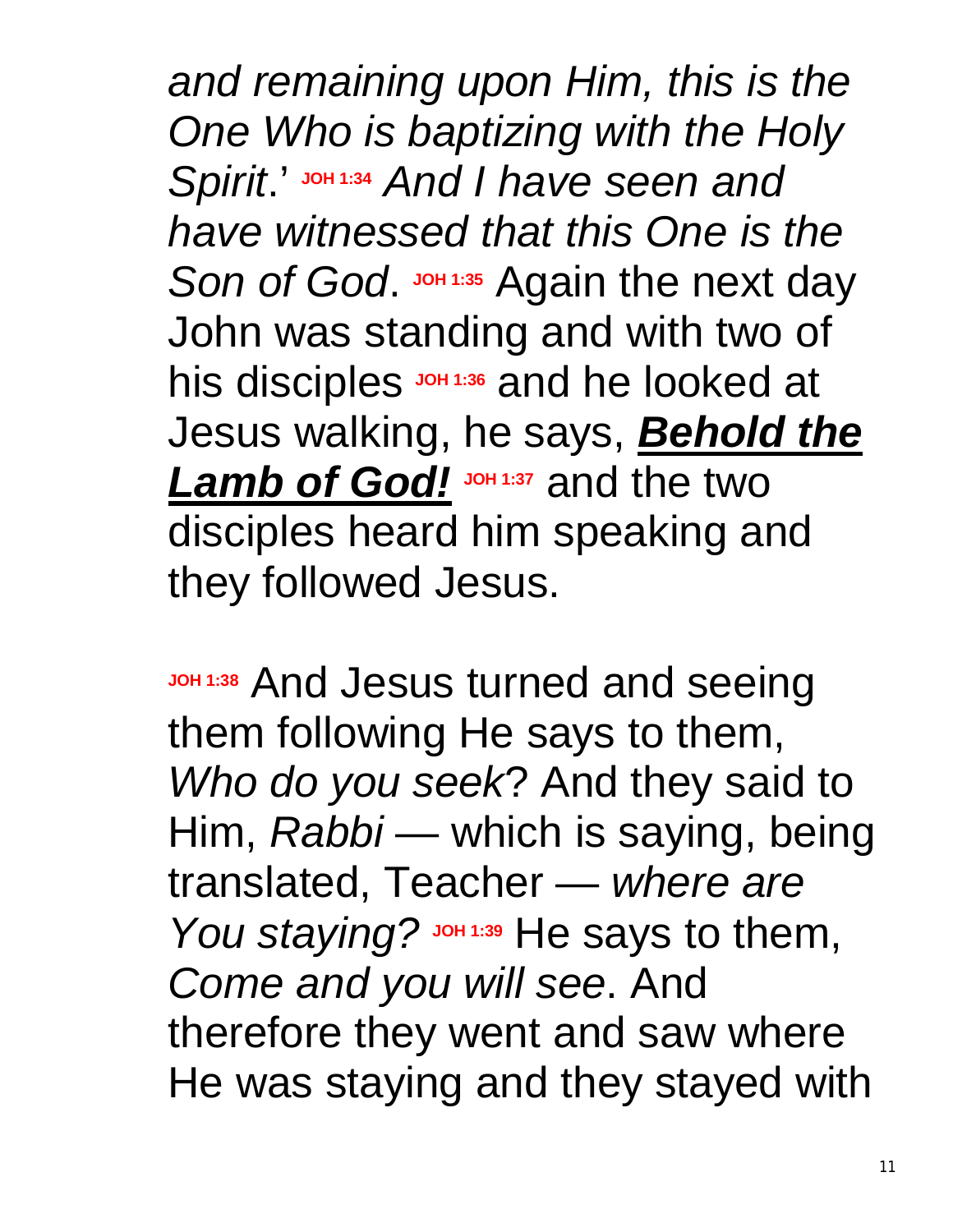Him that day. It was the tenth hour [10 AM (Roman time)]. JOH 1:40 Andrew, the brother of Simon Peter was one of the two who heard from John and followed Him. **JOH 1:41 First** he finds his own brother Simon and says to him, *We have found the Messiah* [Hebrew]*,* which is being translated, Christ [Greek], Anointed One [English]. **JOH 1:42** He brought him to Jesus. Jesus looked at him, said, *You are Simon the son of John. You will be called Cephas,* which being translated is Peter [English - a stone/rock]. **JOH 1:43** The next day, He desired to go into Galilee and He finds Philip and Jesus says to him, *Follow Me*. **JOH 1:44** Now Philip was from Bethsaida, out of the city of Andrew **and Peter.** JOH 1:45 Philip finds Nathanael and he says to him, *We have found the One of Whom Moses*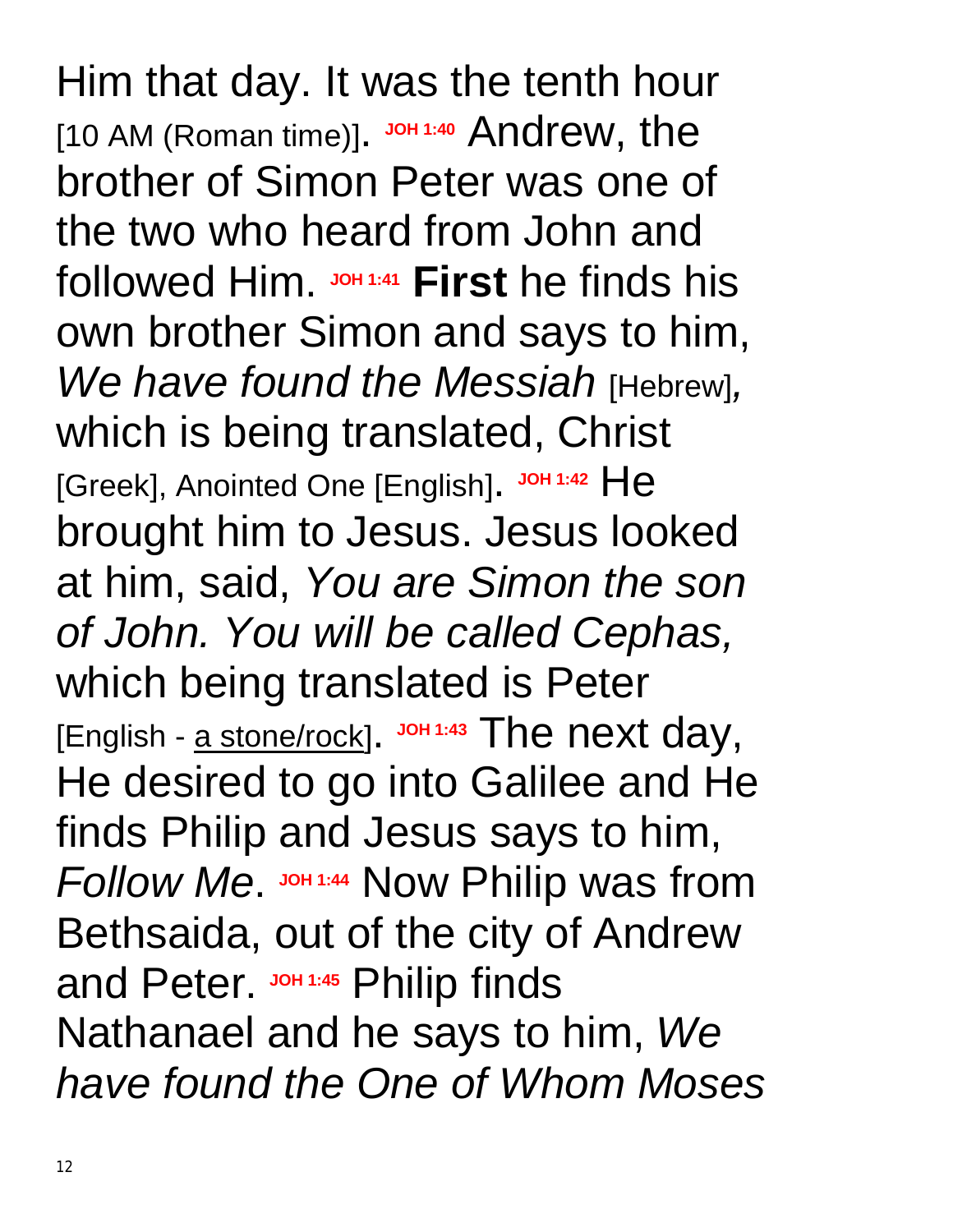*in the Law and the Prophets wrote* [DEU 18:15, 18], *Jesus son of Joseph,*  the One from Nazareth. JOH 1:46 And Nathanael said to him, *Is any good thing able to come out of Nazareth?*  **Philip says to him, Come and see.** JOH **1:47** Jesus saw Nathanael coming to Him and He says about him, *Behold truly an Israelite, in whom is no deceit*! **JOH 1:48** Nathanael says to Him, *How do You know me?* Jesus answered and said to him, *Before Philip called you, being under the fig*  tree, I saw you. JOH 1:49 Nathanael answered Him, *Rabbi* [Teacher], *You are the Son of God. You are the*  King of Israel. Johns 1:50 Jesus answered and said to him, *Because I said to you that 'I saw you under the fig tree you believe. You will see greater things*.' **JOH 1:51** And He says to him,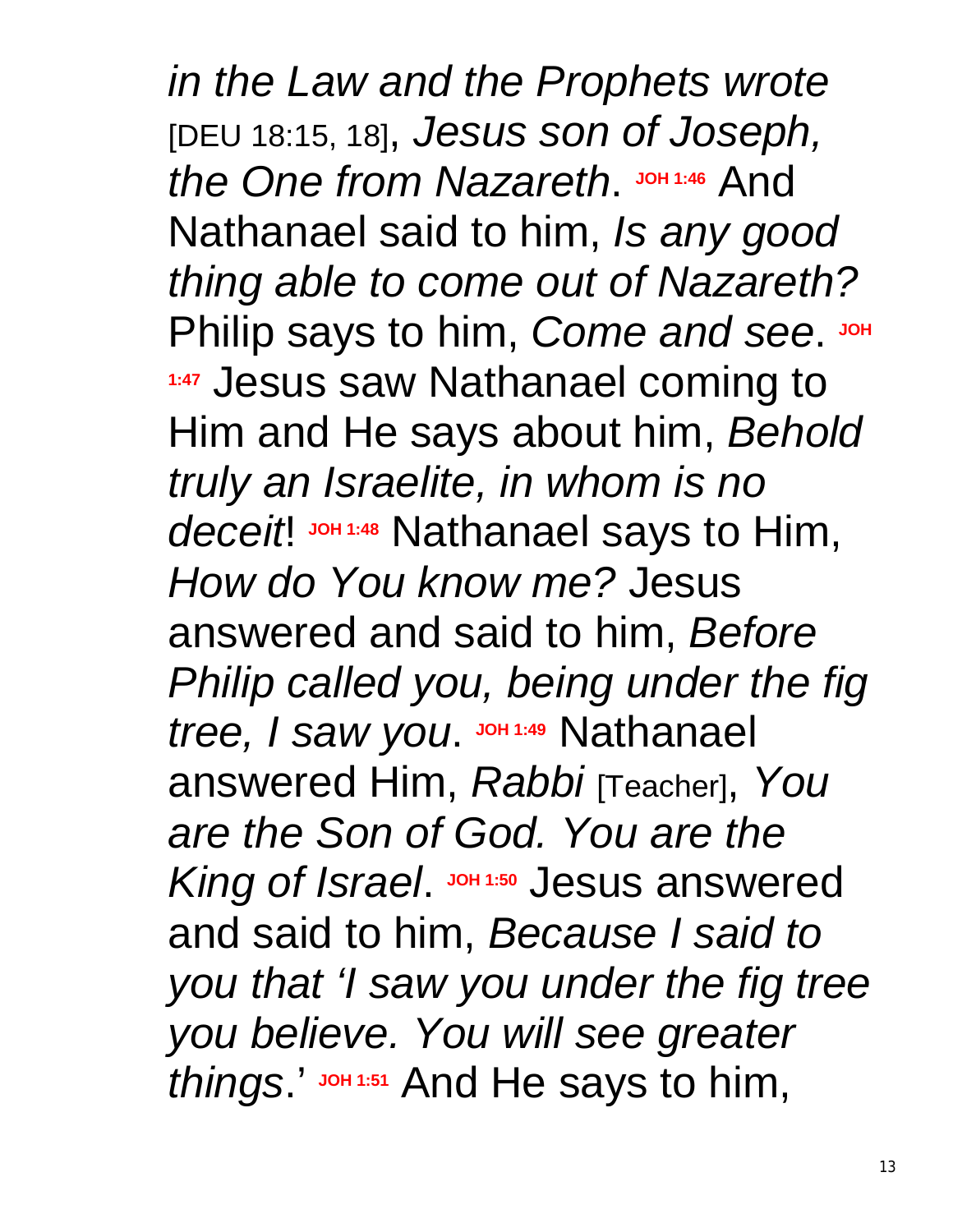*Most assuredly, I say to you, You will see Heaven open and the angels of God ; going up and coming down upon the Son of man*.

JOH<sub>2:1</sub> Now the third day [In three days] there was a marriage in Cana of Galilee and the mother of Jesus was there, **JOH 2:2** and both Jesus and His disciples were invited to the marriage. **JOH 2:3** And when the wine ran out the mother of Jesus says to Him, *They have no wine.*  $J$ OH 2:4 And Jesus says to her, *Woman, what is this to Me and to you? My hour has not yet come.*  $J$  DH 2:5 His mother says to the servants, *Whatever He may say to you, do it.*  $J$  oh 2:6 Now there were there six stone water pots, the kind used by the Jews for ceremonial washing, containing twenty or thirty gallons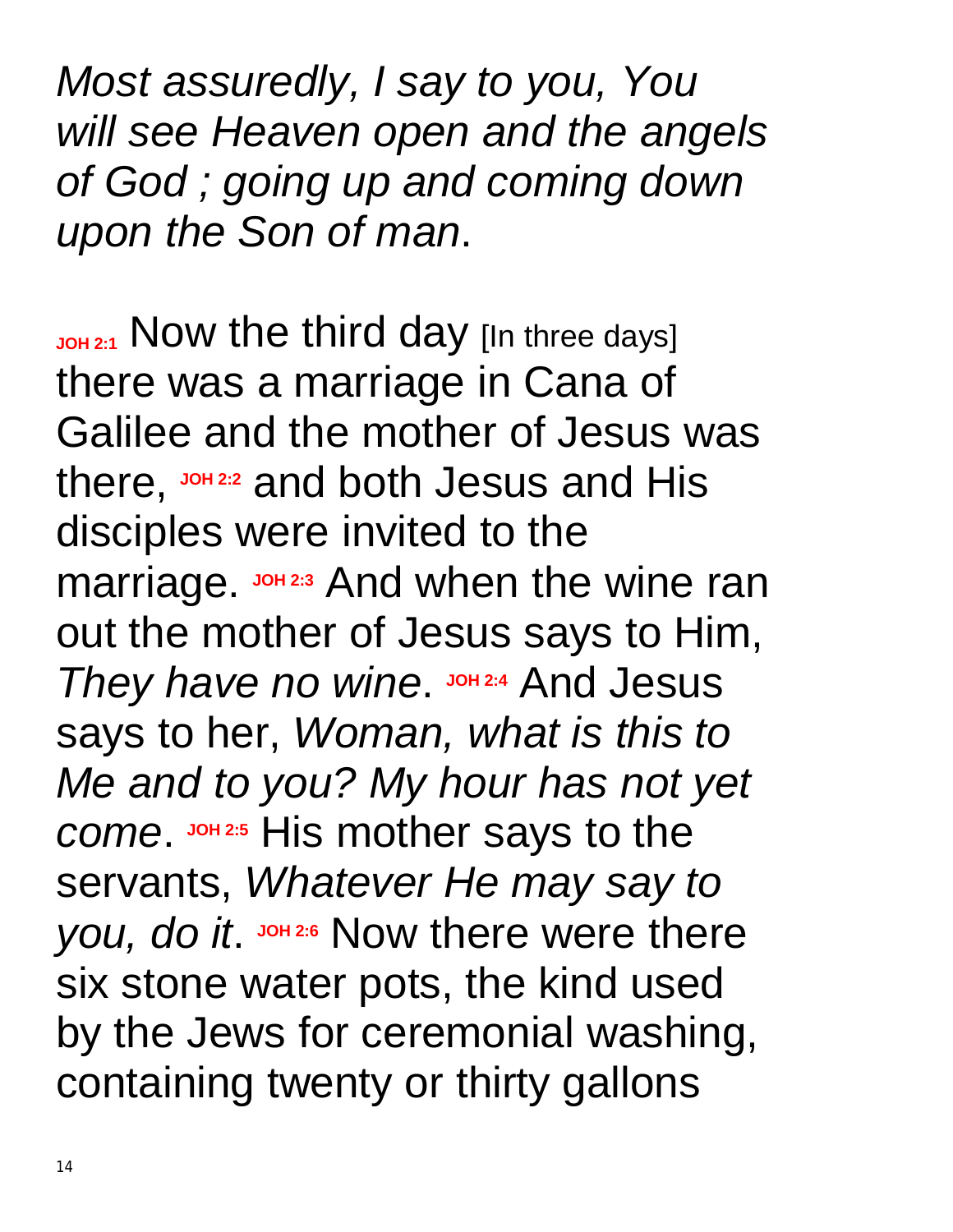each. **JOH 2:7** Jesus says to them, *Fill the water pots with water,* they filled them up to the top. JOH 2:8 Then He says to them, *Draw out now and take some to the master of the feast*. And they took it **JOH 2:9** and when the master of the feast tasted the water that was made wine and knew not where it came from (but the servants who drew the water knew) the master of the feast called the bridegroom **JOH 2:10** and says to him, *Every man at the beginning sets out good wine and when they have* 

drunk [freely; too much - become drunk (the very least that one can say is that those referred to in this passage were so under the influence of wine that they could not distinguish between that which was "good" and that which was "bad" and thus in a condition that the Bible clearly warns against)] then that which is worse. But you have kept the good wine until now. JOH **2:11** This beginning of signs Jesus did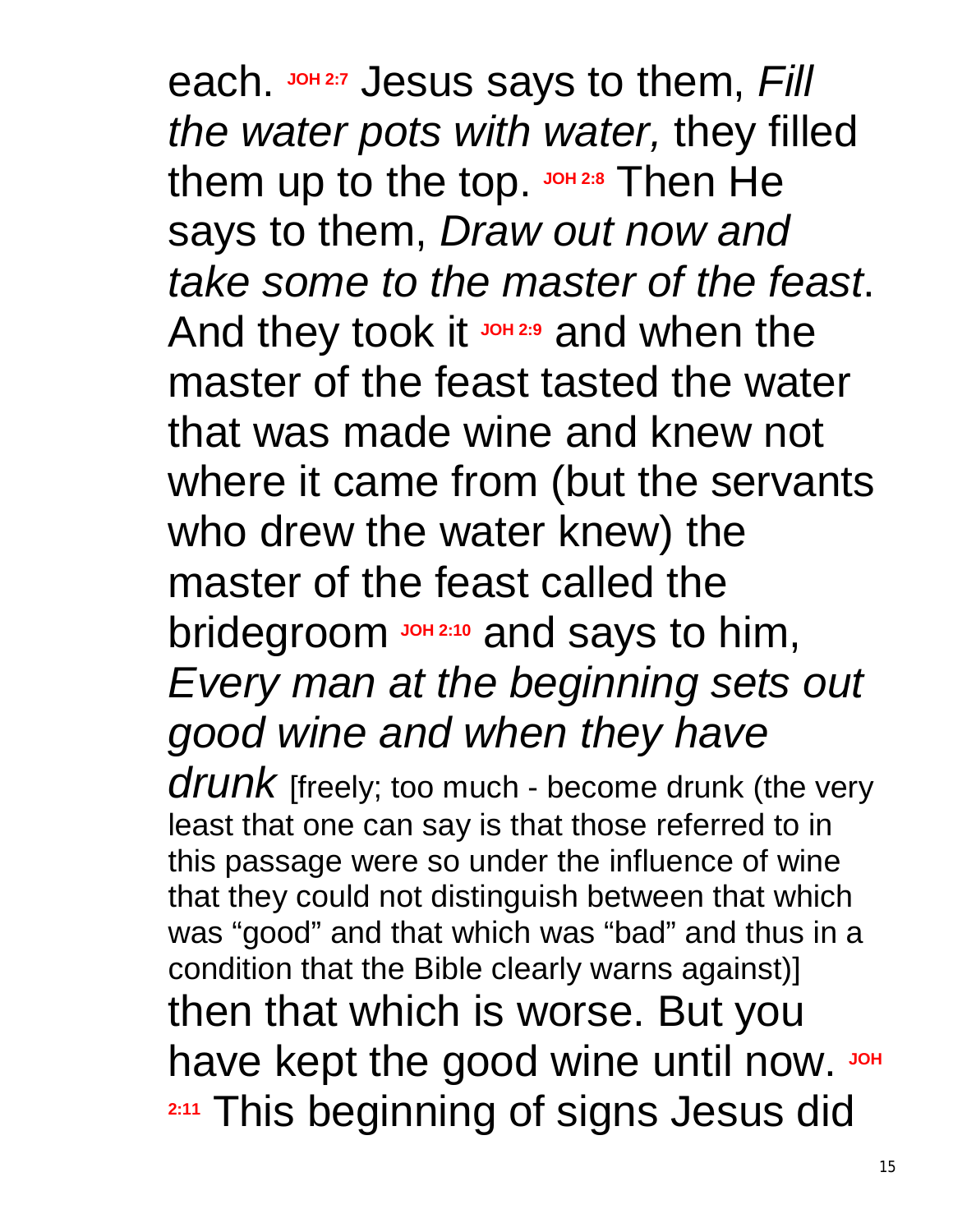in Cana of Galilee, and manifested His glory and His disciples believed in Him.

**JOH 2:12** After this He went down to Capernaum, He and His mother and His brothers and disciples. And remained there many days. JOH 2:13 And the Passover of the Jews [JOH 2:13, 23; (5:1); 6:4; 11:55 (twice); 12:1; 13:1; 18:28, 39; 19:14] was near and Jesus went up to Jerusalem. **JOH 2:14** And He found in the Temple [1st cleansing of the Temple] those selling oxen, sheep and doves, and the money changers sitting. JOH 2:15 And He had made a whip of cords, He cast out of the Temple the sheep and oxen, poured out the money changers coins and overturned the tables. JOH 2:16 And to the ones selling doves He said, *Take these away and do not make My Father's house*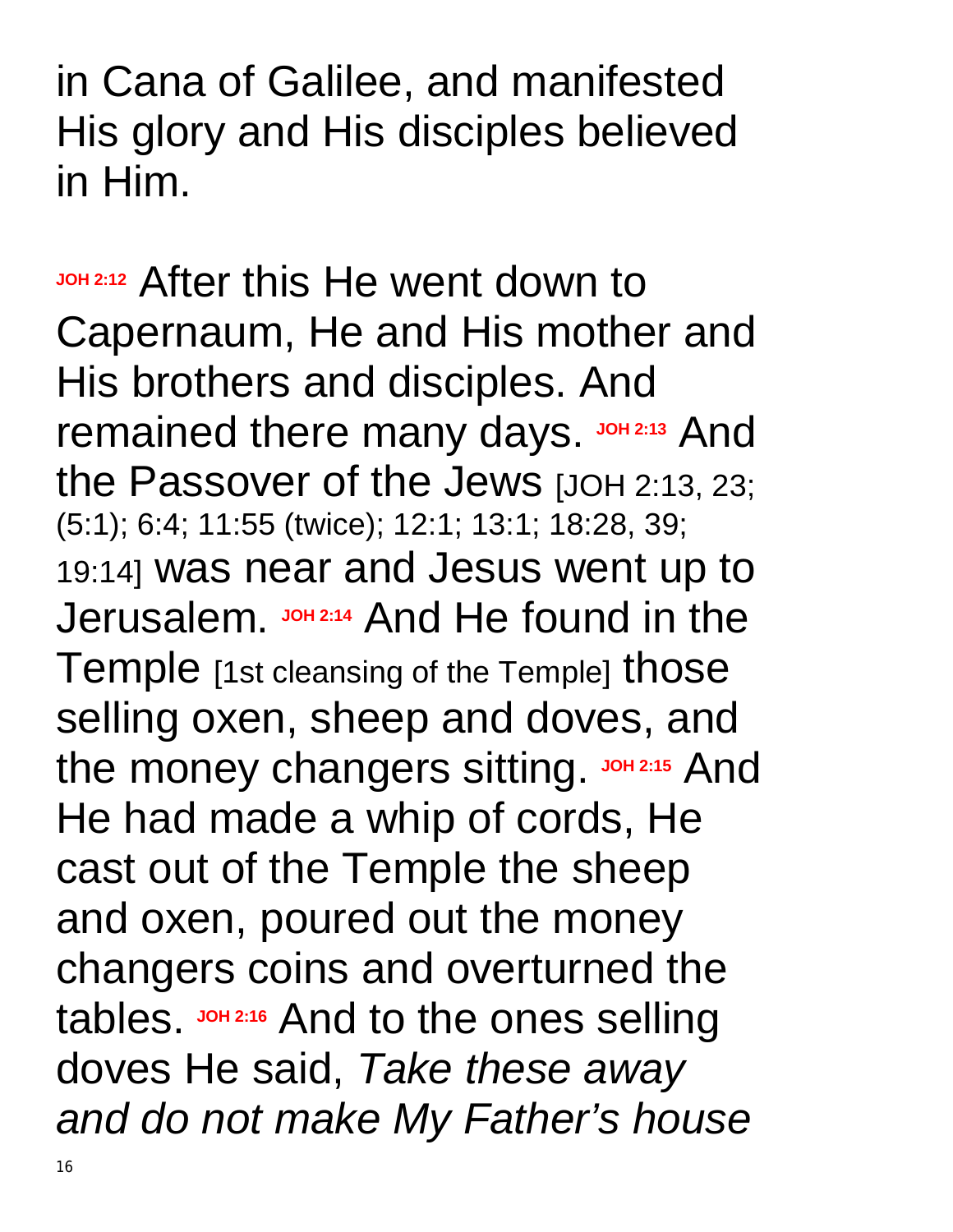*a market*. **JOH 2:17** His disciples remembered that it has been written, *The zeal of Your house eats Me up* [PSA 69:9]. **JOH 2:18** Therefore answered the Jews and said to Him, *What sign do You show us that you do these things?* Jesus answered and said to them, *Destroy this Temple*  and in three days I will raise it up. JOH **2:20** Therefore the Jews said, *It took forty-six years to build this temple* [Herod's] *and will You raise it up in three days?!* **JOH 2:21** But that One spoke of the temple of His body. JOH 2:22 Therefore when He was raised from the dead His disciples remembered that He said this and they believed the Scripture and the word which **Jesus said.** JOH 2:23 Now when He was **in Jerusalem in the Passover in the Feast, many believed in His**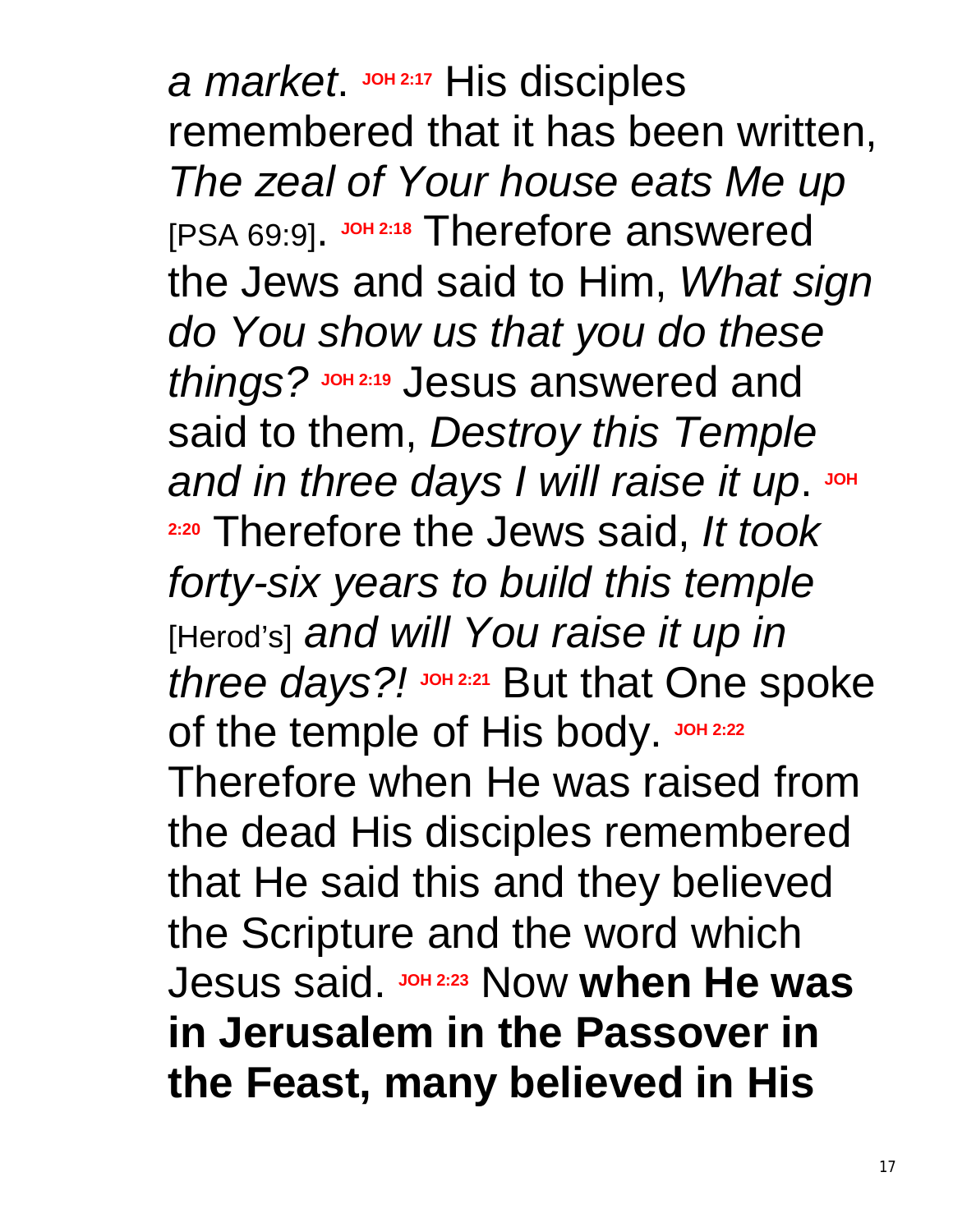**Name beholding His signs** which He did. **JOH 2:24 BUT Jesus Himself, He believed not in them because He knew all men JOH 2:25** and because He had no need in order that anyone should witness about man, for He knew what was in man [He knew their very thoughts].

**JOH 3:1** And there was a man of the Pharisees, his name was Nicodemus, a ruler of the Jews. JOH 3:2 He came to Him by night and said to Him, *Rabbi* [Teacher], *we know that You are a teacher sent from God. For no one is able to do these signs which You are doing unless God be*  With him. **JOH** 3:3</sub> Jesus answered and said to him, *Most assuredly, I say to you, Except one should be born again* [*FROM ABOVE* **DOES NOT FIT THE CONTEXT** – **SEE JOH 3:4**. **THE PHRASE** *BORN*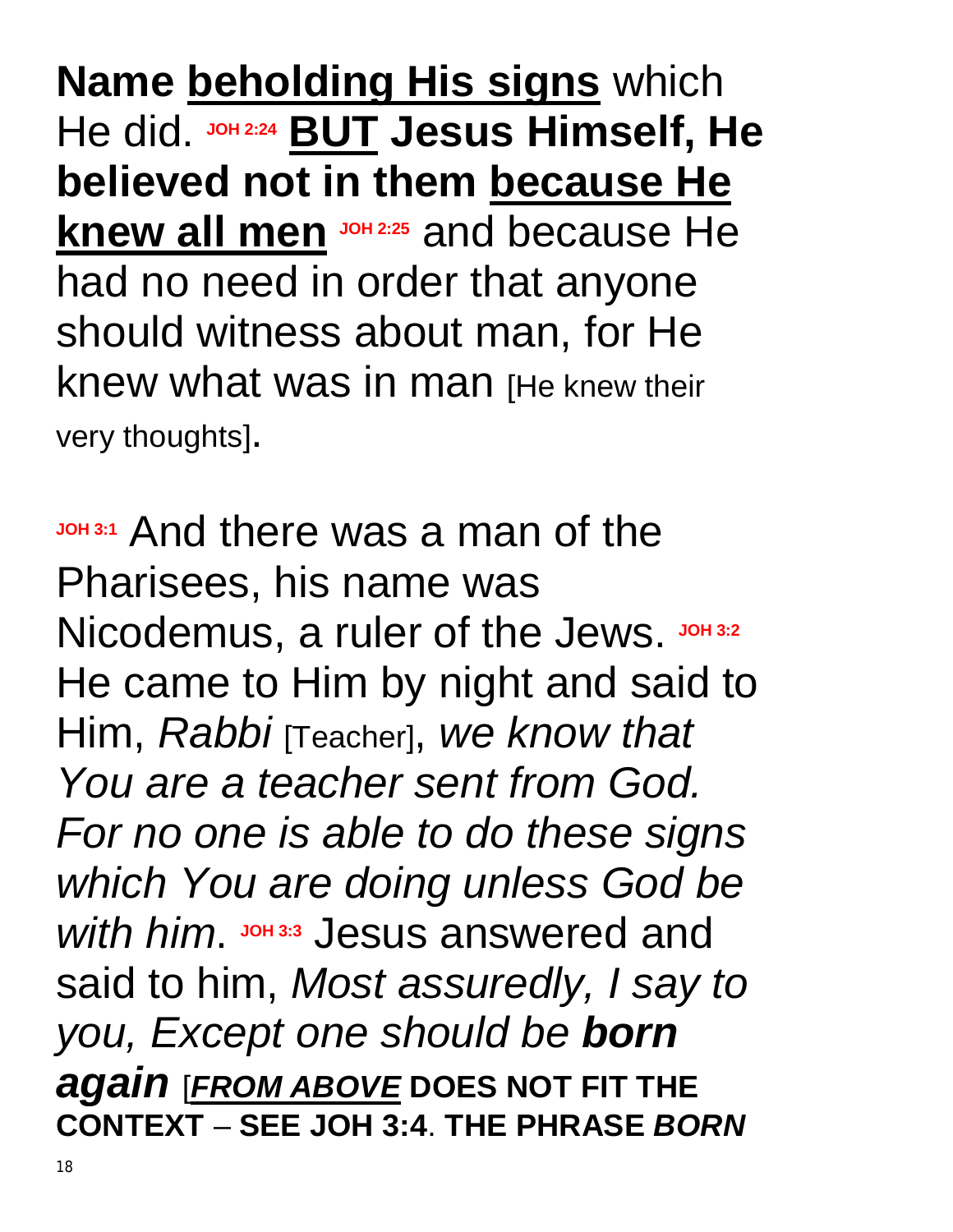*AGAIN* **SIMPLY MEANS BORN OF THE SPIRIT**. **VERSE 5 EXPLAINS VERSE 3**] *he is not able to see the Kingdom of God*

[JOH 18:36; LUK 16:16; 18:17 f.]. **JOH 3:4**

**Nicodemus says to Him,** *How is a man able to be born being old? He is not able to enter his mother's womb a second time and to be* 

*born!* **JOH 3:5** Jesus answered, *Most assuredly, I say to you, 'Except one be born of water* [**1ST BIRTH**] and Spirit [**2ND BIRTH** – **VERSE 6 EXPLAINS VERSE 5**] *he is not able to enter into the*  **Kingdom of God. JOH 3:6 The one** *having been born of the flesh is flesh* [**1ST BIRTH = THE PHYSICAL BIRTH**] *and one having been born of the Spirit is spirit'* [**2ND BIRTH = THE SPIRITUAL BIRTH**]

[One becomes a child of God **NOT** by physical birth, one's own works, or the works of others **BUT by God** – **JOH 1:13; ROM 9:15, 16. BAPTISM, WHICH IS NOT EVEN ALLUDED TO IN THIS PASSAGE**, is only a witness to one's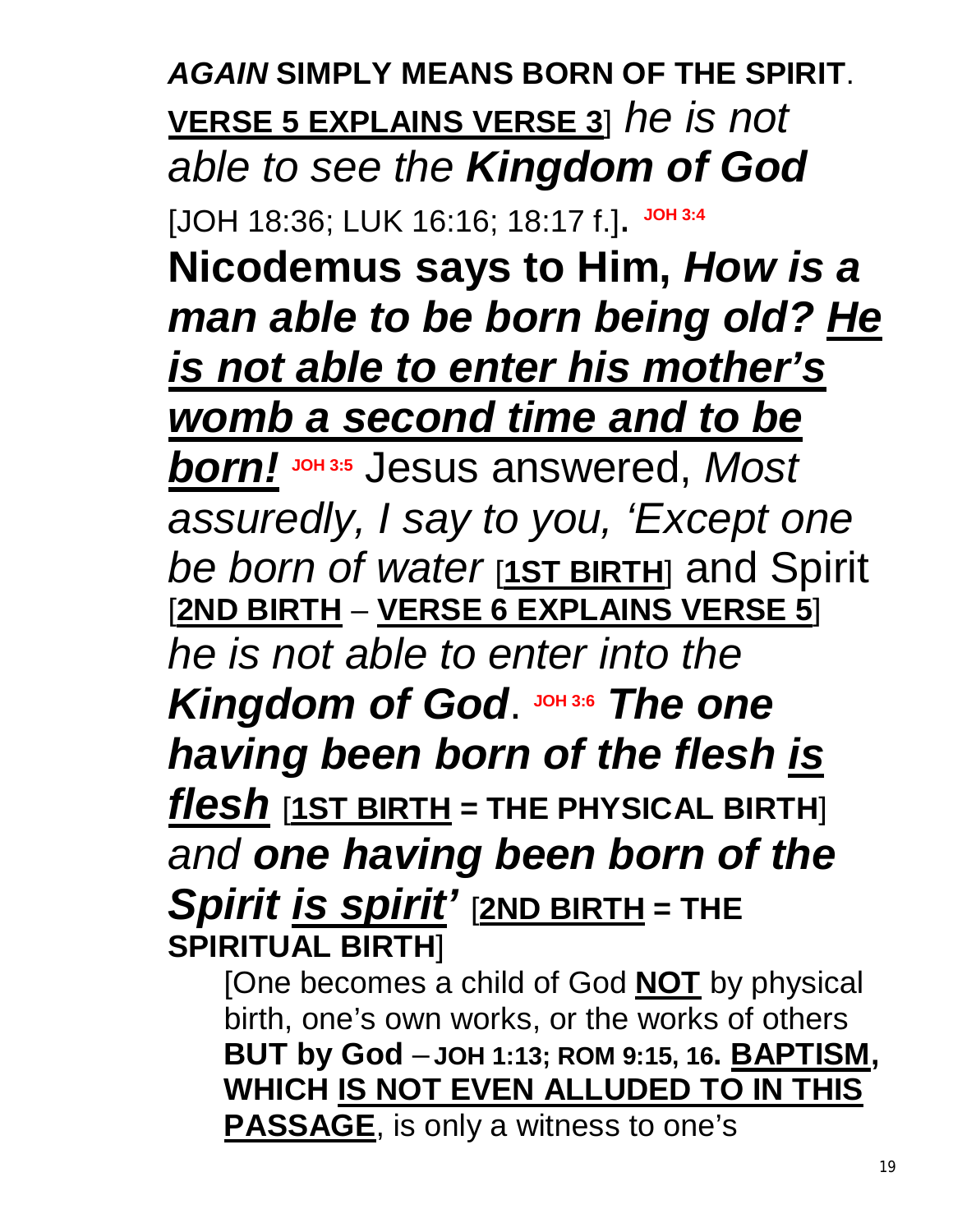profession that he has been *born again* by trusting in the promise of God – Peter plainly calls it a *figure* [**1PE 3:21**] and Paul calls it a *sign* [**ROM 4:9-11**]].

**JOH 3:7** *Marvel not that I said to you, 'It is necessary for you to be born again.*' **JOH 3:8** *The wind blows where it wishes and you hear its sound but do not know from where it comes and where it goes; so are all who have been born by the Spirit.* JOH 3:9 Nicodemus answered and said to Him, *How are these things*  able be? JOH 3:10 Jesus answered and said to him, *You* a*re the teacher of Israel, and these things you do not know?*

#### **The Use of the word** ανωθεν **in the New Testament**

| MAT 27:51       | $=$ above (top)                         |
|-----------------|-----------------------------------------|
| MAR 15:38       | $=$ above (top)                         |
| LUK 1:3         | $=$ from the beginning (possibly again) |
| JOH 3:3         | = again                                 |
| JOH 3:7         | = again                                 |
| JOH 3:15        | $=$ (from) above                        |
| <b>JOH 3:17</b> | $=$ (from) above]                       |
| JOH 3:31        | $=$ above                               |
| JOH 19:11       | $=$ (from) above                        |
| JOH 19:23       | $=$ from the beginning                  |
| ACT 26:5        | $=$ from the beginning                  |
| GAL 4:9         | = again                                 |
| <b>JAM 1:17</b> | $=$ (from) above                        |
|                 |                                         |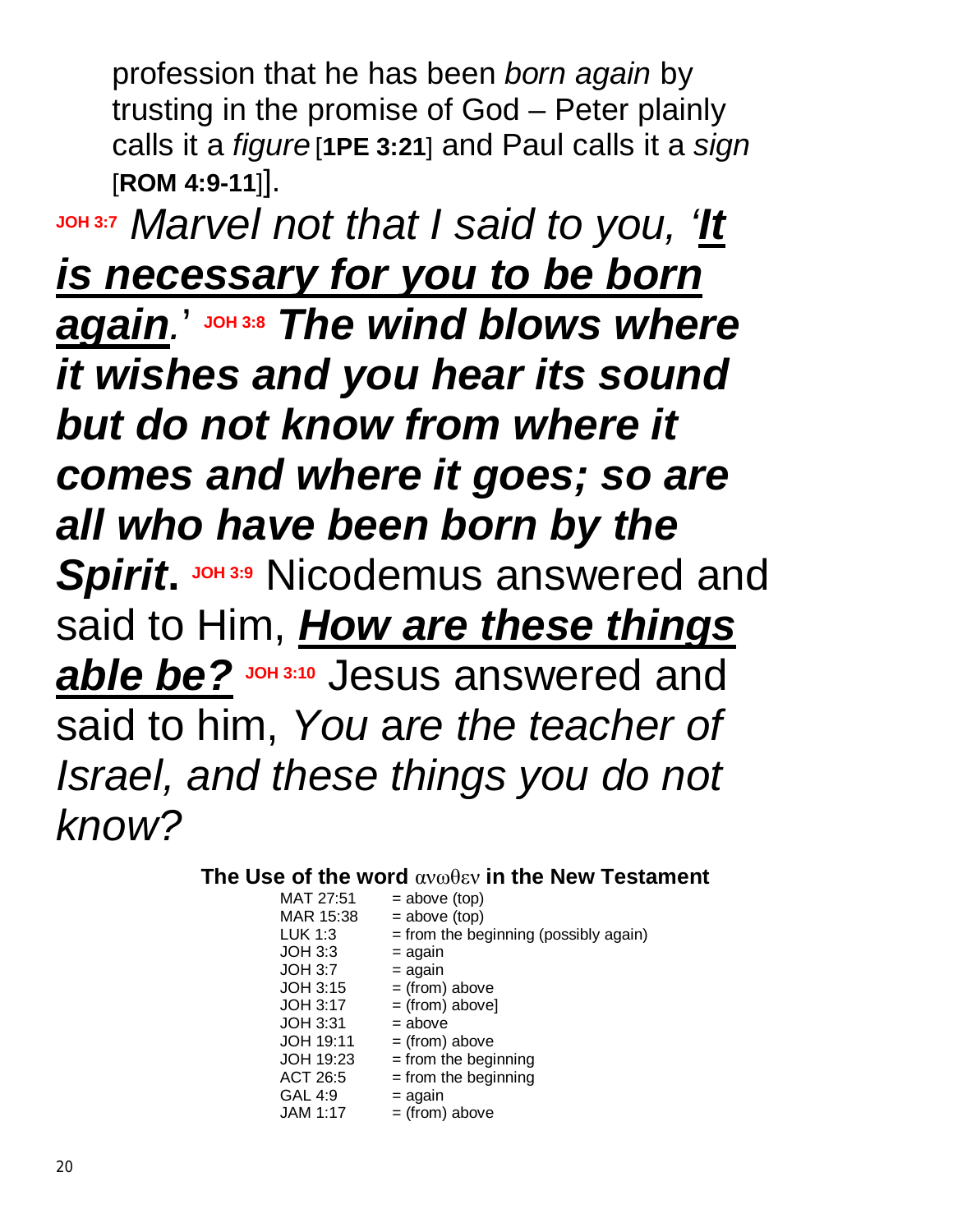**JOH 3:11** *Most assuredly, I say to you that which We know We are speaking, and what We have seen We are witnessing; and Our witness you do not receive.*  $\frac{J\text{OH}}{3:12}$  *If the things upon Earth I said to you and you do not believe, how will you believe if I tell you the Heavenly things?* JOH 3:13 *No one has gone up into Heaven except the Son of Man Who came down*   $from Heaven.$  JOH 3:14 Even as Moses *lifted up the serpent in the desert so it is necessary for the Son of Man to be lifted up* **JOH 3:15** *in order that all those believing in Him might have*   $B$  *eternal life*.  $J$   $O$   $H$   $3:16$  *For God* so loved *the world that He gave His Only Begotten Son, in order that all those believing in Him should not perish*  **but might have eternal life. JOH 3:17 For** *God sent not the Son into the world*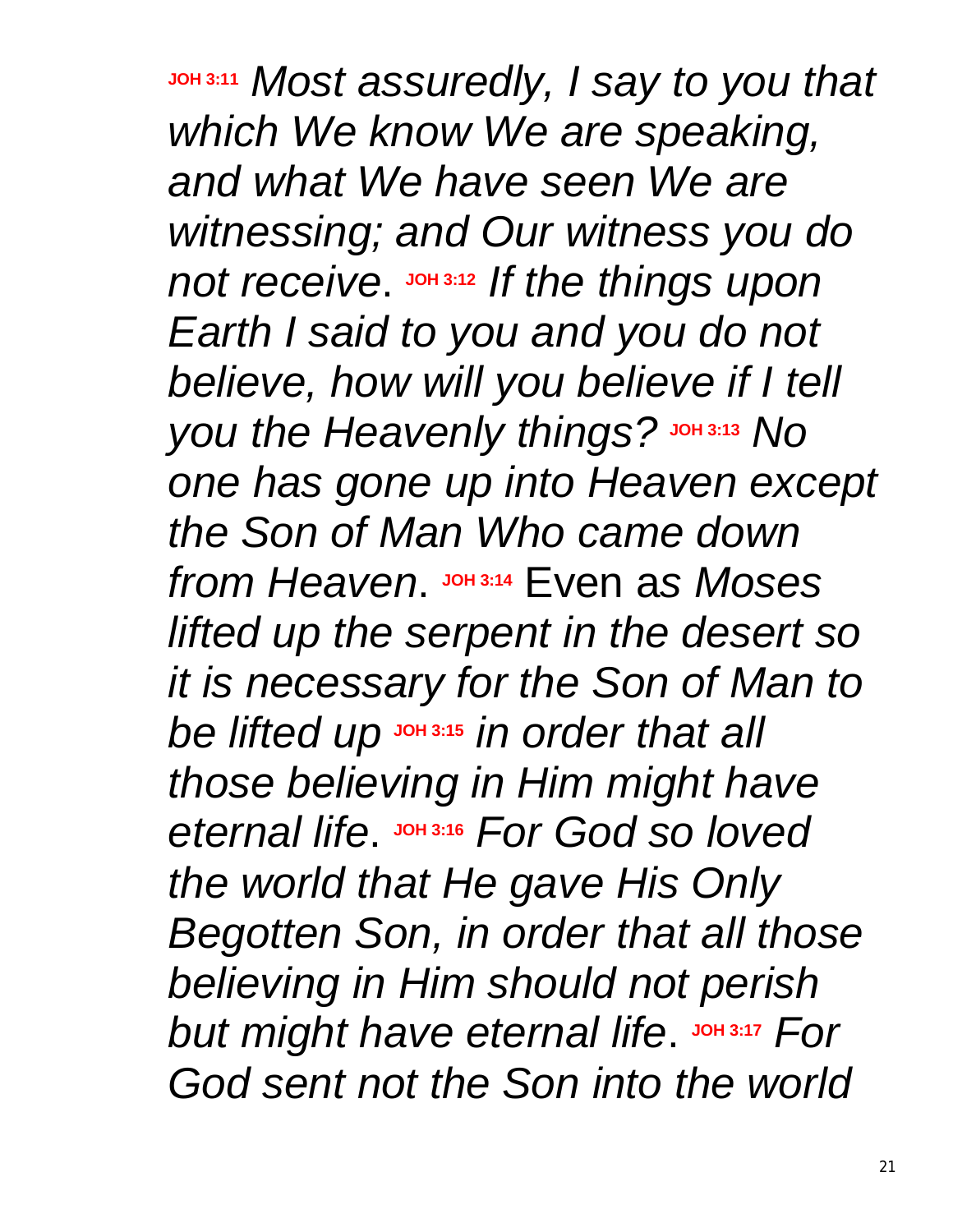*in order that He should judge the world but in order that the world*   $might$  be saved through Him. JOH 3:18 *The one believing in Him is not judged* [condemned]*, BUT THE ONE NOT BELIEVING IS JUDGED* [condemned] *ALREADY BECAUSE HE HAS NOT BELIEVED IN THE NAME OF THE ONLY BEGOTTEN SON OF GOD*.

**JOH 3:19** *And this is the judgment, that the Light has come into the world and men loved the dark rather than*  the Light for their works were evil. JOH **3:20** *For everyone who practices evil hates the Light and comes not to the Light in order that his works*  **should not be revealed. JOH 3:21 But** *one doing the truth comes to the Light, in order that his works may*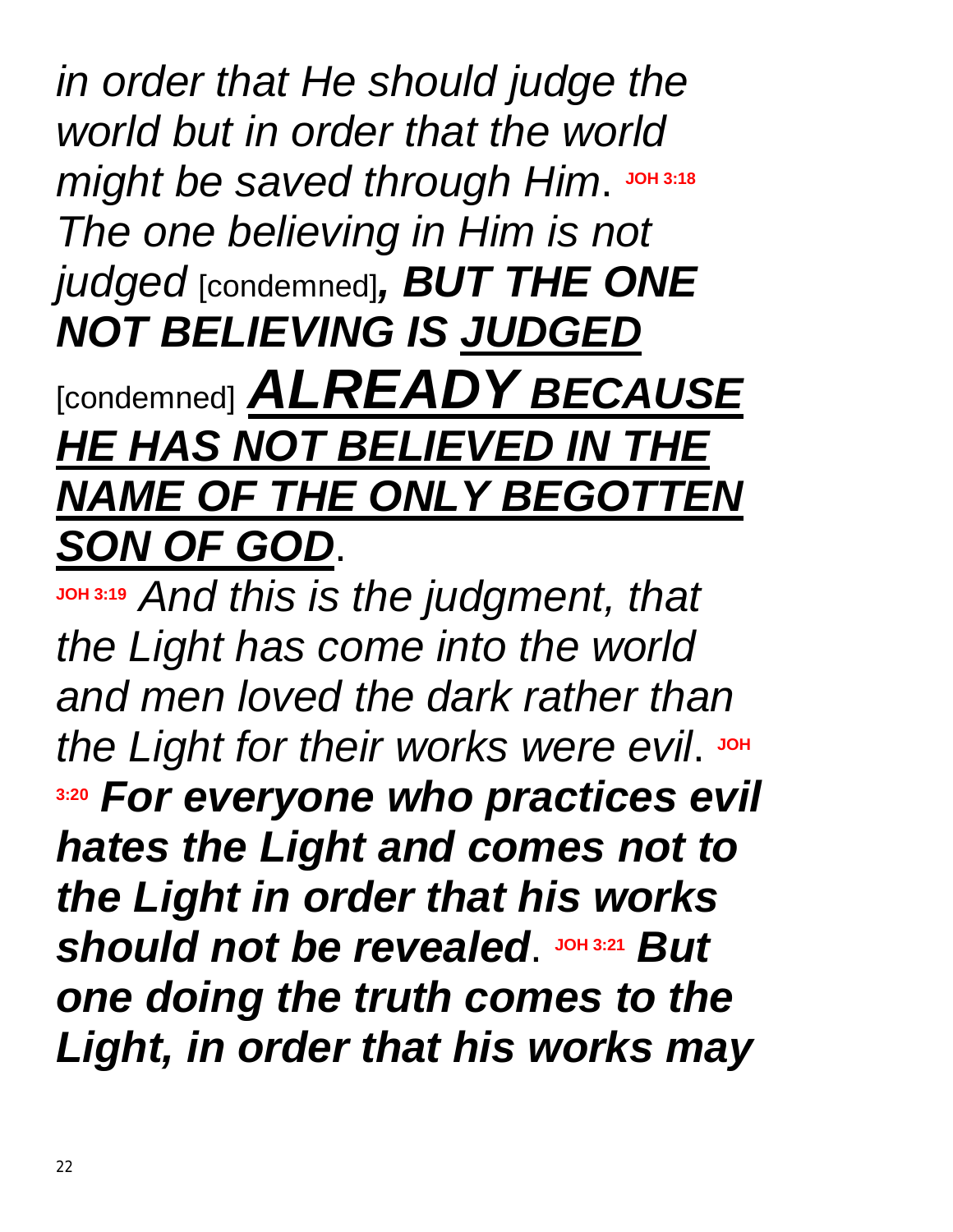#### *be shown that they have been done in God***.**

**JOH 3:22 After these things came Jesus** and His disciples into the land of Judaea. There He stayed with them and baptized [**ONLY the disciples baptized** - JOH 4:2]. **JOH 3:23** But John also was baptizing, in Aenon near Salim, because there was much water there and they came and were baptized. **JOH 3:24** For John had not yet been cast into prison.

**JOH 3:25** Then there arose a question between some of John's disciples and the Jews about purifying JOH 3:26 and they came to John and said to him, *Rabbi* [Teacher], *He Who was with you beyond Jordan, to Whom you bare witness, behold, the same*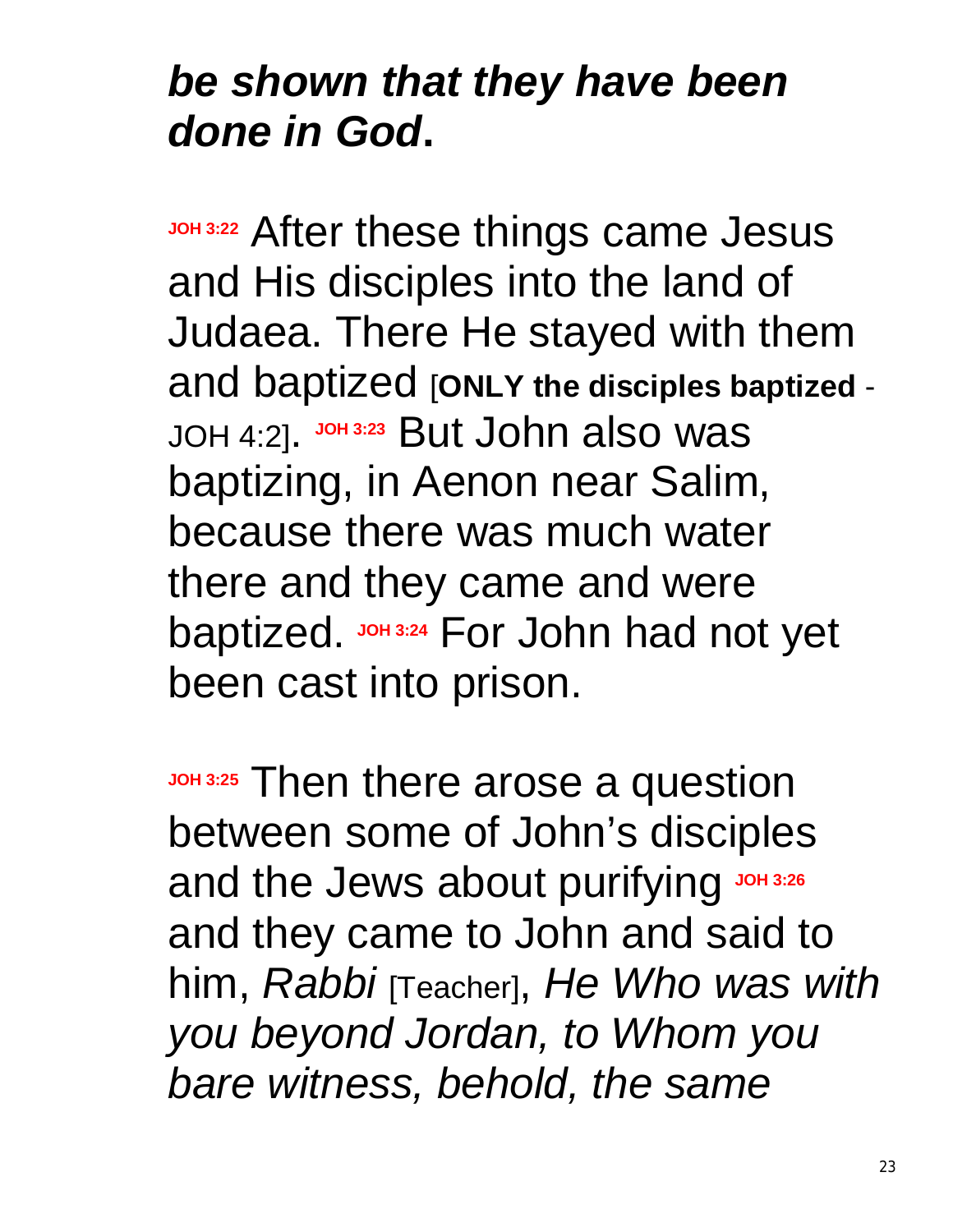*baptizes and all men come to Him* **3:27 John** answered and said, *A man is not able to receive anything except it has been given him from*  **Heaven.** JOH 3:28 You yourselves bear *me witness that I said, 'I am not the Christ but that I am sent before Him*.' **JOH 3:29** *He who has the bride is the bridegroom; but the friend of the bridegroom, who stands and hears him, rejoices greatly because of the bridegroom's voice. This my joy*   $L$  *therefore* is fulfilled.  $J$   $O$   $H$   $3:30$  *He must*  $inc$ rease but I must decrease. JOH 3:31 *He Who comes from above is over all. He who is of the Earth is earthly and speaks of the Earth*. *He Who comes from Heaven is above all* **JOH 3:32** *and what He has seen and heard that He witnesses. And His witness*   $n$  *no one receives*.  $\frac{304333}{n}$  *The one*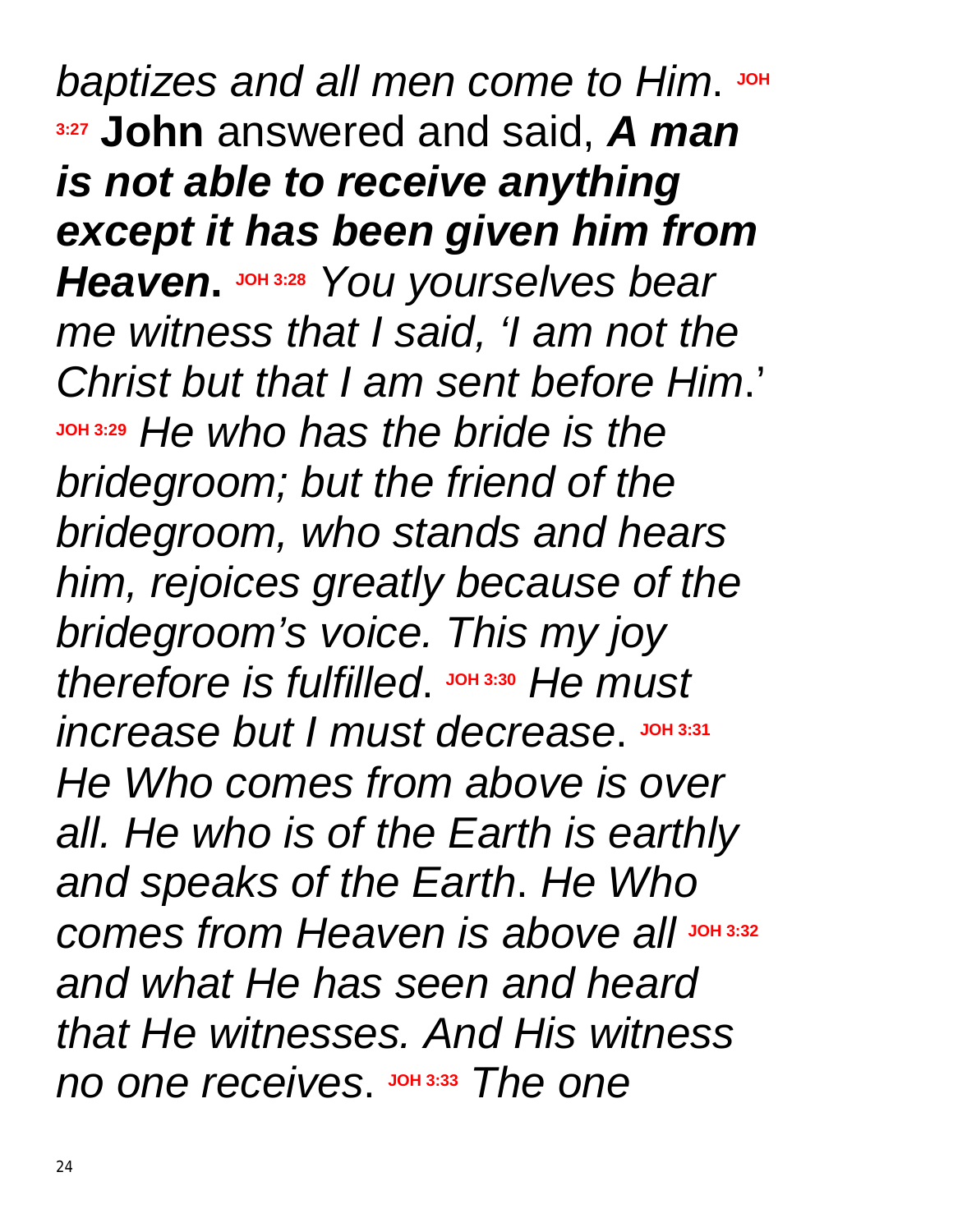*receiving His witness has certified* [sealed; witnessed with His seal; certified] *that*   $God$  *is true.*  $J$ <sup>OH 3:34</sup> *For He Whom God sends speaks the sayings of God. For God does not give the Spirit by* [**limited**] measure. **JOH 3:35** *The Father loves the Son and has given all things into His hand*. **JOH 3:36** *The one believing in the Son has eternal life. But the one disobeying the Son shall not see life but the wrath of God abides upon him***.** 

**JOH 4:1** When therefore the LORD knew that the Pharisees had heard that Jesus was making and baptizing more disciples than John John **JOH 4:2** (**though Jesus Himself did not baptize, BUT His disciples did**) **JOH 4:3** He left Judaea and departed again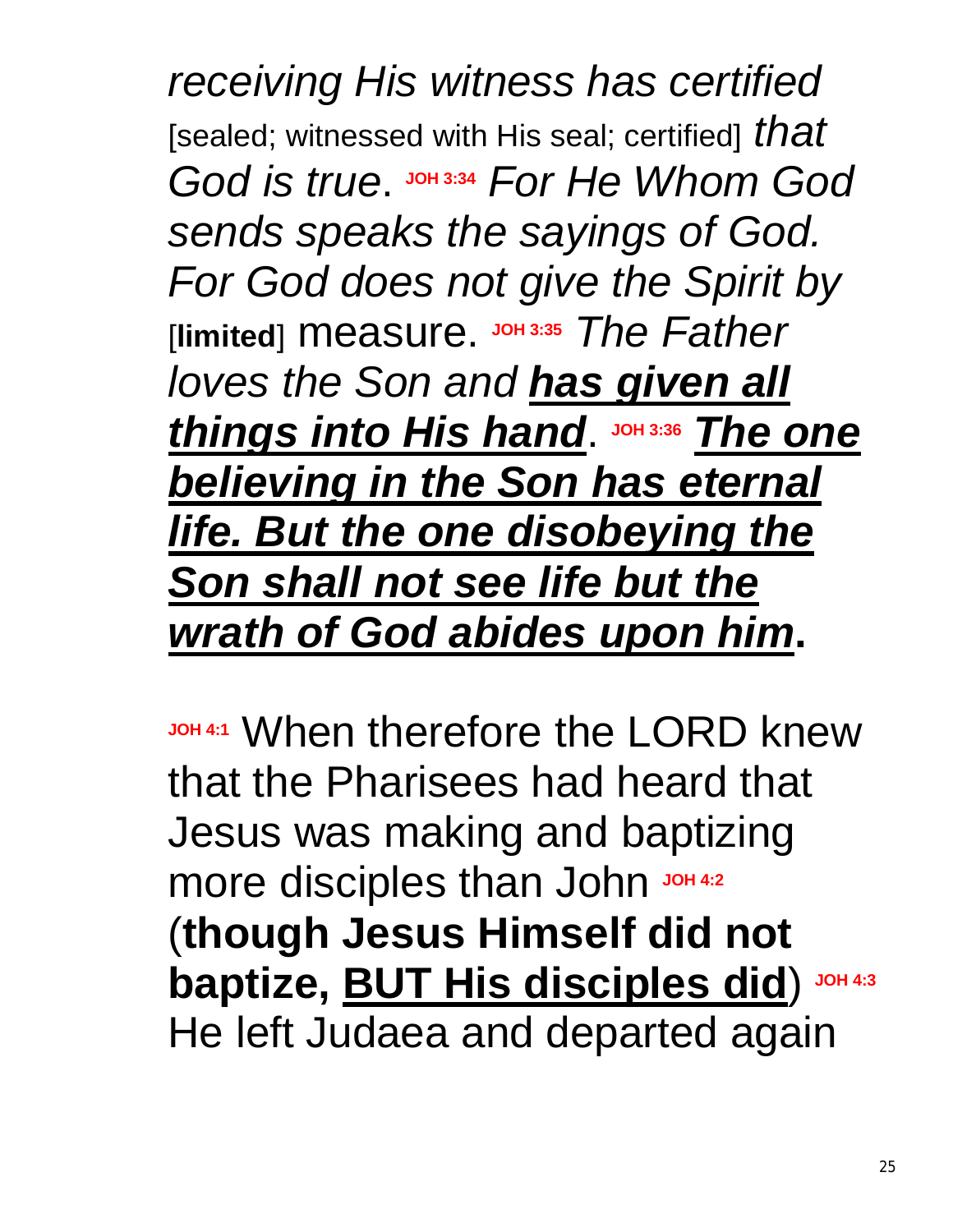into Galilee. **JOH 4:4** He must needs go through Samaria.

**JOH 4:5** Then He came to a city of Samaria, which is called Sychar, near the parcel of land that Jacob gave to his son Joseph. JOH 4:6 Now Jacob's well was there. Jesus therefore, being wearied with His journey, sat on the well. It was about the 6th hour [6 PM]. JOH 4:7 There came a woman of Samaria to draw water.  $J$ esus said to her, *Give Me a drink* JOH **4:8** (for His disciples were gone away to the city to buy food). JOH 4:9 Then said the woman of Samaria to Him, *How is it that You, being a Jew, ask a drink of me, who am a woman of*  Samaria? **JOH 4:10** Jesus answered and said to her, *If you knew the gift of God and Who says to you, 'Give Me*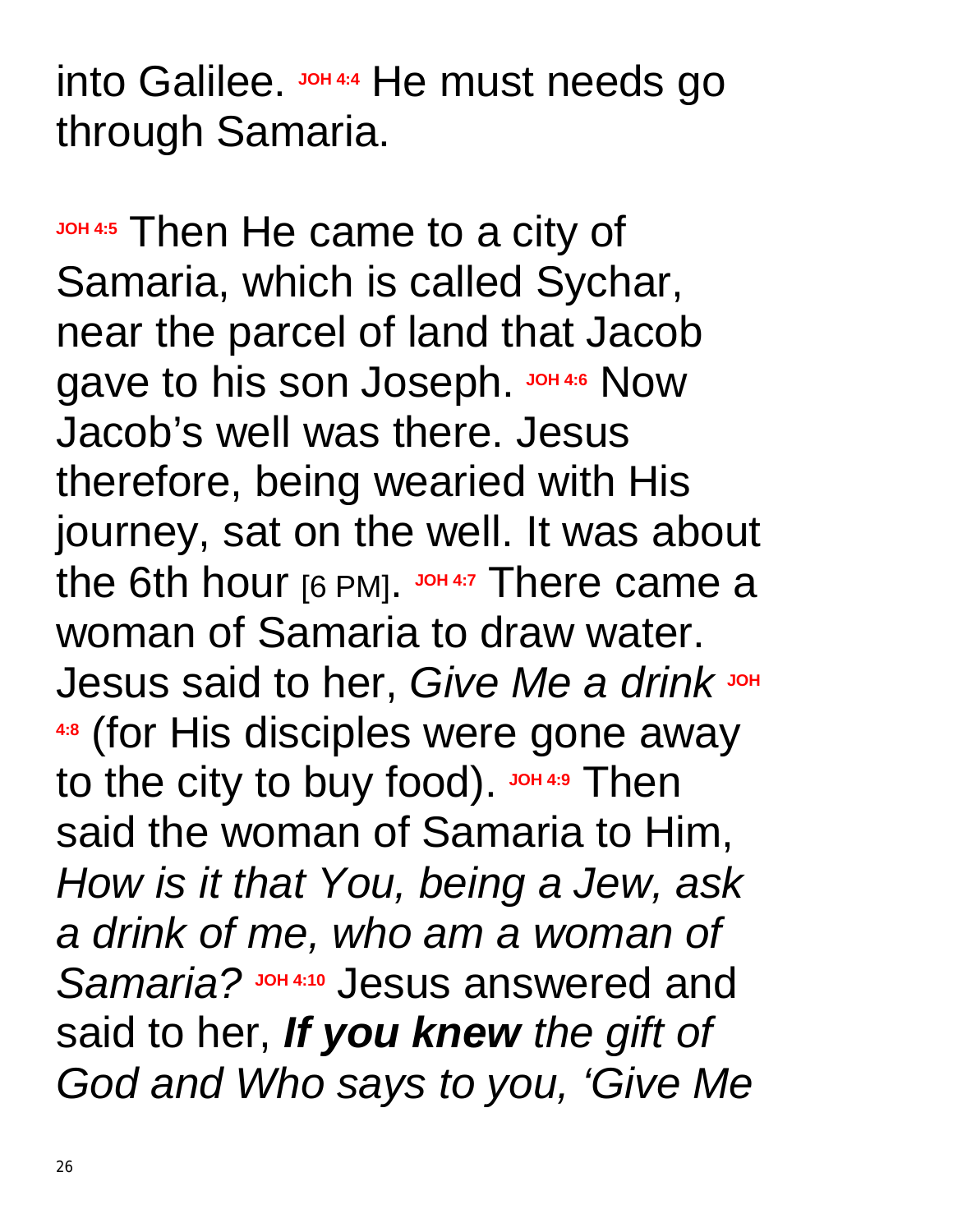*a drink;' you would have asked of Him, and He would have given you living water.* JOH 4:11 The woman said to Him, *Sir*, *You have nothing to draw with and the well is deep. From where then have You that living water?* **JOH 4:12** *Are You greater than our father Jacob, who gave us the well, drank thereof himself, his children and his livestock?* **JOH 4:13** Jesus answered and said to her, *Whoever drinks of this water shall thirst again*, **JOH 4:14** *but whoever drinks of the water that I shall give him shall never thirst; but the water that I shall give him shall be in him a well of water springing up to*  **eternal life**. **JOH 4:15** The woman said to Him, *Sir*, *give me this water, that I thirst not, neither come here to draw*. **JOH 4:16** Jesus said to her, *Go, call your*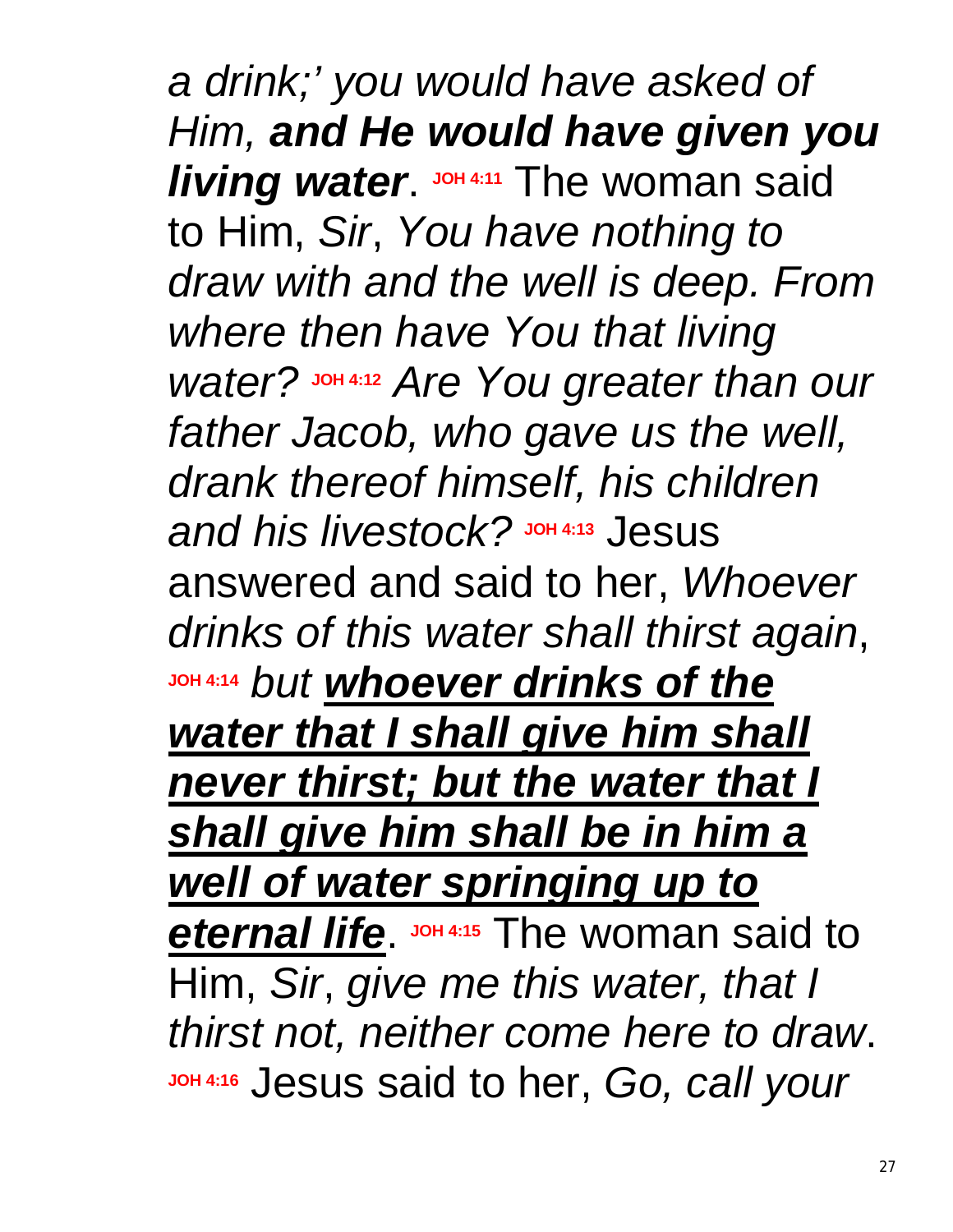$h$ usband and come here. JOH 4:17 The woman answered and said, *I have no husband*. Jesus said to her, *You have well said, 'I have no husband.'* **JOH 4:18** *For you have had five husbands, and he whom you now have is not your husband. What you*  have said is true. **JOH 4:19** The woman said to Him, *Sir, I perceive that You*   $\alpha$  *a prophet*  $\frac{1044.20}{100}$  *Our fathers worshiped in this mountain and You say that in Jerusalem is the place where it is necessary to worship*. **JOH 4:21** Jesus says to her, *Woman, believe Me, that the hour is coming, when you shall neither in this mountain nor in Jerusalem, worship the Father.* **JOH** 4:22 You worship you know *not what. We know Who We worship for* salvation is of the Jews. JOH 4:23 But *the hour is coming and now is, when*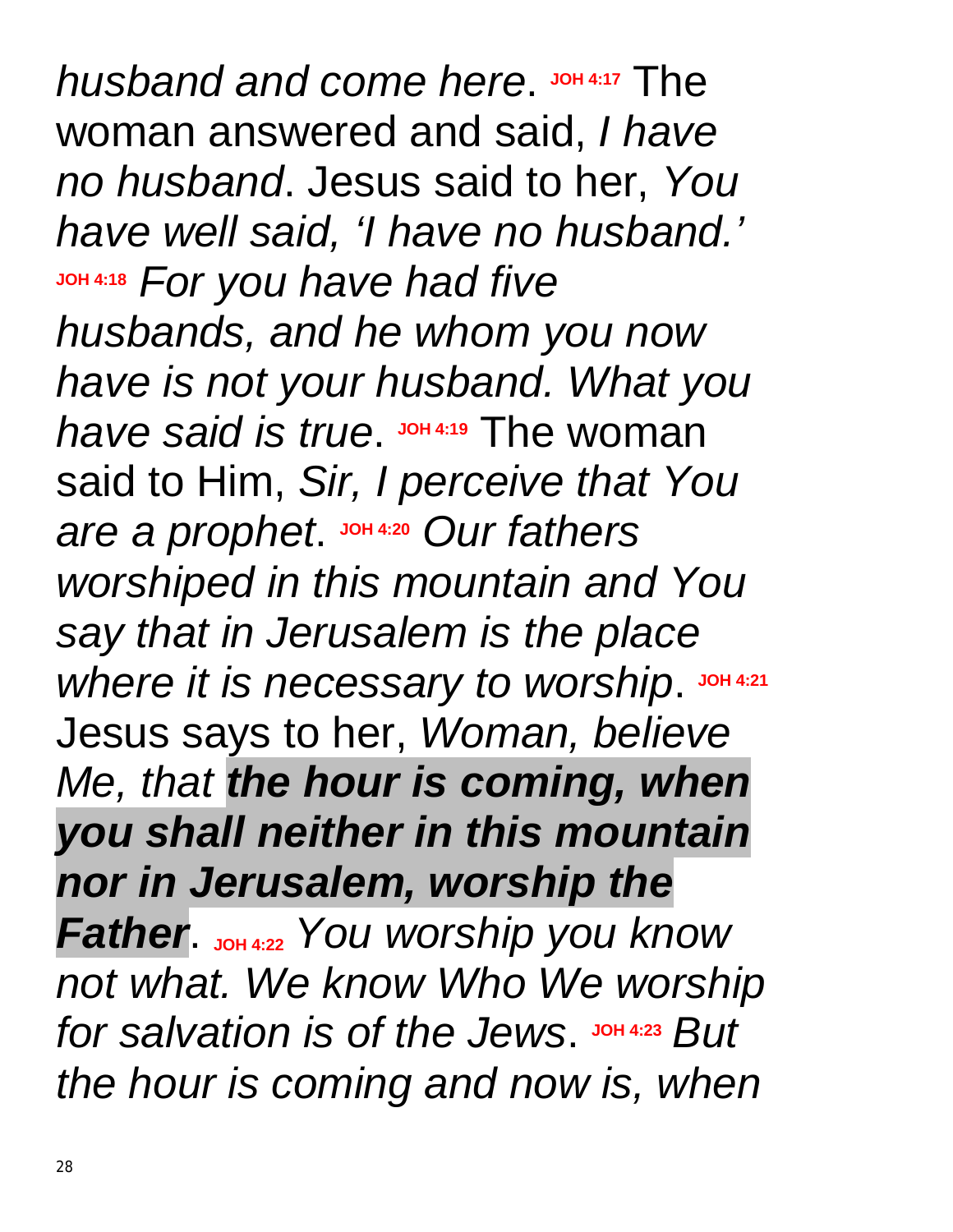*the true worshippers will worship the Father in spirit and in truth; for even the Father seeks those to worship Him*. **JOH 4:24** *God is Spirit and it is necessary for those who worship Him, in spirit and truth to worship*. **JOH 4:25** The woman says to Him, *I know that Messiah is coming, Who is called Christ. When that One comes,*  He will announce all things to us. JOH **4:26** Jesus said to her, *I AM He, the*  **One speaking to you.** JOH 4:27 Then came His disciples and marveled that He talked with the woman, yet no man said, 'What do You seek? Or, why do You talk with her?' JOH 4:28 The woman then left her water pot and went into the city and said to the men, **JOH 4:29** *Come, see a Man, Who told me all things which I did. Is not this the Christ?* JOH 4:30 Then they went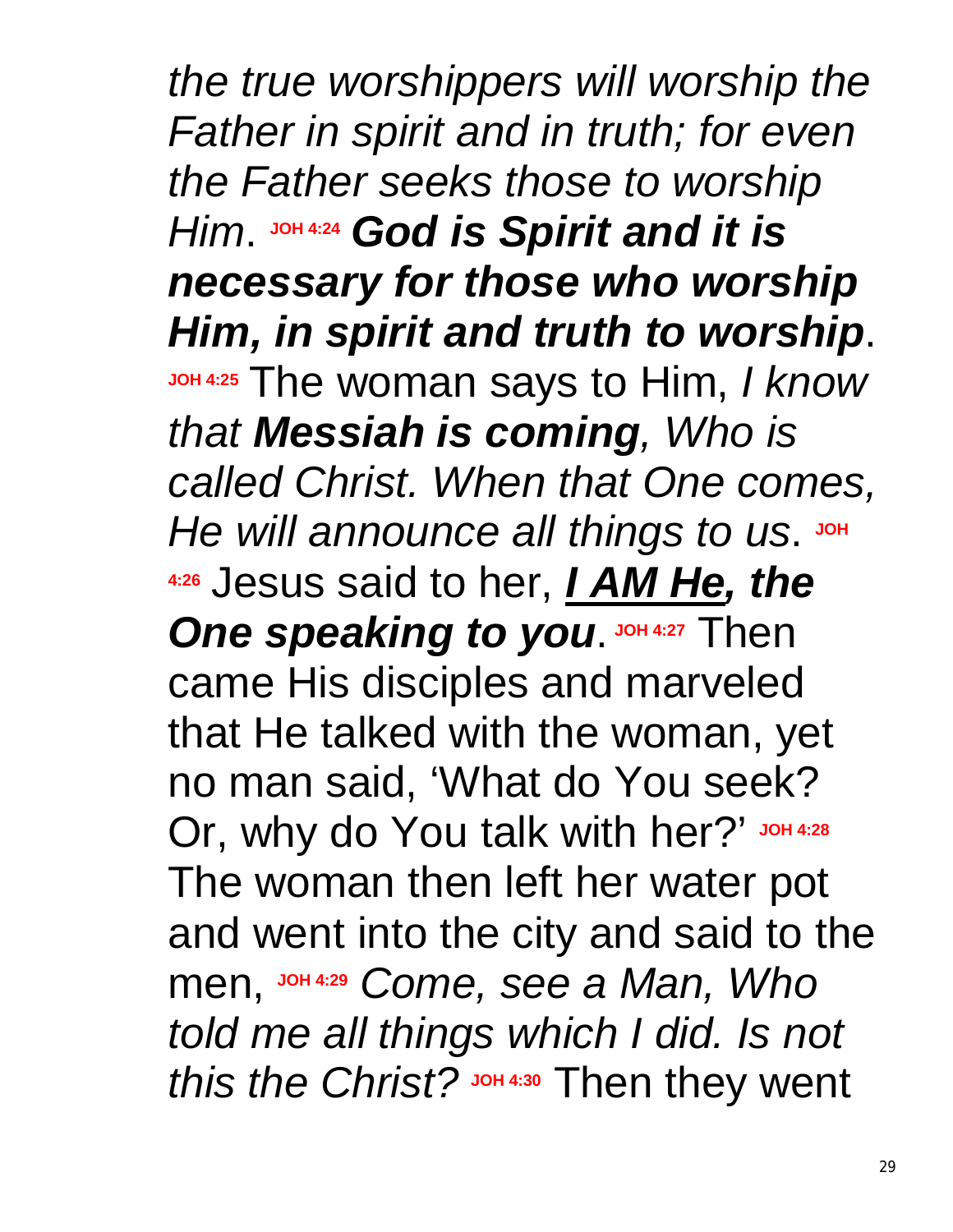out of the city and came to Him. **JOH 4:31** In the meantime His disciples were asking Him saying, Teacher, eat. JOH **4:32** But He said to them, *I have food*  to eat that you know not of. JOH 4:33 Therefore said the disciples one to another, *Has any man brought Him*  **anything to eat?** Joh 4:34 Jesus said to them, *My food is to do the will of Him Who sent Me and to finish His work*. **JOH 4:35** *Say not, 'There are yet four months and then comes harvest?' Behold, I say to you, 'Lift up your eyes and look on the fields, because they are white* [ripe] *for harvest*. **JOH 4:36** *Already the one reaping receives wages and gathers fruit to eternal life; in order that the one sowing and the one reaping may rejoice together*.' **JOH 4:37** *Herein is that saying true, 'One sows and another*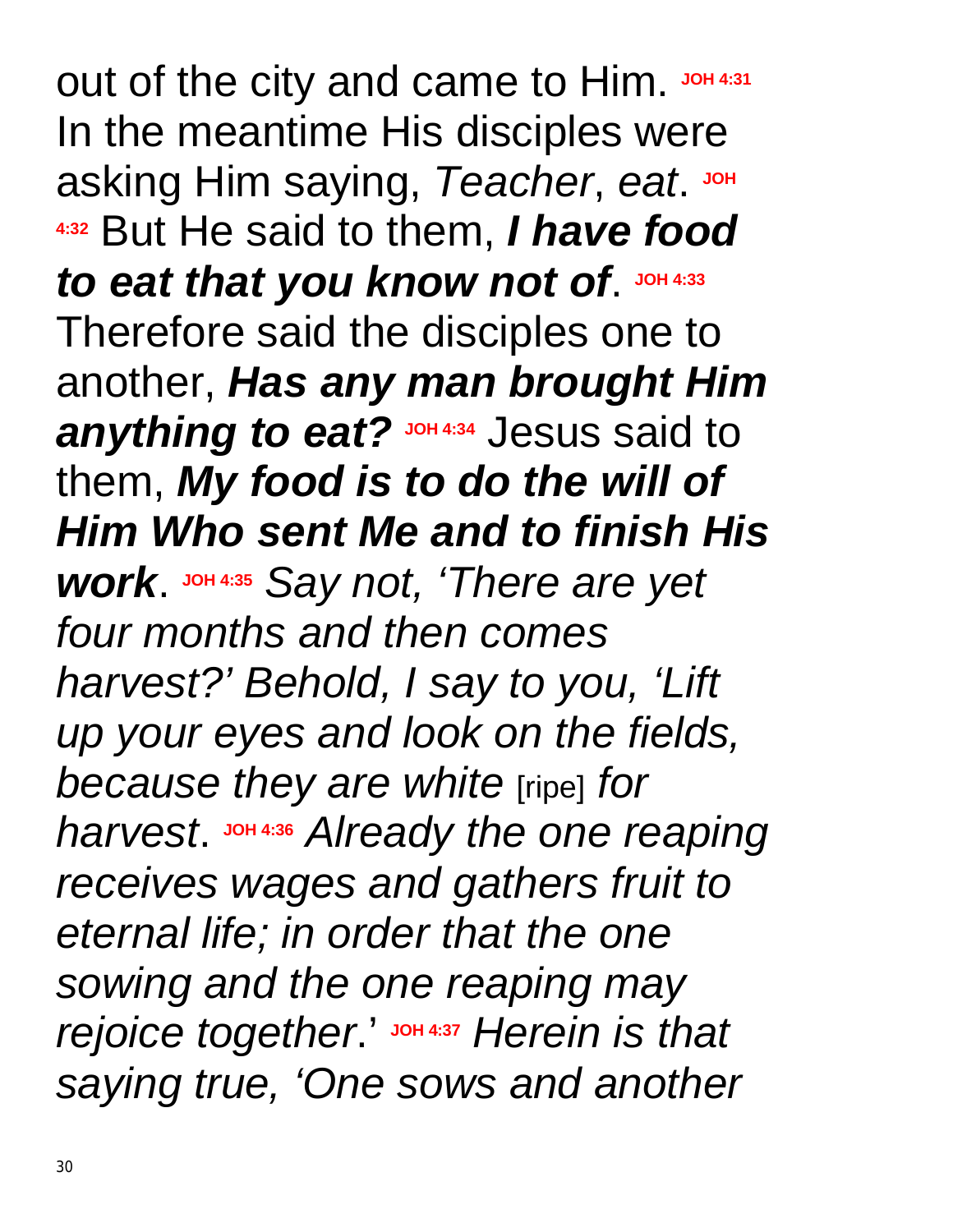*reaps.'* **JOH 4:38** *I sent you to reap that whereon you bestowed no labor; other men labored and you have*  **entered into their labors.** JOH 4:39 Many of the Samaritans of that city believed on Him for the saying of the woman who testified, *'He told me all things which I did.'* **JOH 4:40** So when the Samaritans came to Him, they asked Him to remain with them and He remained there two days. JOH 4:41 Many more believed because of His word **JOH 4:42** and they said to the woman, *No longer do we believe because of your speech; for we ourselves have heard and we know that this One is truly the Savior of the world*.

**JOH 4:43** Now after two days He departed from there and went into Galilee. JOH 4:44 For Jesus Himself witnessed, that a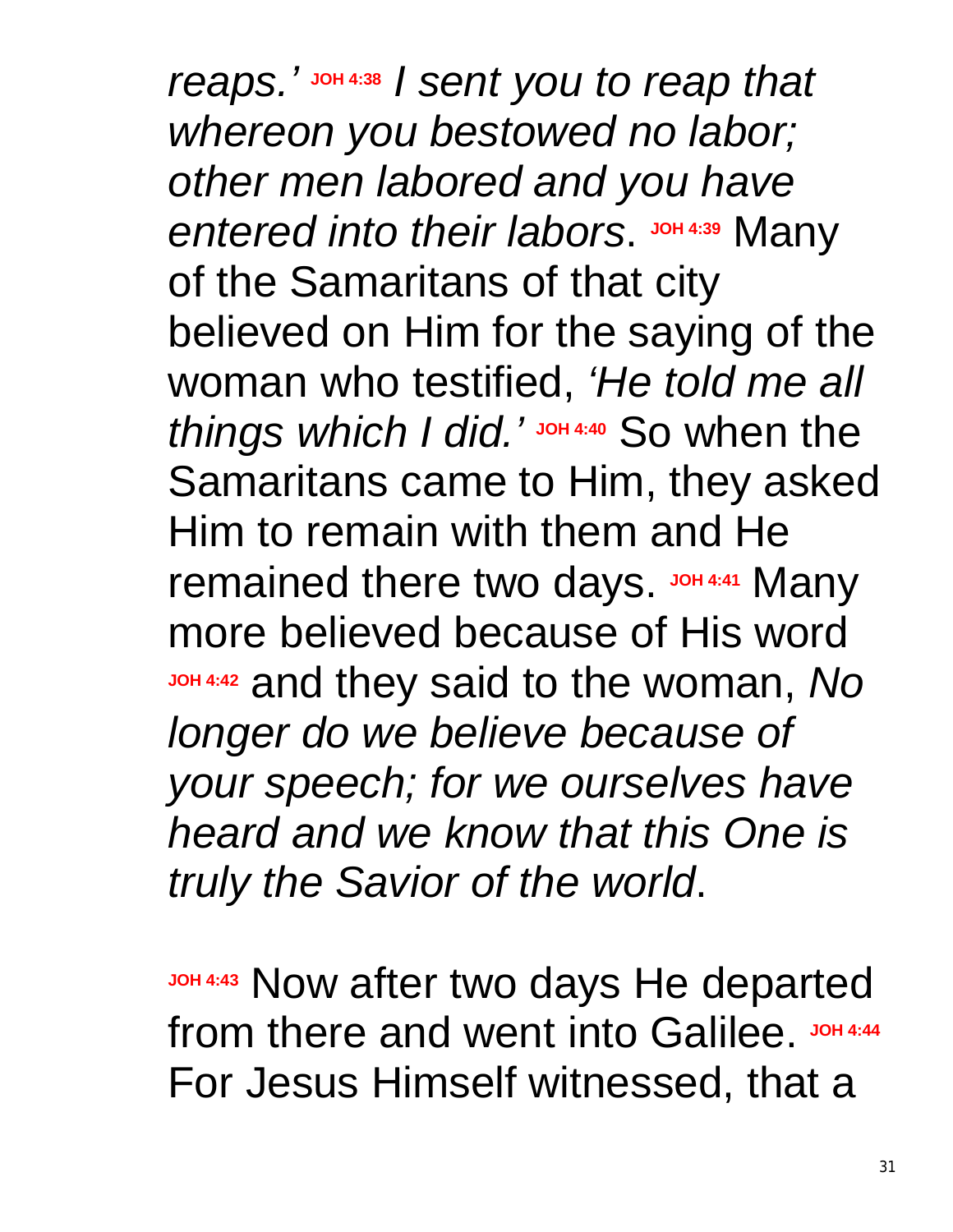prophet has no honor in his own native place. **JOH 4:45** Therefore when He came into Galilee, the Galilaeans received Him, having seen all the things which He did in Jerusalem at the feast; for they also went to the feast. **JOH 4:46** Therefore He came again to Cana of Galilee where He had made the water wine.

Now there was a certain nobleman whose son was sick at Capernaum. **JOH 4:47 This man hearing that Jesus** came out of Judaea into Galilee, went to Him and asked that He would come down and heal his son; for he was about to die. John4:48 Jesus therefore said to him, *Except you see signs and wonders*, *by no*   $m$  *means will you believe.*  $J$  *you*  $4:49$  The royal official says to Him, *Sir*, *come*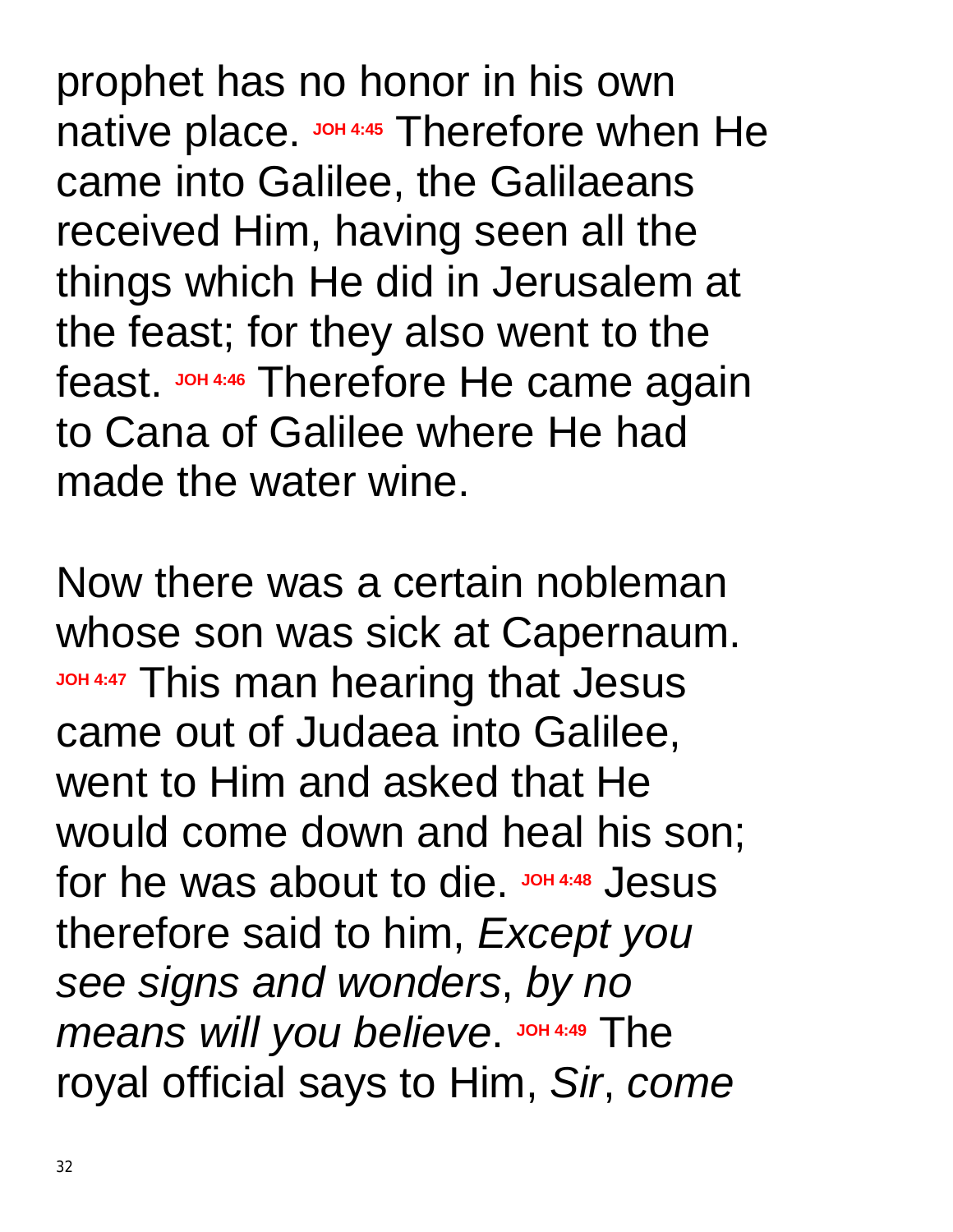$d$  *down before my child dies*. JOH 4:50 Jesus said to him, *Go your way. Your son lives*. **And the man believed the word that Jesus had spoken to him and he went his way.**  $J$ OH 4:51 As he was now going down, his servants met him and told him saying that, Your son lives. JOH 4:52 Then inquired he of them the hour when he began to get well. They said to him, *Yesterday at the 7th hour the fever left him.* JOH 4:53 So the father knew that in that hour, in which Jesus said to him, *'Your son lives;'* and he believed and his whole house. JOH 4:54 This is again the second sign Jesus did having come out of Judaea into Galilee.

**JOH 5:1** After this there was a feast of the Jews [A Passover] and Jesus went up to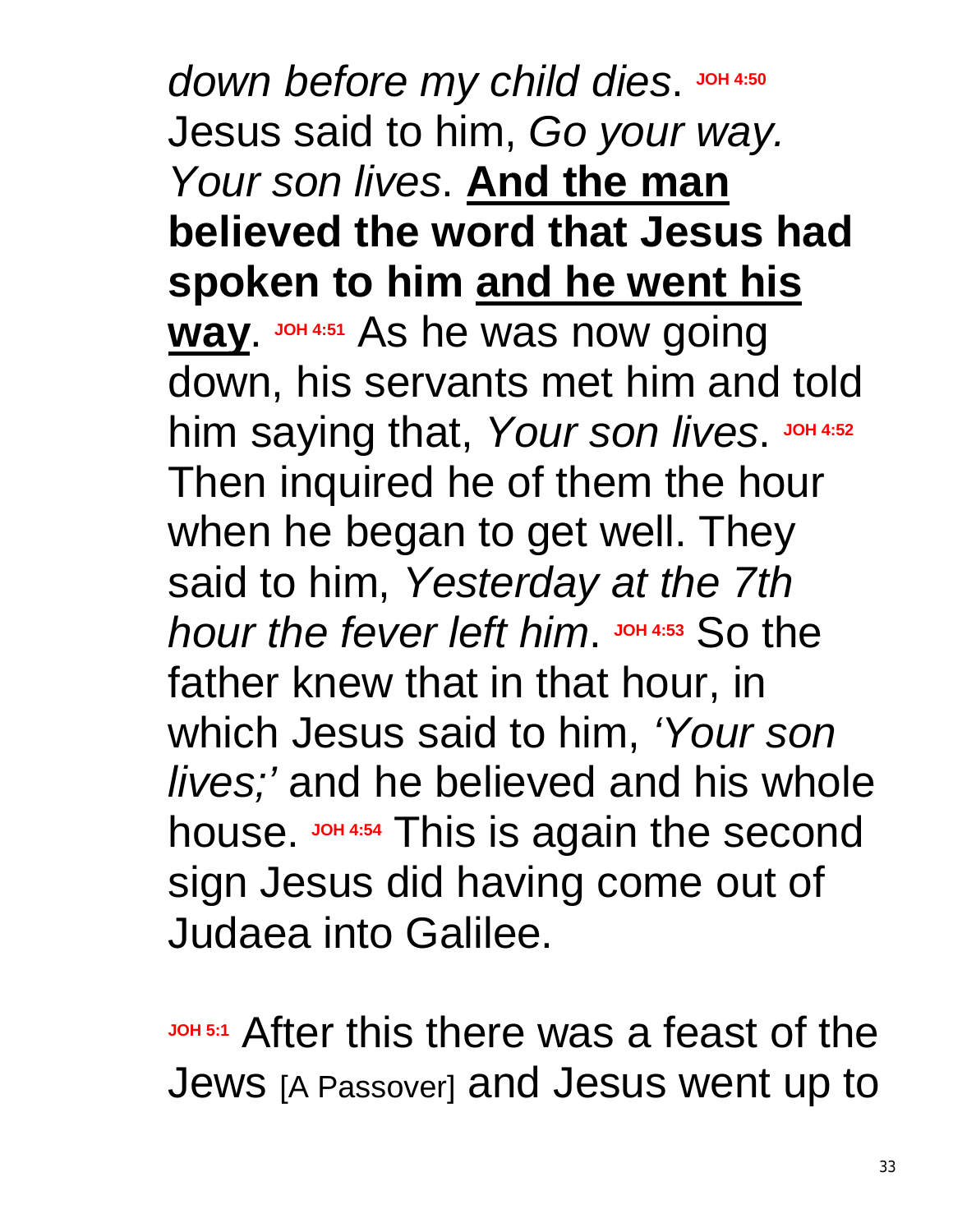Jerusalem. JOH<sub>5:2</sub> Now there is at Jerusalem by the sheep market [or gate] a pool, which is called in the Hebrew tongue Bethesda, having five porches. JOH 5:3 In these lay a great multitude of sick folk, blind, lame and withered. [**JOH 5:4** - **No Greek in WH**] **JOH 5:5** A certain man was there, who had a sickness 38 years. JOH 5:6 When Jesus saw him lying there and knew that he had been now a long time in that condition, He said to him, *Do you wish to become well?* JOH 5:7 The sick man answered him, *Sir* [**Lord, Master or Sir**], *I have no man, when the water is troubled, to put me into the pool. But while I am coming, another steps*  down before me. Johns:8 Jesus says to him, *Rise, take up your "bed" and*  Walk. JOH 5:9 Immediately the man was made well, took up his bed and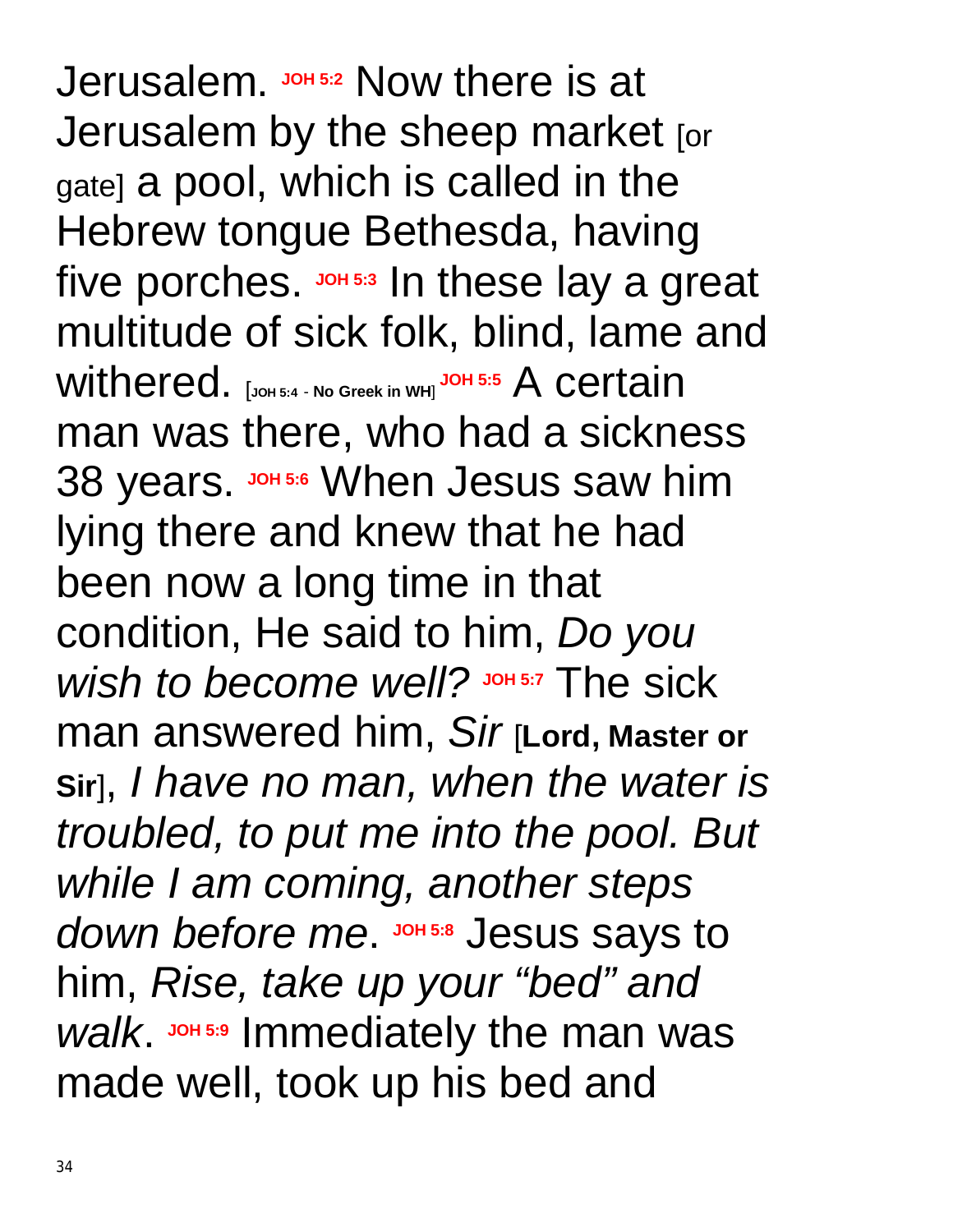walked. **This occurred on the**  Sabbath day. **JOH 5:10** The Jews therefore said to him who was cured, *It is the Sabbath day. It is not lawful*   $for you to carry your "bed"$ . JOH 5:11 He answered them, *He Who made me well, the Same said to me, 'Take up your bed and walk.'* JOH 5:12 Then they asked him, *Who is the Man Who said to you, 'Take up your bed and walk?'* **JOH 5:13** He who was healed knew not Who it was — for Jesus had conveyed Himself away, a multitude being in that place. **JOH 5:14** Afterward Jesus found him in the temple and said to him, *Behold, you are made well. Sin no more, lest a worse thing come to you.* JOH 5:15 The man departed and said to the Jews that it was Jesus Who had made him well. JOH 5:16 Therefore the Jews persecuted **Him**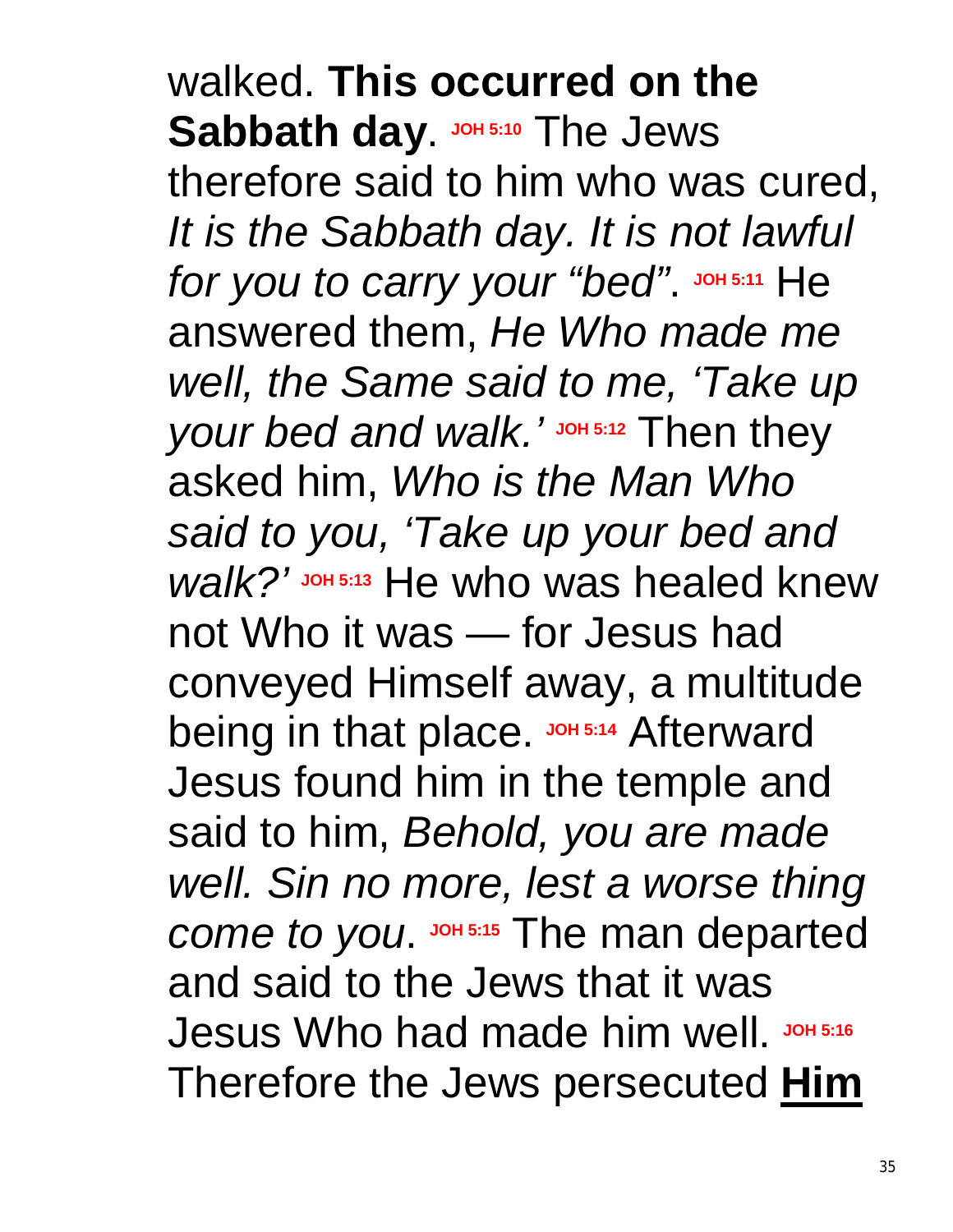#### **because He had done these things on the Sabbath day**. **JOH 5:17** But Jesus answered them, *My Father works until now and I Myself work* [JOH 8:16 ff. - Same tense; the only difference is the use of the third person and the first

person]. **JOH 5:18** Therefore because of this the Jews sought the more to kill Him **because He not only broke the Sabbath but said also God** 

## **was His OWN Father, making Himself equal to**

God. JOH 5:19 Therefore He answered and said to them, *Most assuredly, I say to you, 'The Son is not able to do anything of Himself except those things He sees the Father doing. And whatever things He does, also* the Son does likewise. JOH 5:20 For the *Father loves the Son and shows Him all things that Himself does. And He*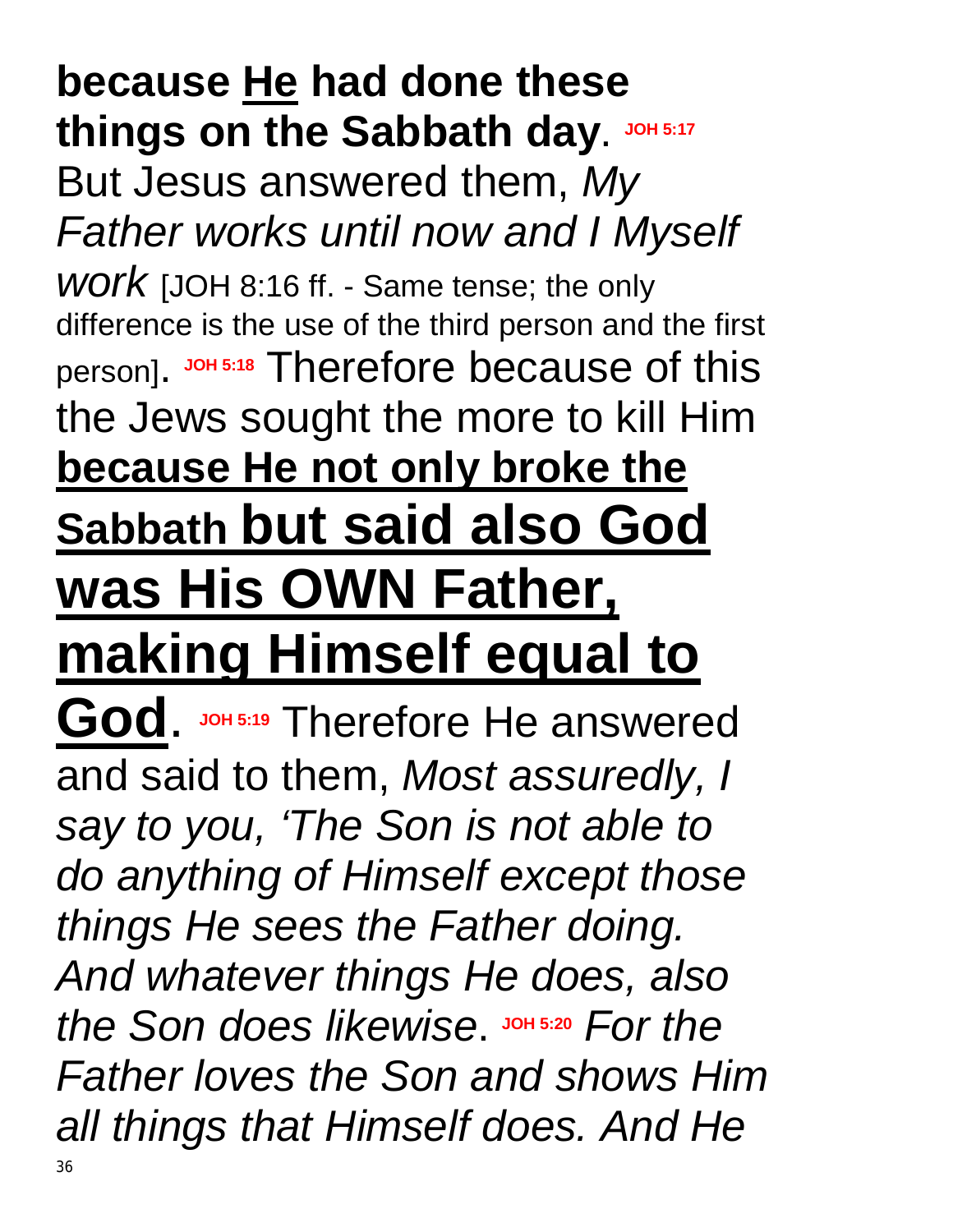*will show Him greater works than these in order that you may marvel*. **JOH 5:21** *For as the Father raises up the dead and gives life to them; even so the Son makes alive whom He will*. **JOH 5:22** *For the Father judges no one but all judgment has been given to the Son*: **JOH 5:23** *in order that all may honor the Son, even as they honor the Father. He who honors not the Son honors not the Father Who has sent Him.'*

[On 1JO 2:22, 23 – "Rollock remarks, 'The Jews and the Turks [Moslems - aal] in the present day profess to worship God earnestly, not only without the Son, but even with contempt of the Son Jesus Christ. But the whole of such worship is idolatrous, and that which they worship is an idol. There is no knowledge of the true God except in the face of the Son.'" Quoted by J. C. Ryle, *John*, vol. I, p. 288].

# **JOH 5:24** *Most assuredly, I say to you, 'That the one*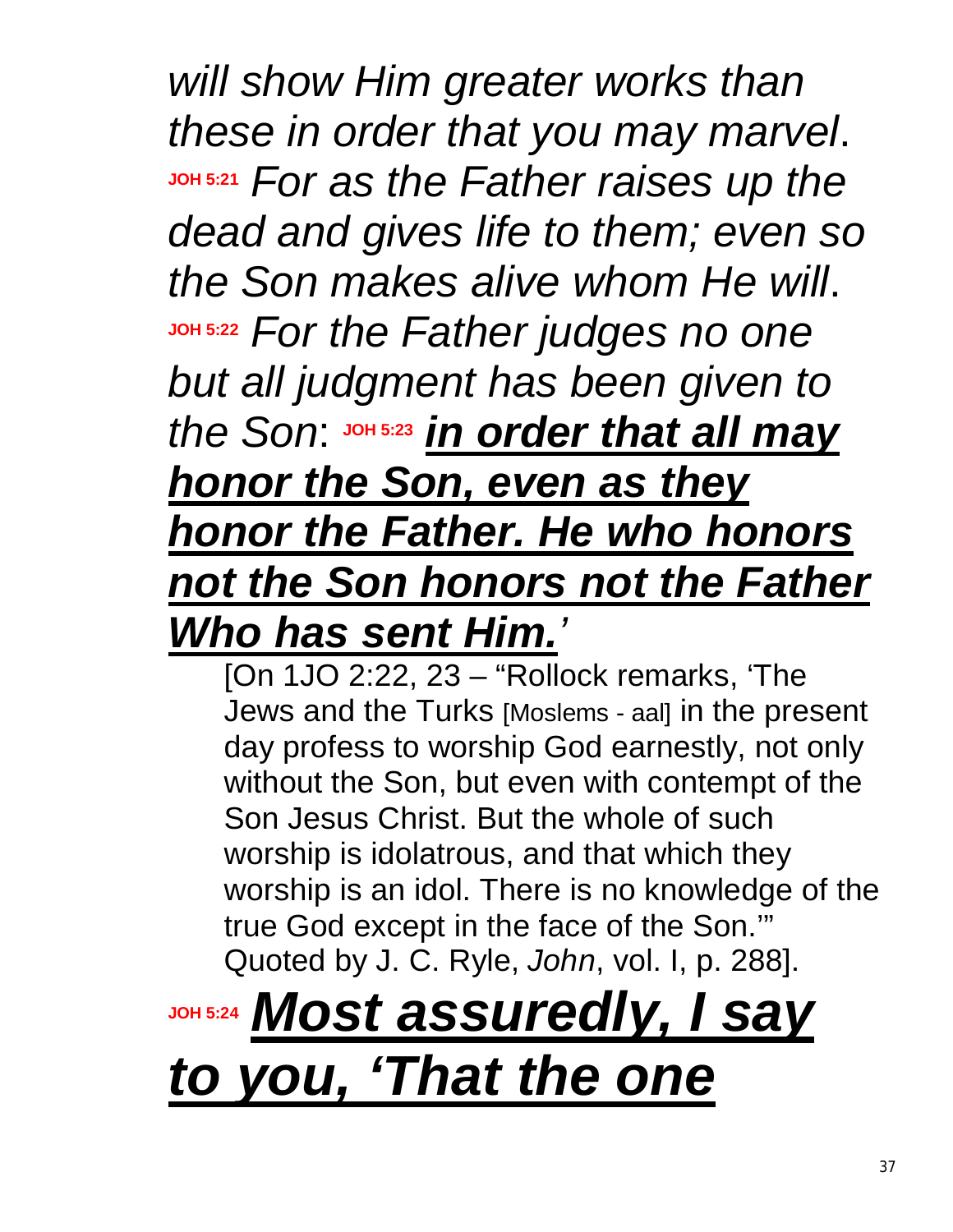*hearing My Word and believing in the one Who sent Me has eternal life and does not come into judgment; but has passed out of death unto life.* **' JOH 5:25** *Most assuredly, I say to you, 'That an hour is coming, and now is, when the dead will hear the voice of the Son of God; and those who hear will live.* **JOH 5:26** *For as the Father has life in Himself; so has He given to the Son to have life in Himself*; **JOH 5:27** *and has given Him authority to execute judgment also because He is the Son of man*.' **JOH 5:28** *Marvel not at this; for the hour is coming, in which all who are in the graves shall hear His voice, JOH* **5:29** *and shall come forth. Those*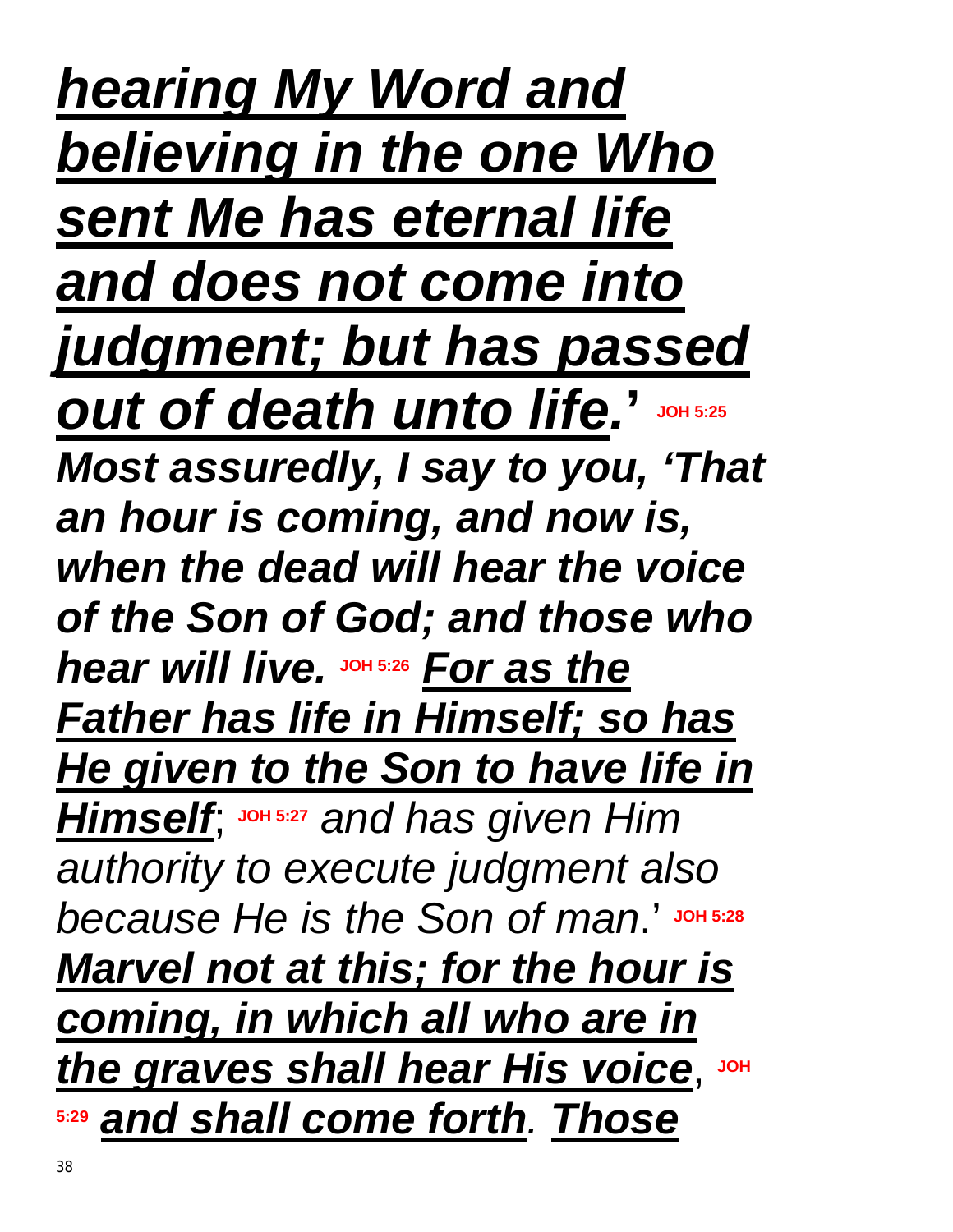*who have done good to the resurrection of life; and those who have done evil to the resurrection*  **of judgment**. JOH 5:30 / am not able to *do anything of Myself. As I hear, I judge and My judgment is righteous; because I seek not My own will but the will of the Father Who has sent Me*. **JOH 5:31** *If I bear witness of Myself, My witness is not true.* JOH 5:32 *There is another Who bears witness of Me and I know that the witness which*   $He$  witnesses about Me is true. JOH 5:33 *You have sent to John and he has witnessed to the truth.* JOH 5:34 *But I receive not the witness from man. Now these things I say that you might be saved.* JOH 5:35 *That man was the burning and shining lamp and you were willing for a time to rejoice in his light*. JOH 5:36 *But I have the*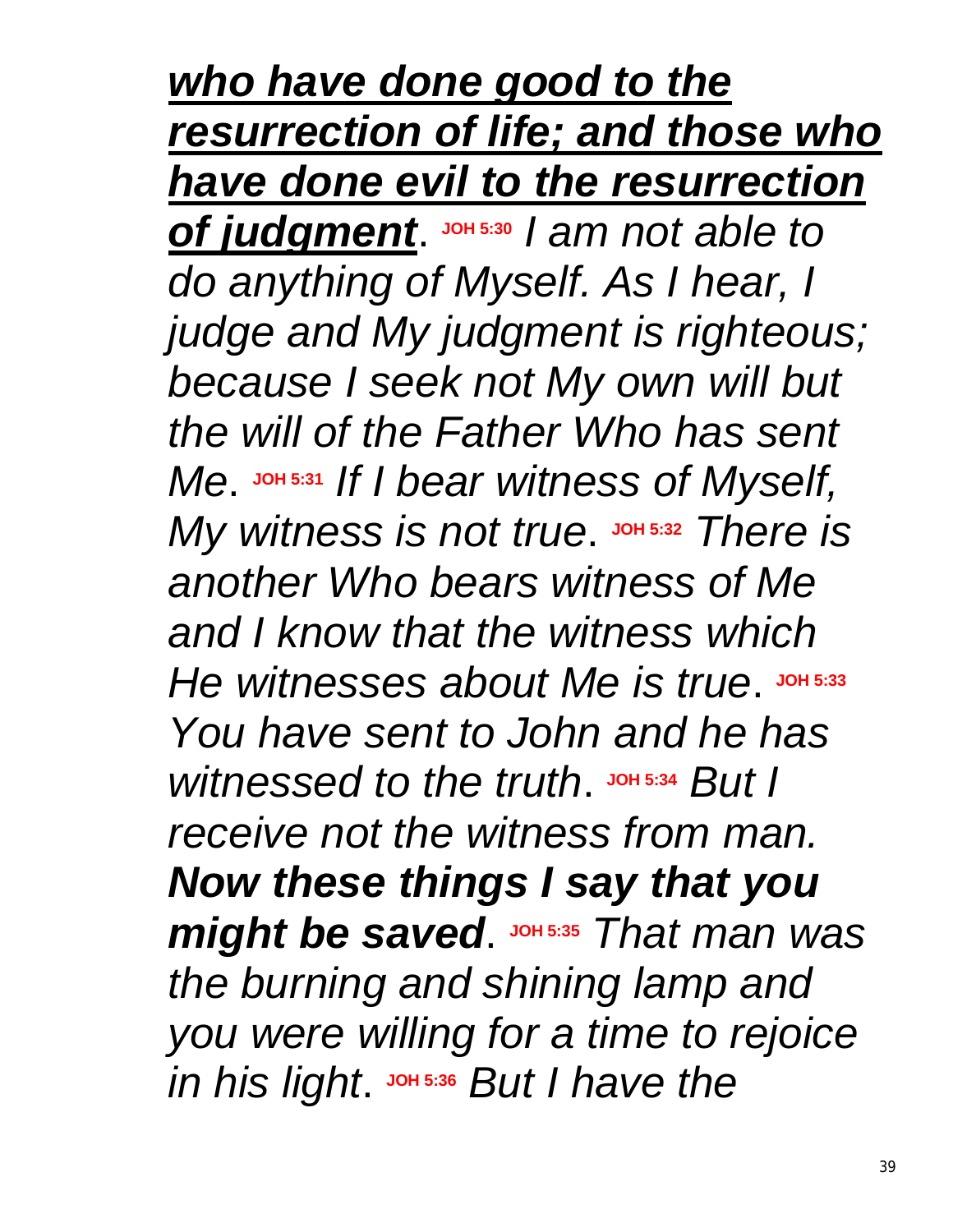# *greater witness than that of John. For the works which the Father has given Me to finish, the works which I do witnessabout Me, because the Father has*

**Sent Me.**  $\frac{1}{2}$  JOH 5:37 And the Father *having sent Me, that One has witnessed about Me. Neither have you ever heard His voice nor have*   $y$ ou seen His form. JOH 5:38 The Word of *Him you do not have remaining in you; because Whom that One has*   $Sent$ , this One you do not believe. JOH **5:39** *You search the Scriptures; because you think in them you have eternal life: and those are the ones witnessing* about Me. JOH 5:40 And you *will not come to Me in order that you might have life.* JOH 5:41 / receive  $not$  *glory* from men.  $J$  DH 5:42 *But I have known you, that you have not the*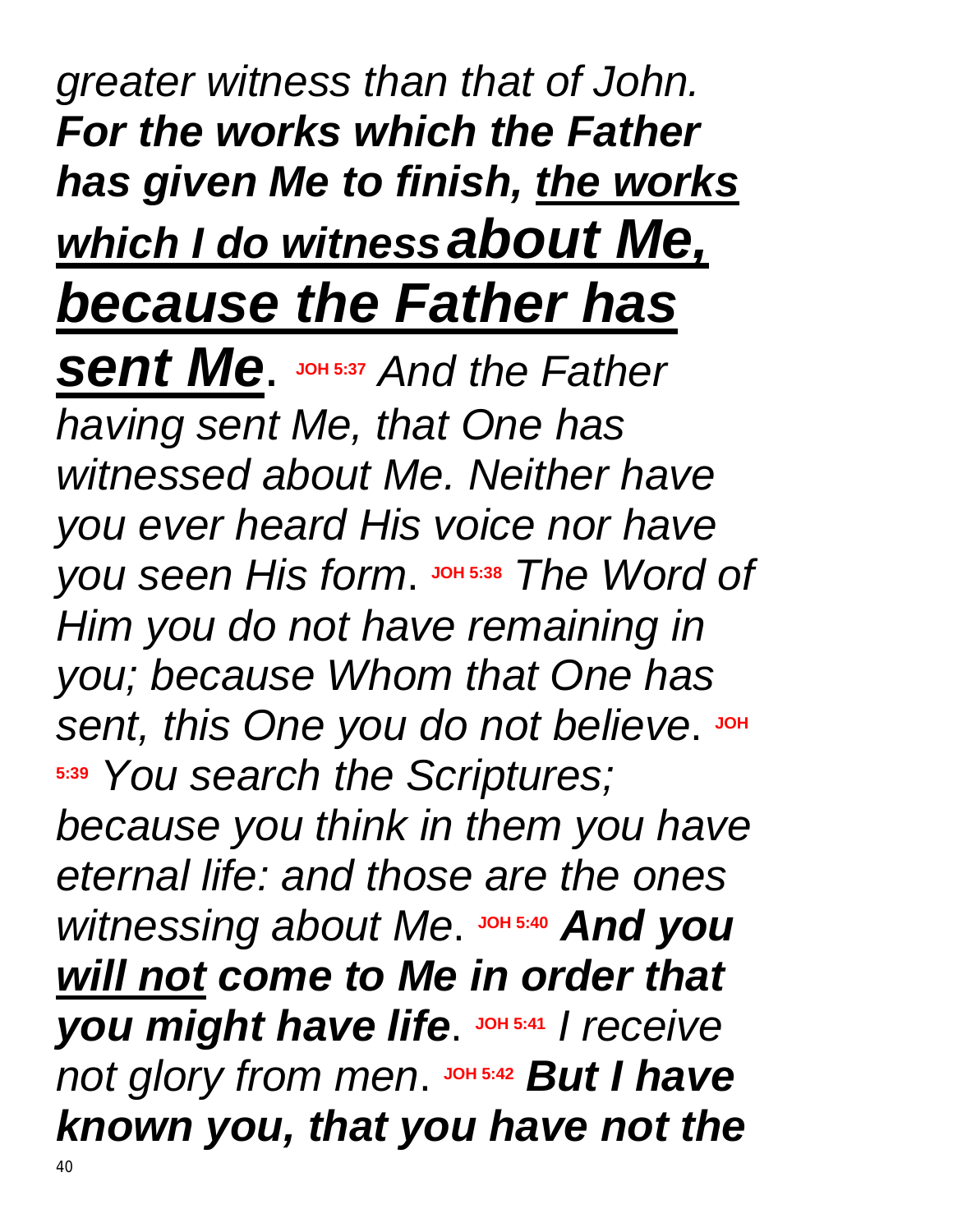# Iove of God in yourselves. JOH 5:43 / *have come in My Father's name and you do not receive Me. If another comes in his own name, that one you will receive.*  $J$   $O$   $H$   $5:44$  *How are you able to believe, who are receiving glory from one another, and the glory that comes from the only God*   $y$ ou *do* not seek? JOH 5:45 *Do* not think *that I will accuse you before the Father. Moses is the one accusing you* — [Moses] *in whom you have hoped*. **JOH 5:46** *For if you believed Moses, you would have believed Me. For about Me that one wrote* [DEU 18:15, 18]. **JOH 5:47** *But if you believe not the writings of that one, how will you believe My sayings?* [JOH 5:24; LUK 16:29-31].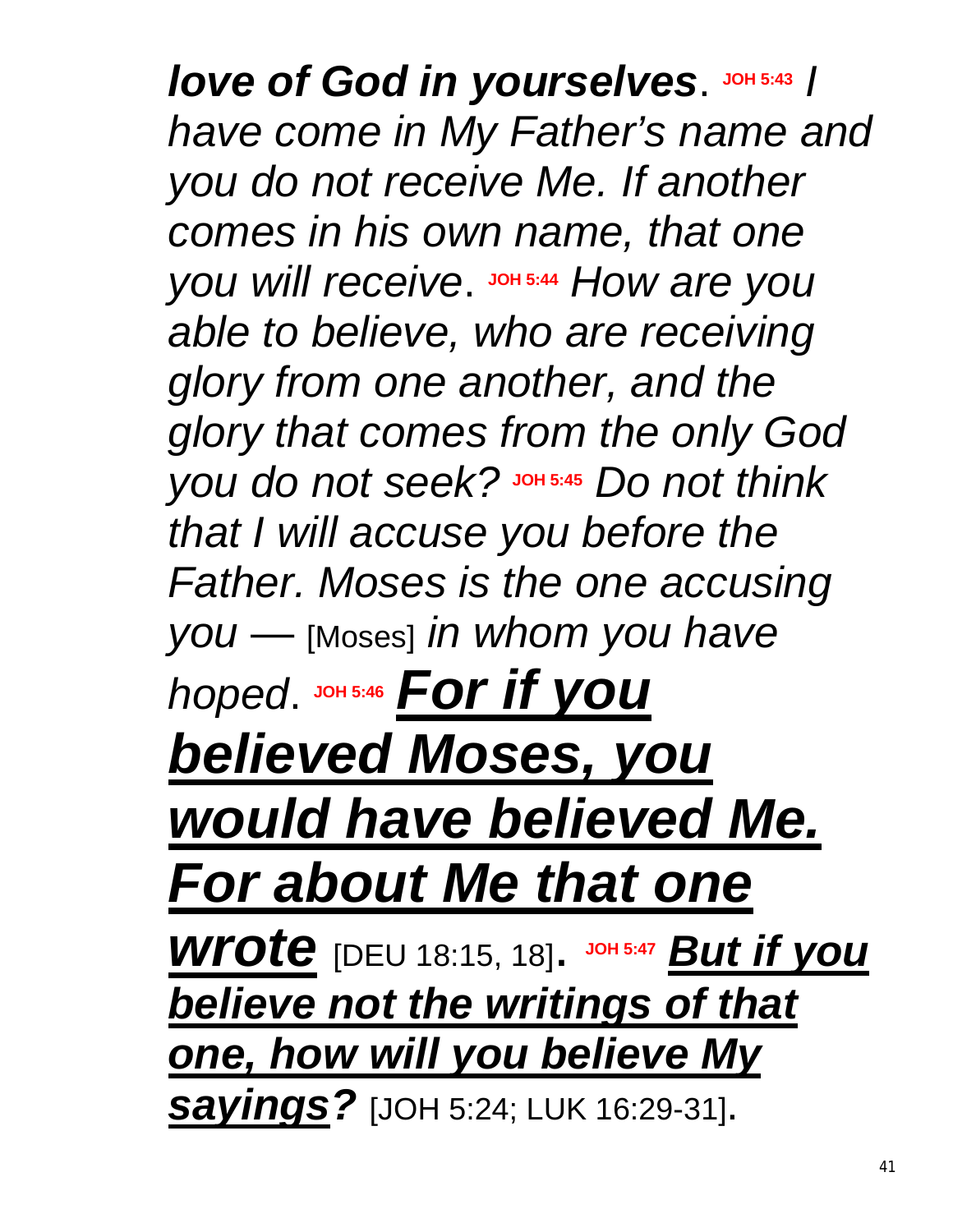JOH<sub>6:1</sub> After these things Jesus went over the sea of Galilee, which is the sea of Tiberias. **JOH 6:2** And a great multitude [JOH 6:66] followed Him because they saw His signs which He did on those who were diseased. **JOH 6:3** Jesus went up into a mountain and there He sat with His disciples. **JOH 6:4** The Passover [JOH 2:13], a feast of the Jews, was near. **JOH 6:5** Then when Jesus lifted up His eyes and saw a great crowd come to Him He said to Philip, *Where shall we buy bread that these may eat?* **JOH 6:6** This He said to test him. For He Himself knew What He would do. JOH 6:7 Philip answered Him, *Two hundred denarii* [eight months wages (?)] *worth of loaves is not sufficient for them that every one*   $of$  *them may take a little*. JOH 6:8 One of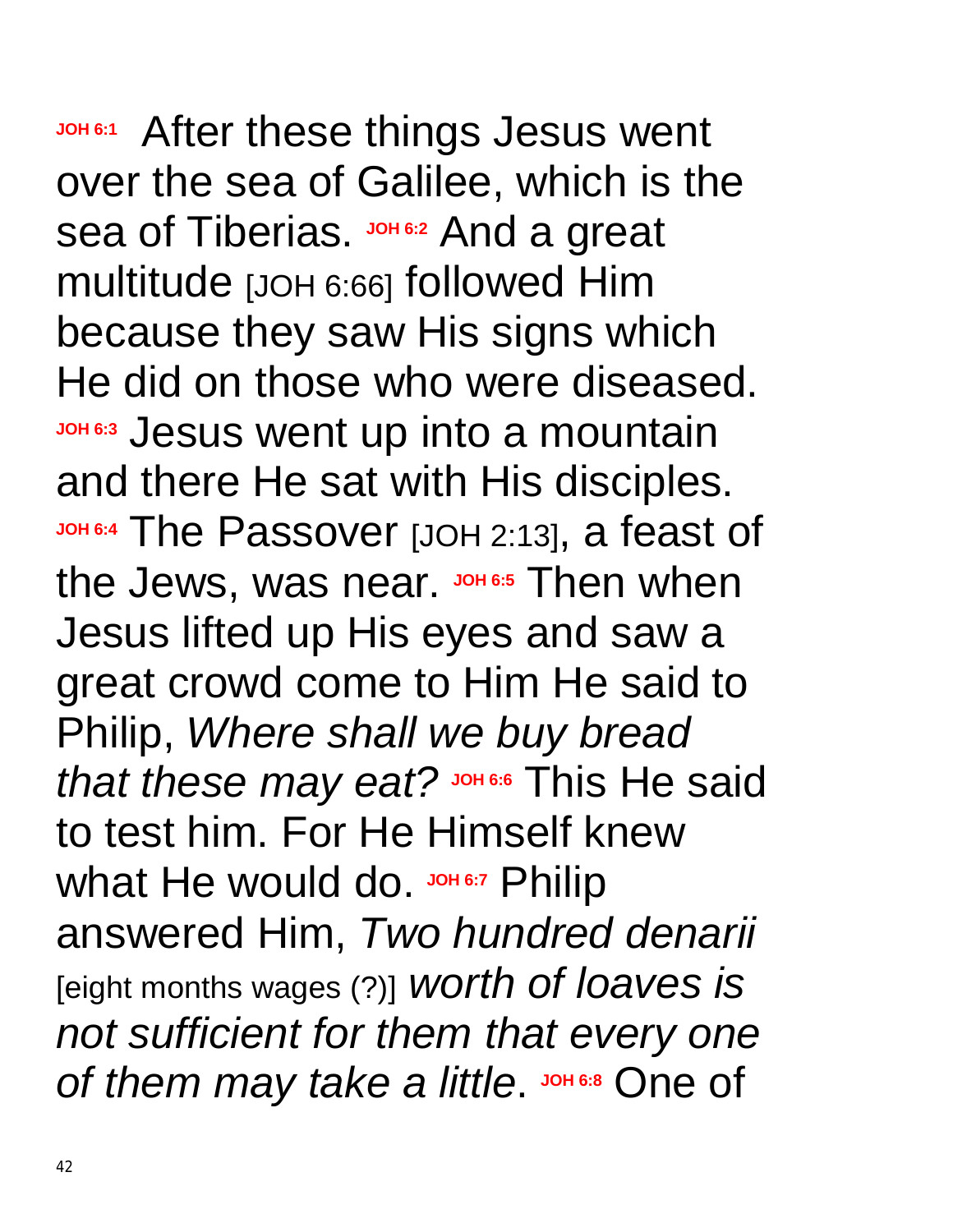His disciples, Andrew, Simon Peter's brother, says to Him, **JOH 6:9** *There is a little boy here, who has five barley loaves and two small fish, but what*   $\alpha$  *are they among so many?* Joh 6:10 Jesus said, *Make the men sit down*. Now there was much grass in the place. So the men sat down, in number about 5,000. **JOH 6:11** Jesus took the loaves and when He had given thanks, He distributed it to the disciples and the disciples to those who were set down and likewise of the fish as much as they desired. JOH **6:12 When they were filled, He said to** His disciples, *Gather up the fragments that remain that nothing be lost* **JOH 6:13** Therefore they gathered and filled twelve baskets of pieces of the five barley loaves, which were left over by those having eaten. JOH 6:14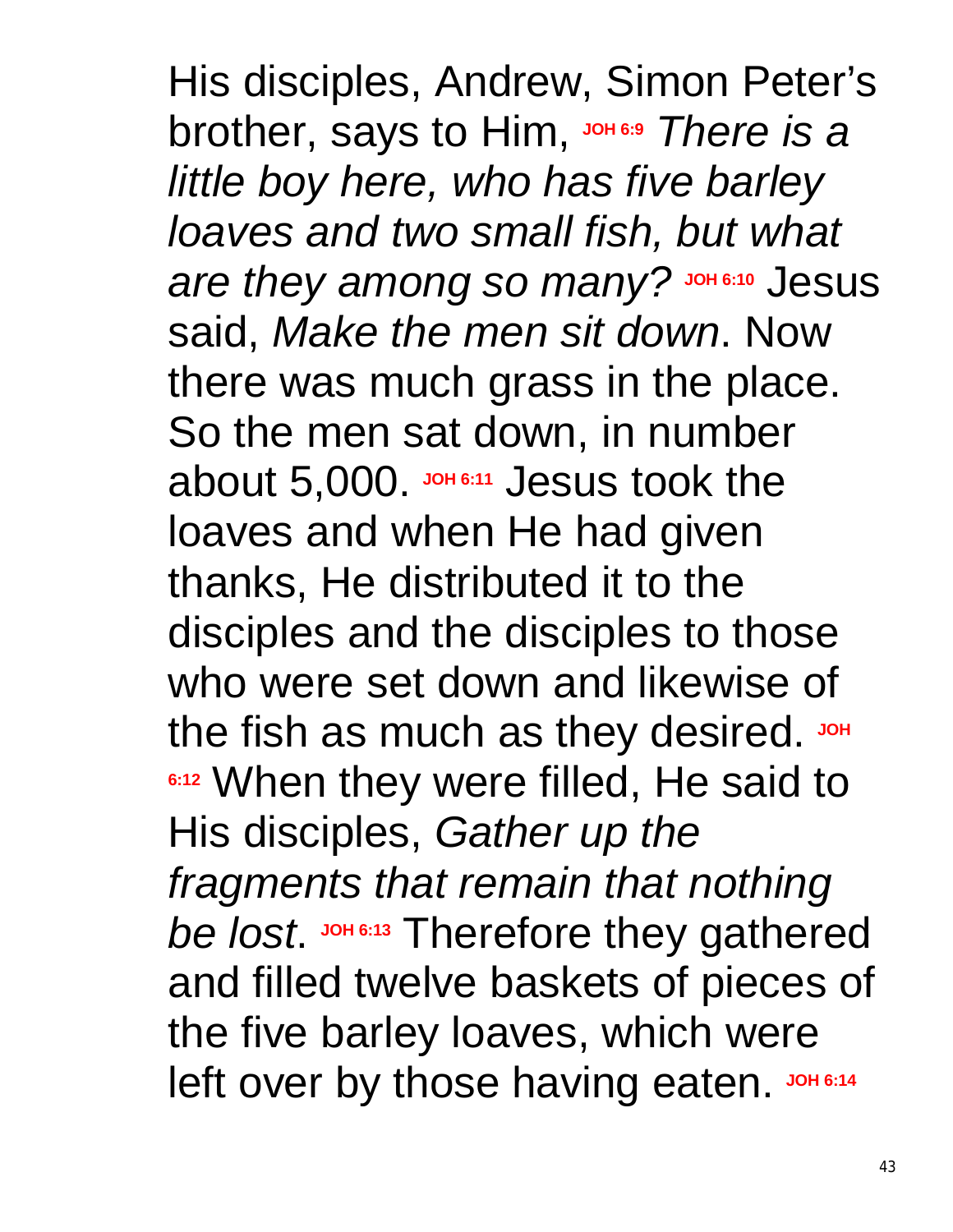Then those men when they had seen the sign that Jesus did said, *This is truly the Prophet* [DEU 18:15, 18]  $W$ *ho* is coming into the world. JOH 6:15 When Jesus therefore understood that they would come and take Him by force, to make Him a king [JOH 18:36, 37], He departed again into a **mountain Himself alone.** JOH 6:16 When evening came, His disciples went down to the sea, **JOH 6:17** and entering into a boat went across the sea to Capernaum. Darkness had already come and Jesus had not yet come to them. **JOH 6:18** The sea became rough as a great wind blew. **JOH 6:19** When they had rowed about 3 or 4 miles they saw Jesus walking on the sea and coming near to the boat. They were afraid. **JOH 6:20** But He said to them, *It is I. Be not afraid.* JOH 6:21 Therefore they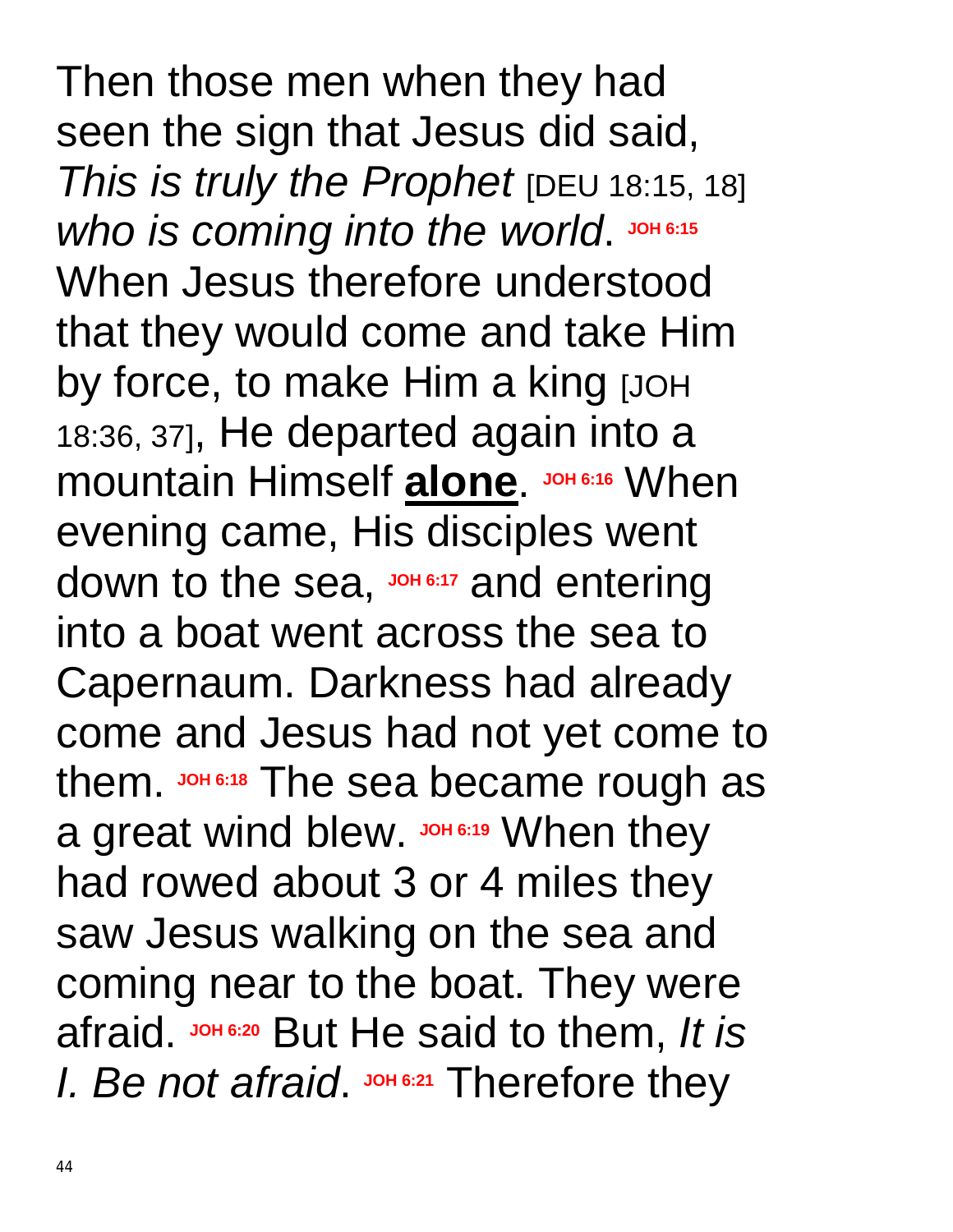wished to take Him into the boat and immediately the boat was at the land to which they were going. JOH 6:22 The day following, the people who stood on the other side of the sea saw that there was no other boat there, except the one in which His disciples entered, and knew that Jesus went not with His disciples into the boat, but His disciples went away alone. JOH **6:23** (However there came other boats from Tiberias near to the place where they did eat bread, after that the Lord had given thanks) JOH 6:24 Therefore when the crowd saw that Jesus was not there, nor His disciples, they got into the boats and came to Capernaum, seeking Jesus. **JOH 6:25** When they had found Him on the other side of the sea, they said to Him, *Rabbi*, *when did You come*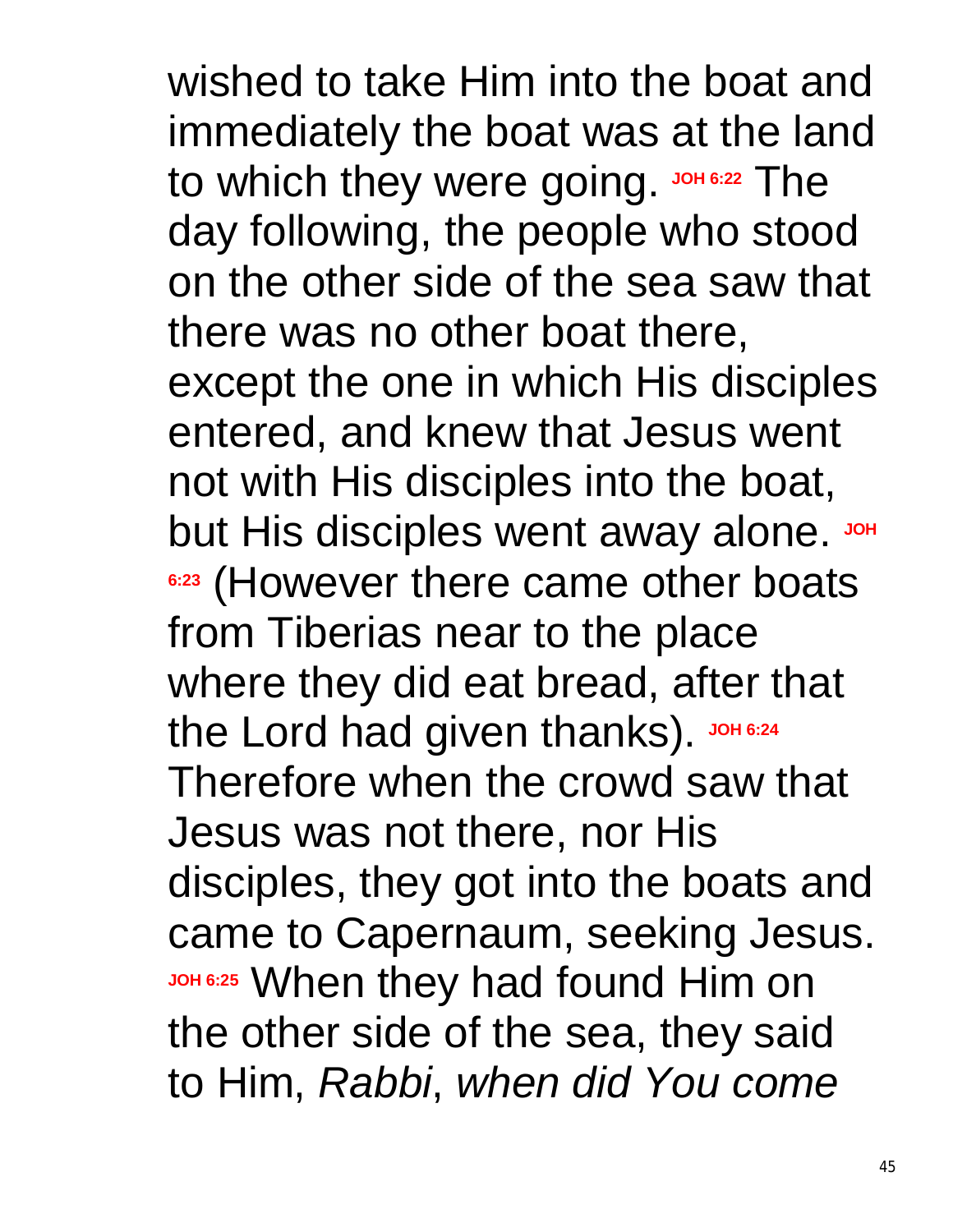*here?* **Jesus answered them** and said, *Most assuredly, I say to you, 'You seek Me, not because you saw the signs, but because you did*   $e$ at of the loaves and were filled.' JOH **6:27** *Labor not for the food which perishes but for that food which endures to eternal life* [MAT 6:33], *which the Son of man shall give to you; for Him has God the Father sealed.* JOH 6:28 Then said they to Him, *What shall we do, that we might*   $W$ *work* the *works* of God? Joh 6:29 Jesus answered and said to them, *This is the work of God, that you believe in the One Whom He sent.* JOH 6:30 They said therefore to Him, *What sign do You show then, that we may see and believe You? And what work are You doing?* **JOH 6:31** *Our fathers did eat manna in the desert. As it is written,*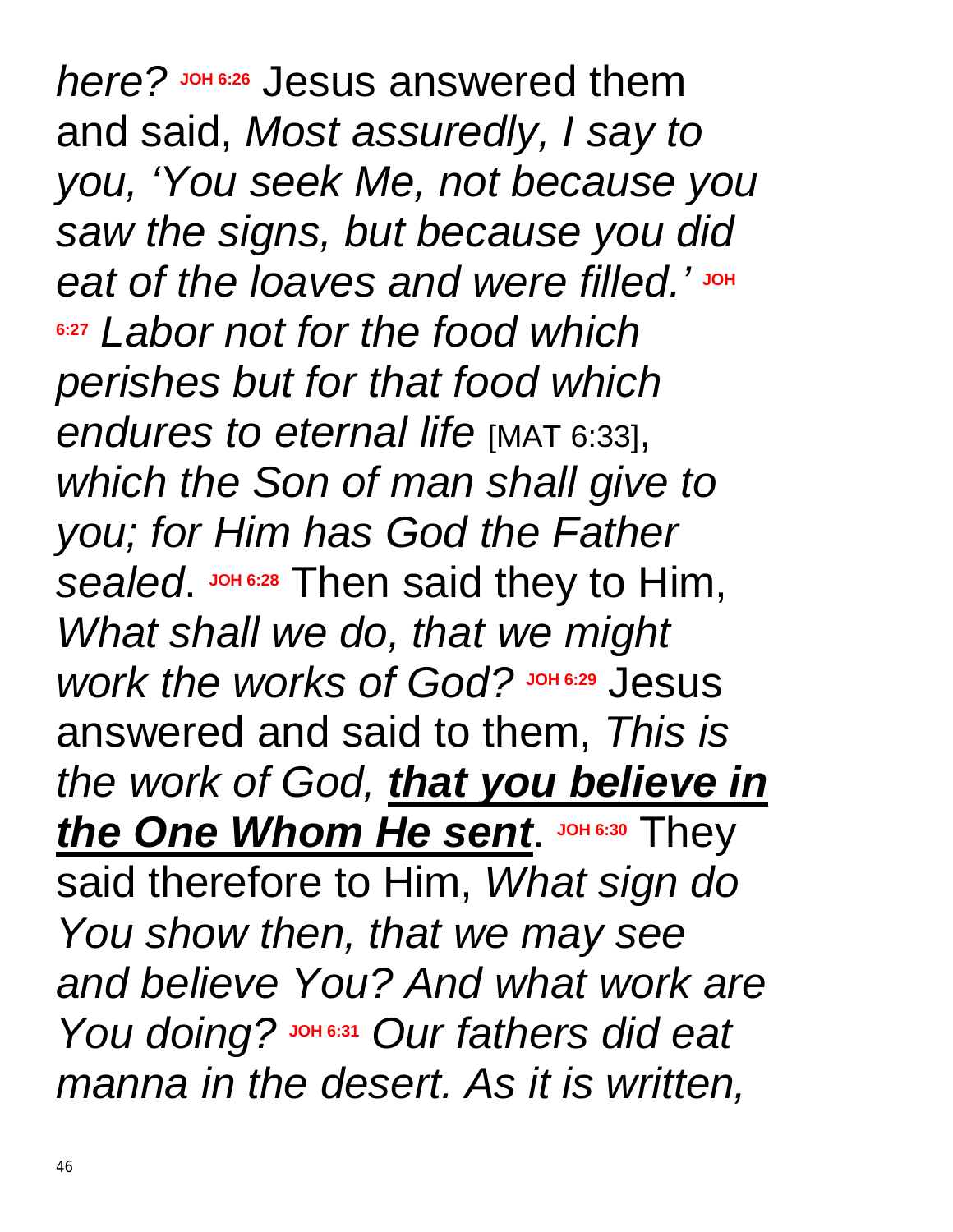*'He gave them bread from Heaven to eat* [EXO 16:4; NEH 9:15; PSA 78:24].' **JOH 6:32** Then Jesus said to them, *Most assuredly, I say to you, 'Moses gave you not that bread from Heaven; but My Father gives you the true bread from Heaven.* JOH 6:33 For the bread of *God* [Bread of Life] *is He Who comes down from Heaven and gives life*  to the world.' **JOH** 6:34 Then said they to Him, *Lord, evermore give us this bread*. **JOH 6:35 And Jesus said to them,** *I am the Bread of Life. He who comes to Me shall never hunger, and he who believes on Me shall never thirst* [*He who comes* **and** *he who believes* **are used interchangeably** see also JOH 6:29 - **to believe is to** *eat the flesh* **and** *drink His blood*]. **JOH 6:36** *But I said to you, 'That you also have seen and believe not.'* **JOH 6:37** *ALL WHOM THE FATHER GIVES ME SHALL COME*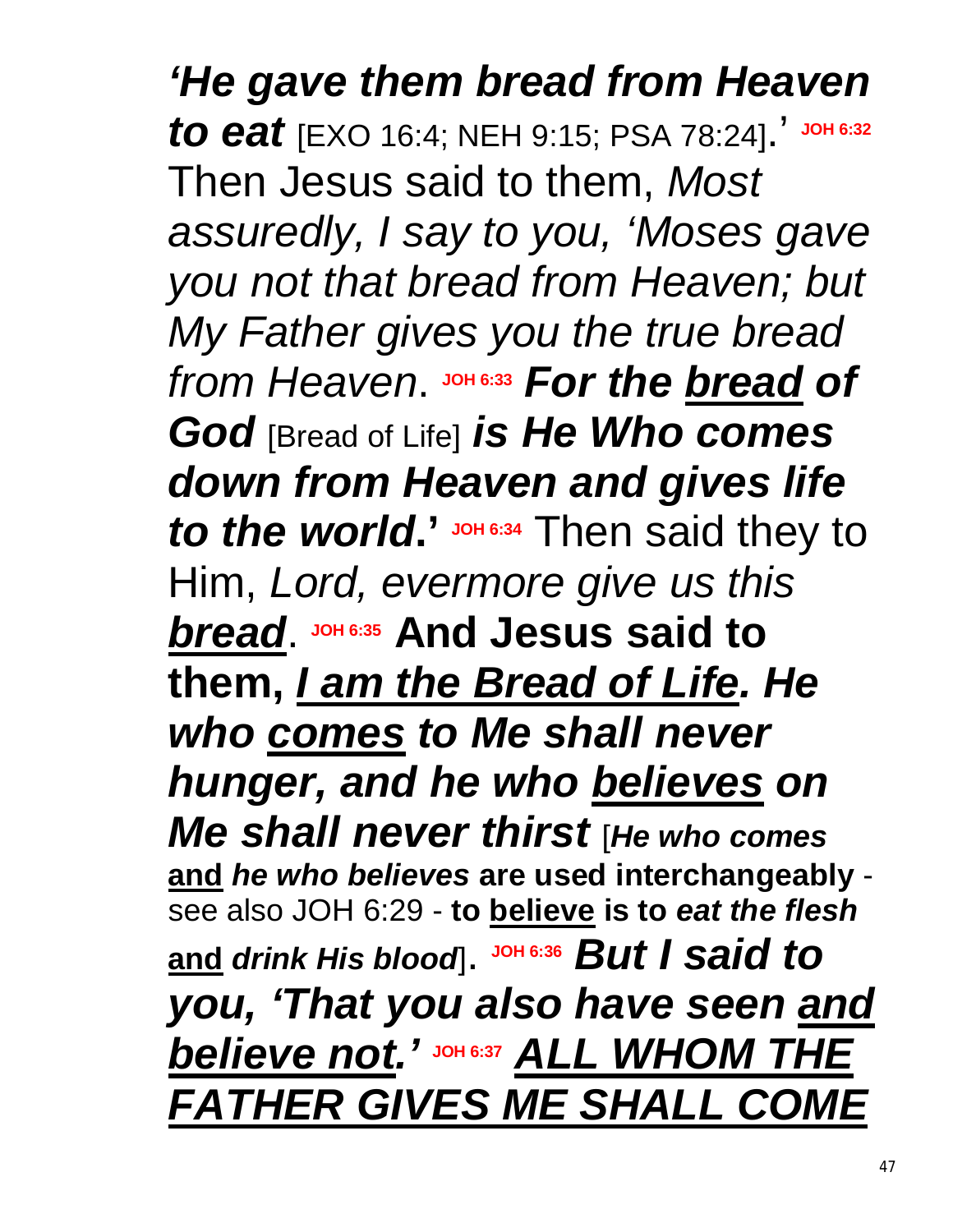### *TO ME, AND HE WHO COMES TO ME I WILL IN NO WISE CAST OUT*.

**JOH 6:38** *For I came down from Heaven, not to do My own will but*  the will of Him Who sent Me. JOH 6:39 *THIS IS THE FATHER'S WILL WHO HAS SENT ME, THAT OF ALL WHOM HE HAS GIVEN ME I SHOULD LOSE NO ONE, BUT SHOULD RAISE THEM UP AGAIN AT THE LAST DAY*. **JOH 6:40** *THIS IS THE WILL OF MY FATHER, THAT EVERYONE WHO SEES THE SON AND BELIEVES ON HIM, MAY HAVE ETERNAL LIFE; AND I WILL RAISE HIM UP AT THE LAST DAY*. **JOH 6:41** The Jews then murmured [unbelief] at Him because He said, *'I am the Bread which came down from Heaven.'* **JOH 6:42** And they said, *Is not this Jesus, the son of Joseph,*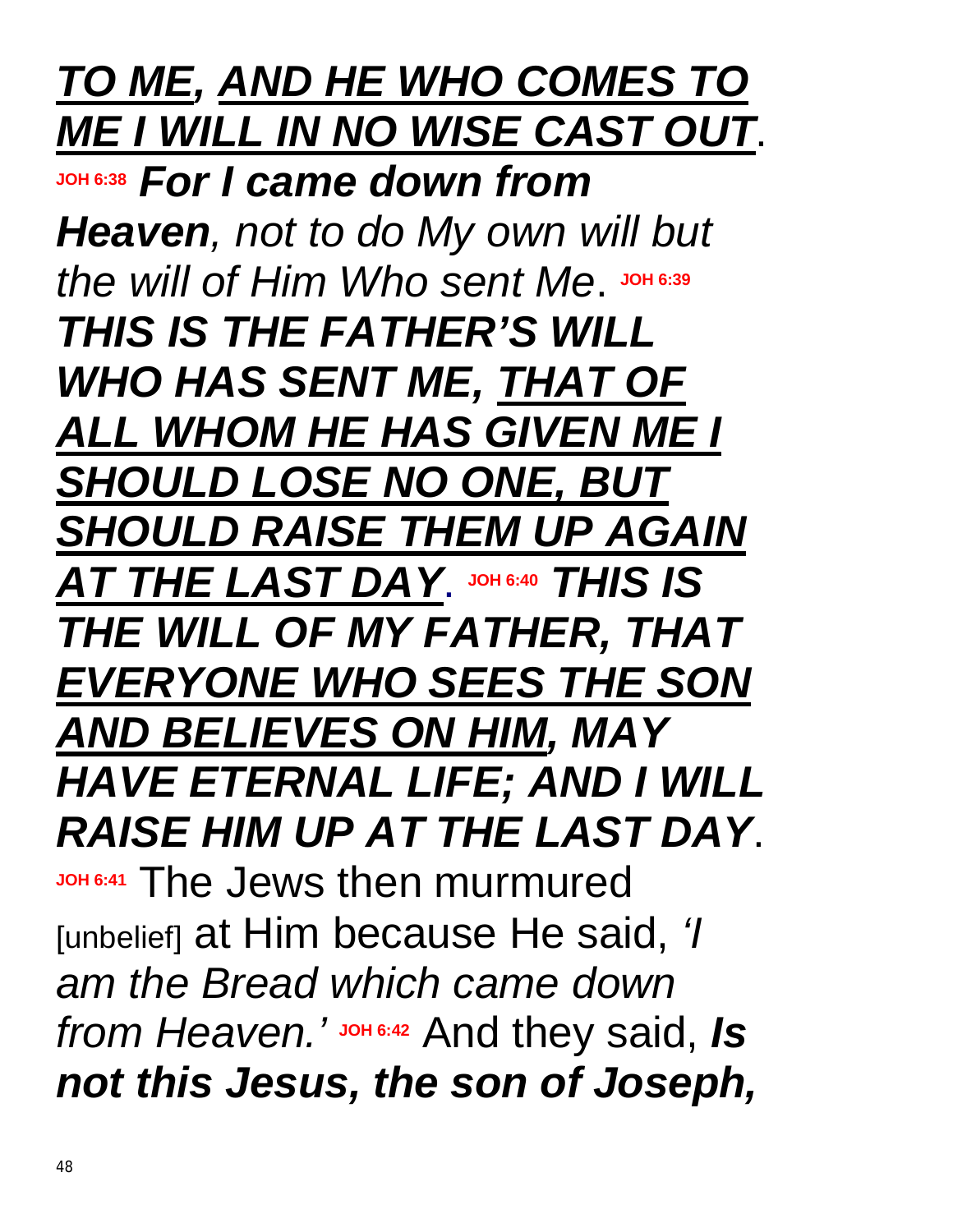*Whose father and mother we know? How is it then that He said, I came down from Heaven?* **JOH 6:43** Jesus therefore answered and said to them, *Murmur not among*   $Y$ OUISElves. JOH 6:44 **NO ONE CAN** *COME TO ME, EXCEPT THE FATHER WHO HAS SENT ME DRAW HIM AND I WILL RAISE HIM UP AT THE LAST DAY* [From a human standpoint they had the very best opportunity: the preacher - Jesus; the evidence - miracles and signs; *BUT except* …]. **JOH 6:45** *It is written in the prophets, 'And they shall all be taught by God'* [ISA 54:13. See also 1CO 2:14, 15 - *the natural man*]. *EVERYONE HEARING FROM THE FATHER*  **AND LEARNING COMES TO ME.** JOH **6:46** *Not that anyone has seen the Father, except the One Who is from*  God, He has seen the Father. JOH 6:47 *Most assuredly, I say to you, 'He*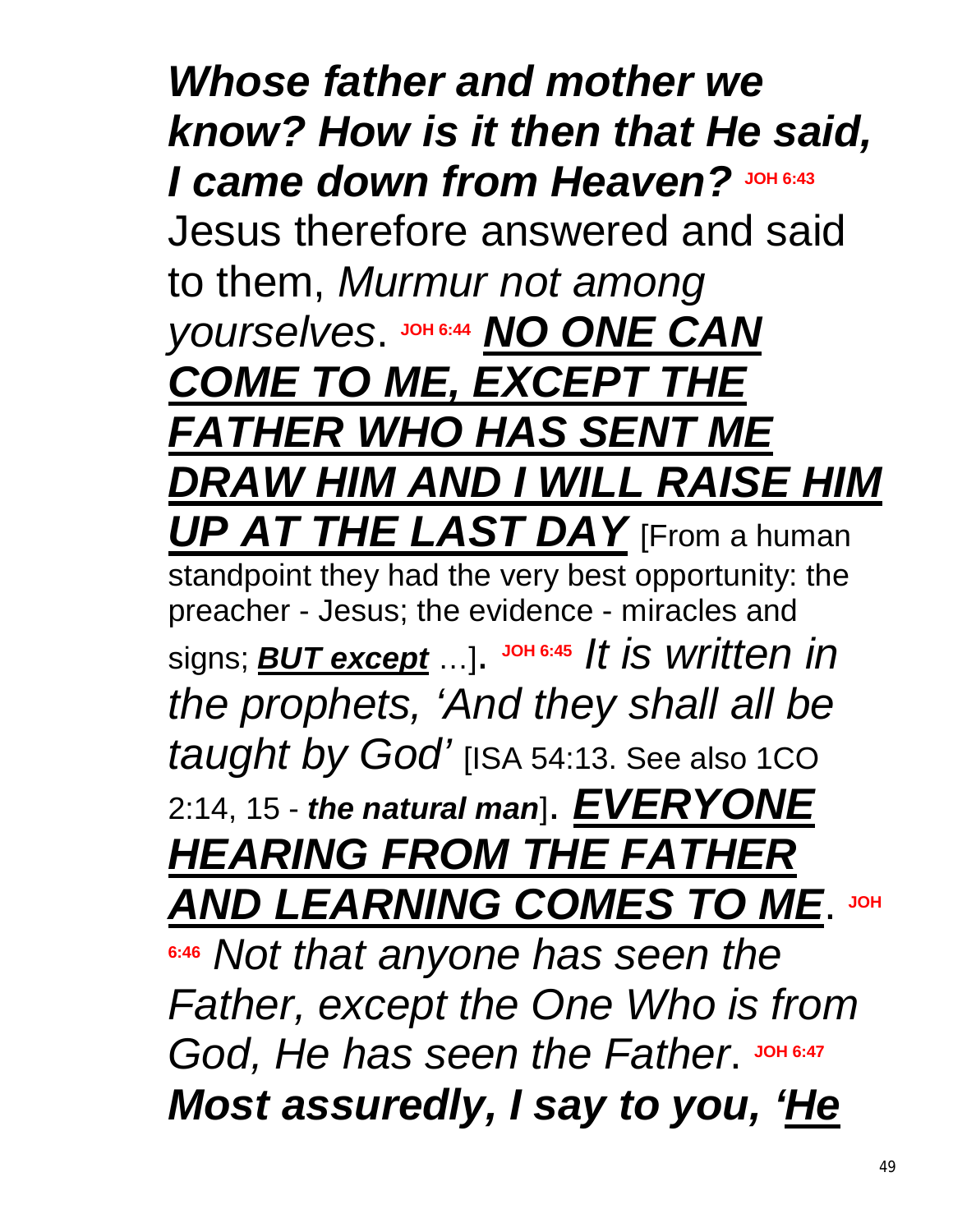*who believes on Me has eternal life.* $\frac{1}{2}$  **JOH 6:48 1 am that Bread of Life. JOH 6:49** *Your fathers did eat manna in the*   $wilderness$  *and are dead*. JOH 6:50 *This is the Bread which comes down from Heaven, that a man may eat thereof and not die.*  $J$  *soh* **6:51** *I* **am the** *Living Bread Who came down from Heaven. If any man eat of this Bread he shall live for ever. But the Bread that I will give is My flesh which I will give for the life of the world* [JOH 1:29; 3:16]. **JOH 6:52** The Jews therefore argued among themselves saying, *How is this One able give the flesh to us to eat?* **JOH 6:53** Therefore Jesus said to them, *Most assuredly, I say to you, 'EXCEPT YOU EAT THE FLESH OF THE SON OF MAN AND DRINK*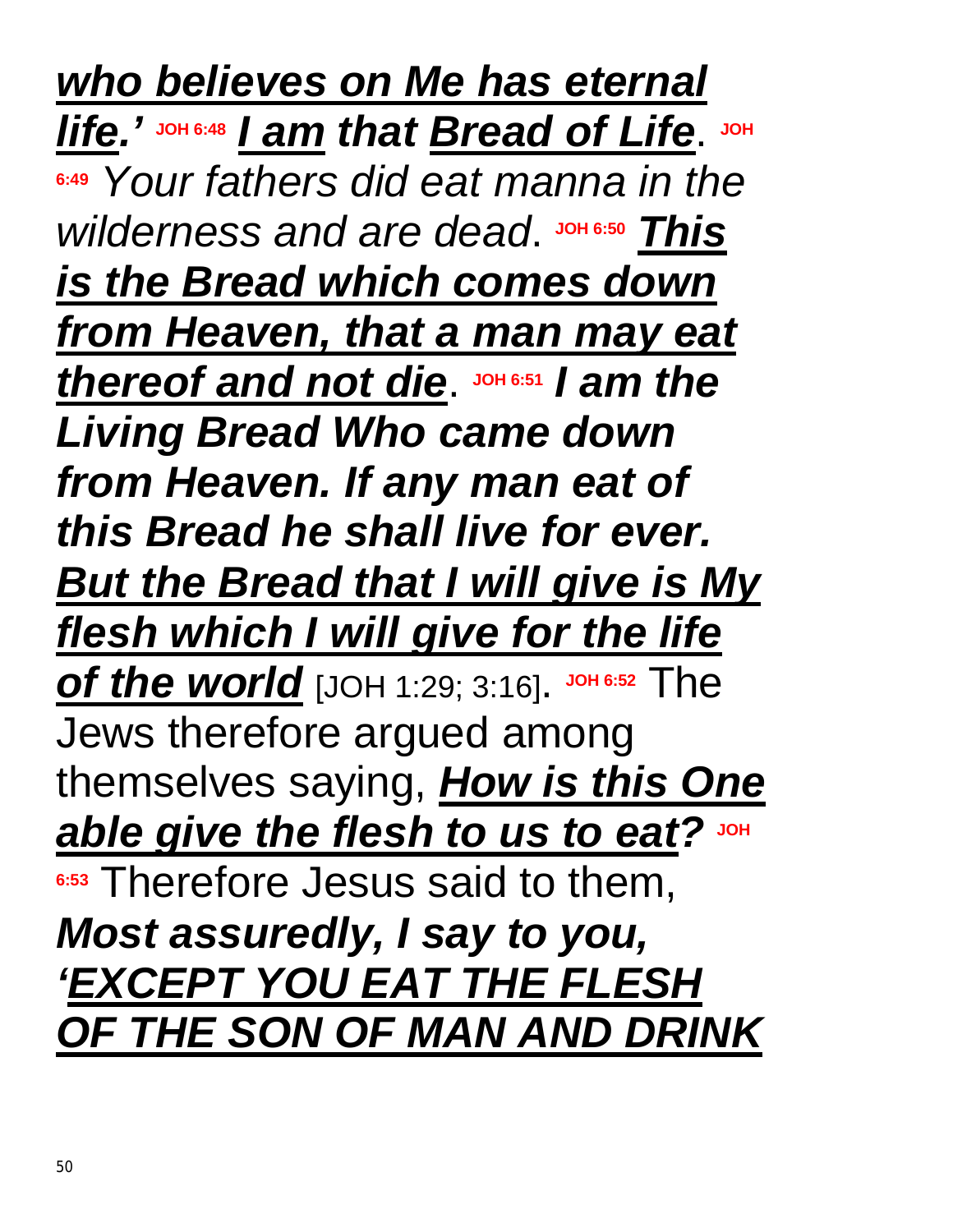### *HIS BLOOD YOU HAVE NO LIFE IN YOU*.

[see JOH 6:29, 35 [**to believe is to** *eat the flesh* **and** *drink His blood*, JOH 6:47, 51; HEB 9:25-28; Romanism: "That the Roman Church has within it much of truth is not to be denied. It teaches the inspiration of the Scriptures, the deity of Christ, the virgin birth, the miracles, the resurrection of the body, a future judgment, Heaven and Hell, and many other Scripture

#### truths. **IN EVERY INSTANCE, however, IT NULLIFIES THESE TRUTHS to a considerable extent BY ADDING TO OR SUBTRACTING FROM what THE BIBLE**

**teaches**" [Boettner, *Roman Catholicism*, p. 455]. [They do not believe these or other doctrines ("truths") **AS TAUGHT IN THE BIBLE**. Therefore, they do not, in fact, teach the truth regarding these doctrines in the least. They are as much a false religion as Mormanism, Jehovah's Witnesses, Liberalism, Modernism, Neo-Orthodoxy, Judaism, Baalism, Islam, Hinduism, Branhamism, or Buddhism aal].

**JOH 6:54** *He who eats My flesh and drinks My blood has eternal life* [JOH 6:47] *and I will raise him up at the last*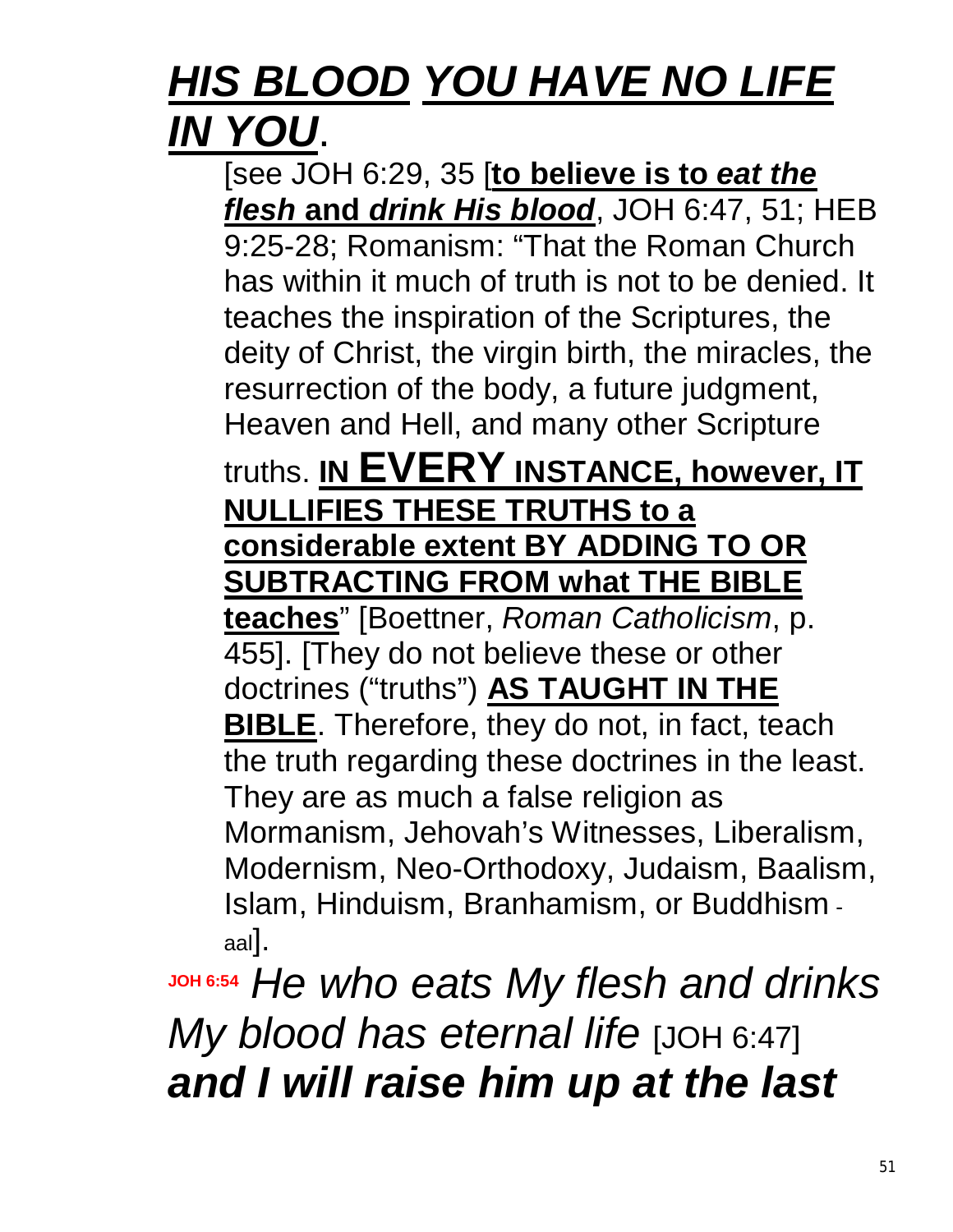*day***. JOH 6:55** *For My flesh is true food*  $A$  *and My blood is true drink.* JOH 6:56 He *who eats My flesh and drinks My blood, REMAINS IN ME AND I IN HIM*. **JOH 6:57** *As the Living Father has sent Me and I live by the Father, so he who eats Me, even he shall live by Me*. **JOH 6:58** *This is that Bread which came down from Heaven*. *Not as your fathers did eat manna and are dead. HE WHO EATS OF THIS BREAD SHALL LIVE FOR EVER.* JOH 6:59 These things He said in the synagogue as He taught in Capernaum. **JOH 6:60** Many therefore of His disciples, when they had heard this, said, *This is a hard saying* [JOH 6:65]. *Who is able to hear* [**ACCEPT**] *it?* **JOH 6:61** But Jesus knowing in Himself that His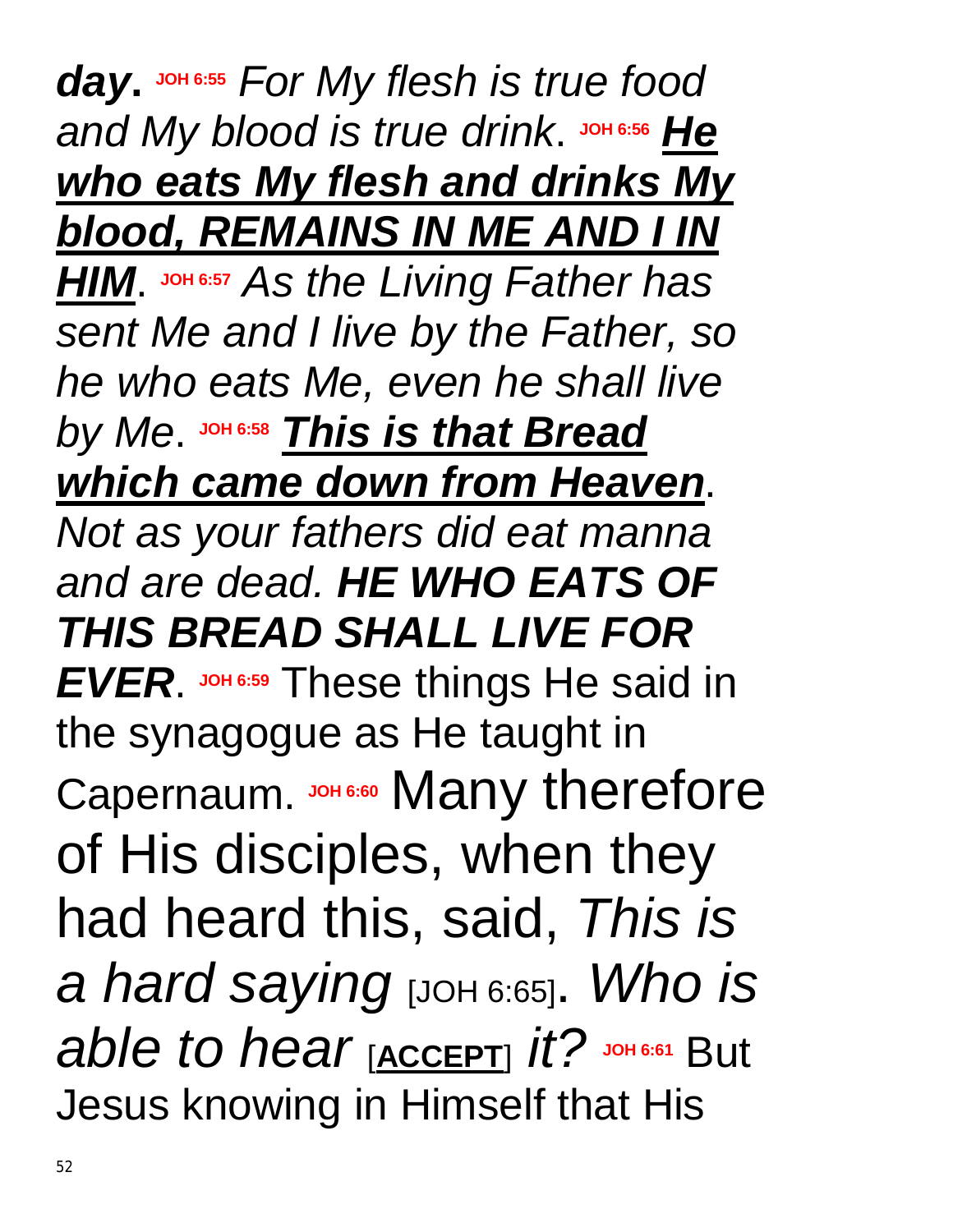disciples were murmuring about this, He said to them, *Does this cause you to stumble?* JOH 6:62 *What then if you should see the Son of Man ascending up where He was before!* **JOH 6:63** *It is the Spirit Who gives life. The flesh profits nothing. The words that I speak to you, they*  **are spirit and they are life. JOH 6:64 But** *there are some of you who believe not (for Jesus knew from the beginning who they were who believed not and who should betray Him)* [JOH 6:71]. JOH 6:65 And He said, *Therefore SAID I TO YOU, THAT NO MAN CAN COME TO ME EXCEPT IT WERE GIVEN TO HIM OF MY FATHER* [JOH 6:60]. **JOH 6:66 From** [Because of] **this many of His disciples went back and walked no longer with Him** [JOH 6:2]. JOH 6:67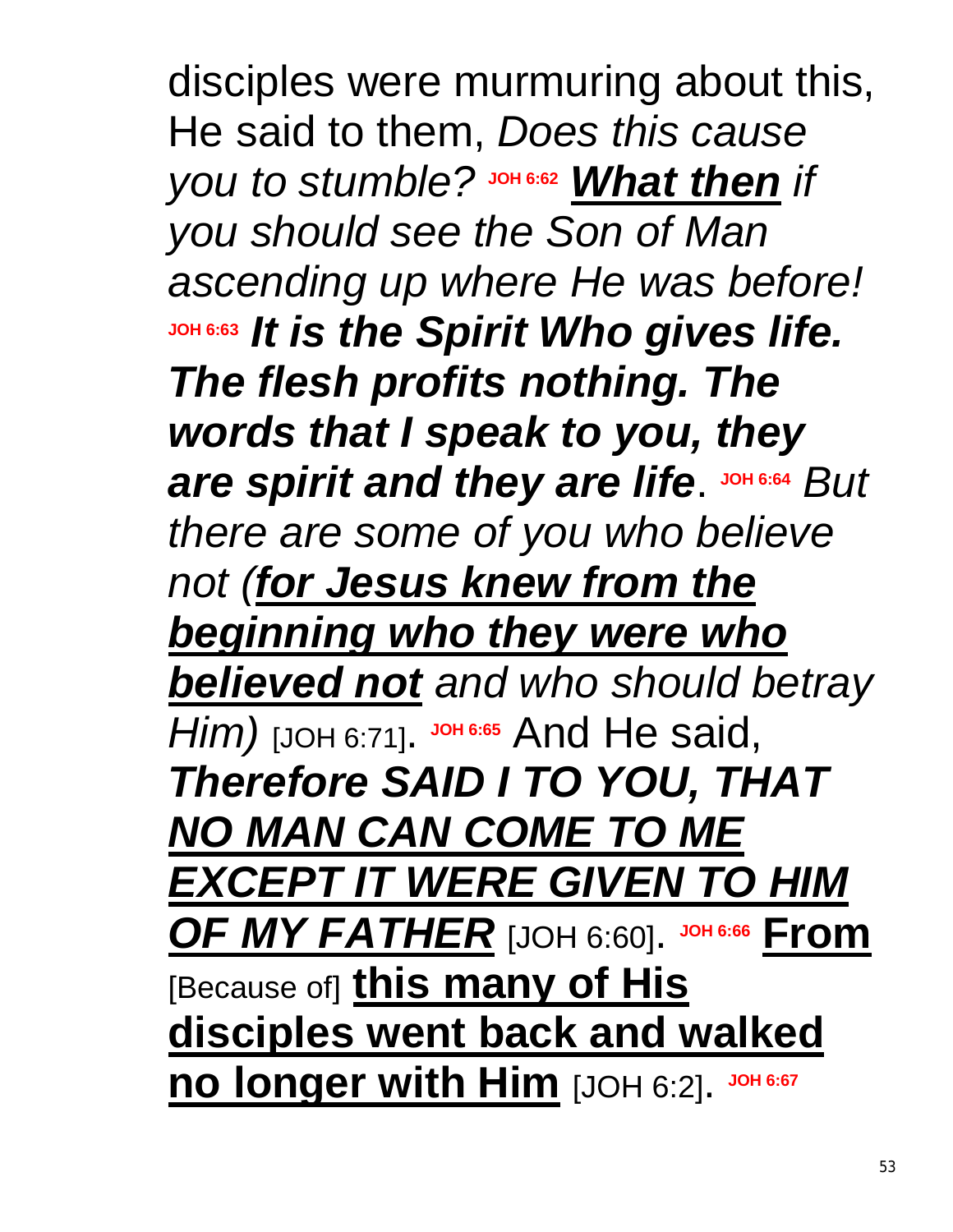Therefore Jesus said to the twelve [disciples], *Will you not also go away?* **JOH 6:68** Then Simon Peter answered Him, *Lord*, *to whom shall we go? You have the sayings of*   $B$  *eternal life.* JOH 6:69 *And we have believed and have known that You <u>Are the Holy One of God. JOH 6:70</u>***</u>** Jesus answered them, *Have not I chosen you twelve and of you one is a devil* [διαβολος - Judas is here called a "devil" — **that is a slanderer. ALL other uses of this Greek word refer to the Devil. The demons are not devils they are the Devil's wicked followers**  and servants]? JOH 6:71 He spoke of Judas the son of Simon Iscariot, for he (one of the twelve) was about to betray Him.

**JOH 7:1** After these things Jesus walked in Galilee. For He would not walk in Judaea because the Jews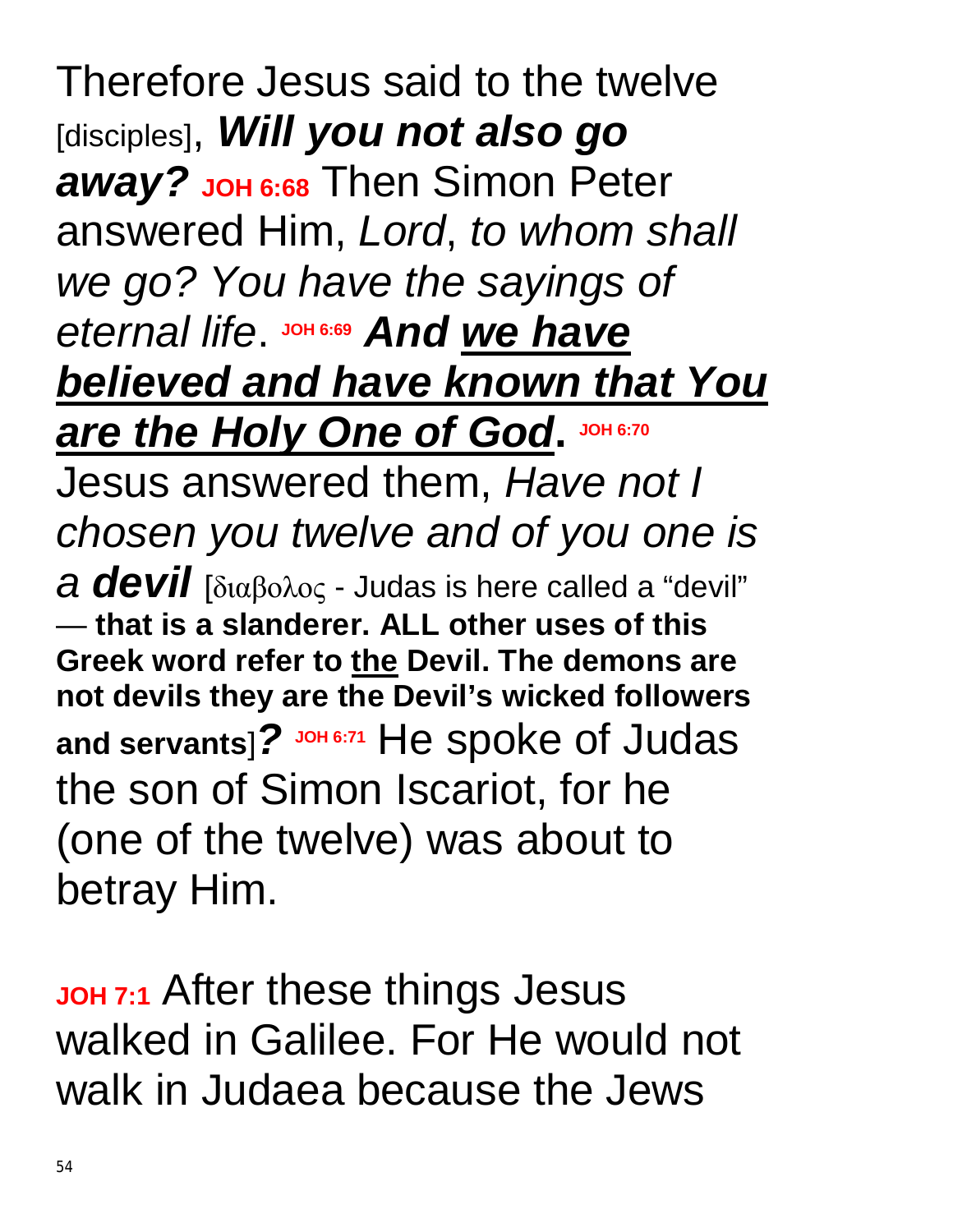sought to kill Him. **JOH 7:2** Now the Jew's **Feast of Tabernacles** was at hand. **JOH 7:3** His brothers therefore said to Him, *Depart and go into Judaea that Your disciples also may see the works that You do.*  $\frac{10}{100}$  *JOH* 7:4 *For there is no man who does any thing in secret and he himself seeks to be known openly. If You do these things, show Yourself to the world.* JOH 7:5 For NONE **OF HIS BROTHERS believed in** 

**Him**. **JOH 7:6** Then Jesus said to them, *My time is not yet come, but your time is always ready.* JOH 7:7 The world *cannot hate you but Me it hates because I witness of it, that its works are evil*. **JOH 7:8** *Go up to this feast. I go not up yet to this feast for My time is*  **not yet fully come. JOH 7:9 And these** things saying to them, He remained **in Galilee.** JOH 7:10 But as His brothers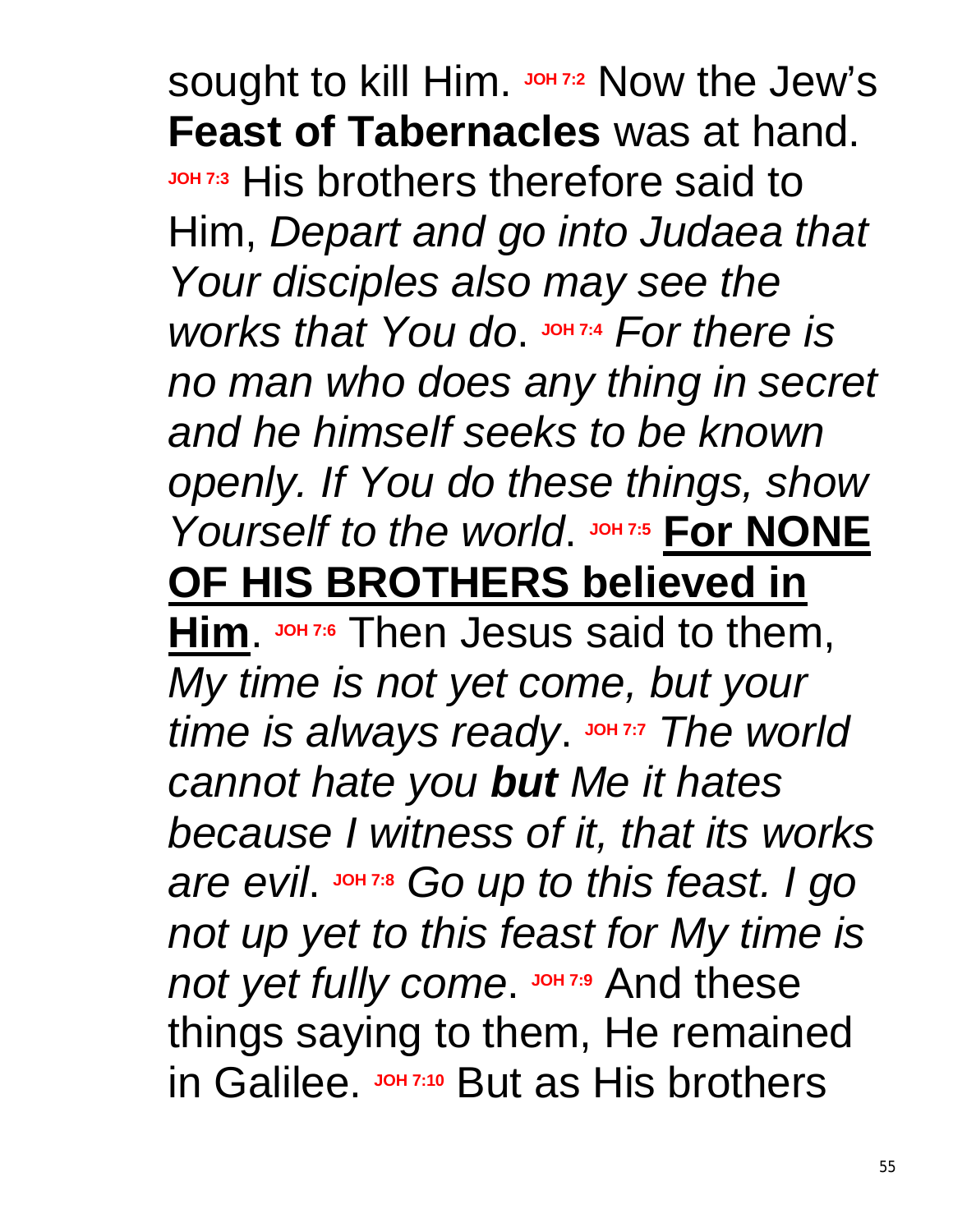went up to the feast, then He also went up, not publicly, but in secret. JOH **7:11** Therefore the Jews sought Him at the feast and said, *Where is that*  **One?** JOH 7:12 Now there was much murmuring among the crowds concerning Him. Some said, *He is a good man*. Others said, *No, but He*  deceives the people. JOH 7:13 However no one openly spoke about Him for fear of the Jews. **JOH 7:14** Now about the middle of the feast Jesus went up into the temple and taught. JOH 7:15 Therefore the Jews marveled saying, *How does this Man know Scripture* [writings], *not having learned?* **JOH 7:16** Therefore Jesus answered them and said, *My teaching is not Mine, but of the One*  Who sent Me. JOH 7:17 If anyone wills *to do His will, he will know about*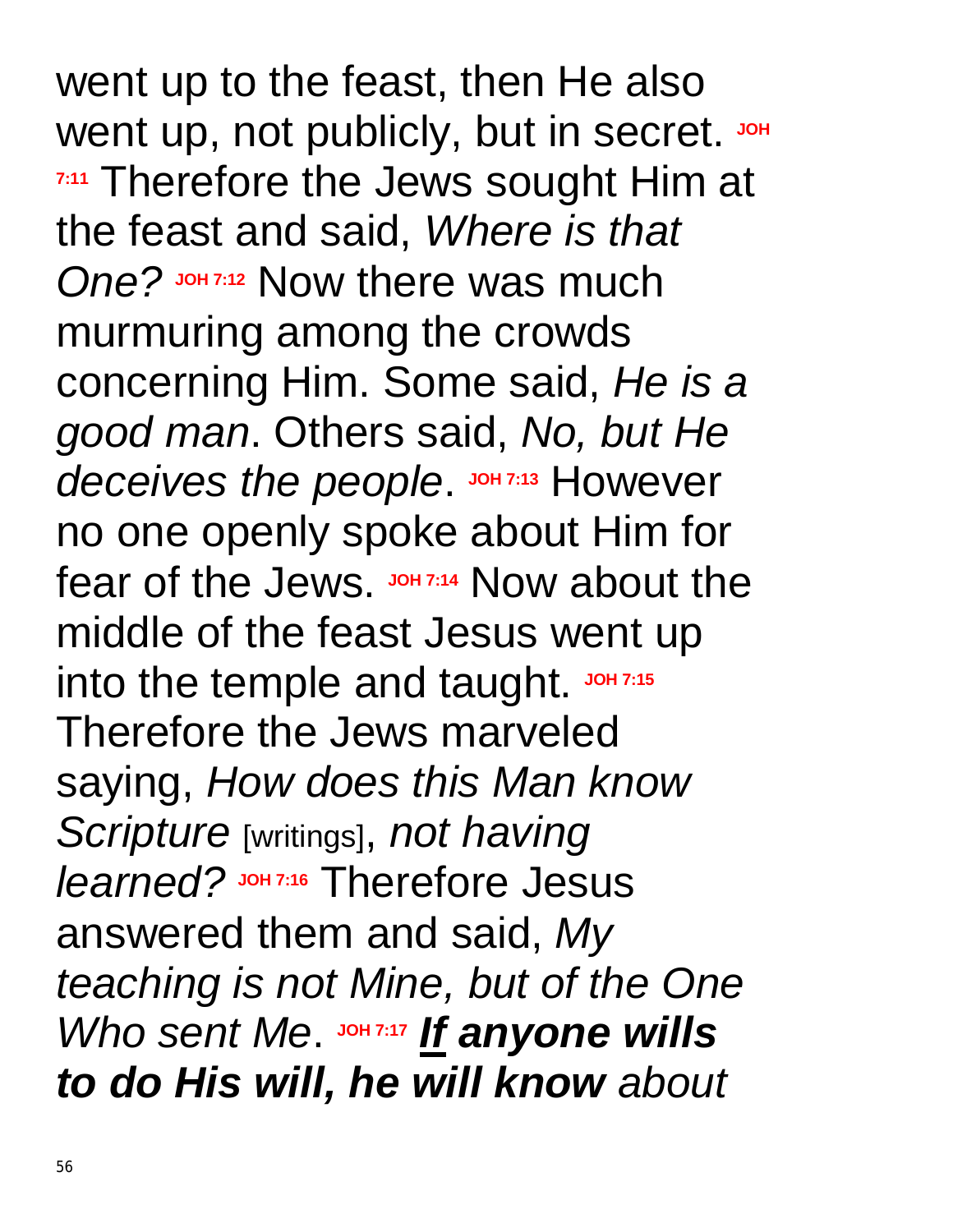*the teaching, whether it is of God or whether I speak from Myself.* **7:18** *The one speaking from himself seeks his own glory, but the One seeking the glory of the One having sent Him, this One is true and no*  **unrighteousness is in Him. JOH 7:19** *Did not Moses give you the Law? Yet none of you does the Law? Why do you seek to kill Me?* **JOH 7:20** The crowd answered, *You have a demon. Who seeks to kill You?* **JOH 7:21** Jesus answered and said to them, *I have done one work and you all marvel* [are astonished]. **JOH 7:22** *Because of this Moses has given you circumcision (not that it is of Moses, but is of the fathers) and on the*  Sabbath you circumcise a man. JOH 7:23 *If a man receives circumcision on the Sabbath that the Law of Moses*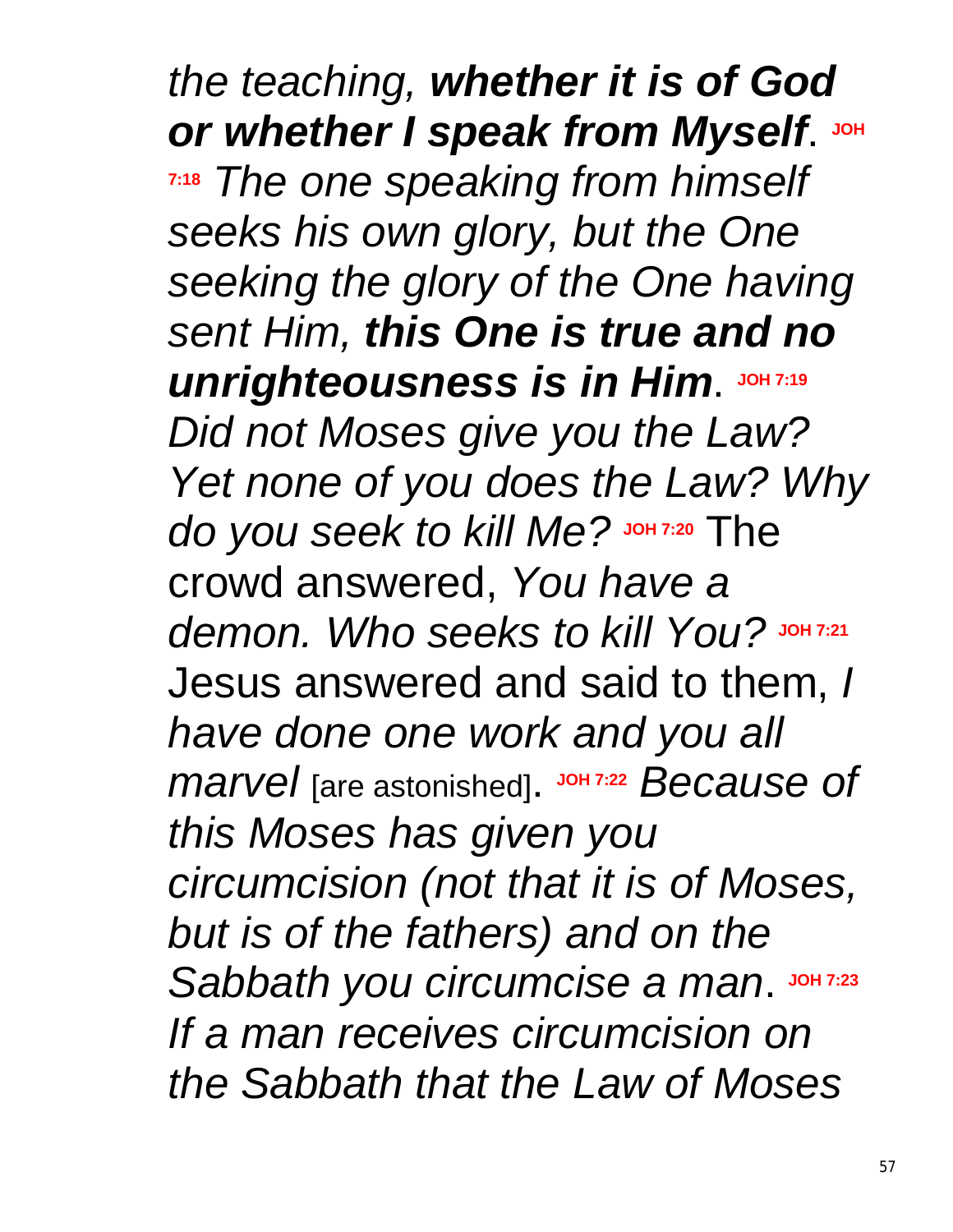*may not be broken, are you angry with Me because I made a man healthy* on the Sabbath? Judge *healthy* on the Sabbath? Judge *not according to appearance* [face], **but** judge with righteous judgment. JOH **7:25** Therefore said some from Jerusalem, *Is not this He, Whom they are seeking to kill?* **JOH 7:26** *But, look, He is speaking publicly, and they are saying nothing to Him. Perhaps truly the rulers knew that this is the Christ?* **JOH 7:27** *But we know where this Man is from. But when Christ comes, no one knows where*  He is from. JOH 7:28 Therefore He cried out in the temple teaching and saying, *You both know Me and know where I am from. And I have not come of Myself, but the One having sent Me is true, Whom you know not*. **JOH 7:29** *I know Him, because I am*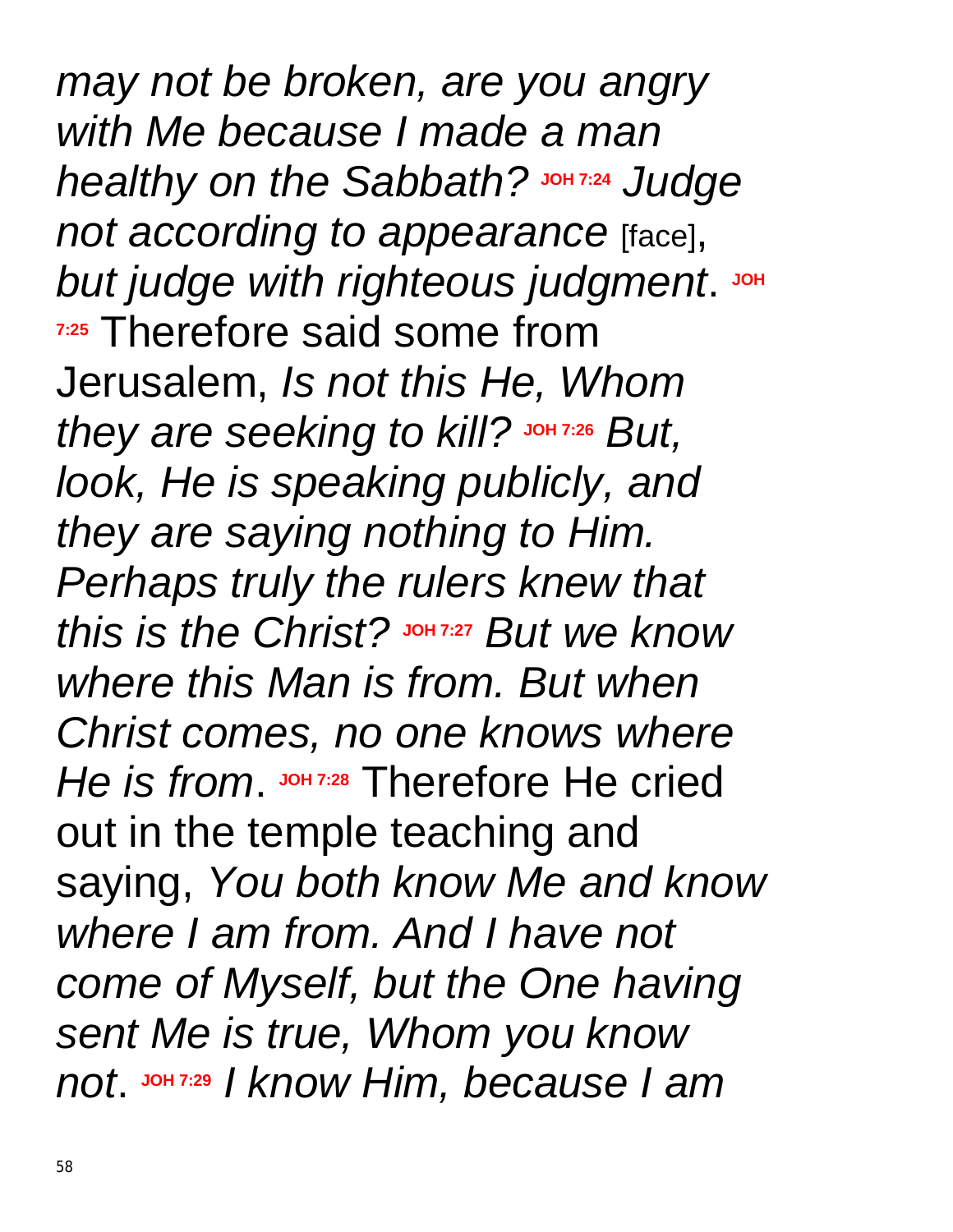$from$  *Him* and that One sent Me. JOH 7:30 Therefore they were seeking to seize Him, but no one laid a hand on Him, because His hour had not yet come. **JOH 7:31** And many of the crowd believed on Him and said, *When Christ shall come, will He do more signs than this Man did?* **JOH 7:32** The Pharisees heard the crowd murmuring these things about Him and the chief priests and the Pharisees sent officers to arrest Him. JOH 7:33 Then said Jesus to them, *Yet a little while am I with you and*  then I go to Him Who sent Me. JOH 7:34 *You shall seek Me and shall not find Me. Where I am going there YOU CANNOT COME.* JOH 7:35 Then said the Jews among themselves, *Where will He go that we shall not find Him? Will He go to the*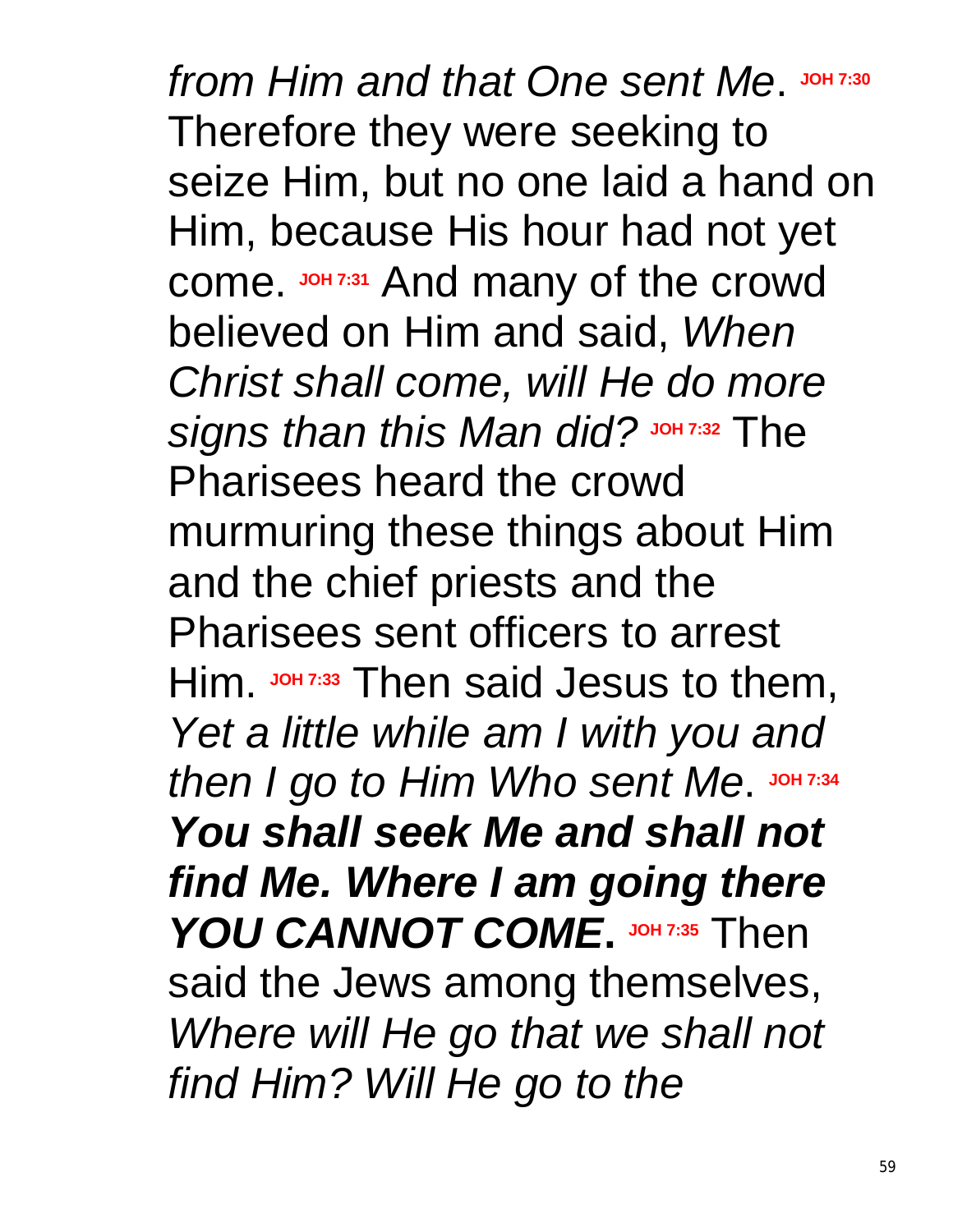*dispersed among the Gentiles and teach the Gentiles?* **JOH 7:36** *What manner of saying is this that He said, 'You shall seek Me and shall not find Me and where I am going, there* you cannot come?' JOH 7:37 Now in the last day, the great day of the feast, Jesus stood and cried saying, *If any man thirst, let him come to Me* and drink. **JOH 7:38** *He who believes on Me, as the Scripture has said, 'Out of his belly* [innermost being] *shall flow rivers of living water*.' **JOH 7:39** (But this spoke He of the Spirit, Who those who believe on Him should receive. For the Holy Spirit was not yet given because that Jesus was not yet glorified). JOH 7:40 Many of the people therefore, when they heard this saying said, *Truly this one is the Prophet.*  $J$ *OH 7:41</sub> Others said, <i>This is the*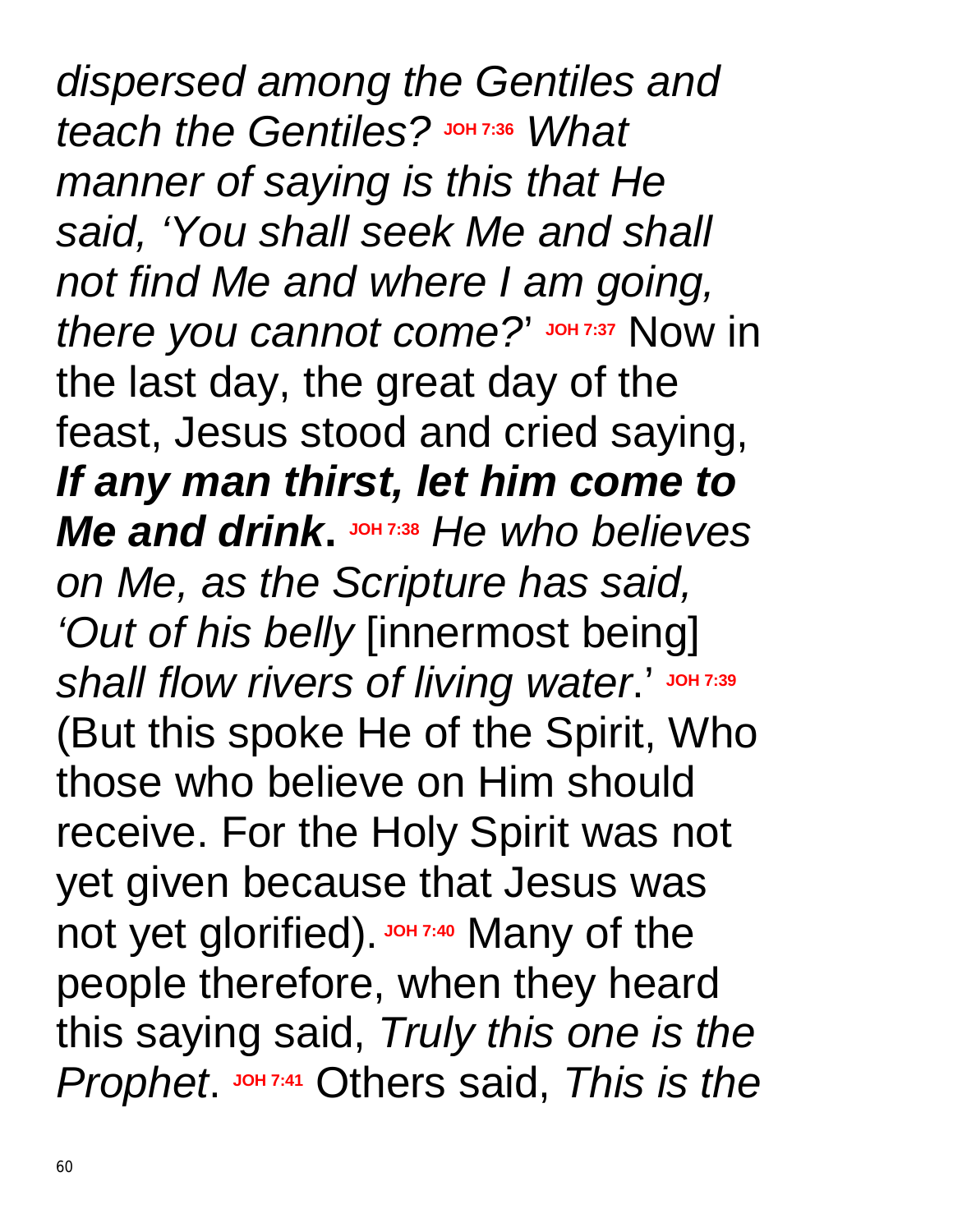*Christ*. But some said, *Shall Christ come out of Galilee?* **JOH 7:42** *Has not the Scripture said, 'That Christ comes of the seed of David and out of the town of Bethlehem where David was?*' **JOH 7:43 Therefore there was a division among the people because of Him** JOH 7:44 And some of them would have taken Him but no man laid hands on Him. JOH 7:45 Then came the officers to the chief priests and Pharisees and they said to them, *Why have you not brought Him?* **JOH 7:46** The officers answered, *Never spoke a Man as this Man*  **speaks JOH 7:47** Therefore the Pharisees answered them, *Are you also deceived?* **JOH 7:48** *Have any of the rulers or the Pharisees believed on Him?* **JOH 7:49** *But this crowd not knowing the Law are cursed.* JOH 7:50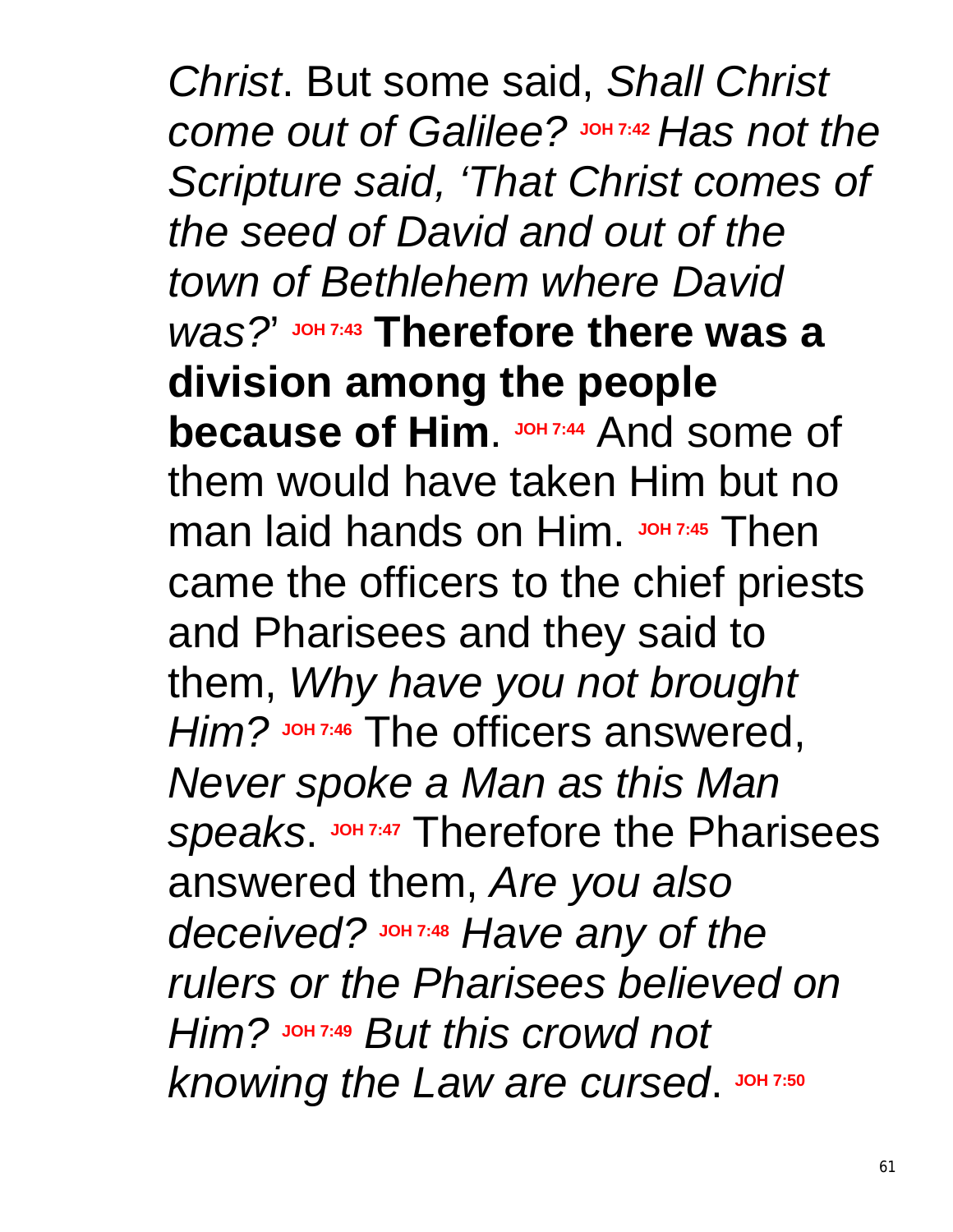**Nicodemus** says to them, (the one who came to Him by night, being one of them), JOH 7:51 Does our law *judge any man before it hear Him and know what He does?* **JOH 7:52** They answered and said to Him, *Are you also of Galilee? Search and look, for out of Galilee arises no prophet*.

**[JOH 7:53-8:11 Not in WH text and not here].** 

**JOH 8:12** Then spoke Jesus again to them saying, *I am the Light of the world, he who follows Me shall not walk in darkness but shall have the Light of life.* JOH 8:13 The Pharisees therefore said to Him, *You bear witness of*  Yourself. Your witness is not true. JOH **8:14** Jesus answered and said to them, *Though I bear witness of Myself, yet My witness is true. For I know from where I came and where I go. But you cannot tell from where I have*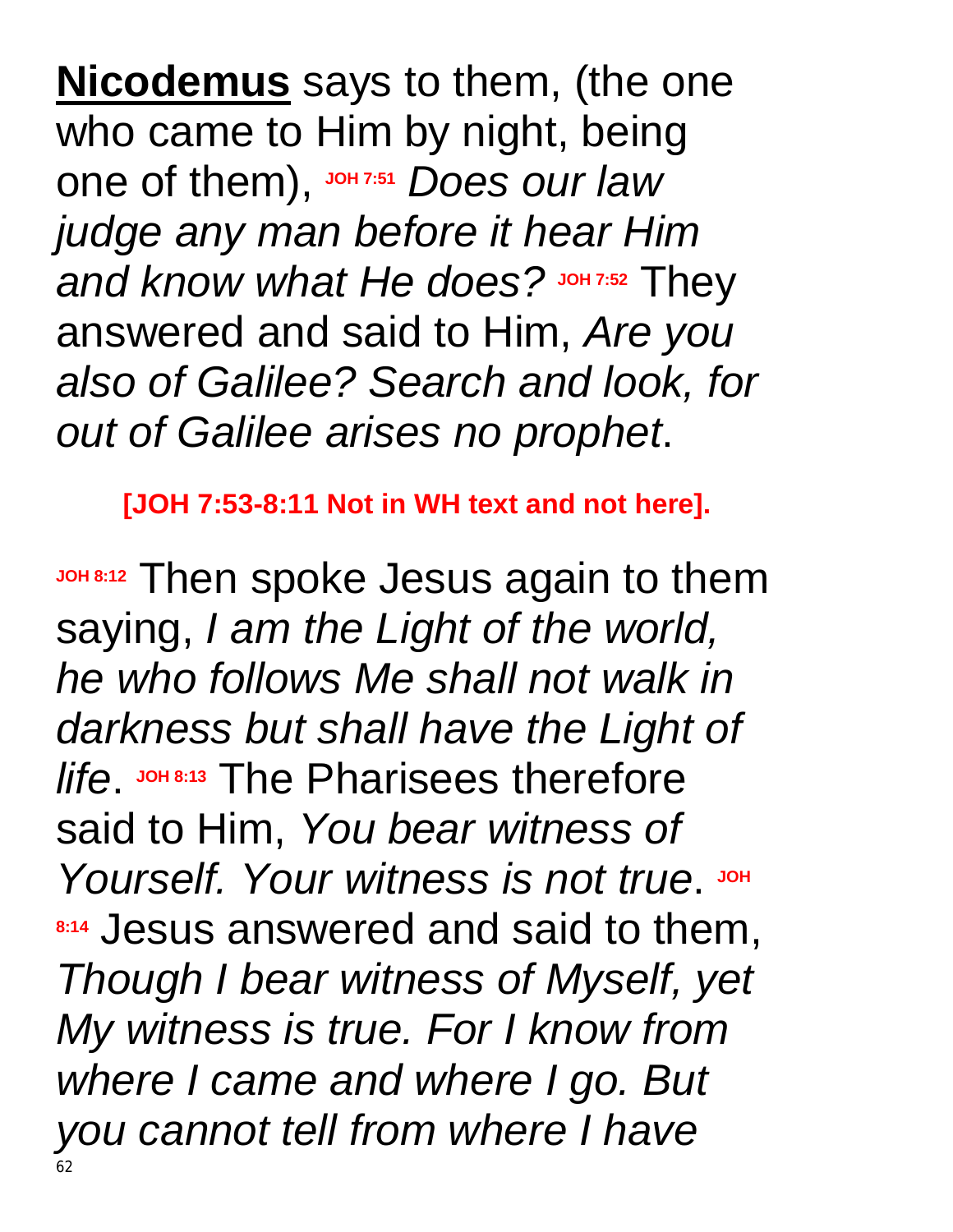$comce$  *or where I* am going. JOH 8:15 You *are judging after the flesh. I am not judging* anyone.  $\frac{1}{2}$  JOH 8:16 And yet if I *judge, My judgment is true for I am not alone but I and the One Who sent Me*. **JOH 8:17** *It is also written in your Law that the testimony of two men* [DEU 19:15; 17:6] *is true.*  $\frac{100 + 8:18}{10}$  *am one Who bears witness of Myself also the Father Who sent Me bears*  Witness of Me. **JOH 8:19** Then said they to Him, *Where is Your Father?* Jesus answered, *You neither know Me nor My Father. If you had known Me, you would have known My Father also*. **JOH 8:20** These words spoke Jesus in the treasury, as He taught in the Temple. And no man laid hands on Him for His hour was not yet come. **JOH 8:21** Then said Jesus again to them, *I go My way and you will seek Me and*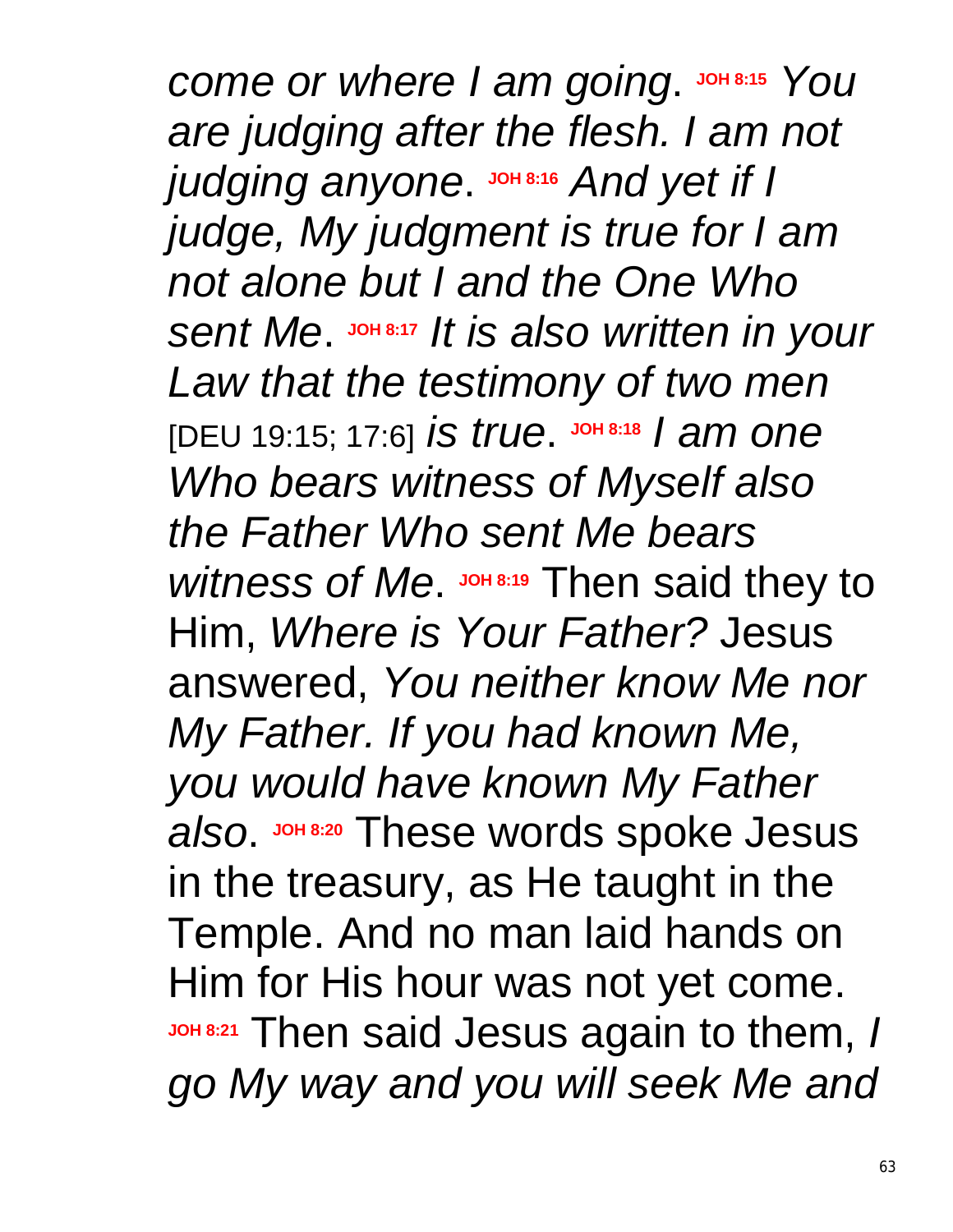*will die in your sins. Where I go, you cannot come*. **JOH 8:22** Then said the Jews, *Will He kill Himself? Because He said, 'Where I go, you cannot come.'* **JOH 8:23** He said to them, *You are from beneath. I am from above. You are of this world. I am not of this world*. **JOH 8:24** *I said therefore to you, that you shall die in your sins, for if you believe not that I am He, you*   $$ said they to Him, *Who are You?* Jesus said to them, *Even the same that I said to you from the beginning*. **JOH 8:26** *I have many things to say and to judge of you. But He Who sent Me is true and I speak to the world those*  things which I have heard of Him. JOH **8:27 They understood not that He** spoke to them of the Father. JOH 8:28 Then said Jesus to them, *When you*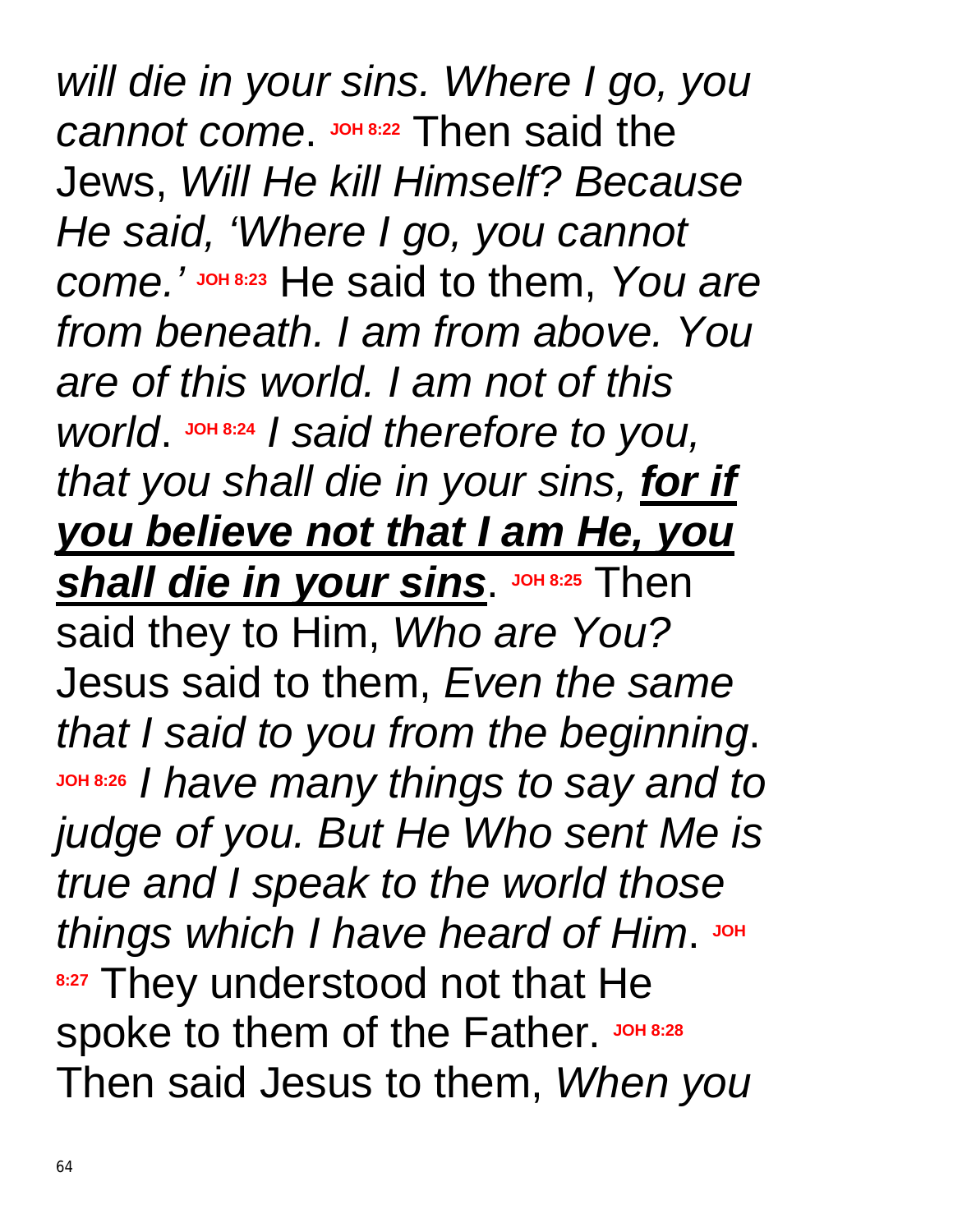*have lifted up the Son of Man, then shall you know that I am He and that I do nothing of Myself. As My Father has taught Me, I speak these things*. **JOH 8:29** *He Who sent Me is with Me. The Father has not left Me alone, for I do always those things that please Him*. **JOH 8:30 As He spoke these words many believed on Him** [False profession as the following verses show. Also see J. C. Ryle on this verse]. **JOH 8:31** Then said Jesus to those Jews who believed on Him, *If you continue in My word, then are you truly My disciples;* **JOH 8:32** *and you shall know the truth and the truth shall make you free.*  $\frac{JOP}{2}$  They answered Him, *We are Abraham's seed and were never in bondage to any man. How do You say, 'You shall be made*  free?' JOH 8:34 Jesus answered them, *Most assuredly, I say to you that*   $e$ veryone practicing sin is a slave. JOH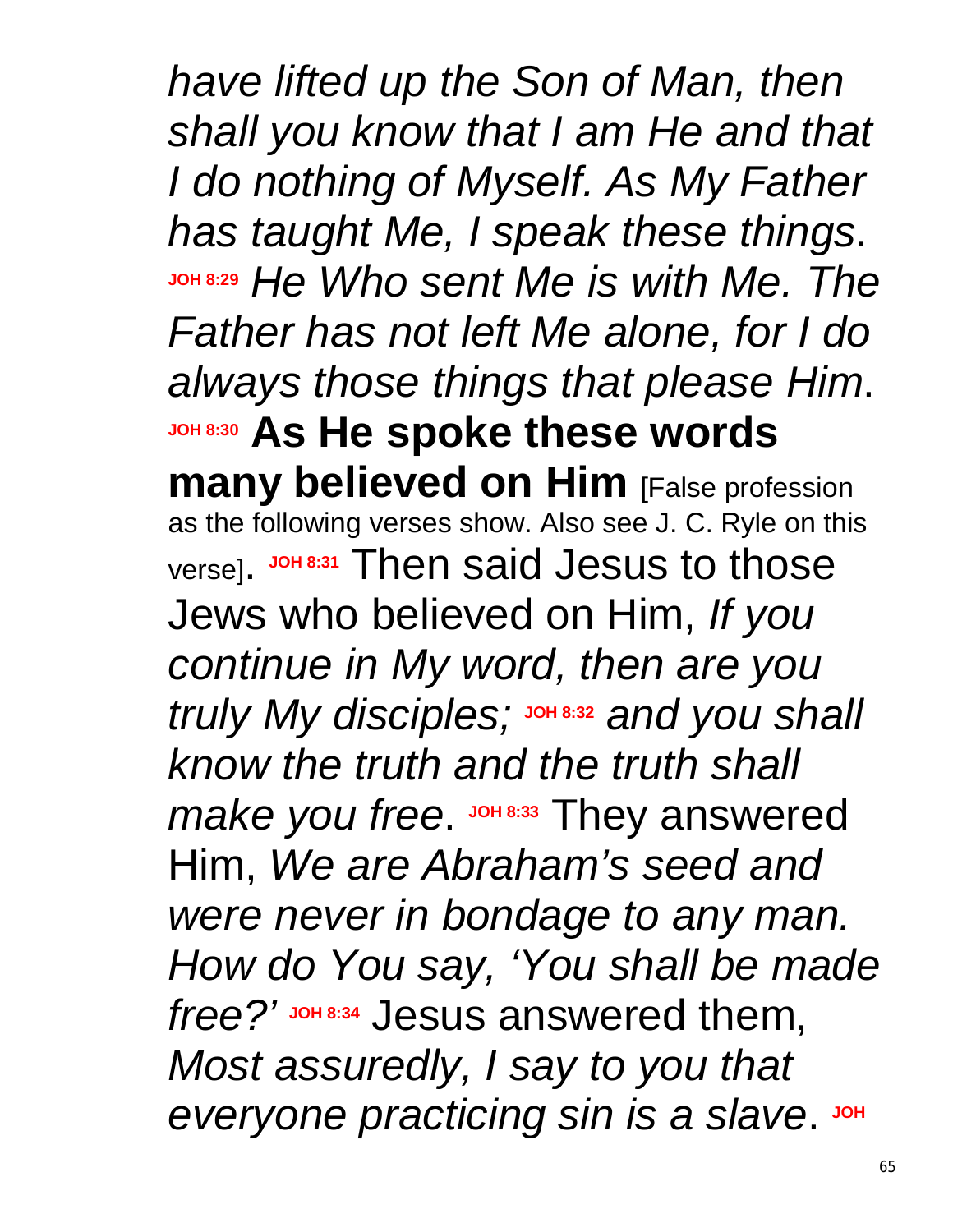#### **8:35** *And the servant remains not in the house for ever, but the Son remains*   $for$  *ever*. JOH 8:36 **IF THE SON** *THEREFORE SHALL MAKE YOU FREE, YOU SHALL BE FREE INDEED.*  $\frac{30H8.37}{4}$  *I know that you are*

*Abraham's seed, but you seek to kill Me because My word has no place*   $\mathcal{L}$  *in* you.  $\mathsf{J}$  shass I speak that which I have *seen with My Father, and you do that which you have seen with your*  father. JOH 8:39 They answered and said to Him, *Abraham is our father*. Jesus said to them, *If you were Abraham's children, you would do the works of*  Abraham. JOH 8:40 But now you seek to *kill Me, a Man Who has told you the truth, which I have heard of God.*   $A$ *braham did not do this.*  $J$ OH 8:41 *You do the works of your father*. Then they said to Him, *We were not born of*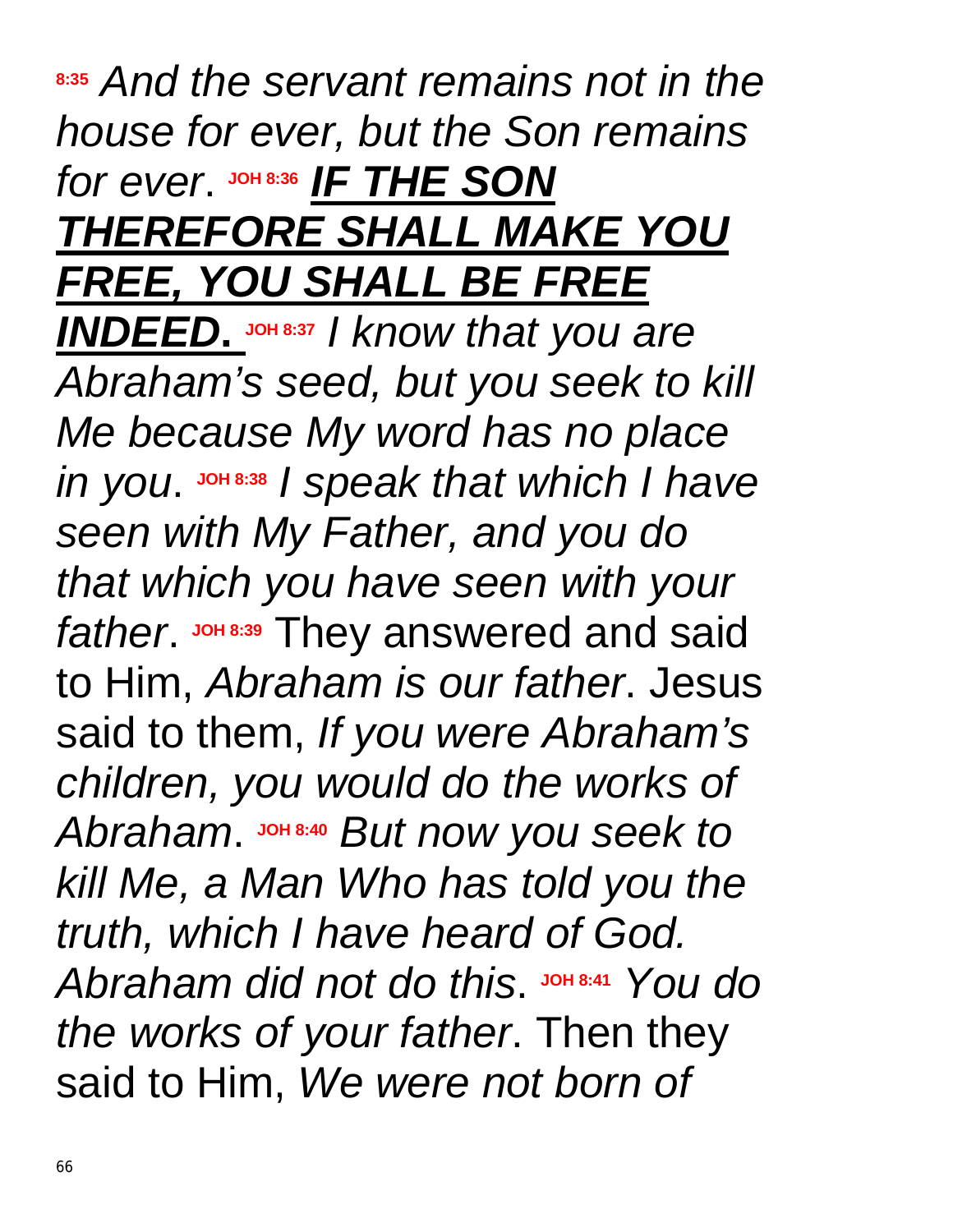*fornication*. *We have one Father —*  God. JOH 8:42 Jesus said to them, If God *were your Father, you would love Me, for I proceeded forth and came from God, neither came I of Myself*   $b$ ut He sent Me.  $J$ OH 8:43 WHY DO YOU *NOT UNDERSTAND MY SPEECH? EVEN BECAUSE YOU CANNOT HEAR MY WORD***. JOH 8:44** *You are of your father the Devil and the perverted desires of your father you will do. He was a murderer from the beginning and remained not in the truth because there is no truth in him. When he speaks a lie, he speaks of his own. For he is a liar*   $A$  *and the father of it.*  $\frac{1}{2}$   $\frac{1}{2}$  *Because I say the truth, you do not believe Me*. **JOH 8:46** *Who of you convinces Me of sin? And if I say the truth, why do you not believe Me?* **JOH 8:47** *HE WHO*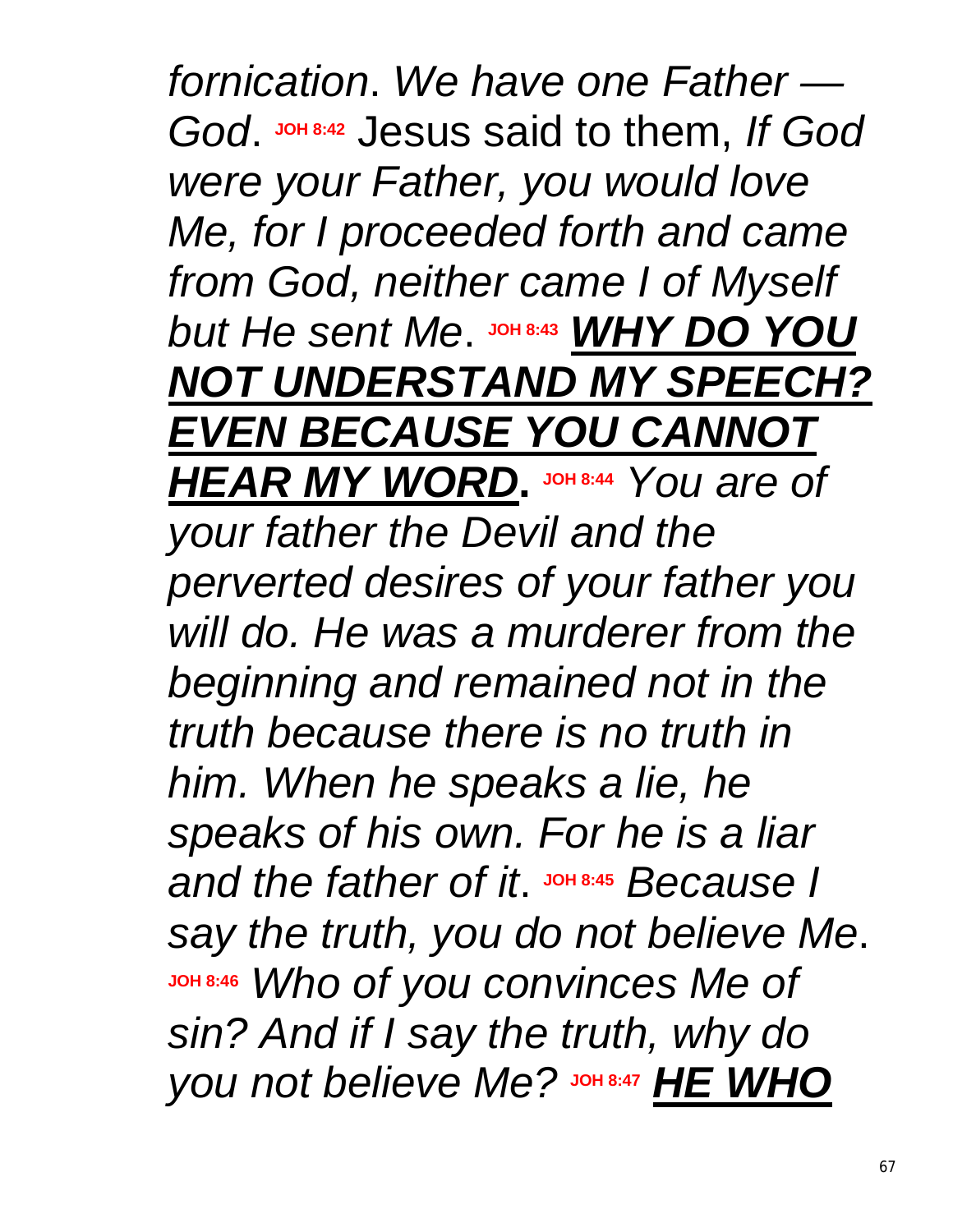*IS OF GOD HEARS THE SAYINGS OF GOD. THEREFORE YOU HEAR NOT, BECAUSE YOU ARE NOT OF GOD***. JOH 8:48** Then answered the Jews and said to Him, *Say we not well that You are a Samaritan and*   $have a$  *demon?*  $30018449$  *Jesus* answered, *I have not a demon, but I honor My Father, and you dishonor Me*. **JOH 8:50** *I seek not My own glory. There is One Who seeks and*   $j$ udges.  $J$ OH 8:51 **MOST ASSUREDLY, I** *SAY TO YOU, 'IF ANYONE KEEPS MY WORD, HE WILL BY NO MEANS SEE DEATH FOR EVER.'* **JOH 8:52** Then said the Jews to Him, *Now we know that You have a demon. Abraham is dead and the prophets, and You say, 'If anyone keeps My word, he will by no means taste of death for ever.'* **JOH 8:53** *You are not*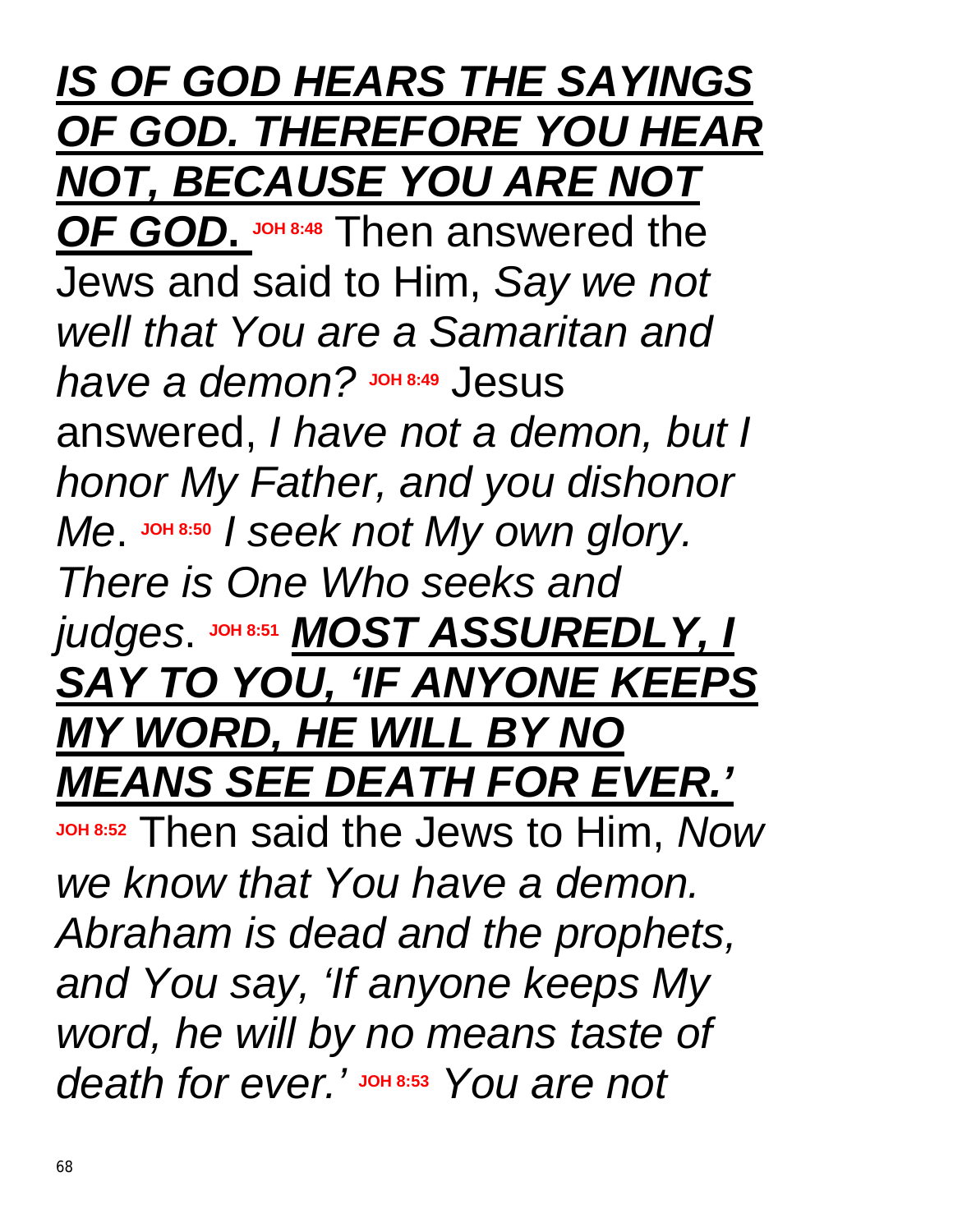*greater than our father Abraham, who died. And the prophets died. Who do You make Yourself to be?* JOH **8:54** Jesus answered, *If I glorify Myself, My glory is nothing. My Father is the One glorifying Me. Whom you say,*   $x$  that 'He is our God.' JOH 8:55 Yet you *have not known Him, but I know Him. If I said that I do not know Him, I would be a liar like you. But I know Him* **and keep His word. JOH 8:56 Your** *father Abraham was glad to see My*  day, and He saw and rejoiced. JOH 8:57 Therefore the Jews said to Him, *You are not yet fifty years old and have You seen Abraham?* Jesus said to them, *Most assuredly, I say to you, 'BEFORE ABRAHAM WAS, I*  AM.' JOH 8:59 Therefore they took stones that they might throw at Him; but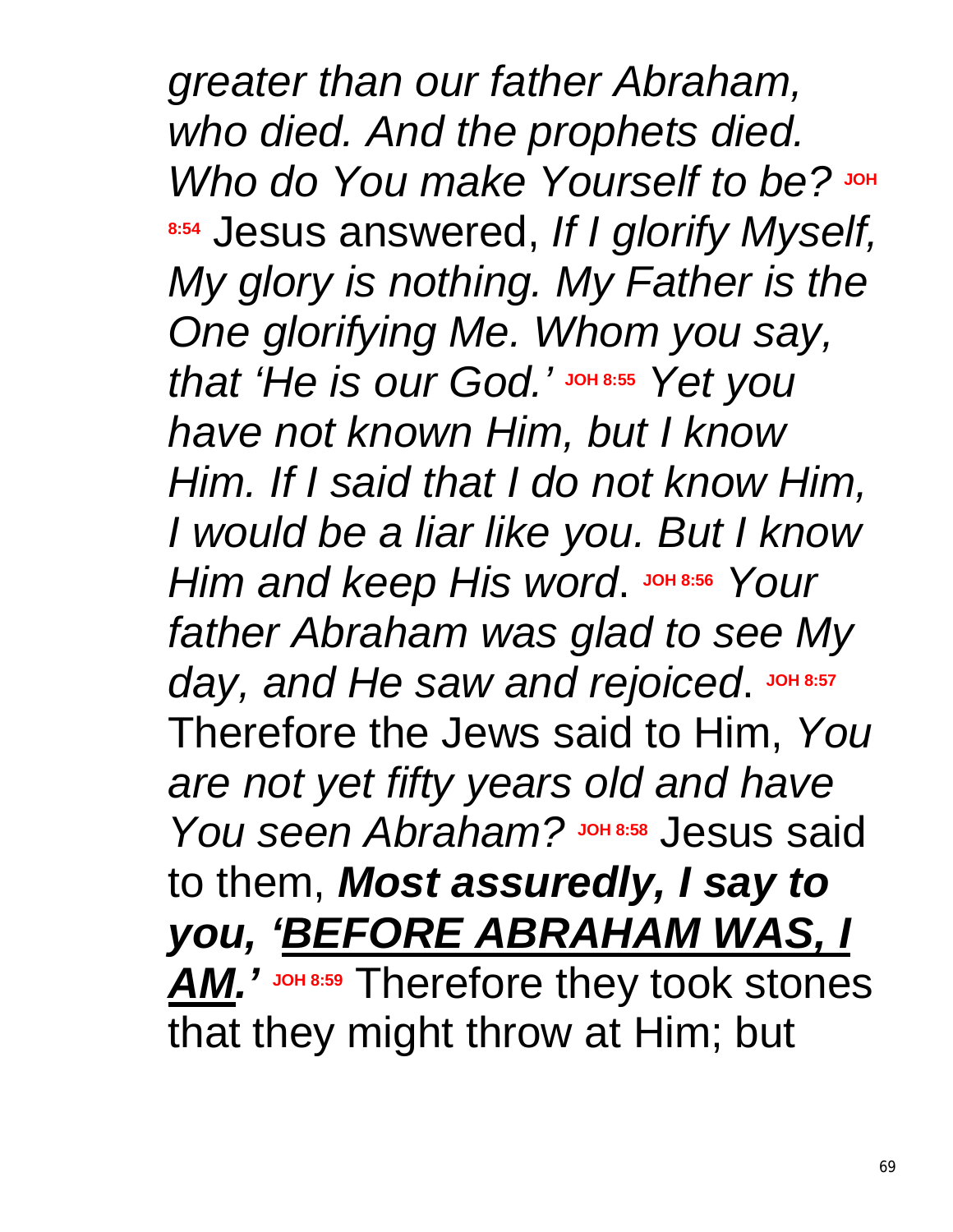Jesus was hidden and went out of the temple.

**JOH 9:1** And passing along He saw a man blind from birth. JOH 9:2 His disciples asked Him saying, *Master, who sinned, this man or his parents,*   $\mathbf{u}$  *in that he was born blind?* Johass Jesus answered, *It was not because this man sinned or his parents but that the works of God should be shown*   $\sum_{n=1}^{\infty}$  *in him.*  $\sum_{n=1}^{\infty}$  *J must work the works of Him Who sent Me while it is day for night comes when no man can work*. **JOH 9:5** *While I am in the world, I am*  the Light of the world. JOH 9:6 Having said these things He spit on the ground and with the spit made mud. He put the mud on the eyes of the blind man **JOH 9:7** and said to him, *Go, wash in the pool of Siloam*, (which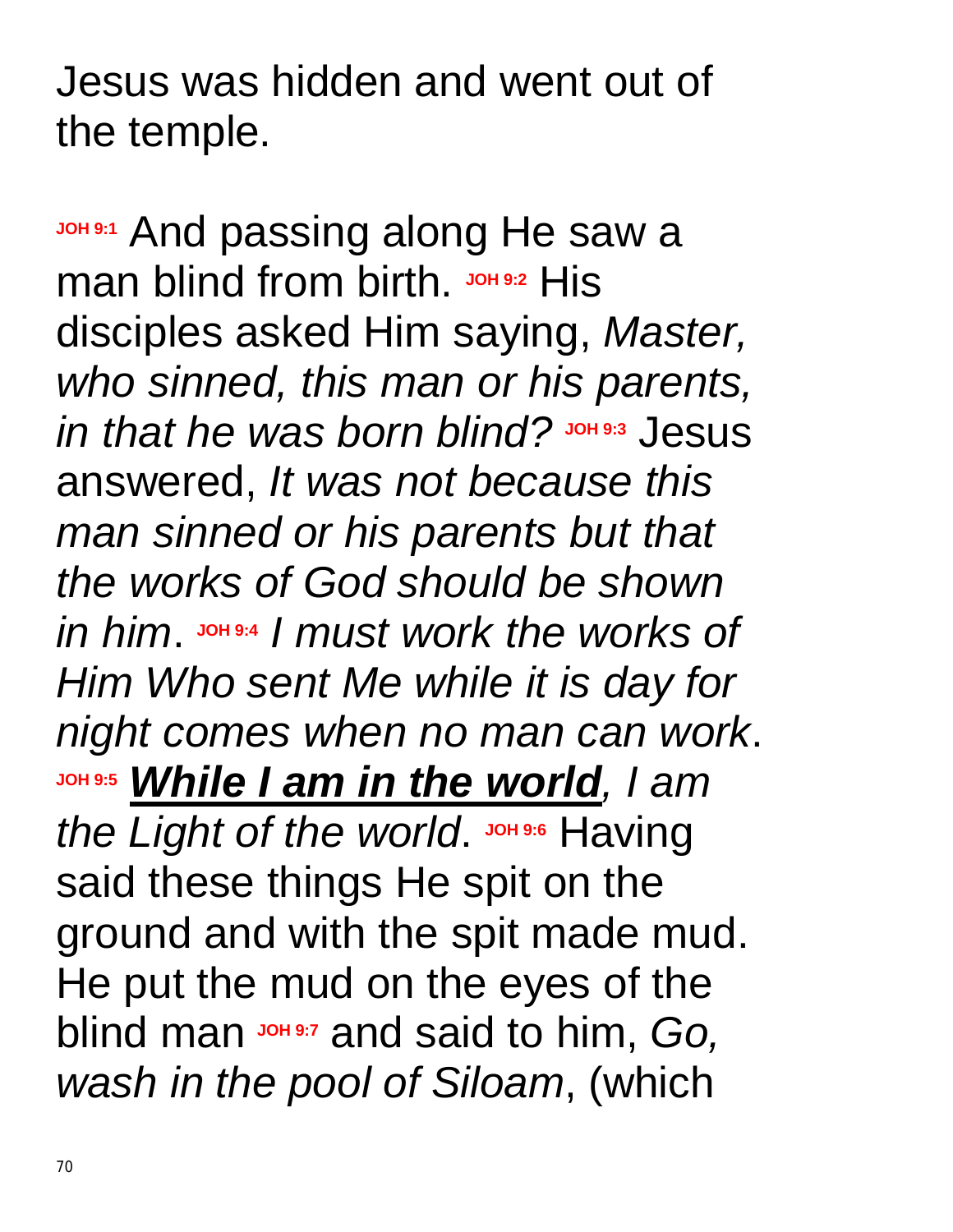translated is, Sent). He went therefore, washed and came back Seeing. JOH 9:8 Therefore his neighbors and those who before had seen him begging said, *Is not this the one who was sitting and begging?* JOH 9:9 Others said, *This is he*. Others said, *No, but he is like him*. He himself said that, *I*  **am** he. **JOH** 9:10 Therefore they said to him, *How were your eyes opened?* **JOH 9:11** He answered, *The man Who is called Jesus made mud, anointed my eyes and said to me, 'Go to the pool of Siloam and wash.' Therefore going and washing I saw.* JOH 9:12 They said to him, *Where is He?* He said, *I*  do not know. JOH 9:13 They brought to the Pharisees him who before was blind. **JOH 9:14 Now it was a Sabbath day** when Jesus made the mud and **opened his eyes. JOH 9:15 Again,**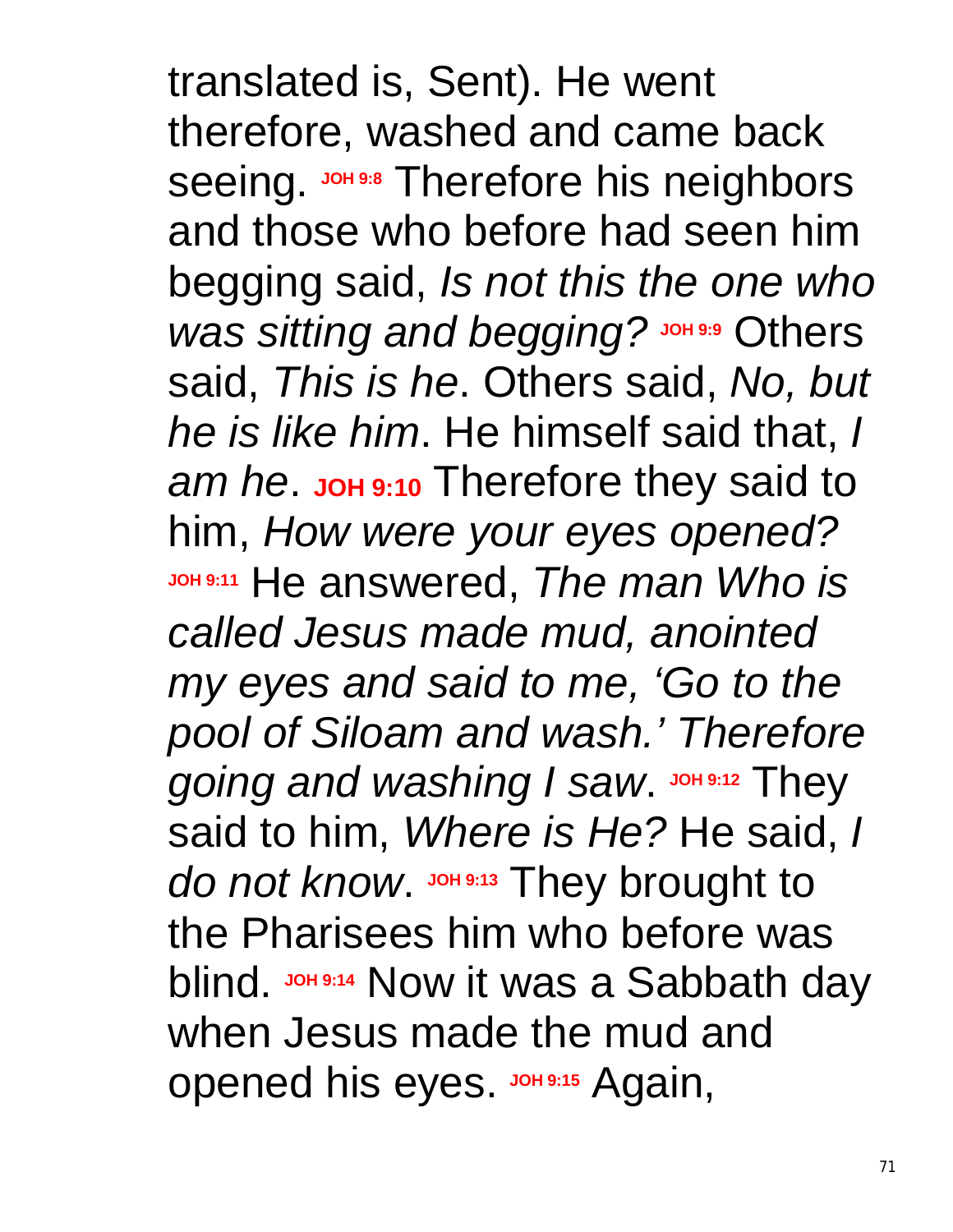therefore, the Pharisees also asked him how he saw. He said to them, *He put mud on my eyes, I washed*  and *I* see. JOH 9:16 Therefore said some of the Pharisees, *This Man is not of God because He does not keep the Sabbath*. Others said, *How is a sinful Man able to do such signs?* And there was a division among them. **JOH 9:17** They, therefore, said to the blind man again, *What do you say about Him Who has opened your eyes?* He said, *He is a prophet*. **JOH 9:18** The Jews did not believe that he was blind and now saw until they called the parents of him who saw. JOH **9:19** They asked them saying, *Is this your son, who you say was born blind? How then does he now see?* **JOH 9:20** His parents answered them and said, *We know that this is our son*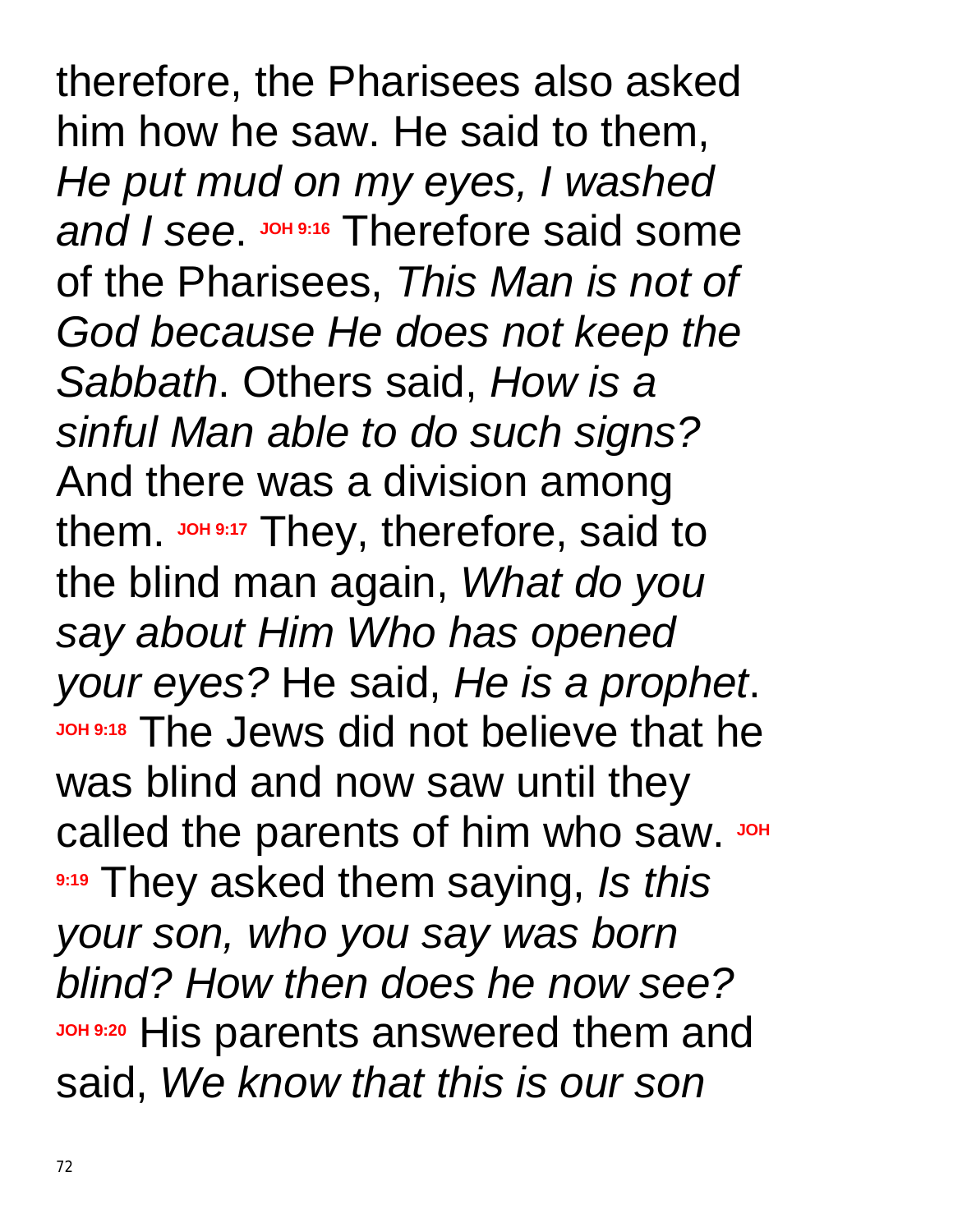$A$  *and that he was born blind.*  $J$  *but But how he now sees we do not know. Or who opened his eyes we do not know. Ask him. He is of age. He*  **shall speak for himself. JOH 9:22 His** parents said these things because they feared the Jews. For the Jews had agreed already, that if anyone should confess Him to be Christ, he should be put out of the synagogue. **JOH 9:23** Therefore his parents said of him, *He is of age, ask him*. **JOH 9:24** Therefore, a second time, they called the man who was blind and said to him, *Give glory to God. We*   $k$ now that this One is a sinful Man. JOH **9:25** He answered, *Whether He is sinful I do not know. One thing I know, that being blind now I see.* JOH **9:26** Then said they to him again, *What did He to you? How did He open*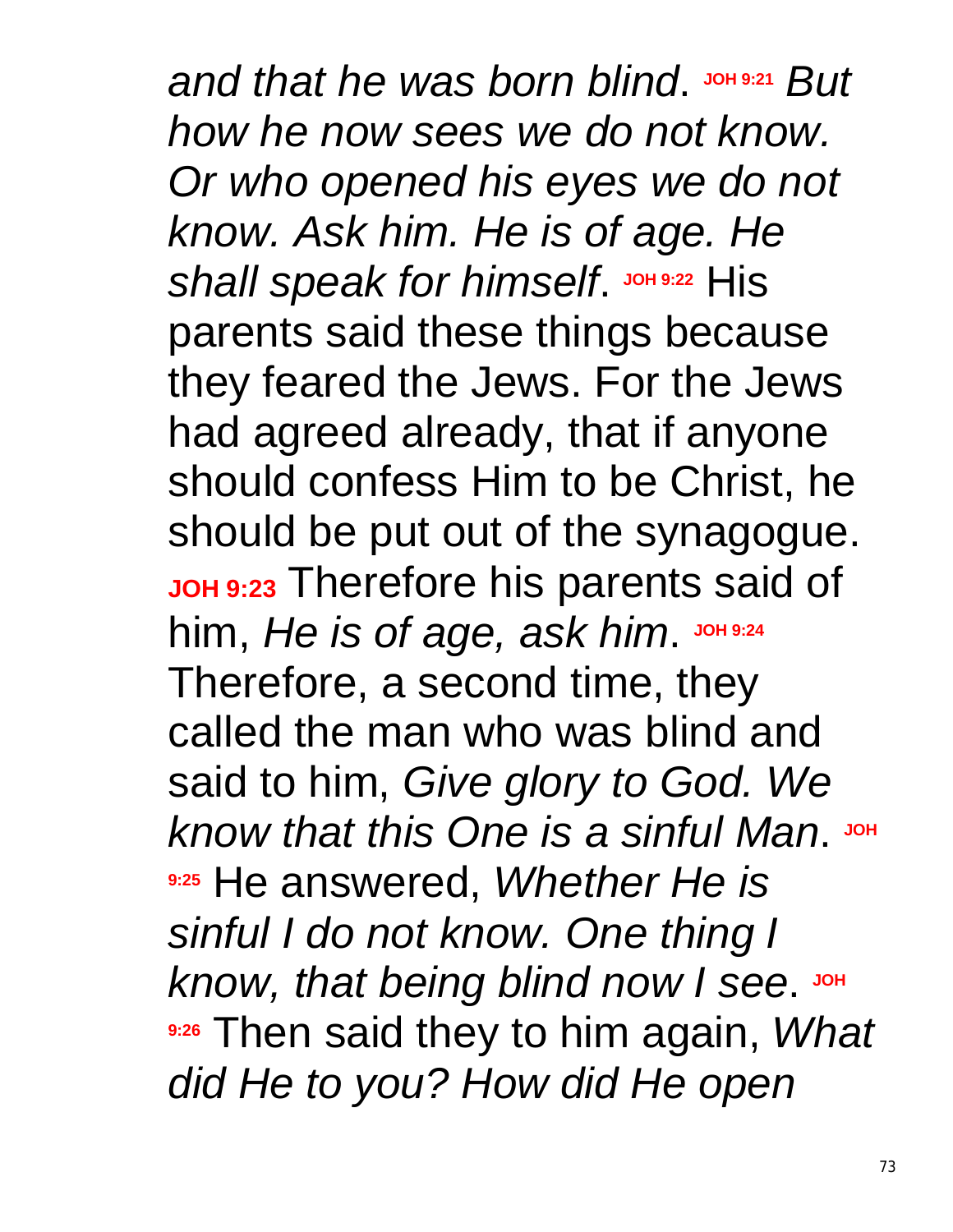*your eyes?* **JOH 9:27** He answered them, *I have told you already and you did not hear. Why would you hear it again? Will you also be His*  disciples? JOH 9:28 Then they reviled him and said, *You are His disciple. But*   $We$  *are Moses' disciples*. *JOH* 9:29 *We know that God spoke to Moses. As for this Fellow we do not know*  Where He is from JOH 9:30 The man answered and said to them, *Why this is an amazing thing, that you do not know where He is from and yet He opened my* eyes! JOH 9:31 We know *that God does not hear sinners but if anyone is godly and does His will He*   $h$  *hears this* one. **JOH** 9:32 Since the world *began it has not been heard that anyone opened the eyes of a man who* was born blind. JOH 9:33 If this Man *was not from God He could do*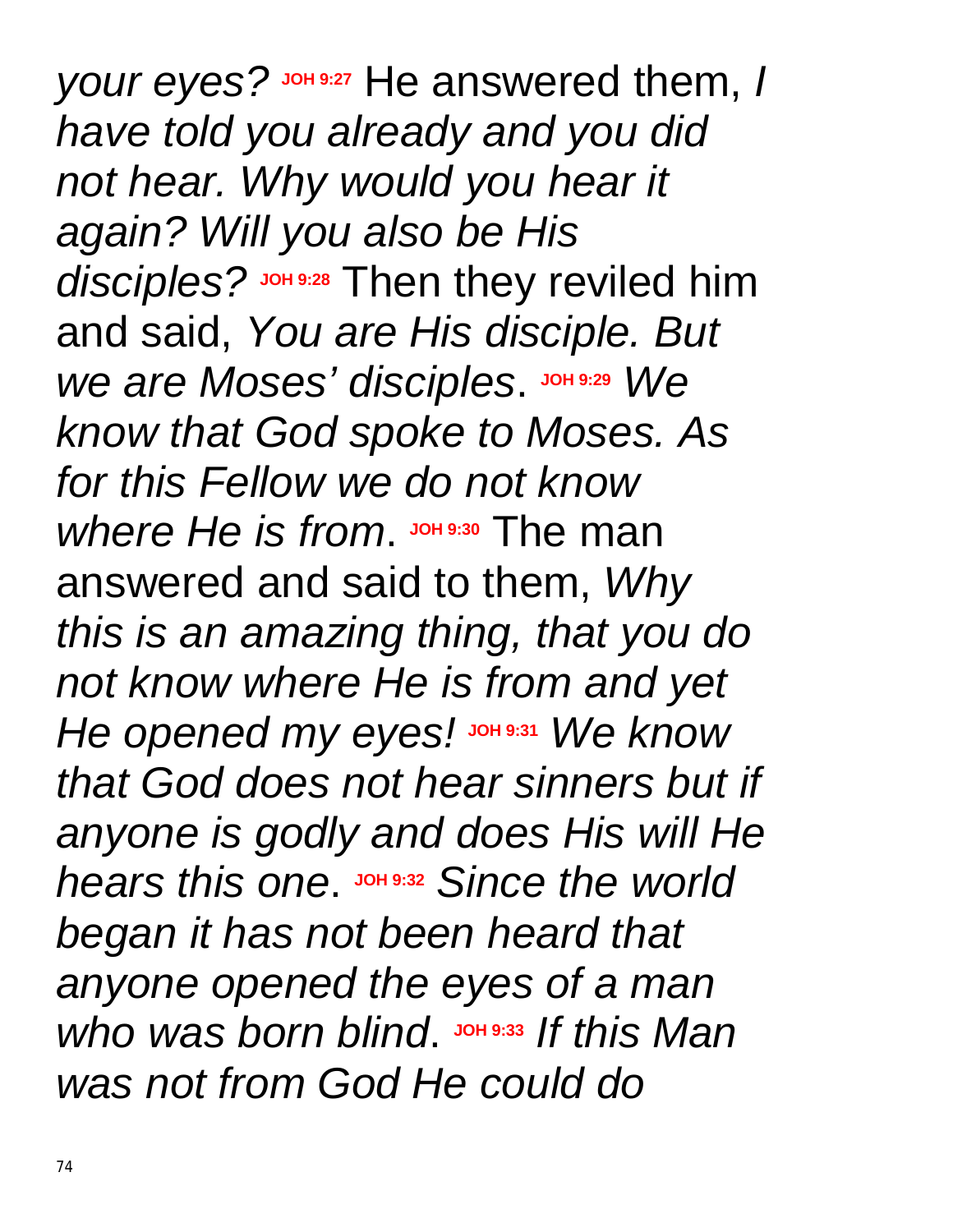**nothing.** JOH 9:34 They answered and said to him, *You were born entirely in sins and do you teach us!* And they cast him out. **JOH 9:35** Jesus heard that they cast him out and finding him He said, *Do you believe in the*  Son of Man? JOH 9:36 He answered, And *Who is this Lord, that I may believe*   $\mathcal{I}$ *in Him?*  $\mathcal{I}$ <sup>9:37</sup> Jesus said to him, *You have both seen Him and the One*   $S$ *peaking with you is that One.* JOH 9:38 **And he said,** *I believe, LORD.* **And he worshiped Him.** JOH 9:39 Jesus said, *For judgment I came into this world that the ones not seeing may see and the ones seeing may become*  **blind**. JOH 9:40 Some of the Pharisees, being with Him, heard these things and said to Him, *We are not blind*  also, are we? **JOH** 9:41 Jesus said to them, *If you were blind you would*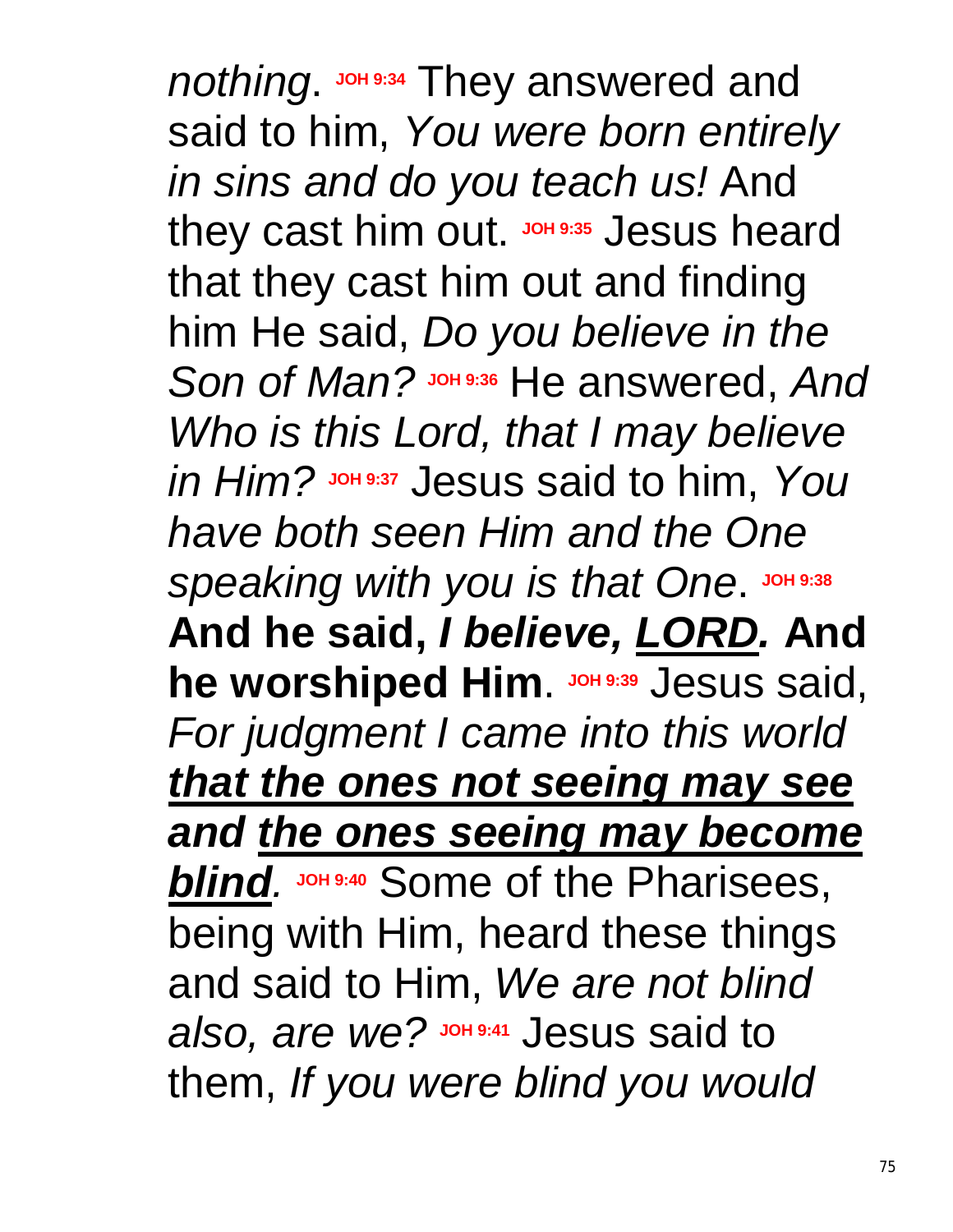*have had no sin, but now that you say, 'We see'; your sin remains.*

**JOH 10:1** *Most assuredly, I say to you, 'The one not entering through the door into the fold of the sheep but is going up another way, that one*   $i$  *s* a *thief and a robber.*  $\frac{10410:2}{2}$  *But the one who enters in by the door is the shepherd of the sheep.* JOH 10:3 *TO him the doorkeeper opens and the sheep hear his voice. He calls his own sheep by name and leads them out*. **JOH 10:4** *When he puts out all his own sheep he goes before them and the sheep follow him because they know his voice.* **JOH 10:5</del>** *BY NO MEANS WILL THEY FOLLOW A STRANGER BUT WILL FLEE FROM HIM BECAUSE THEY DO NOT KNOW THE VOICE OF*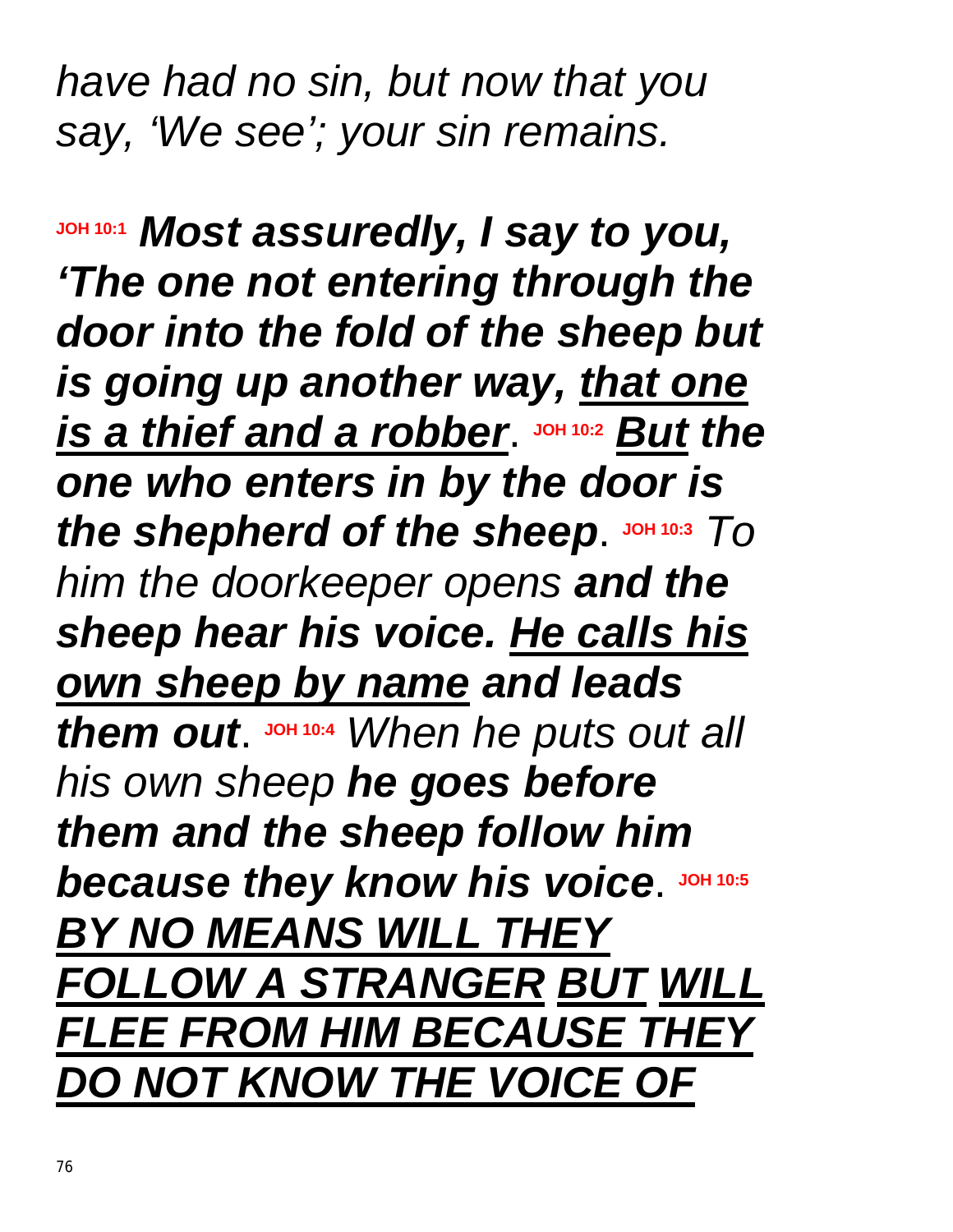$STRANGERS$  [See 1JO 4:5, 6]. JOH 10:6 Jesus told them this figure of speech. But they did not understand what those things were of which He spoke to them. JOH 10:7 Then said Jesus to them again, *Most assuredly, I say to you, I am the Door of the sheep*. **JOH 10:8** *All who ever came before Me are thieves and robbers.*  But the sheep did not hear them. JOH **10:9** *I am the Door. By Me if any man enter in, he shall be saved, and shall go in and out, and find pasture*. **JOH 10:10** *The thief comes not except that he may steal, kill and destroy. I came that they might have life and might have it*  **abundantly.** JOH 10:11 **1 am the Good** *Shepherd. The Good Shepherd lays down His life for the sheep.* **JOH 10:12** *But the hired man, not being a*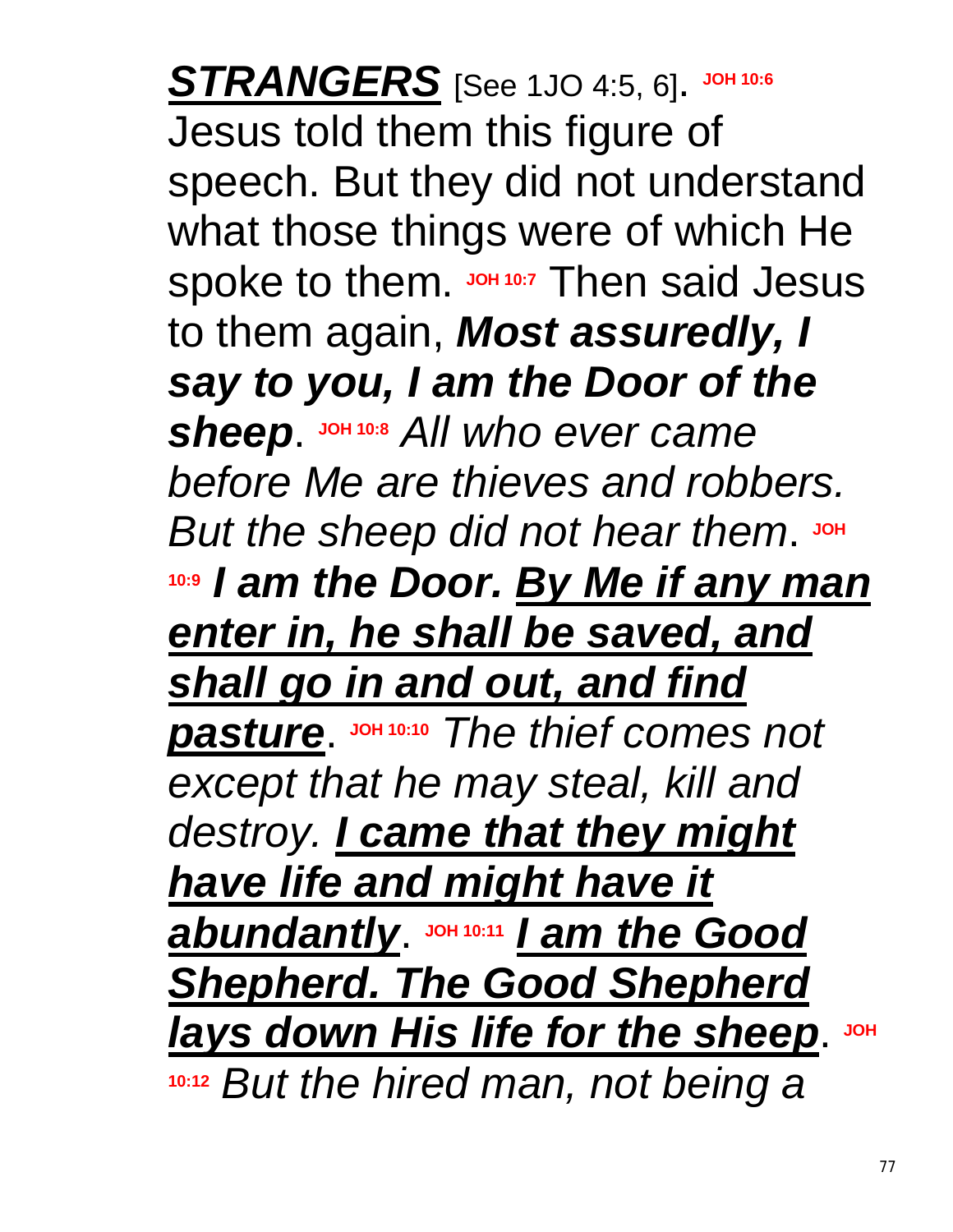*shepherd, of whom the sheep are not his own* [he does not own the sheep], *sees the wolf coming, leaves the sheep and flees and the wolf seizes and scatters them*; **JOH 10:13** *because he is a hired man and the sheep do not*   $\mathcal{I}$  *matter to him.*  $\mathsf{J}$   $\mathsf{O}$   $\mathsf{H}$  10:14 *I AM THE GOOD SHEPHERD AND I KNOW MY SHEEP AND*   $MINE$  *KNOW ME*, JOH 10:15 *EVEN AS THE FATHER KNOWS ME AND I KNOW THE FATHER. AND I LAY DOWN MY LIFE FOR THE*  **SHEEP.** JOH 10:16 **AND I HAVE** *OTHER SHEEP WHICH ARE NOT OF THIS FOLD* [Gentiles, see ISA 56:7, 8]; *THOSE ALSO I MUST BRING. MY*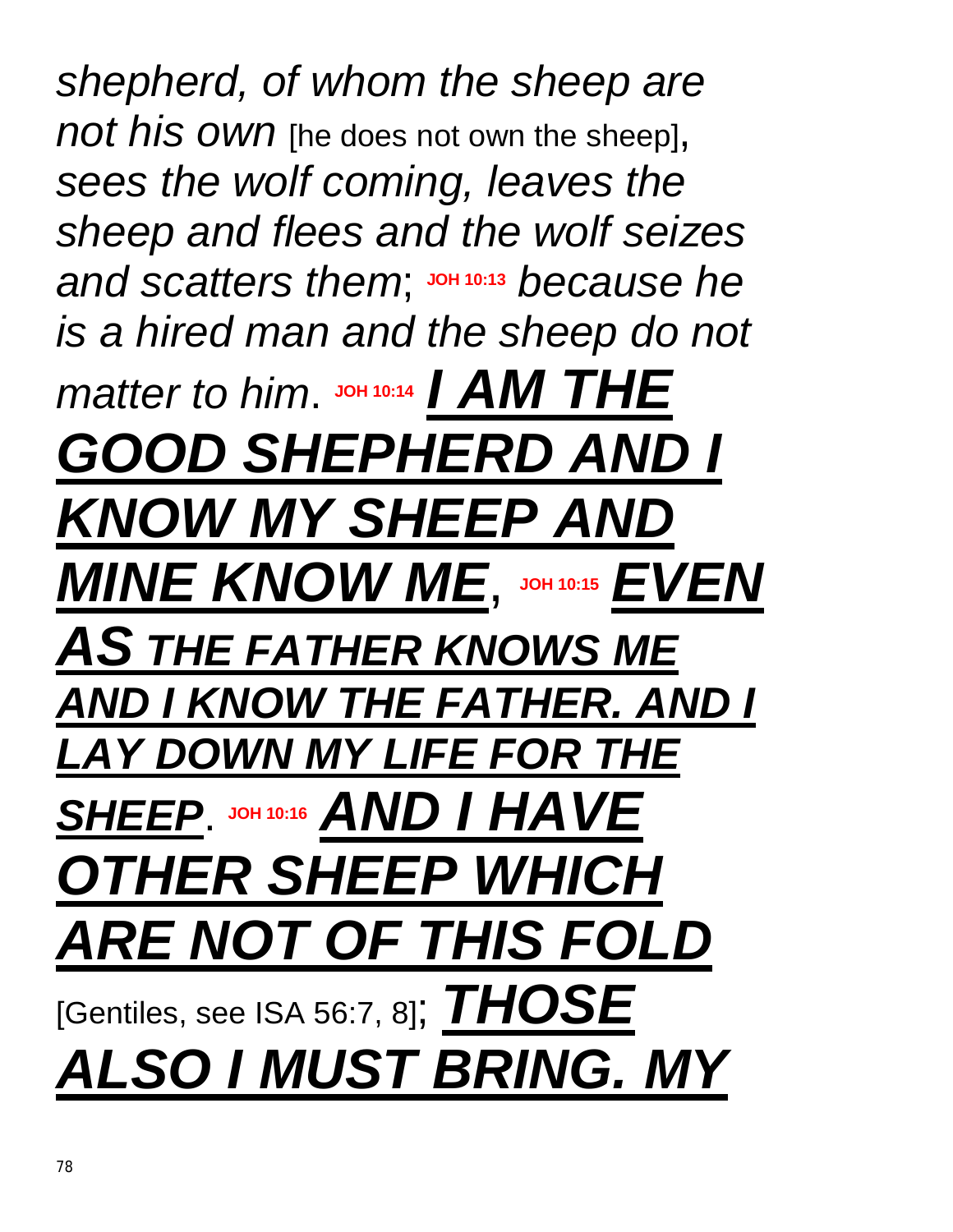*VOICE THEY WILL HEAR AND THERE SHALL BE ONE FLOCK AND ONE SHEPHERD*. **JOH 10:17** *Therefore the Father loves Me because I lay down My life, that I might take*   $i$ *t* again. JOH 10:18 **NO ONE TAKES IT** *FROM ME BUT I LAY IT DOWN OF MYSELF. I HAVE AUTHORITY TO LAY IT DOWN AND I HAVE AUTHORITY TO TAKE IT AGAIN. THIS COMMAND I RECEIVED*  **FROM MY FATHER.** JOH 10:19 Again there was a division among the Jews because of these words. JOH 10:20 But many of them said, *He has a demon and is mad. Why do you hear Him?*  **JOH 10:21** Others said, *These are not the sayings of one being demon*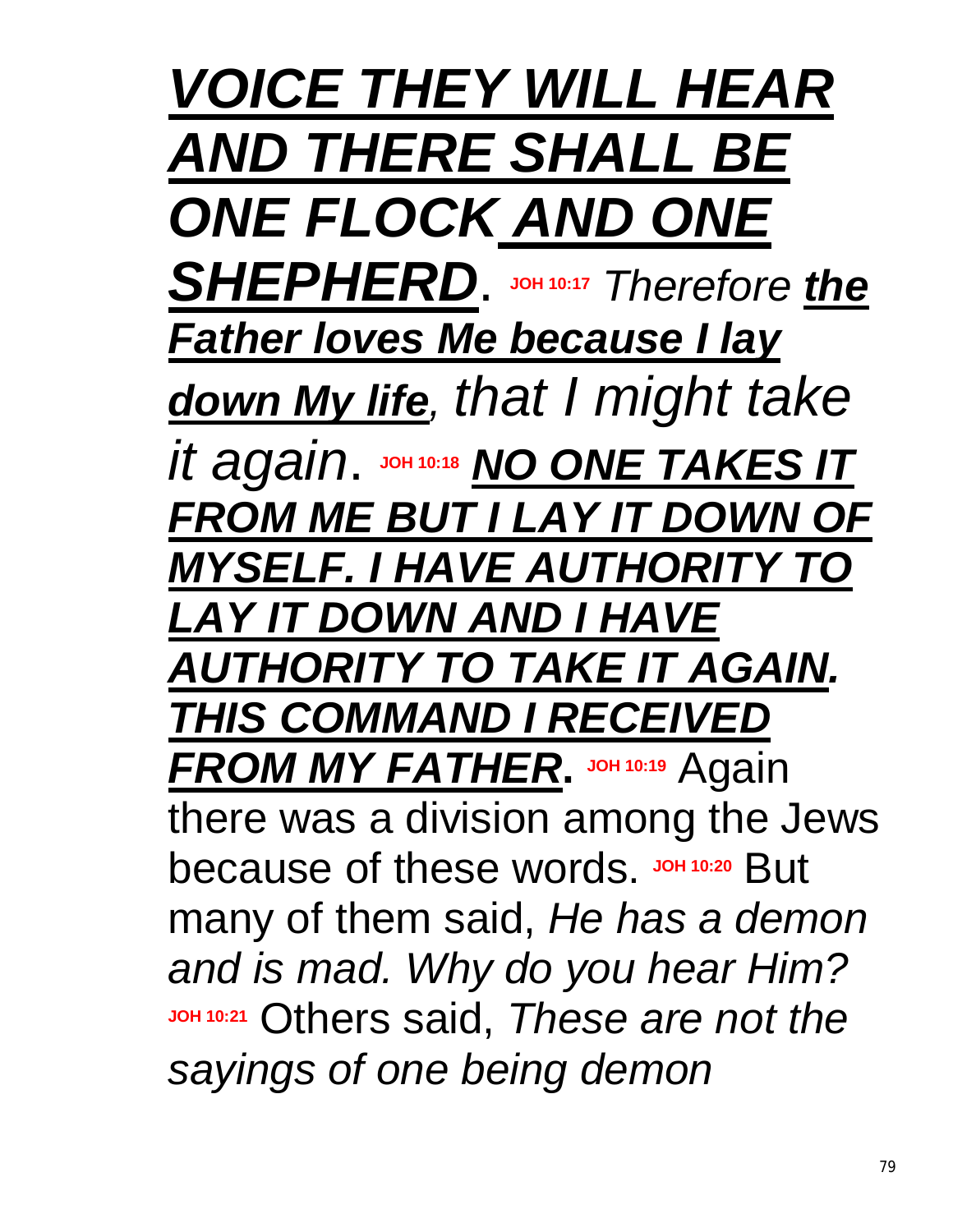*possessed. A demon is not able to open the eyes of blind ones.* 

**JOH 10:22** There was then the Feast of Dedication [2CH 7:9-22] at Jerusalem. It was winter, **JOH 10:23** and Jesus was walking in the Temple in Solomon's porch. **JOH 10:24** Therefore the Jews surrounded Him and said to Him, *How long will You keep us in suspense? If You are the Christ,*  **tell us plainly. JOH 10:25 Jesus answered** them, *I told you and you do not believe. The works which I do in My Father's name, these bear*  Witness of Me. JOH 10:26 **BUT YOU** *DO NOT BELIEVE BECAUSE YOU ARE NOT OF MY SHEEP*. **JOH 10:27** *MY SHEEP HEAR MY VOICE,*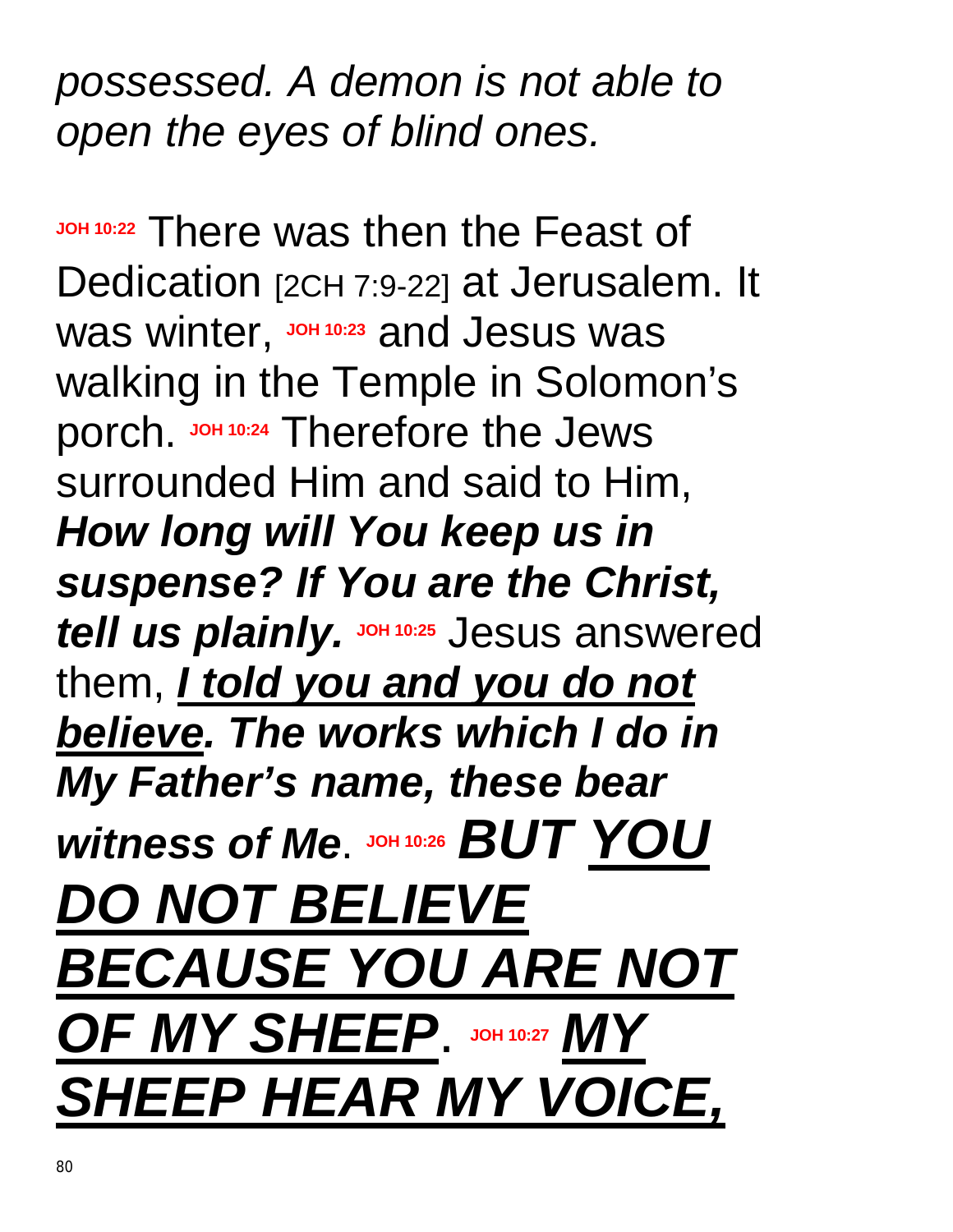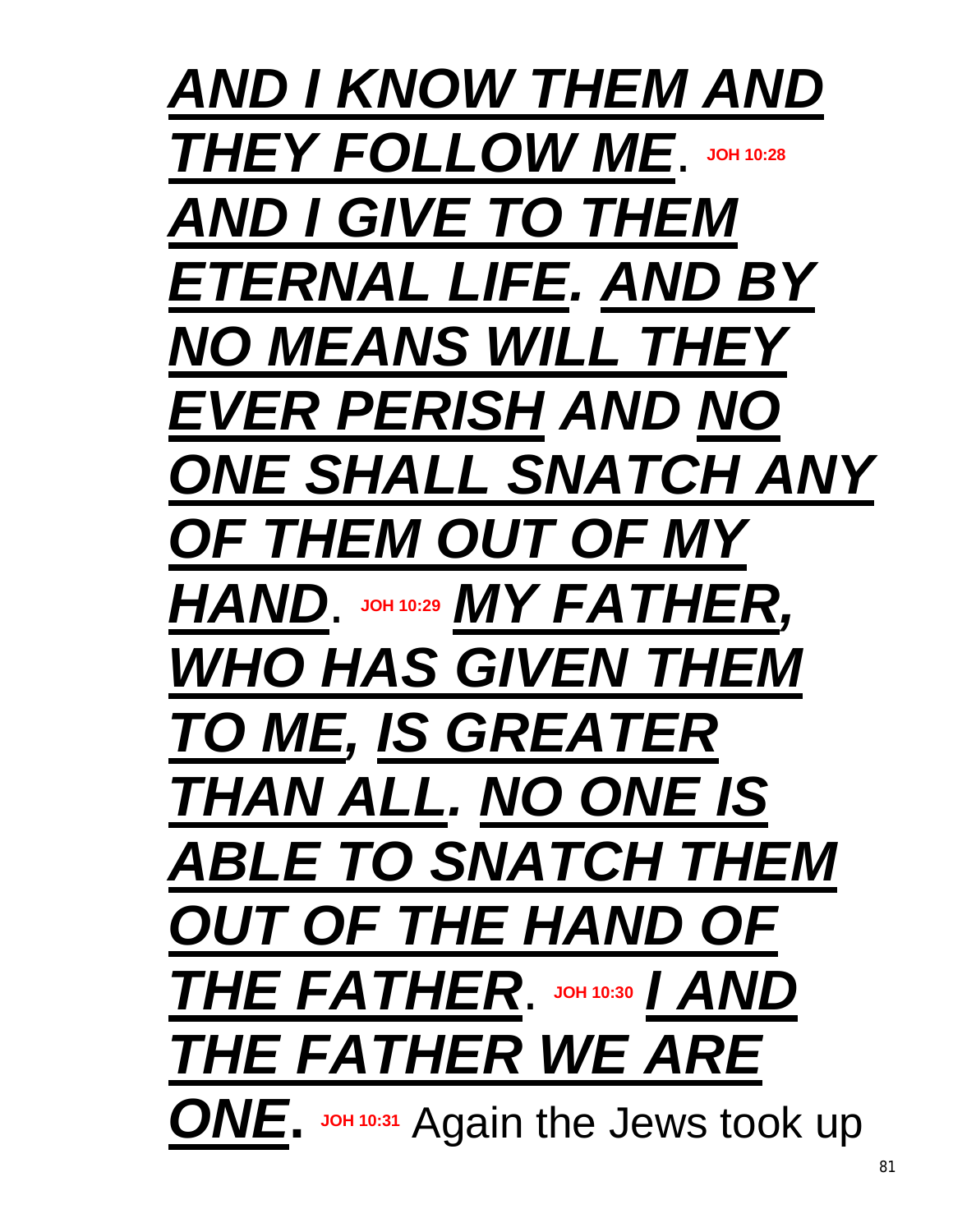stones in order that they might stone Him. **JOH 10:32** Jesus answered them, *Many good works I showed you from My Father. For which of those works do you stone Me?* **JOH 10:33** The Jews answered Him, *For a good work we do not stone You*  **but for blasphemy. EVEN BECAUSE YOU, BEING A MAN, MAKE YOURSELF GOD** [claim to be].

**JOH 10:34** Jesus answered them, *Has it not been written in your Law that I said, 'You are gods* [PSA 82:6]*?*' **JOH 10:35** *If he called them gods (to whom the Word of God came, and the* 

 $S$ *Cripture cannot be broken*) JOH 10:36 **do** 

*you say of Him, whom the Father has made holy and sent into the world that, You are blaspheming*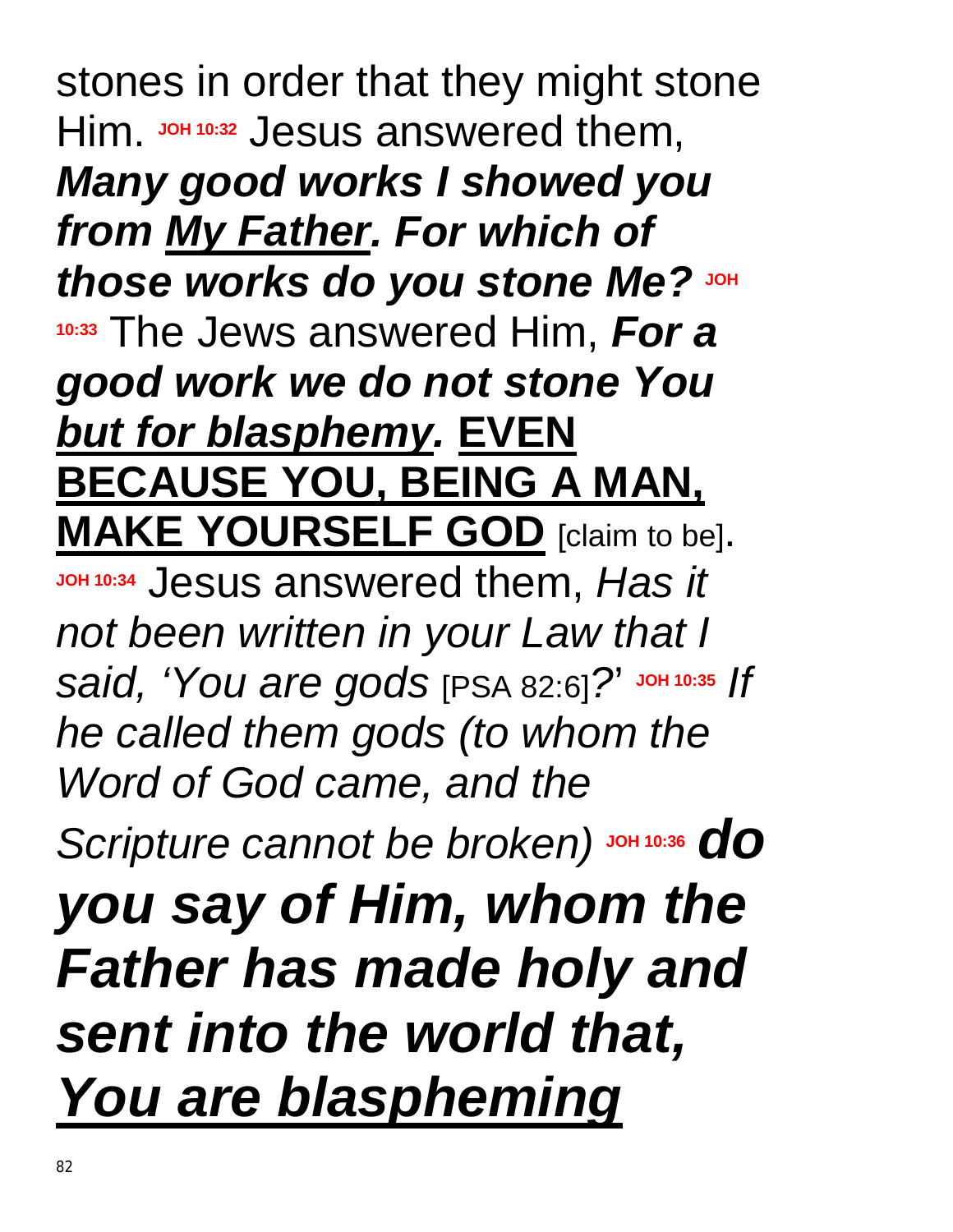## *because I said, 'I am the Son of God?*' **JOH 10:37** *If I do not the works of My Father, do not believe Me*. **JOH 10:38** *But if I do* [the works of My Father], *even if you do not believe Me, believe the works that you may know and understand that the Father is in Me* and *I* in the Father. JOH 10:39 They sought again to arrest Him but He went forth out of their hand.

**JOH 10:40 And He went away again** across the Jordan to the place where John was first baptizing and there He remained. **JOH 10:41** Many came to Him and said that, *John indeed did no sign but all things that John said about this One was true.* **JOH 10:42** And many believed in Him there. JOH 11:1 Now there was a certain sick man, Lazarus of Bethany, the village of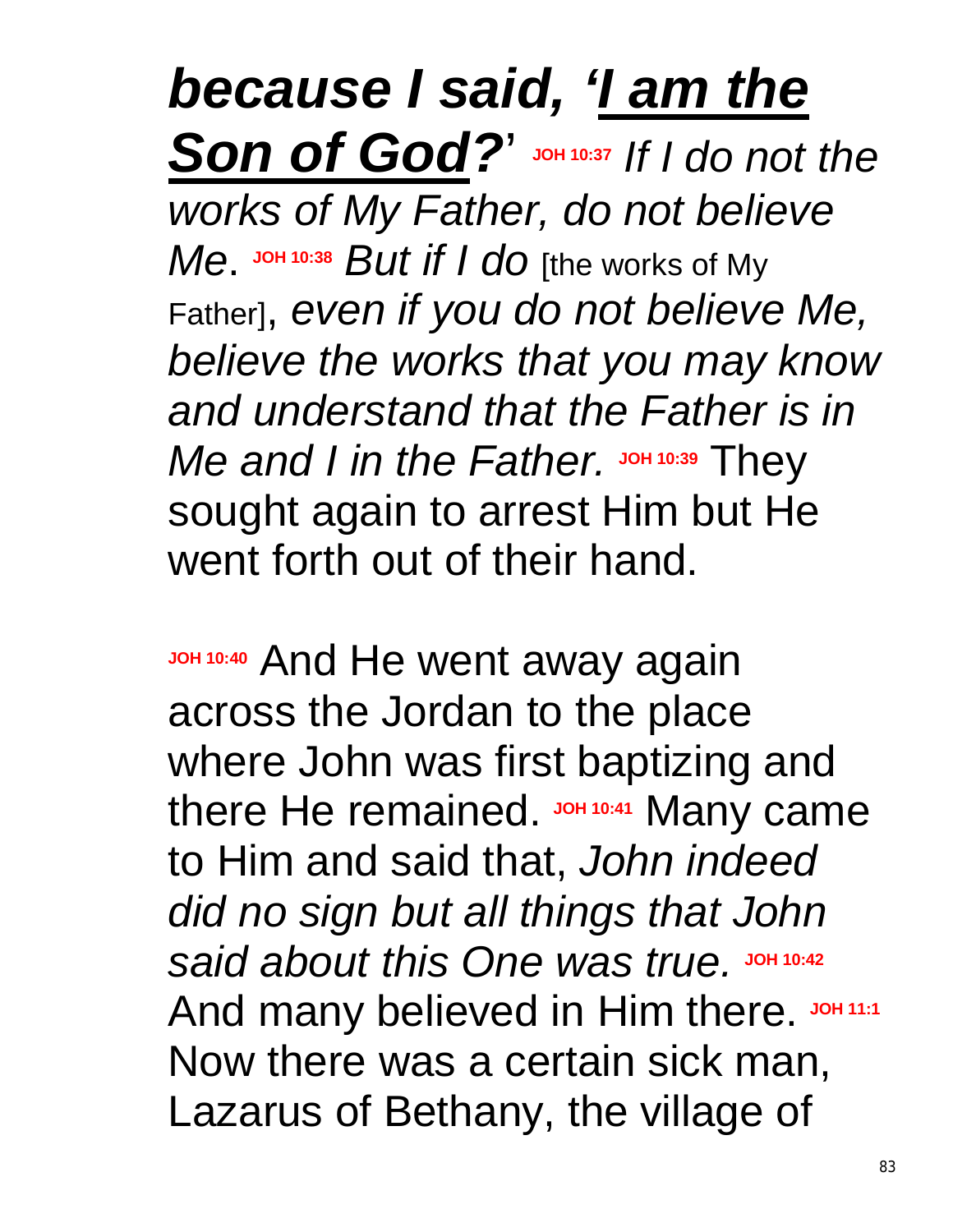Mary and her sister Martha. JOH 11:2 (It was that Mary who anointed the Lord with perfume and wiped His feet with her hair, whose brother Lazarus was sick). **JOH 11:3** Therefore his sisters sent to Him saying, *Lord,*   $b$ ehold, he whom You love is sick. JOH **11:4** When Jesus heard that, He said, *This sickness is not to death but for the glory of God, that the Son of God might be glorified thereby.* JOH 11:5 Now Jesus loved Martha, her sister and Lazarus. **JOH 11:6** When He had heard therefore that he was sick, He remained two days still in the same place where He was. **JOH 11:7** Then after that He said to His disciples, *Let us*   $g$ <sup>o</sup> *into Judaea again*. **JOH** 11:8</sup> His disciples said to Him, *Rabbi, the Jews were just now seeking to stone You* [JOH 7:1; 8:59; 10:31] *and are You*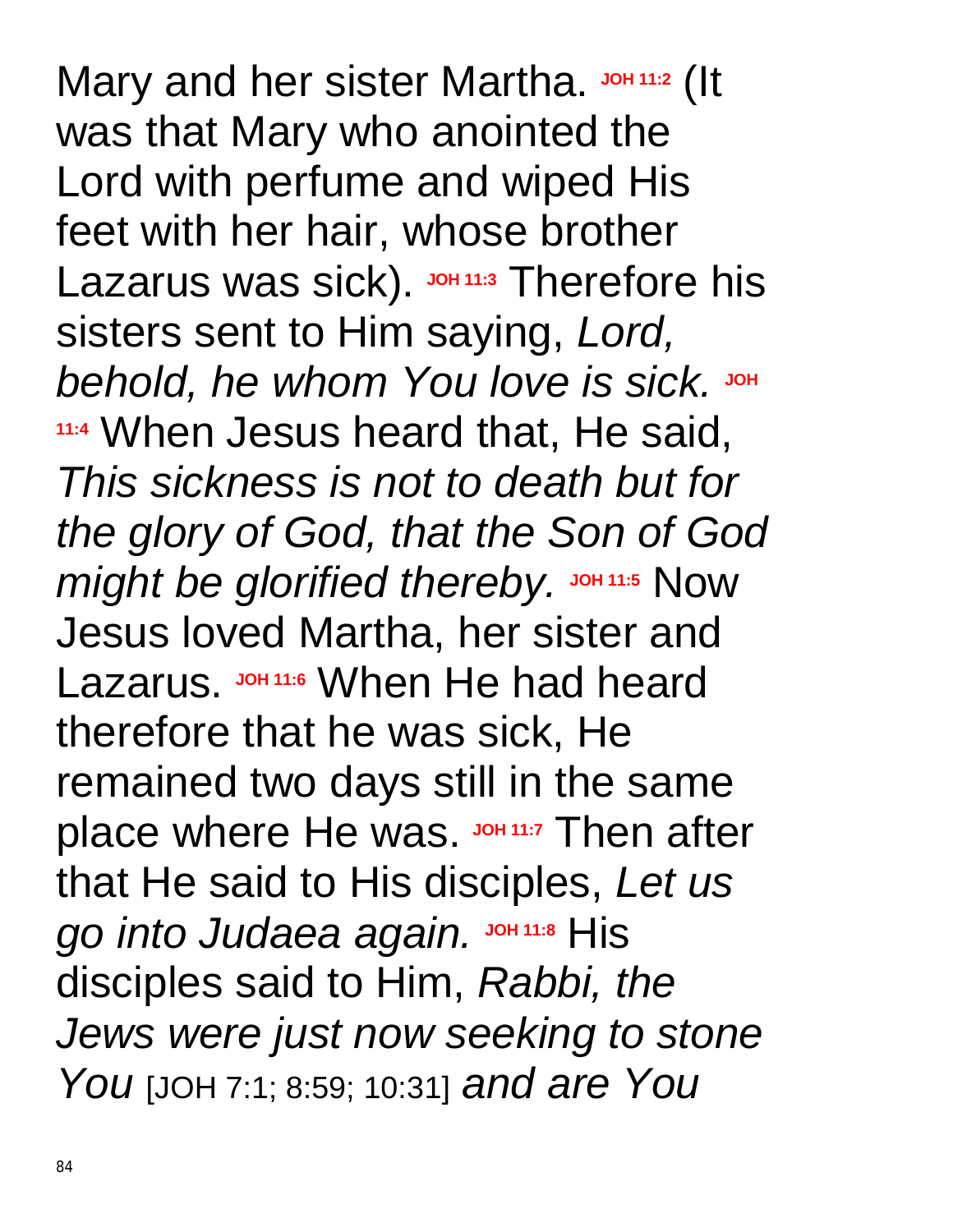$g$ *oing there again?*  $J$   $J$ <sup> $O$  $H$  $11:9$ </sub>  $J$   $O$ *esus*</sup> answered, *Are there not twelve hours in the day? If anyone walk in the day, he does not stumble because he sees by the light of this world*. **JOH 11:10** *But if a man walk in the night, he stumbles because there is no light in it.* **JOH 11:11** He said these things and afterward told them, *Our friend Lazarus sleeps but I am going that I may wake him out of sleep.* **JOH 11:12** Then said His disciples, *Lord, if he* is sleeping, he will get well. JOH 11:13 Now Jesus had spoken of his death but they thought that He had spoken of taking of rest in sleep. JOH 11:14 Then said Jesus to them plainly, *Lazarus*   $\boldsymbol{I}$  *is dead.*  $\boldsymbol{I}$   $\boldsymbol{I}$   $\boldsymbol{I}$  ame *and for your sakes (that you may believe) that I*   $W$ as not there but let us go to him. JOH **11:16** Then said Thomas, who is called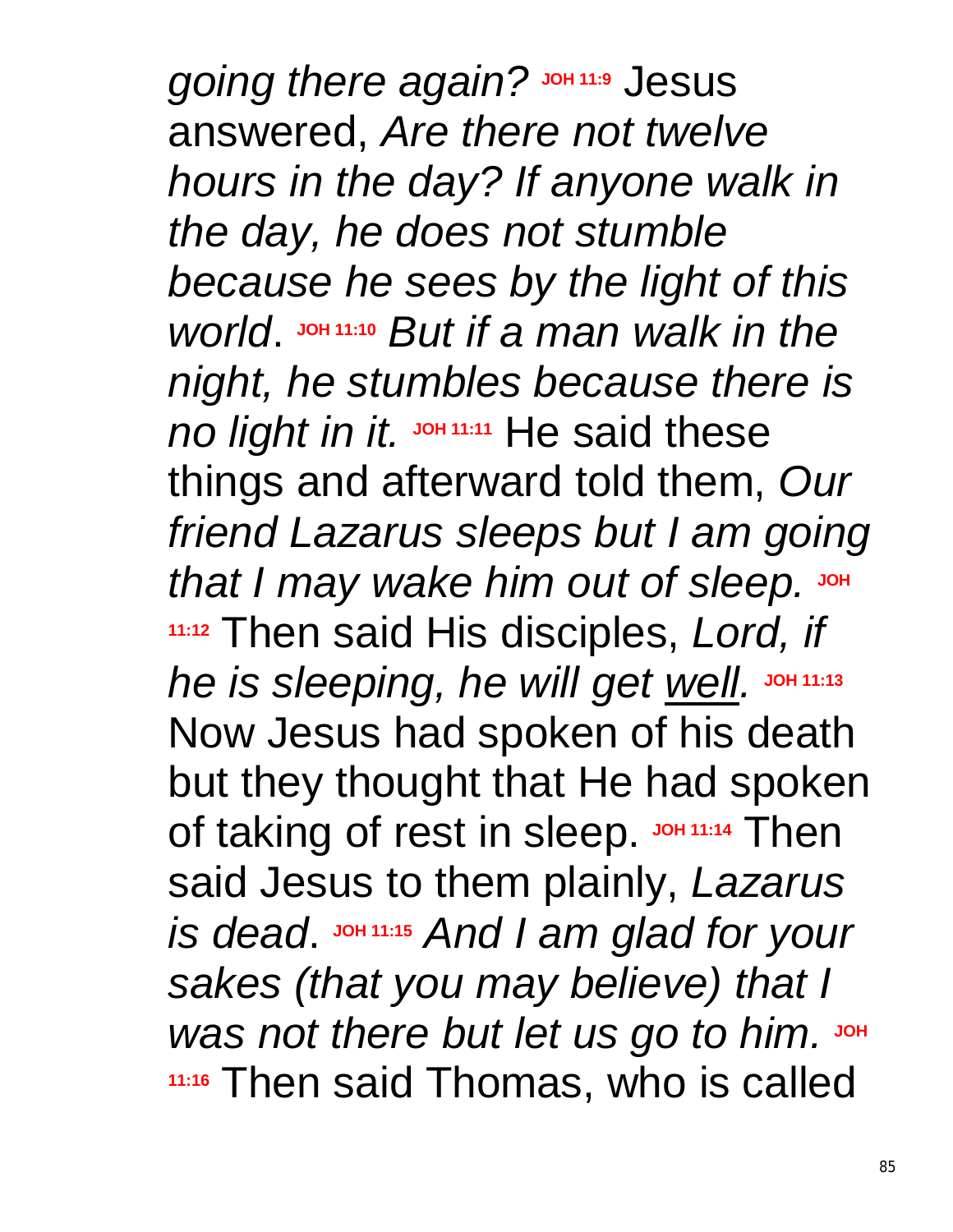Didymus, to his fellow disciples, *Let us also go that we may die with Him.* **JOH 11:17 Now when Jesus came, He** found that he had been in the tomb four days already. **JOH 11:18** Now Bethany was near Jerusalem — about two miles away. **JOH 11:19** Many of the Jews had come to Martha and Mary to comfort them concerning their brother. **JOH 11:20** Then Martha when she heard that Jesus was coming met Him but Mary sat in the house. JOH 11:21 Then said Martha to Jesus, *Lord, if You had been here, my brother would not have died.*  $J$   $\Omega$   $11:22$  *Even now I know that whatever things You ask God, God will give You.* Johnston Jesus said to her, *Your brother will rise again.* **JOH 11:24** Martha said to Him, *I KNOW THAT HE WILL RISE AGAIN IN THE*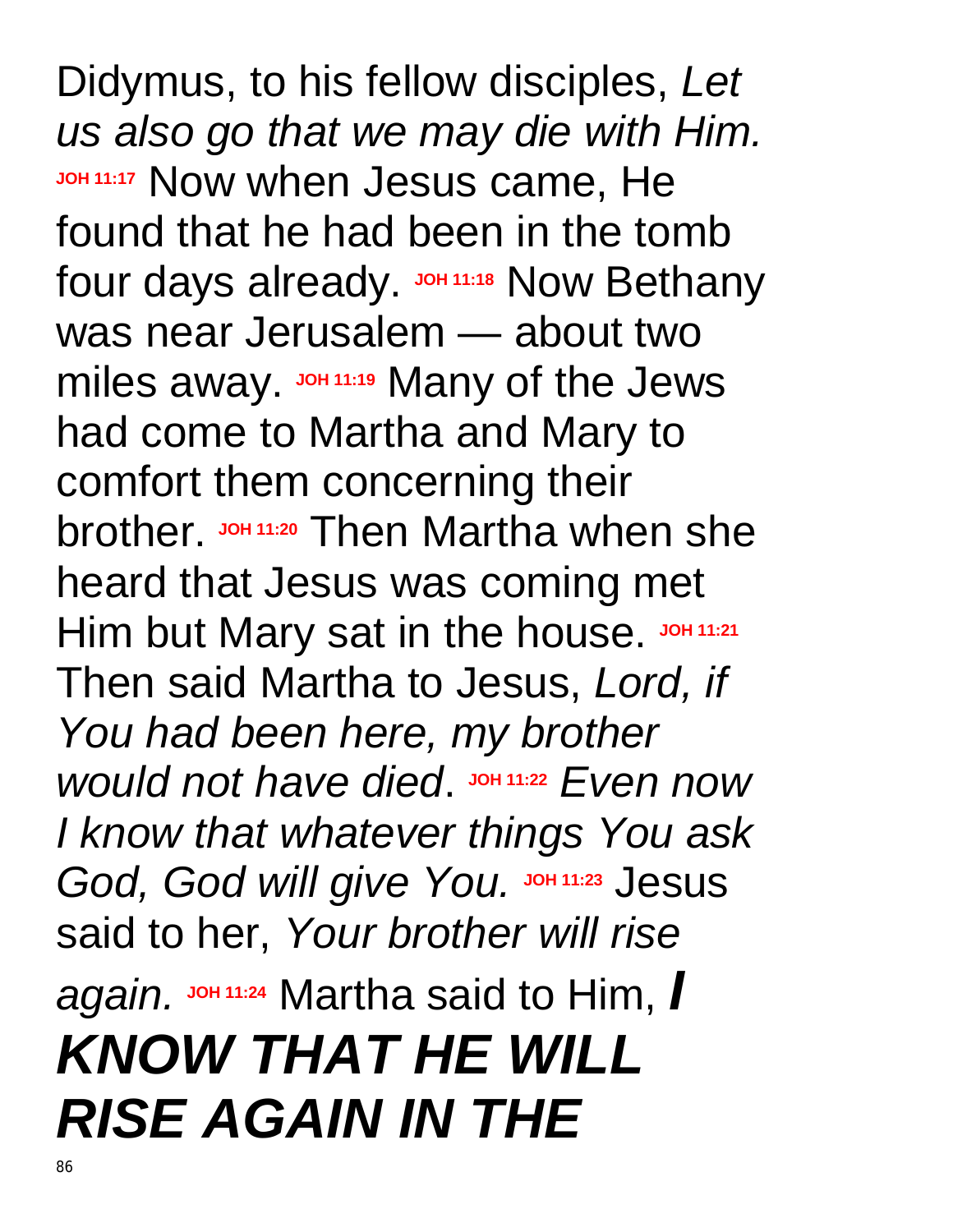## *RESURRECTION AT THE*  LAST DAY. JOH 11:25 Jesus said to her, *I am the resurrection and the life. The one believing in Me even if he should die he*

Will live. JOH 11:26 Everyone living and *believing in Me will never die. Do you believe this?* **JOH 11:27** She said to Him, *Yes, Lord. I have believed that You are the Christ, the Son of God, the one coming into the world.* JOH 11:28 And saying this she went and called Mary her sister secretly saying, *The*   $T$ eacher is here and calls for you. JOH **11:29** When she heard, she arose quickly and came to Him. **JOH 11:30** Now Jesus had not yet come into the village but was yet in the place where Martha met Him. **JOH 11:31** Then the Jews who were with her in the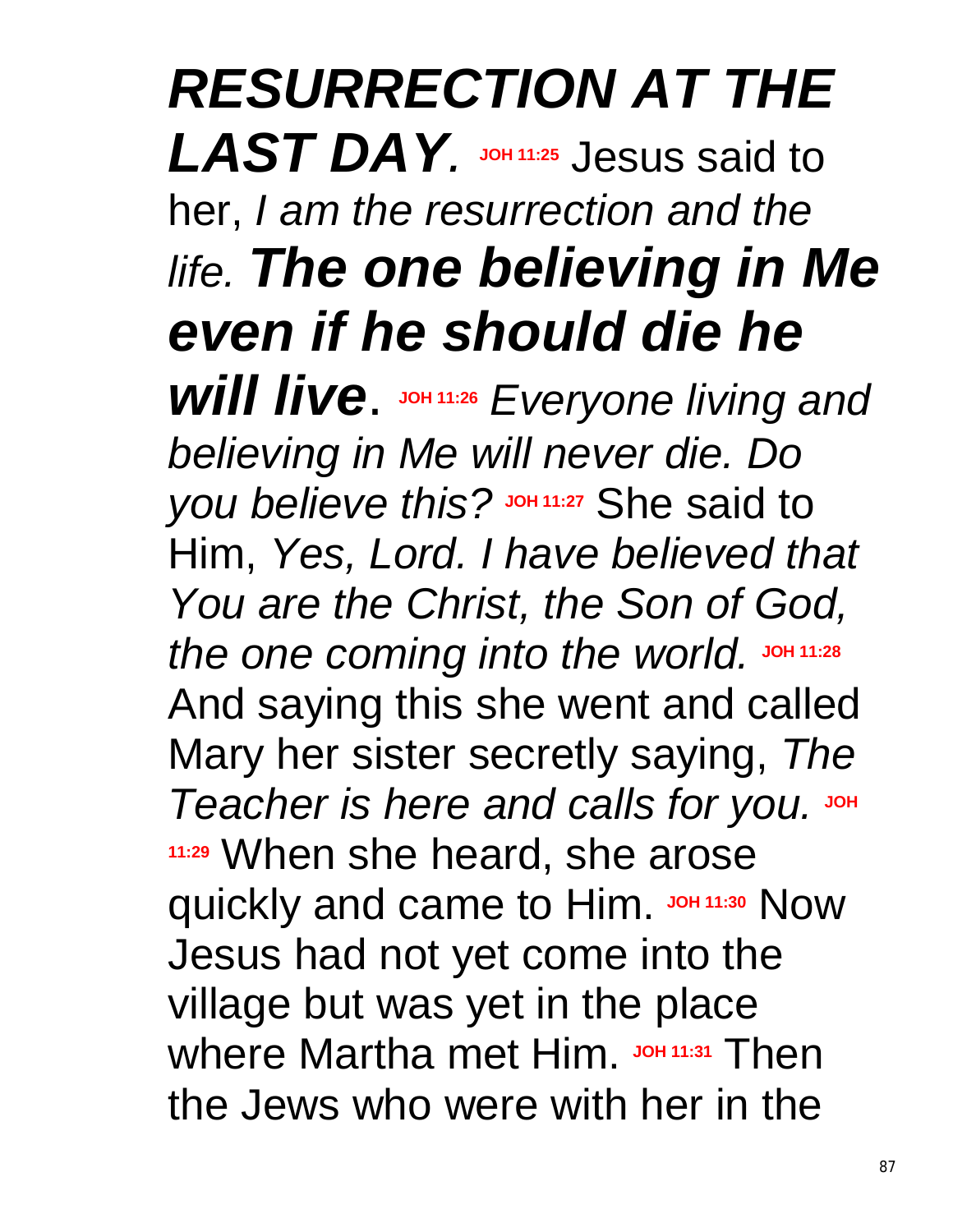house and comforting her, when they saw Mary, that she rose up quickly and went out, followed her thinking, she is going to the tomb to Weep there. **JOH 11:32 When Mary came** where Jesus was, seeing Him, she fell at His feet saying to Him, *Lord, if You had been here, my brother would not have died.* **JOH 11:33** Therefore when Jesus saw her weeping and the Jews weeping who came with her, He was troubled, groaned in the spirit **JOH 11:34** and said, *Where have you put him?* They said to Him, *Lord, come and see.* **JOH 11:35 Jesus wept** [The shortest verse in the English Bible **BUT** 1TH 5:16 is shorter in Greek]. **JOH 11:36** Therefore the Jews said, *Behold how He loved him!* **JOH 11:37** But some of them said, *Could not this One Who opened the eyes of the blind have caused that even this one should not have died?* **JOH 11:38**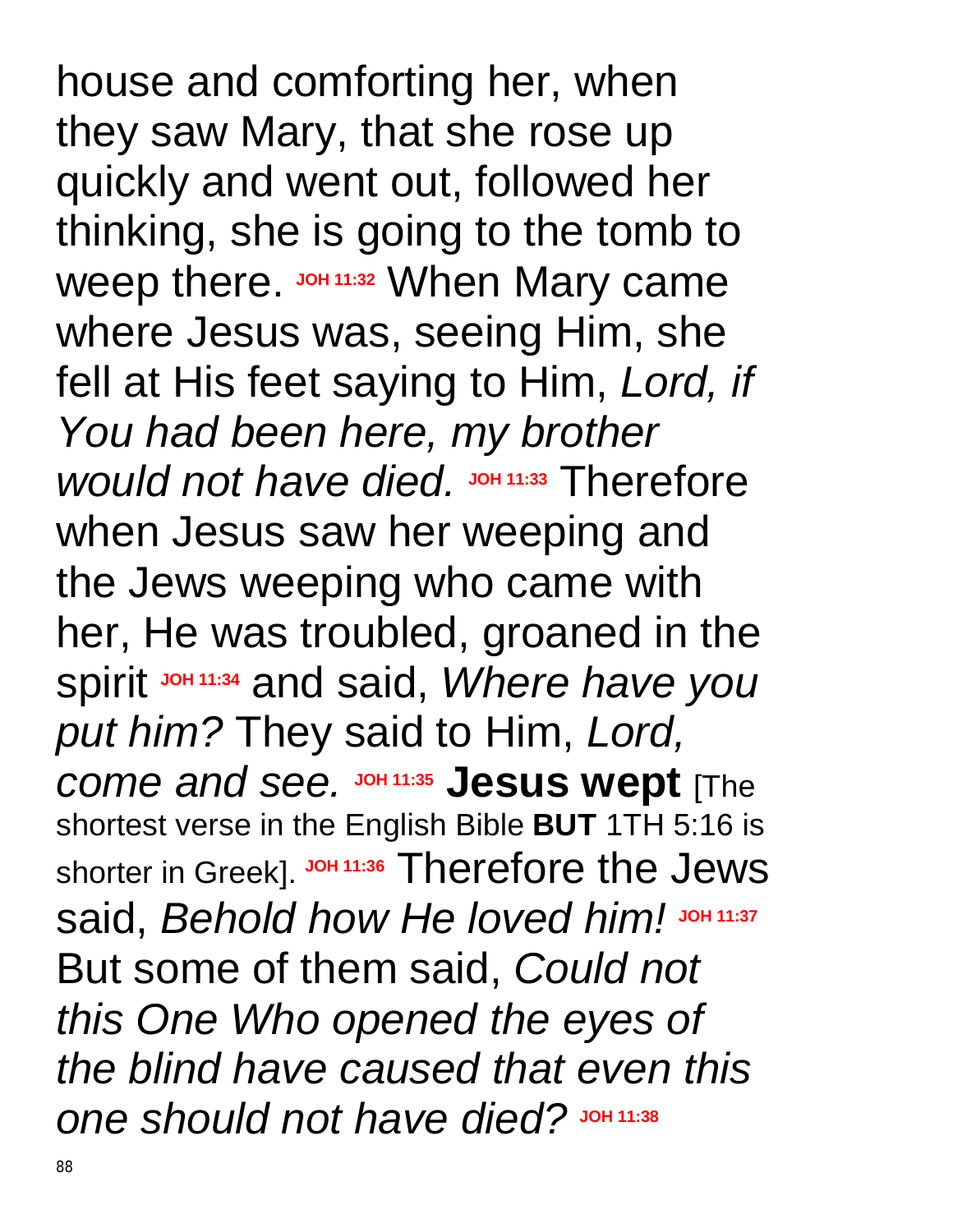Jesus therefore again groaning in Himself came to the tomb. It was a cave and a stone was lying on it. JOH **11:39** Jesus said, *Take away the stone.* Martha, the sister of the one who had died said to Him, *Lord, already*   $he$  *smells; for it is the fourth day.* JOH **11:40** Jesus said to her, *Did I not tell you, that if you would believe, you would see the glory of God?* **JOH 11:41** Therefore they took away the stone. And Jesus lifted up His eyes and said, *Father, I thank You that You have heard Me*. **JOH 11:42** *I knew that You always hear Me but because of the crowd standing around I said it, that they may believe that You have sent Me.* **JOH 11:43** When He had said these things, He cried out with a loud voice, *Lazarus, come out.* **JOH 11:44** He who had died came out with his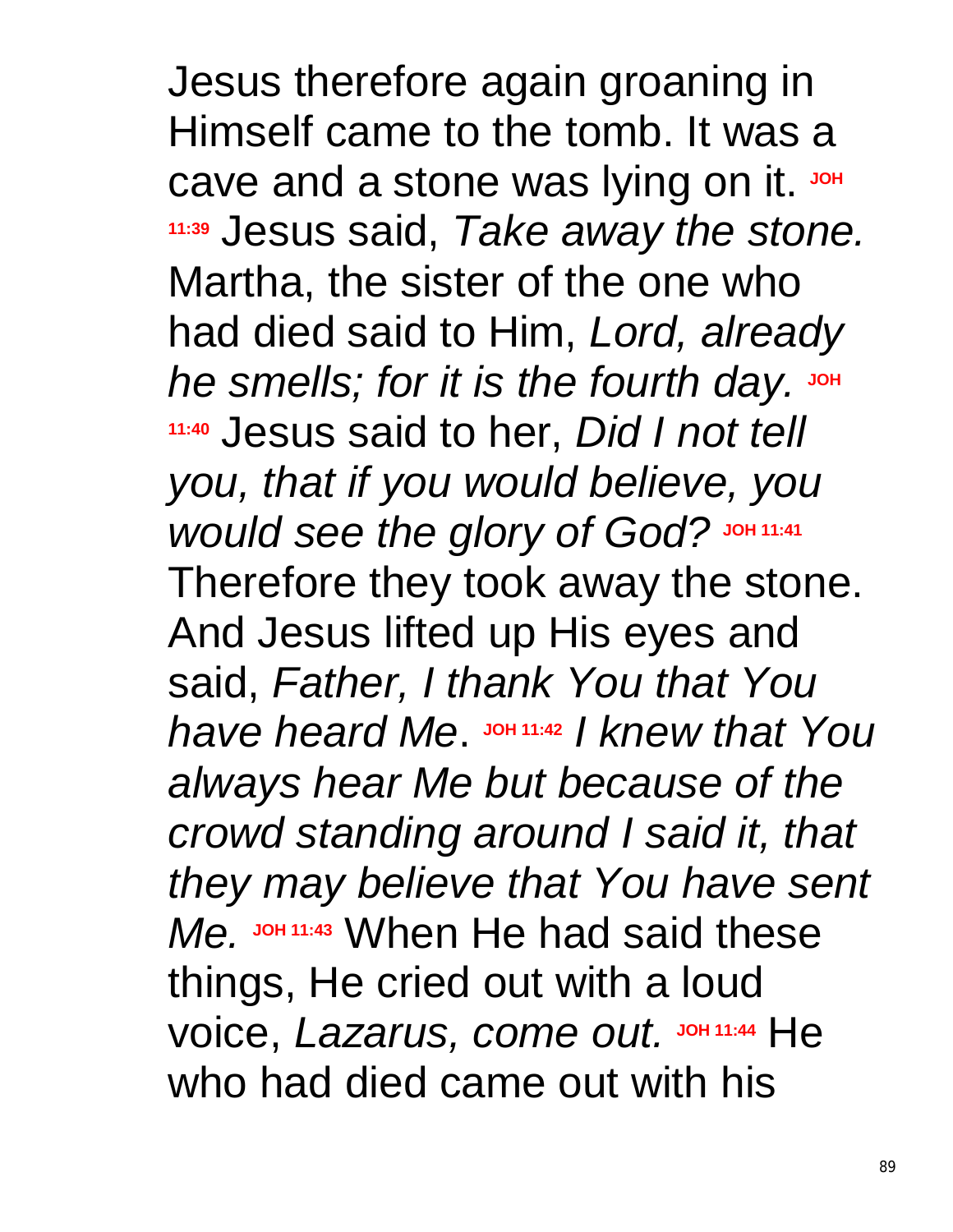hands and feet bound with bandages and his face bound about with a napkin. Jesus said to them, *Loose him and let him go.* **JOH 11:45 Therefore many of the Jews who came to Mary and had seen what He did believed in Him. JOH 11:46 But** some of them went away to the Pharisees and told them what things Jesus had done. JOH 11:47 Therefore the chief priests and the Pharisees assembled a council and said, *What are we going to do, because this man is doing many signs?* **JOH 11:48** *If we let Him alone all men will believe in Him and the Romans will come and take away both our place and nation.* **JOH 11:49** But a certain one of them, Caiaphas, being high priest that year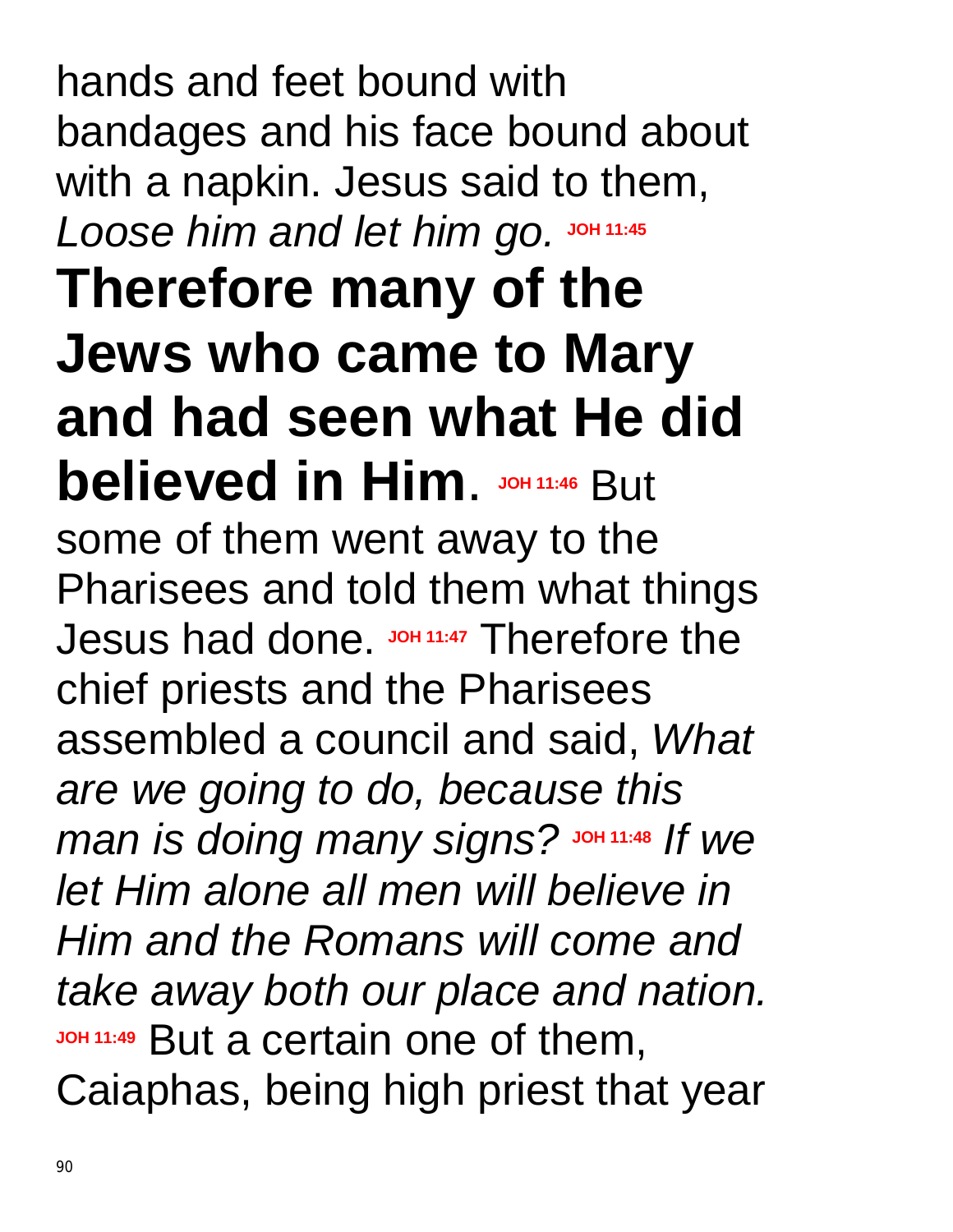said to them, *You know nothing at all*, **JOH 11:50** *nor consider that it is expedient for you, that One Man should die for the people than that the whole nation perish.* **JOH 11:51** But this he said not from himself but being high priest that year he prophesied that Jesus was about to die for the **NOT FOR THE NATION ONLY** [**Israel**]**, BUT IN ORDER THAT ALSO HE MIGHT GATHER TOGETHER IN ONE THE CHILDREN OF GOD WHO WERE SCATTERED ABROAD.** JOH 11:53 From that day

therefore they made plans in order that they might kill Him. JOH 11:54 Jesus therefore walked no more openly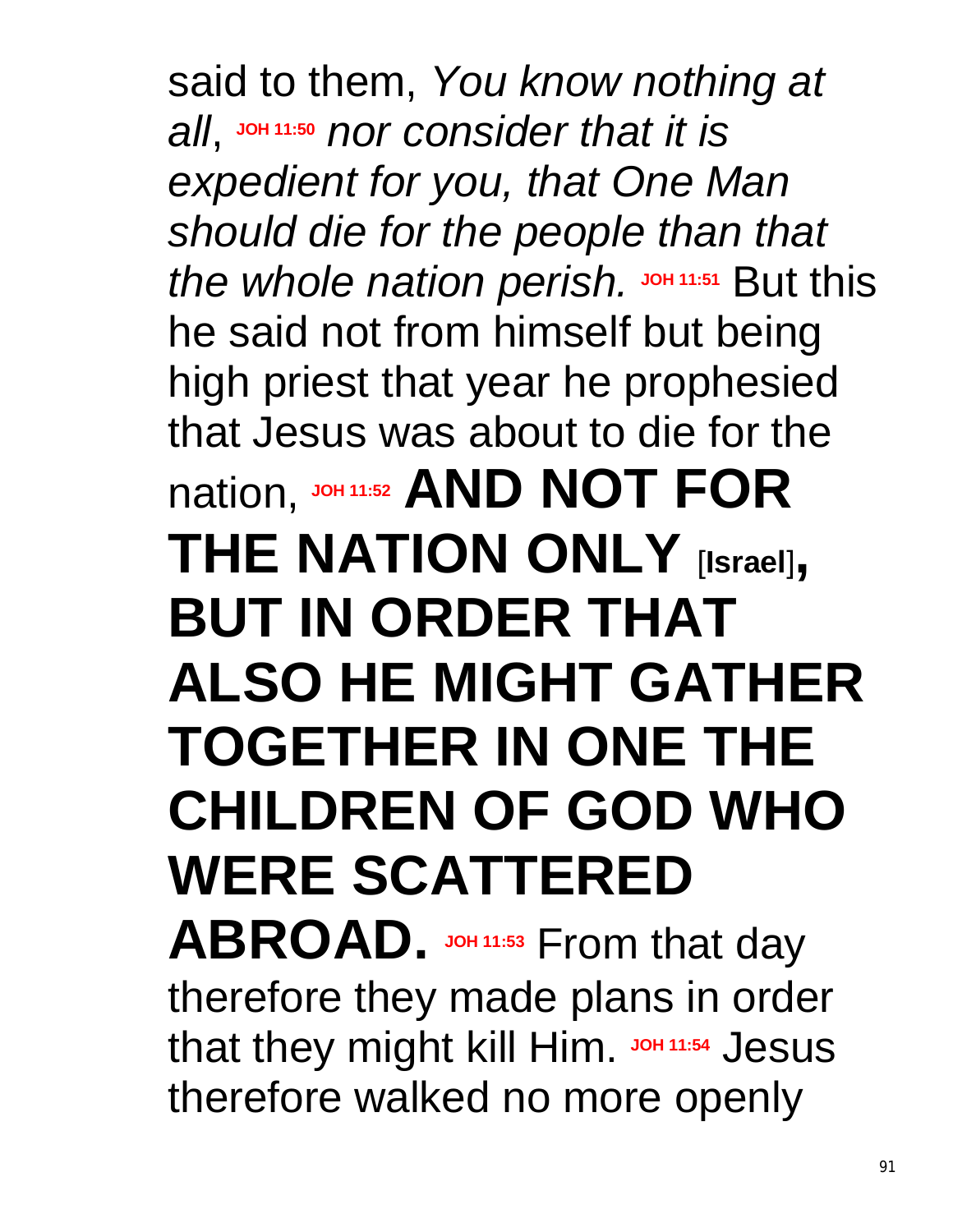among the Jews but went away from there to the country near the desert to a city called Ephraim and there He remained with His disciples.

**JOH 11:55** Now the **Passover of the Jews was near** and many went up out of the country to Jerusalem before the Passover, to purify themselves. JOH 11:56 Therefore they were seeking Jesus and said to one another, as they stood in the Temple, *What do you think? Will He come to the feast?* **JOH 11:57** Now the chief priests and the Pharisees had given commands in order that, if anyone knew where He was, he should report it, so that they might arrest Him.

["Lightfoot draws out the following interesting scheme of our Lord's disposal of time during the last six days before His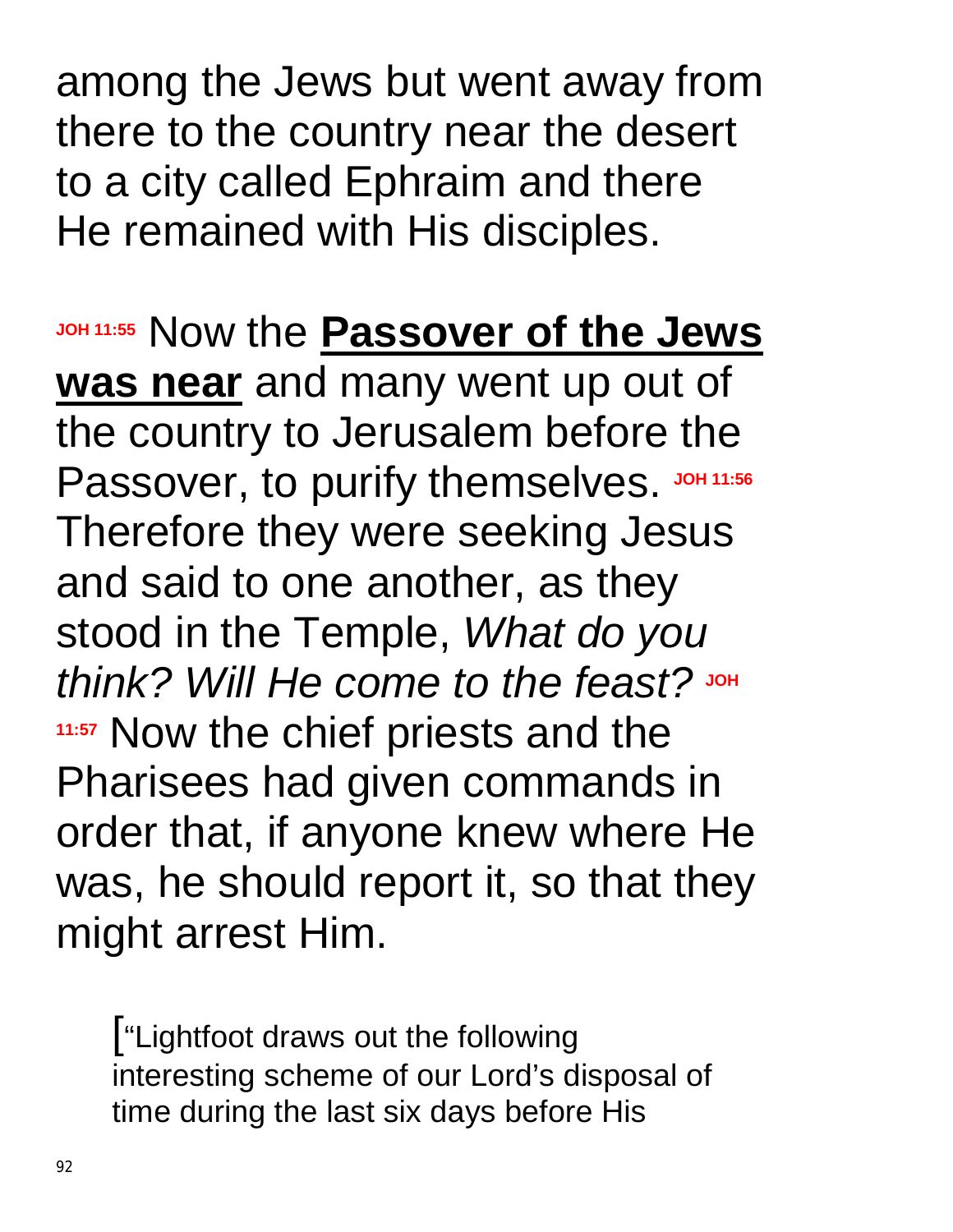crucifixion: (**1**) On Saturday He [ate] with Lazarus. (**2**) On Sunday He rode into Jerusalem publicly on [a donkey]. This was the day when the Jews used to take out a lamb from the flock, for each family, and to keep it separate for the Passover. On this day the Lamb of God publicly presented Himself in Zion [Jerusalem]. (**3**) On Monday He went to Jerusalem again, and cursed the barren fig tree on the way. (**4**) On Tuesday He went again to Jerusalem, and spoke for the last time to the people. Returning, He sat on the Mount of Olives and delivered the famous prophecy of Matthew 24, 25, and ate that night with Simon the leper. (**5**) On Wednesday He [remained] in Bethany. (**6**) On Thursday He went to Jerusalem, ate the Passover, appointed the Lord's Supper and the same night was taken before the priests as a prisoner. (**7**) On Friday He was crucified."

J. C. Ryle, *JOHN*, pp. 101, 102].

**JOH 12:1** Therefore **Jesus, six days before the Passover**, came to Bethany where Lazarus was, whom Jesus had raised from the dead. JOH 12:2 There they made Him a supper.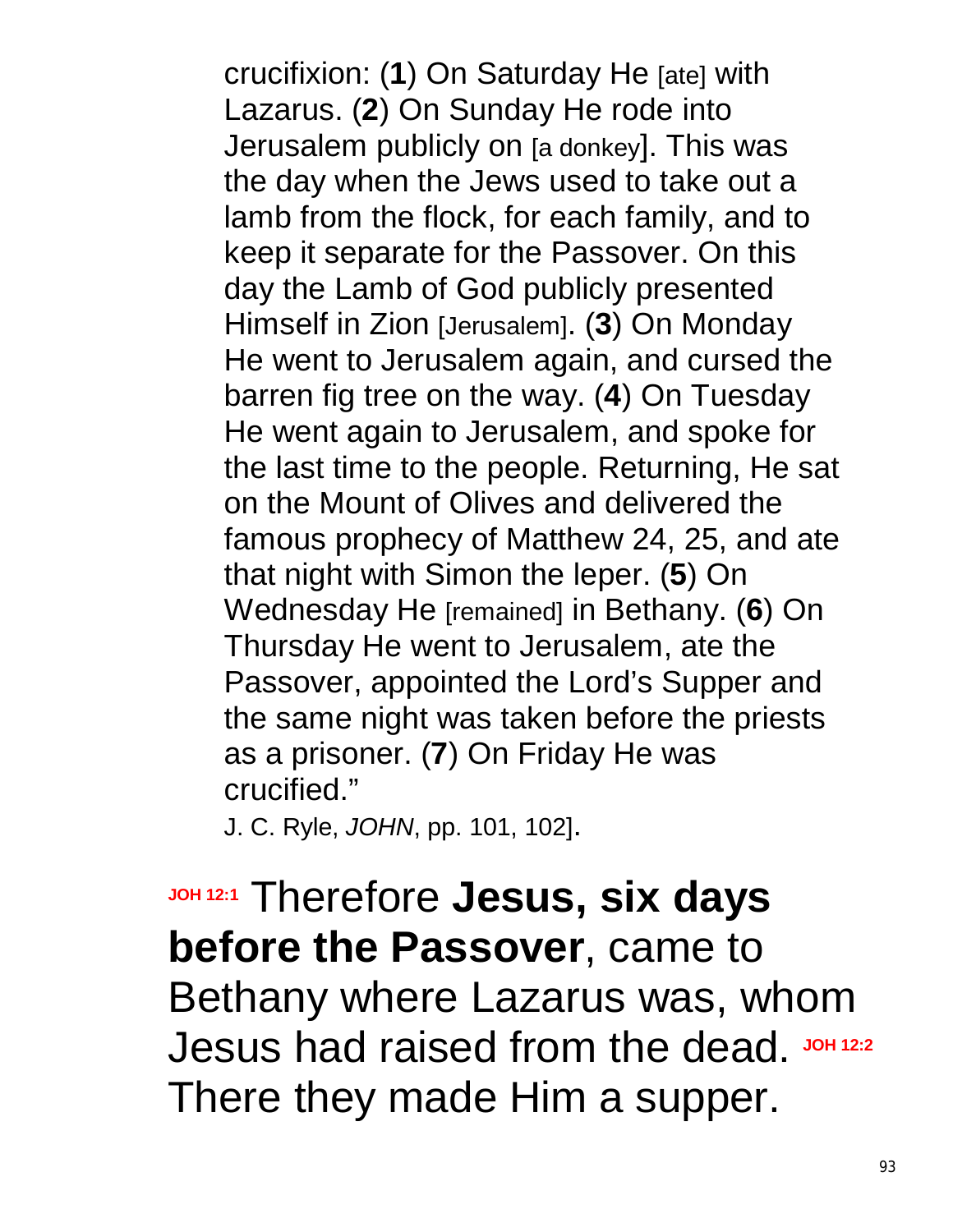Martha served and Lazarus was one of those reclining with Him. JOH 12:3 Then Mary took half a liter of very expensive perfume of pure nard and poured it on the feet of Jesus and wiped His feet with her hair. The house was filled with the fragrance of the perfume. **JOH 12:4** Judas Iscariot says, one of His disciples, the one who was about to betray Him, JOH 12:5 *Why was this perfume not sold for 300 denarii* [11 months wages] *and given to the poor?* **JOH 12:6** He said this, not because he cared about the poor, but because he was a thief and having the money bag he used to steal from what was put in it. JOH 12:7 Therefore said Jesus, *Leave her alone, in order that she may keep it for the day of My burial.*  $J$  on 12:8 *For the poor you always have with you but*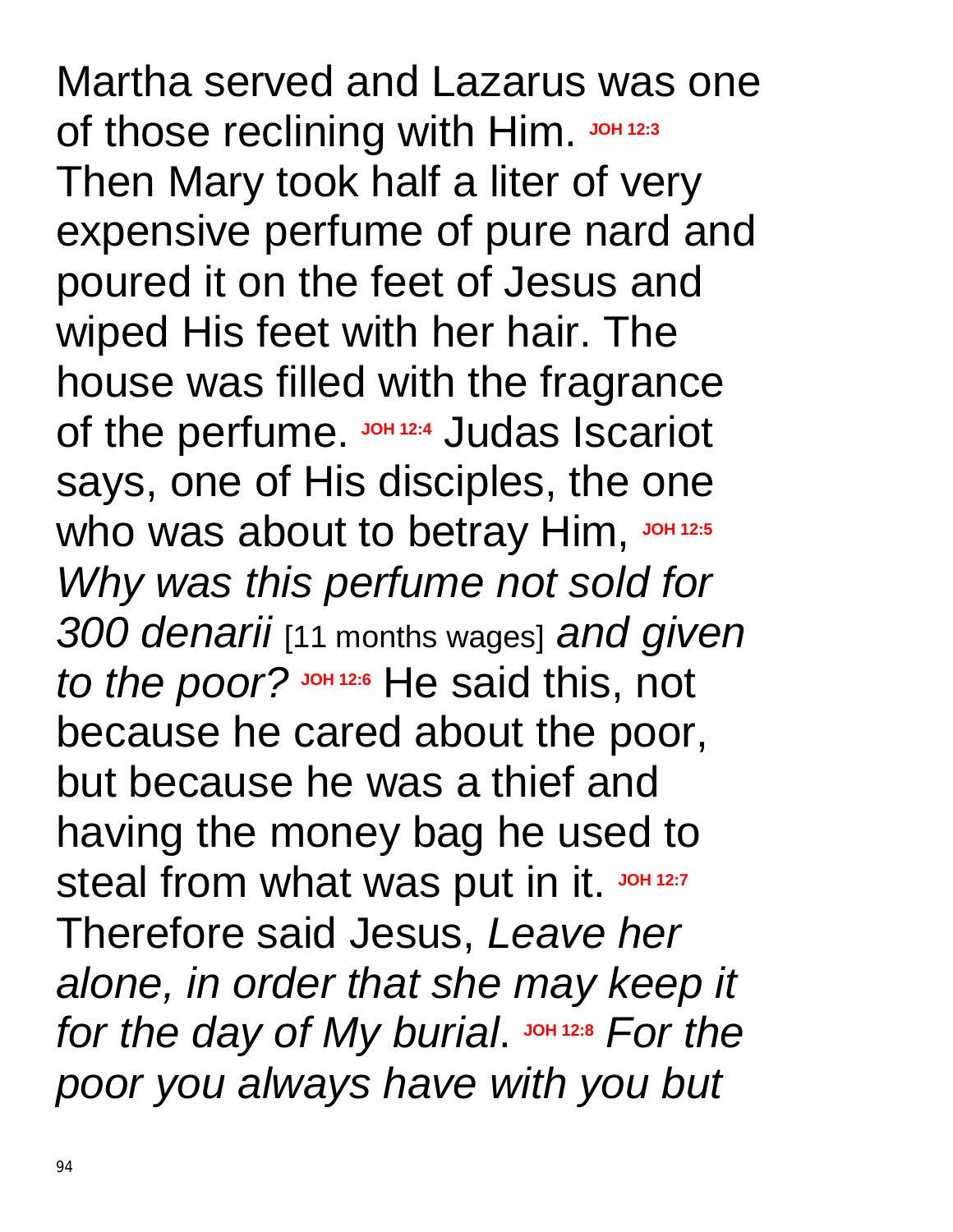$Me$  you do not always have. JOH 12:9 Therefore a great crowd of the Jews knew that He was there, but they came not only because of Jesus but also that they might see Lazarus whom He raised from the dead. JOH 12:10 But the chief priests took counsel in order that they might kill Lazarus also, **JOH 12:11** because many of the Jews went on account of him and believed in Jesus. JOH 12:12 The next day ["Palm" Sunday] a great crowd coming to the feast, on hearing that Jesus was coming to Jerusalem, **JOH 12:13** took the branches of the palm trees and went out to meet Him and cried out, *Hosanna, Blessed is the One coming in the name of the Lord, and the King of Israel.* **JOH 12:14** And Jesus having found a young donkey sat on it; as it is written: **JOH 12:15** *Fear not,*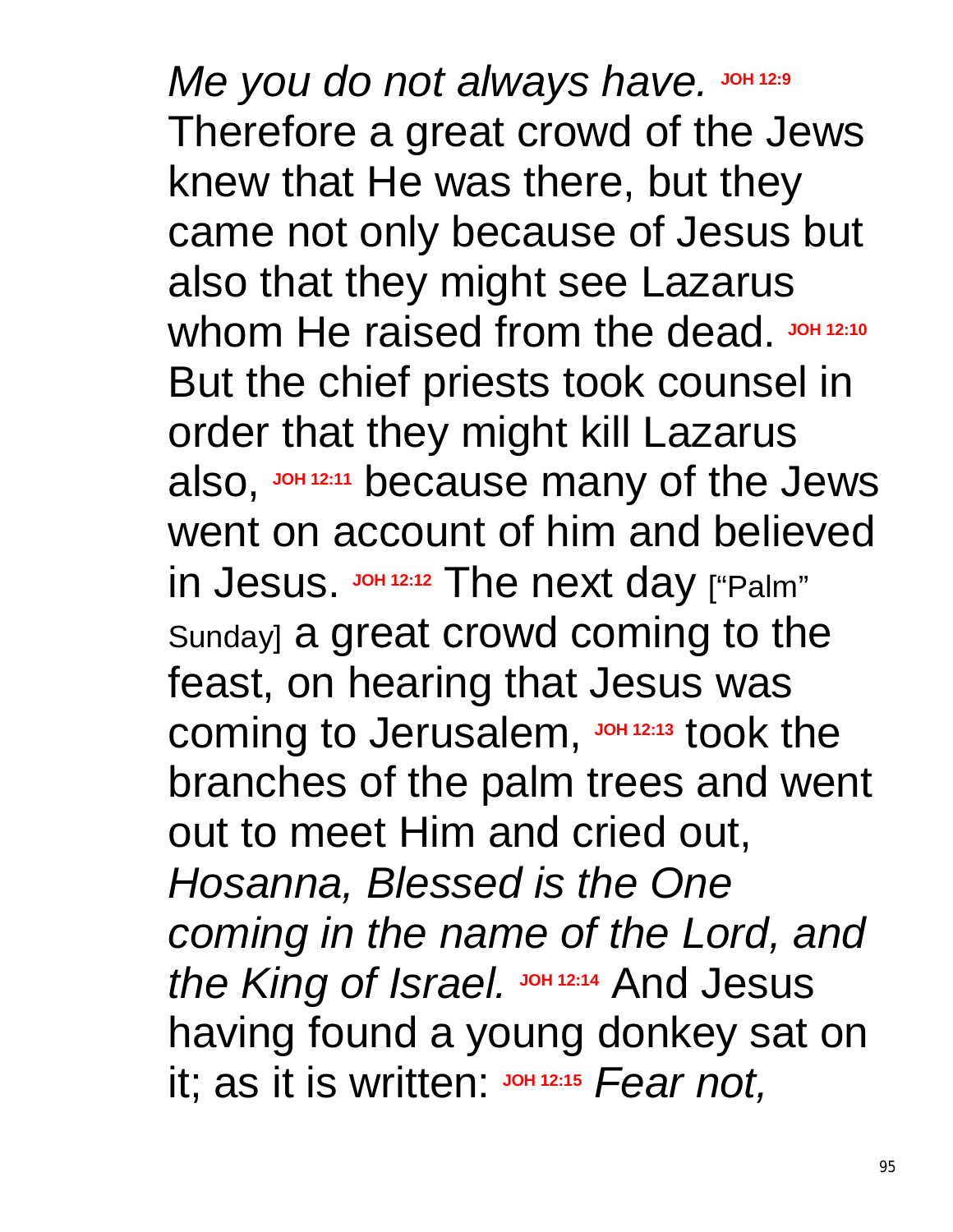*daughter of Zion; behold, your King is coming, sitting on a foal of a*  donkey [ZEC 9:9]. JOH 12:16 At first His disciples did not understand these things, but when Jesus was glorified [JOH 12:23, 28], then they remembered that these things had been written of Him and that they had done these things to Him. JOH 12:17 Therefore the crowd witnessed — who being with Him when He called Lazarus out of the tomb and raised him from the dead. JOH 12:18 On account of this also the crowd met Him because they heard that He had done this sign. JOH **12:19** Therefore the Pharisees said to one another, *You see that we are not prevailing? Behold, the world has gone after Him.* **JOH 12:20** And there were some Greeks among those going up in order that they might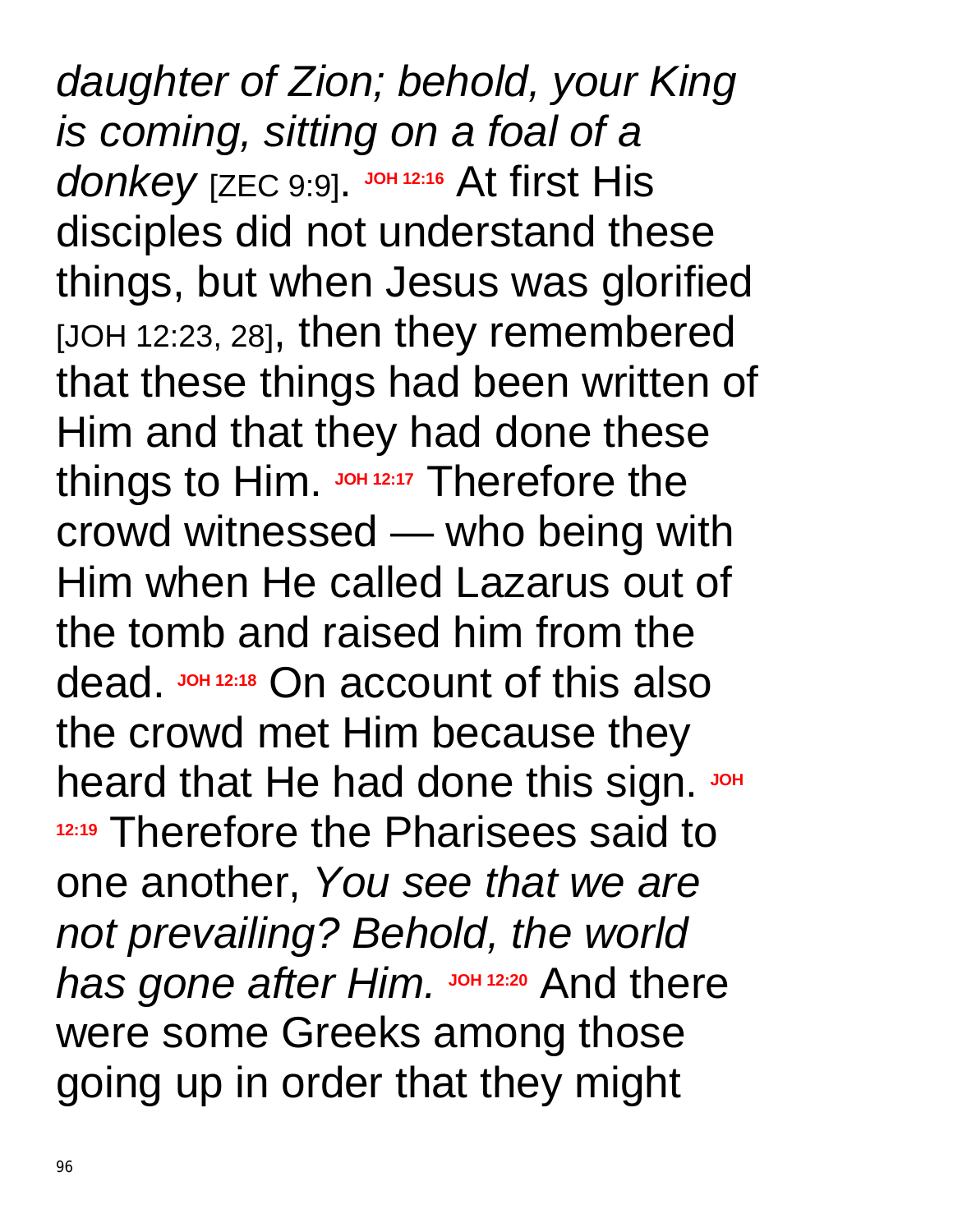Worship at the feast. JOH 12:21 Therefore these came to Philip, who was of Bethsaida of Galilee, and asked him saying, *Sir, we wish to see Jesus.* JOH **12:22** Philip comes and tells Andrew. Andrew and Philip went and they tell Jesus. **JOH 12:23** And Jesus answered them saying, *The hour has come* [JOH 13:1; See also 7:44; 8:20, 59; 10:39 – My time is not yet come; JOH 11:9, 10] *in order that the Son of man should be glorified* [See JOH 7:30; 8:20; 13:1]. **JOH 12:24** *Most assuredly, I say to you, 'Except a grain of wheat fall into the earth and dies it remains alone. But if it dies it bears much fruit.'* **JOH 12:25** *The one loving his soul loses it and the one hating his soul in this world will keep* it to eternal life **JOH** 12:26 If anyone *serves Me, let him follow Me. And where I am there also will be My servant. If anyone serves Me, the*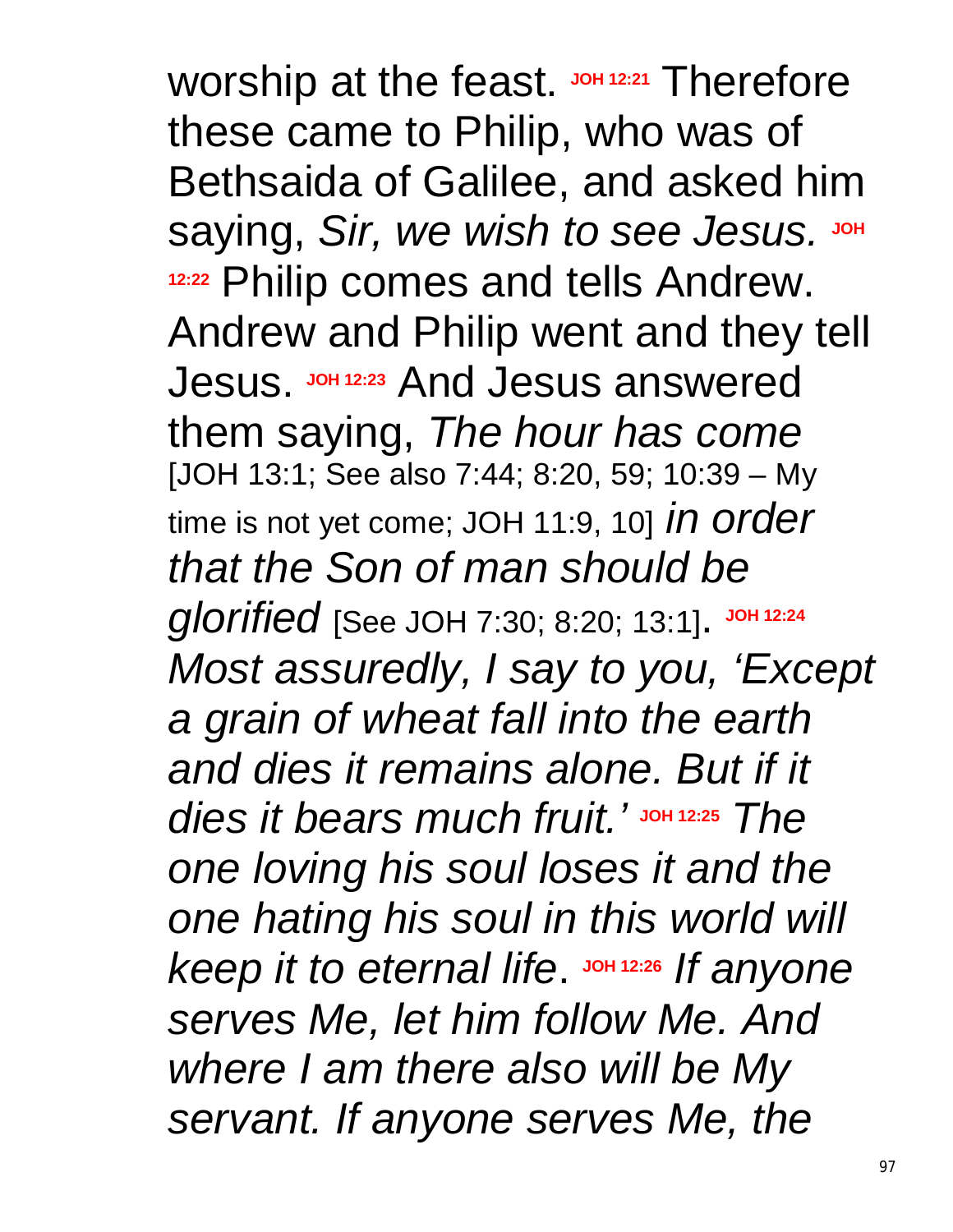*Father will honor him.* JOH 12:27 *Now My soul has become troubled and what shall I say? 'Father, save Me out of this hour?' BUT ON ACCOUNT OF THIS I CAME TO THIS HOUR*. **JOH 12:28** *Father, glorify Your Name.* Then came a voice out of Heaven, *And I have glorified it and will glorify it again.* **JOH 12:29** The crowd standing by and heard said that it thundered. But others said, *An angel has spoke to Him.* **JOH 12:30** Jesus answered and said, *This voice came not on account of Me but on account of you.* JOH 12:31 *Now is the judgment of this world. Now will the ruler of this world be cast out* [**see REV 12:7-9**]. **JOH 12:32** *And I, IF I BE LIFTED UP FROM THE EARTH, will draw all* [men from all peoples – **not Jews only**. See JOH 1:9] *to Myself.* JOH 12:33 But this He said showing what kind of death He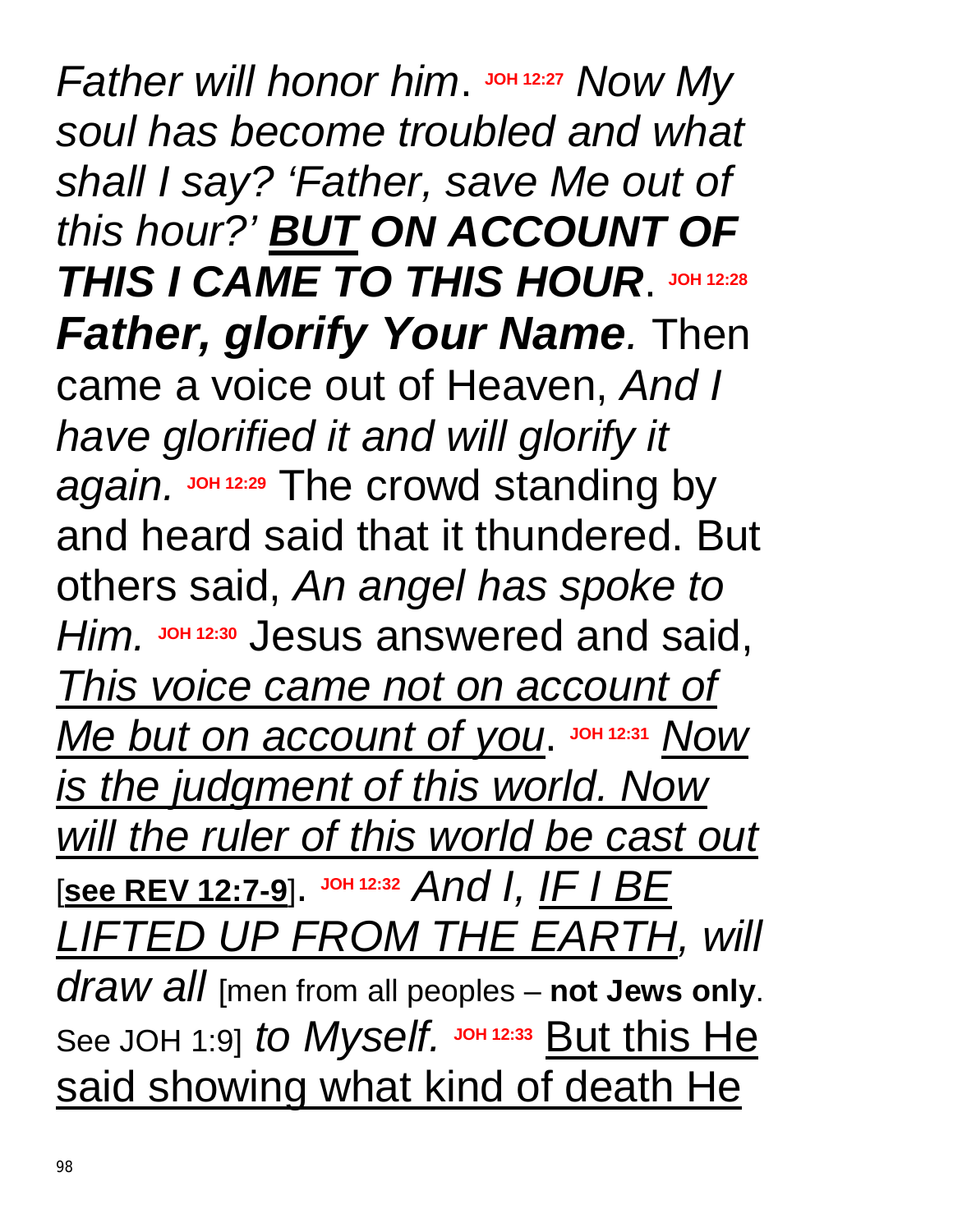was about to die [See JOH 3:15]. **JOH 12:34** Therefore the crowd answered Him, *We have heard out of the Law that Christ remains for ever* [DAN 2:44]. *How do You say, 'That it is necessary that the Son of Man must be lifted up?' Who is this Son of Man?* **JOH 12:35** Therefore Jesus said to them, *Yet a little time the Light is with you. Walk while you have the Light in order that darkness should not cast you down, and the one walking in darkness knows not*  Where he goes.  $J$ OH 12:36 *While* you have *the Light, believe in the Light, in order that you may become sons of Light.* These things spoke Jesus and going away He was hidden from them. **JOH 12:37** Even though having done so many of His signs before them they believed not in Him, JOH 12:38 in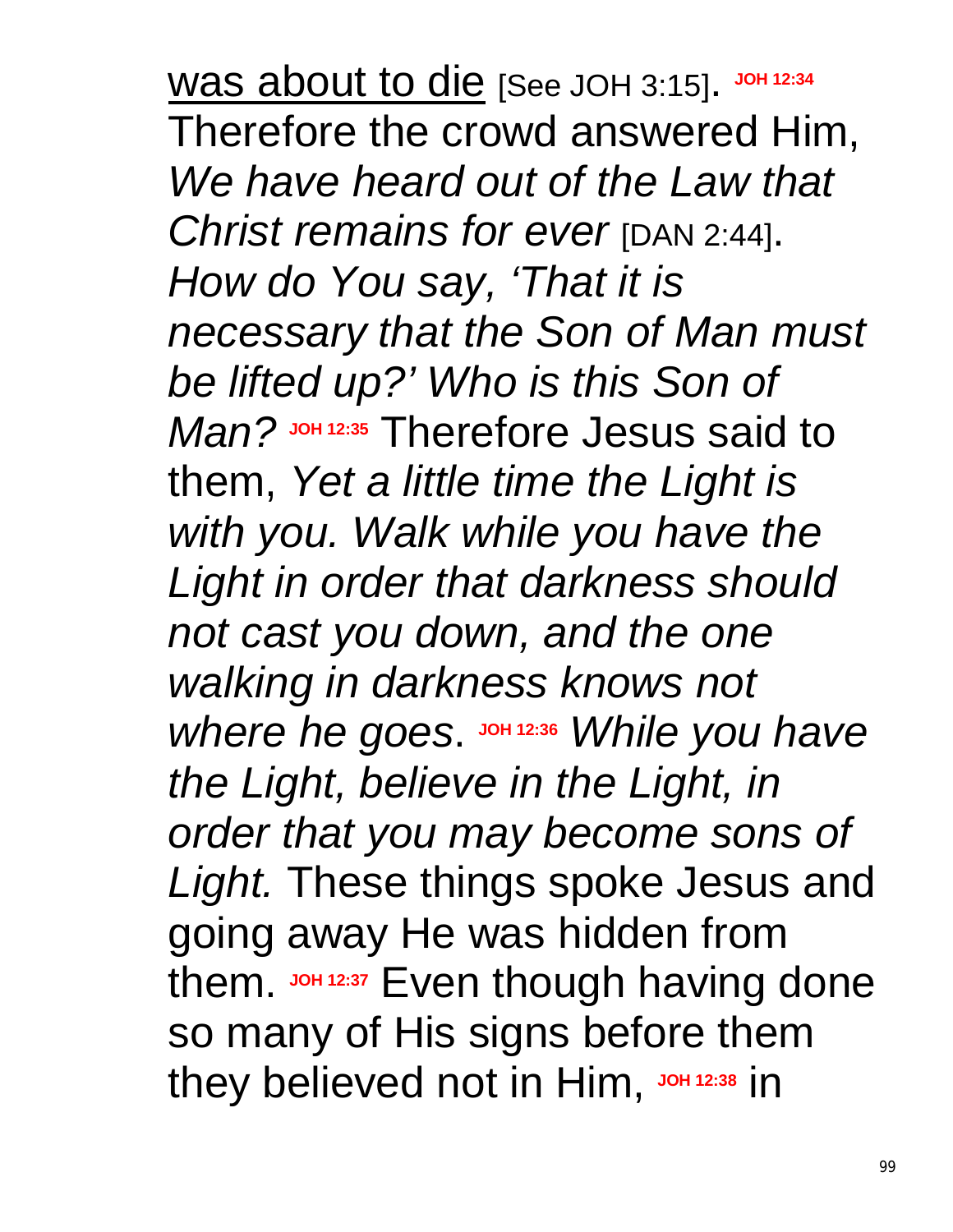order that the word of Isaiah the prophet might be fulfilled which he spoke, *Lord, who believed our report? And the arm of the Lord, to whom was it revealed* [ISA 53:1]*?* **JOH 12:39 ON ACCOUNT OF THIS THEY WERE NOT ABLE TO BELIEVE.** Because again Isaiah said, JOH 12:40 HE *HAS BLINDED THEIR EYES AND HARDENED THEIR HEART IN ORDER THAT THEY MIGHT NOT SEE WITH THE EYES, UNDERSTAND WITH THE HEART, MIGHT TURN AND I SHOULD HEAL THEM* [ISA 6:10]. **JOH 12:41** These things said Isaiah when he saw His glory and spoke about Him. JOH 12:42 Yet even of the rulers many believed in Him. But on account of the Pharisees they did not confess [ROM 10:9, 10] in order that they should not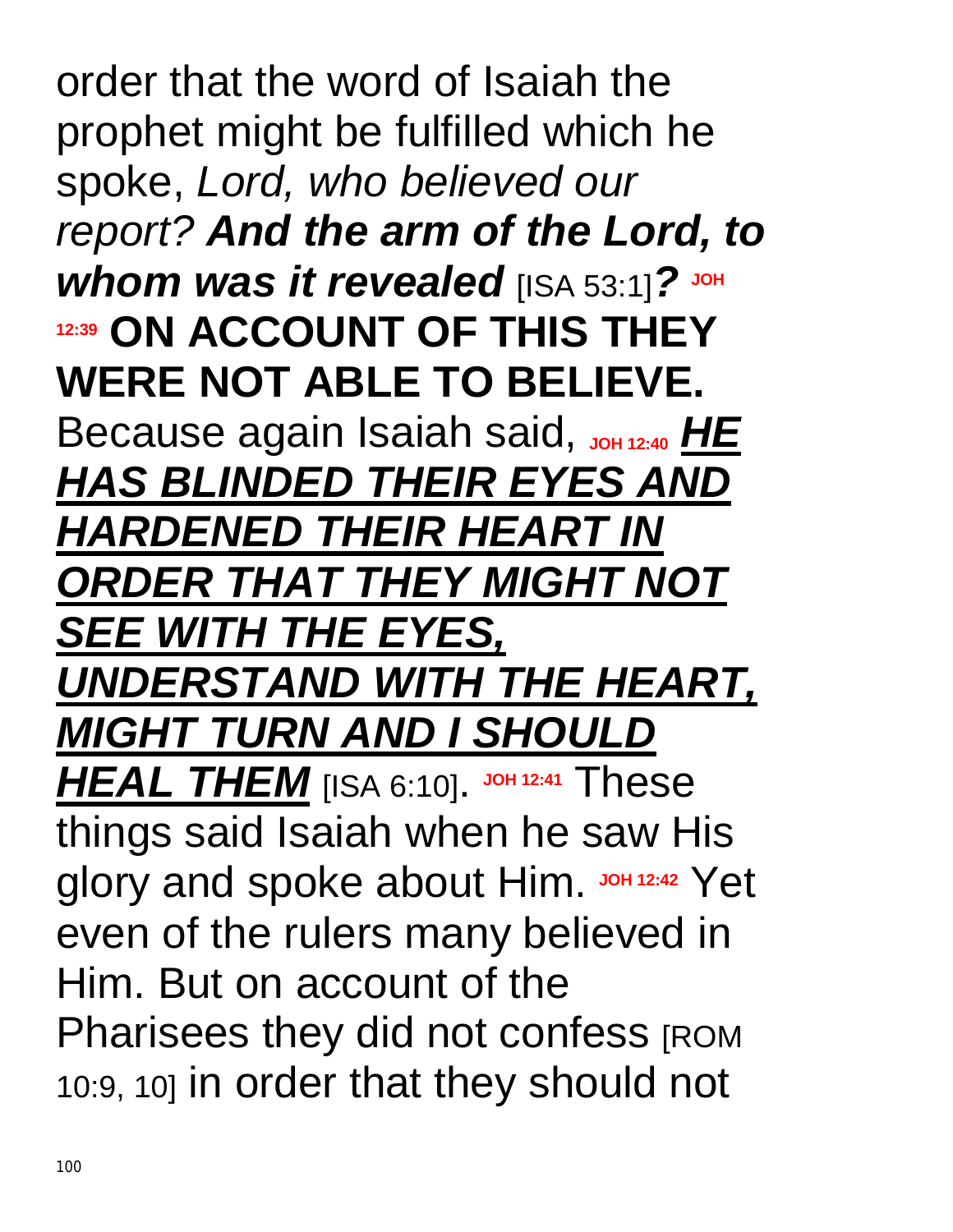## be put out of the synagogue. JOH 12:43 **FOR THEY LOVED THE GLORY OF MEN MORE THAN THE GLORY**

**OF GOD** [JOH 5:40-47]. **JOH 12:44** But Jesus cried out and said, *The one who believes in Me believes not in Me but in the One having sent Me. JOH 12:45 And the one beholding Me beholds*  the One Who sent Me.  $J$  DH 12:46 *I have come, a Light, into the world in order that everyone believing in Me may not remain in the darkness.* JOH 12:47 And *if anyone hears My sayings and does not keep them, I do not judge him. For I came not in order to judge the world but in order that I might* save the world. JOH 12:48 THE ONE *WHO REJECTS ME AND DOES NOT RECEIVE MY SAYINGS, HAS ONE THAT JUDGES HIM. THE WORD WHICH I SPOKE, THAT*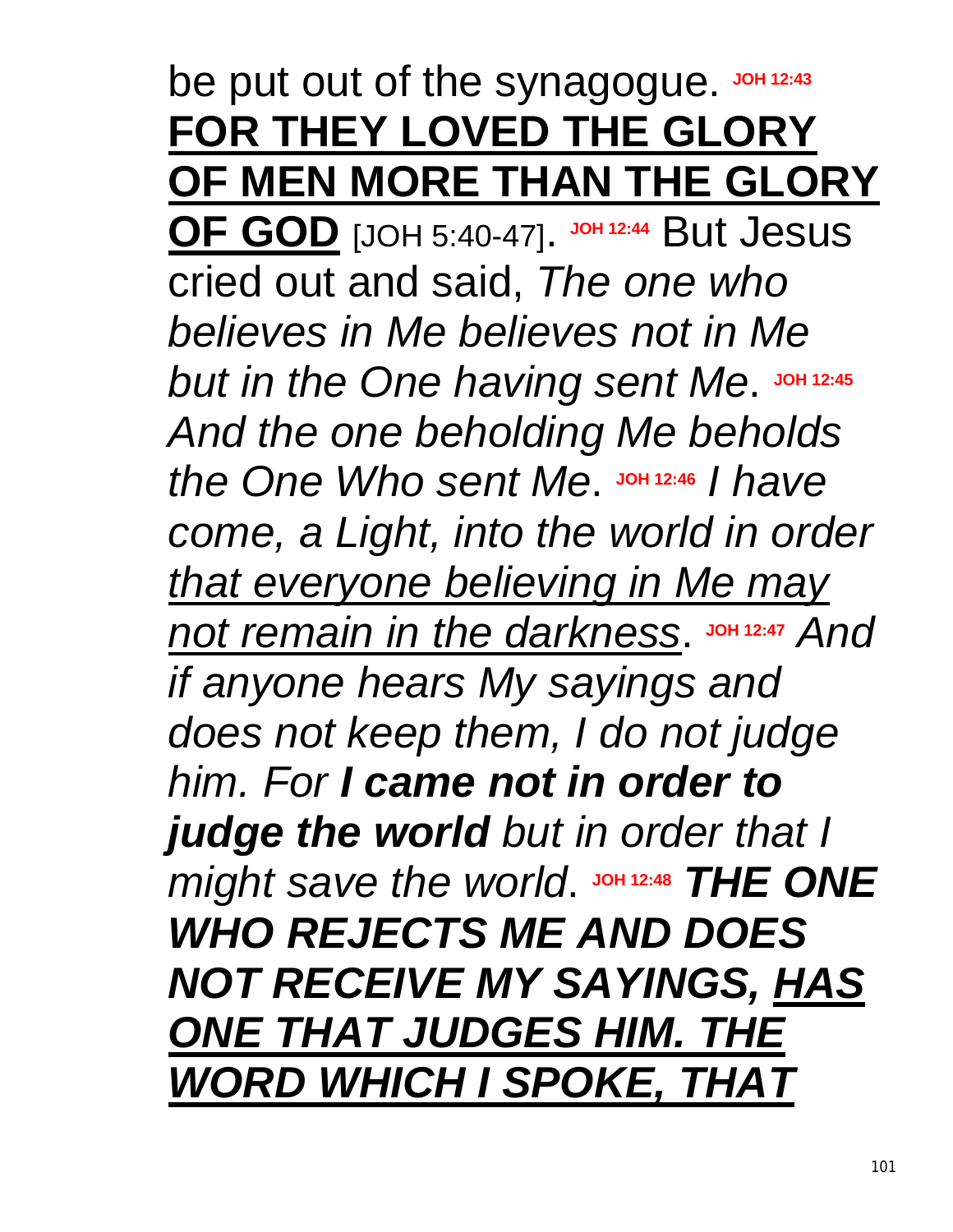## *WILL JUDGE HIM IN THE LAST*

*DAY*. **JOH 12:49** *Because I did not speak of Myself, but the Father Who sent Me He has given Me a command what I may say and what I may speak*. **JOH 12:50** *And I know that His commandment is eternal life. What things therefore I speak, even as the Father has said to Me, thus I speak.* **JOH 13:1** Now [Thursday] before the Feast of the Passover, **JESUS KNOWING THAT HIS HOUR WAS COME THAT HE SHOULD DEPART OUT OF THIS WORLD TO THE FATHER, HAVING LOVED HIS OWN WHO WERE IN THE WORLD, HE LOVED THEM TO THE END. JOH 13:2** During supper the Devil having already put into the heart of Judas,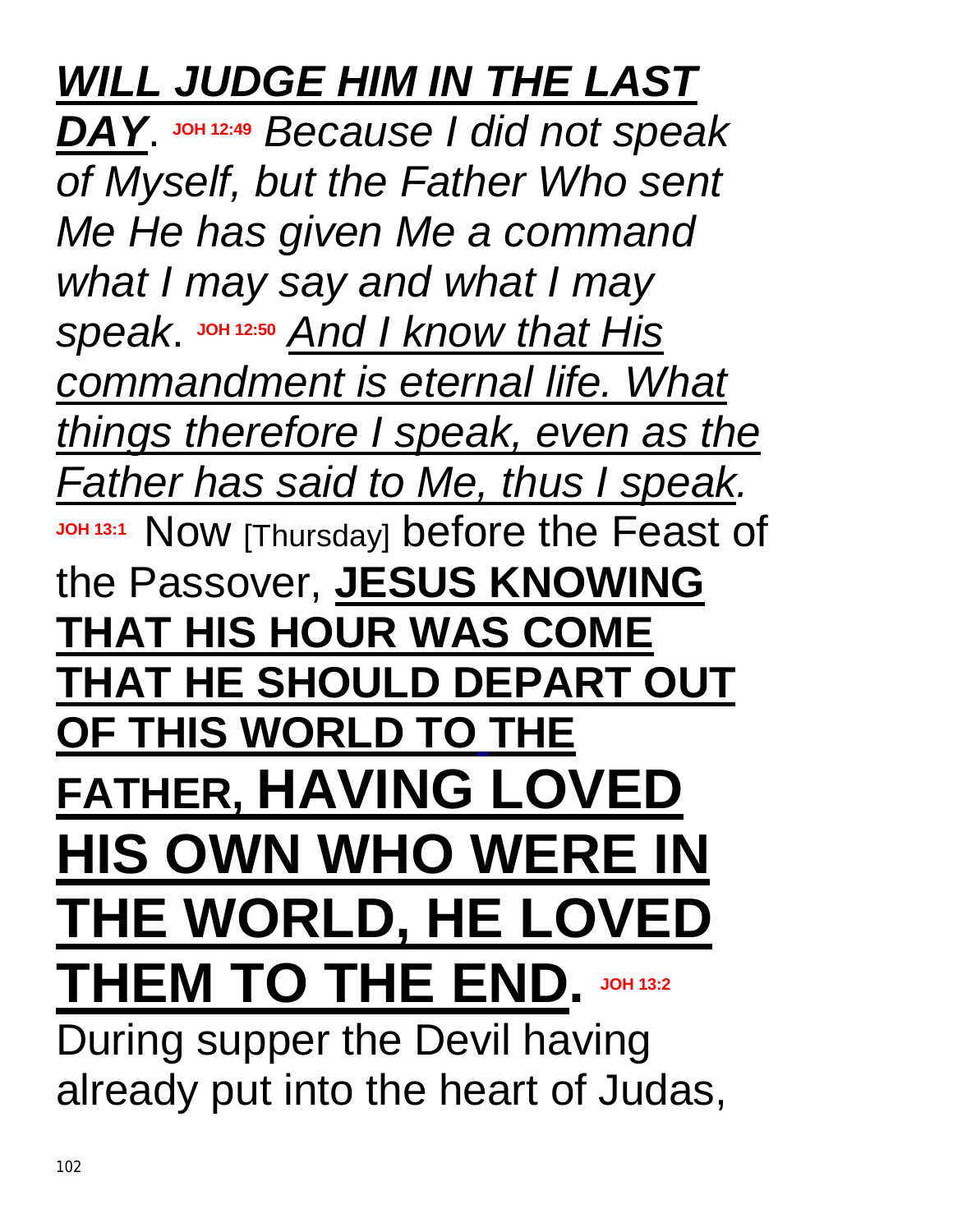son of Simon Iscariot, that he should betray Him. **JOH 13:3** Knowing that the Father had given all things into His hands, and that He had come from God and was going to God; JOH 13:4 He rose from the supper and laid aside His [outer] garments, took a towel and girded Himself. **JOH 13:5** Then He put water in the basin and began to wash the feet of the disciples and to wipe them with the towel with which He was girded. **JOH 13:6** When coming to Simon Peter, he said to Him, *Lord,*   $d$ *o You wash my feet?* **Joh** 13:7</sub> Jesus answered and said to him, *What I am doing you do not know yet but you will know after these things.* JOH 13:8 Peter says to Him, *By no means shall You ever wash my feet.* Jesus answered him, *Unless I wash you, you have no part with Me.* **JOH 13:9**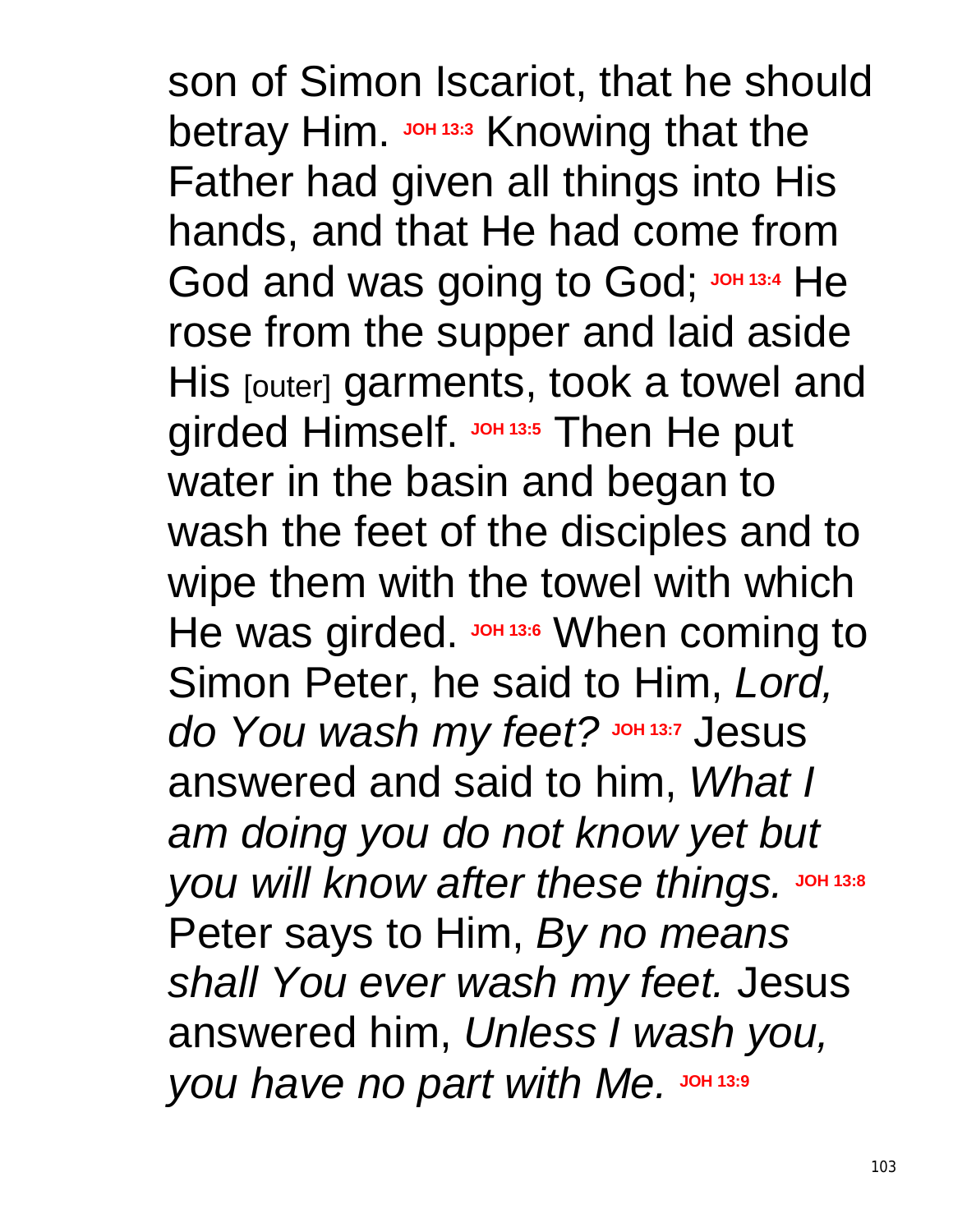Simon Peter said to Him, *Lord, not my feet only but also my hands and head.* **JOH 13:10** Jesus said to him, *The one having been bathed has no need to wash but is entirely clean and you* [plural] *are clean but not all of you.* **JOH 13:11** For He knew the one betraying Him. On account of this He said that, 'Not all of you are clean.' JOH **13:12** When therefore He had washed their feet, had taken His garments and had reclined again He said to them, *Do you know what I have done to you?* **JOH 13:13** *You call Me Teacher and Lord and you say well for I am*. **JOH 13:14** *If therefore I, your Lord and Teacher, washed your feet, you also ought to wash the feet of one another.*  $\frac{104}{13:15}$  *For I have given an example to you that as I did to you,*   $a$  *lso you should do.*  $J$   $O$   $H$   $13:16$  *Most*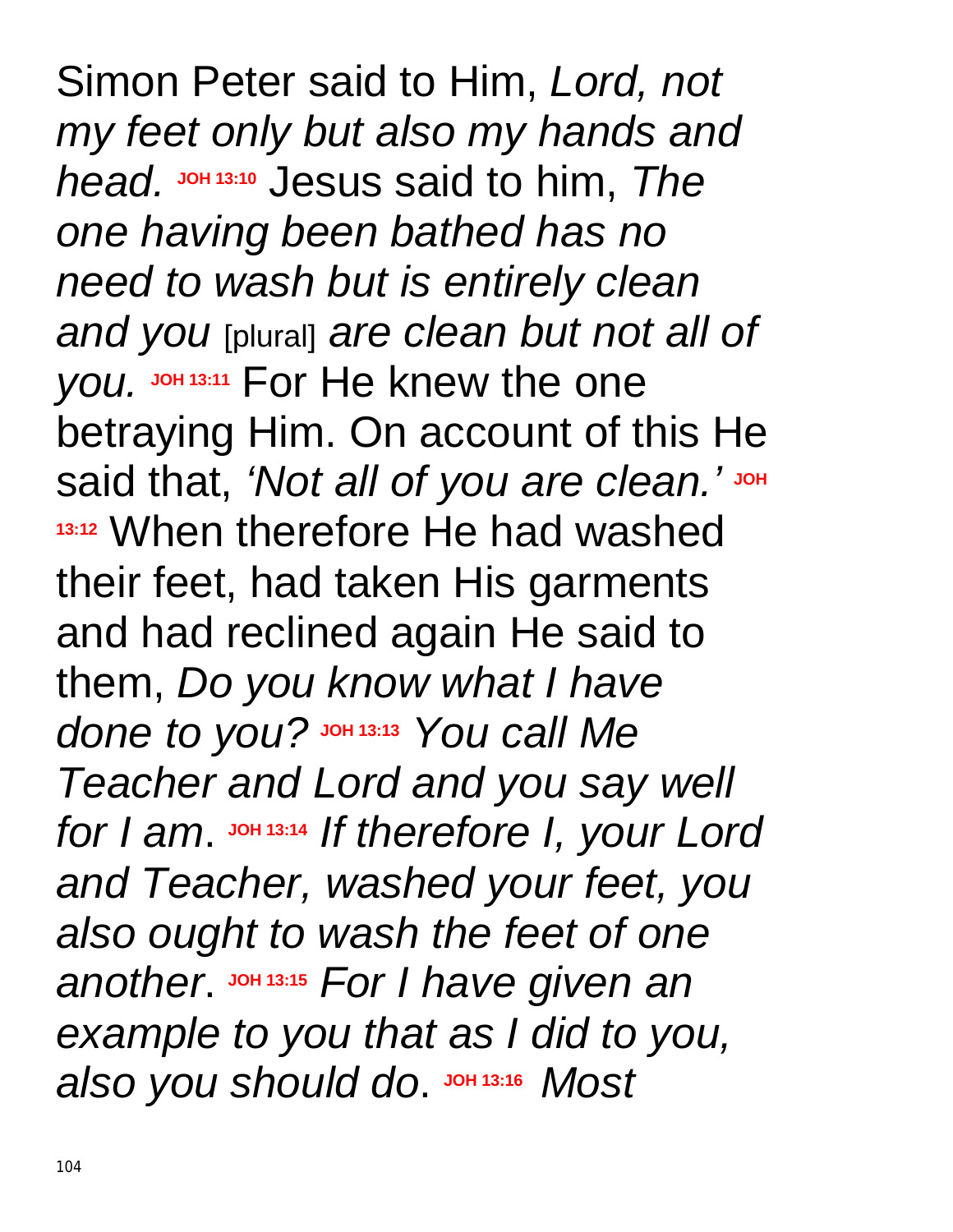*assuredly, I say to you, A servant is not greater than His lord; nor a sent one* [an apostle] *greater than the one sending him.*  $J$ OH 13:17 If you know these *things, blessed are you if you do them*. **JOH 13:18** *I do not speak of all of you. I know whom I have chosen that the Scripture may be fulfilled, 'He who eats bread with Me has lifted up his heel against Me'* [PSA 41:9]. **JOH 13:19** *Now I tell you before it comes to pass, that when it does come to pass, you may believe that I AM He*. **JOH 13:20** *Most assuredly, I say to you, He who receives whoever I send receives Me; and he who receives Me receives Him Who sent Me.* **JOH 13:21** When Jesus said these things, He was troubled in His spirit, and witnessed, and said, *Most assuredly, I say to you, that one of*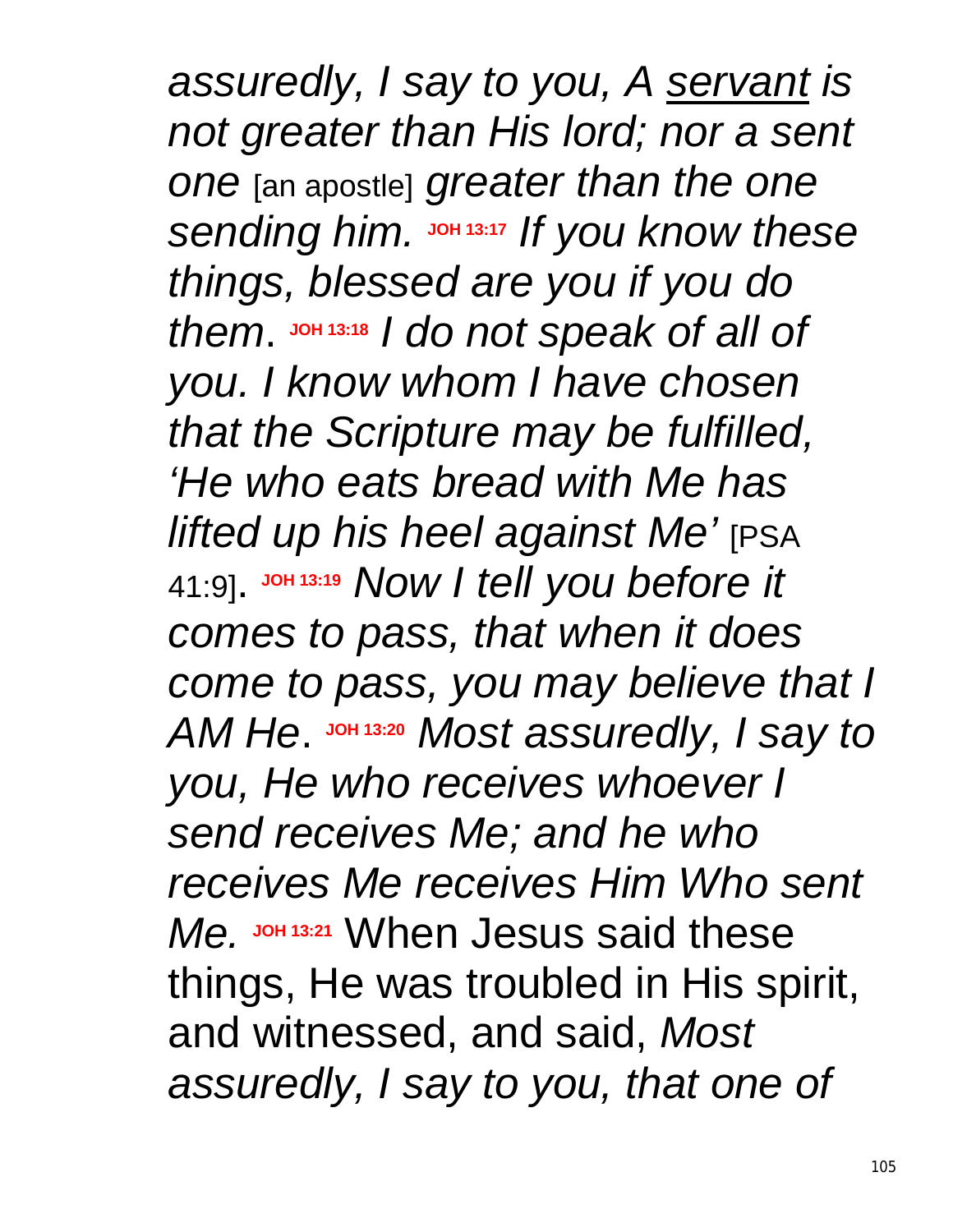*you shall betray Me.* **JOH 13:22** Then the disciples looked one on another, Wondering of whom He spoke. JOH 13:23 There was leaning on Jesus' breast one of His disciples, whom Jesus **loved. JOH 13:24 Simon Peter therefore** beckoned to Him, that he should ask who it should be of whom He spoke. **JOH 13:25** He then lying on Jesus' breast said to Him, Lord, who is it? JOH 13:26 Therefore Jesus answered, *It is that one to whom I will dip the piece of bread and give the piece of bread to him .* Therefore taking a piece of bread He dipped and gave it to Judas, son of Simon Iscariot. JOH 13:27 And after receiving the piece of bread Satan entered into him. Therefore Jesus says to him, *What you do, do quickly.* JOH 13:28 No one at the table knew why He said this to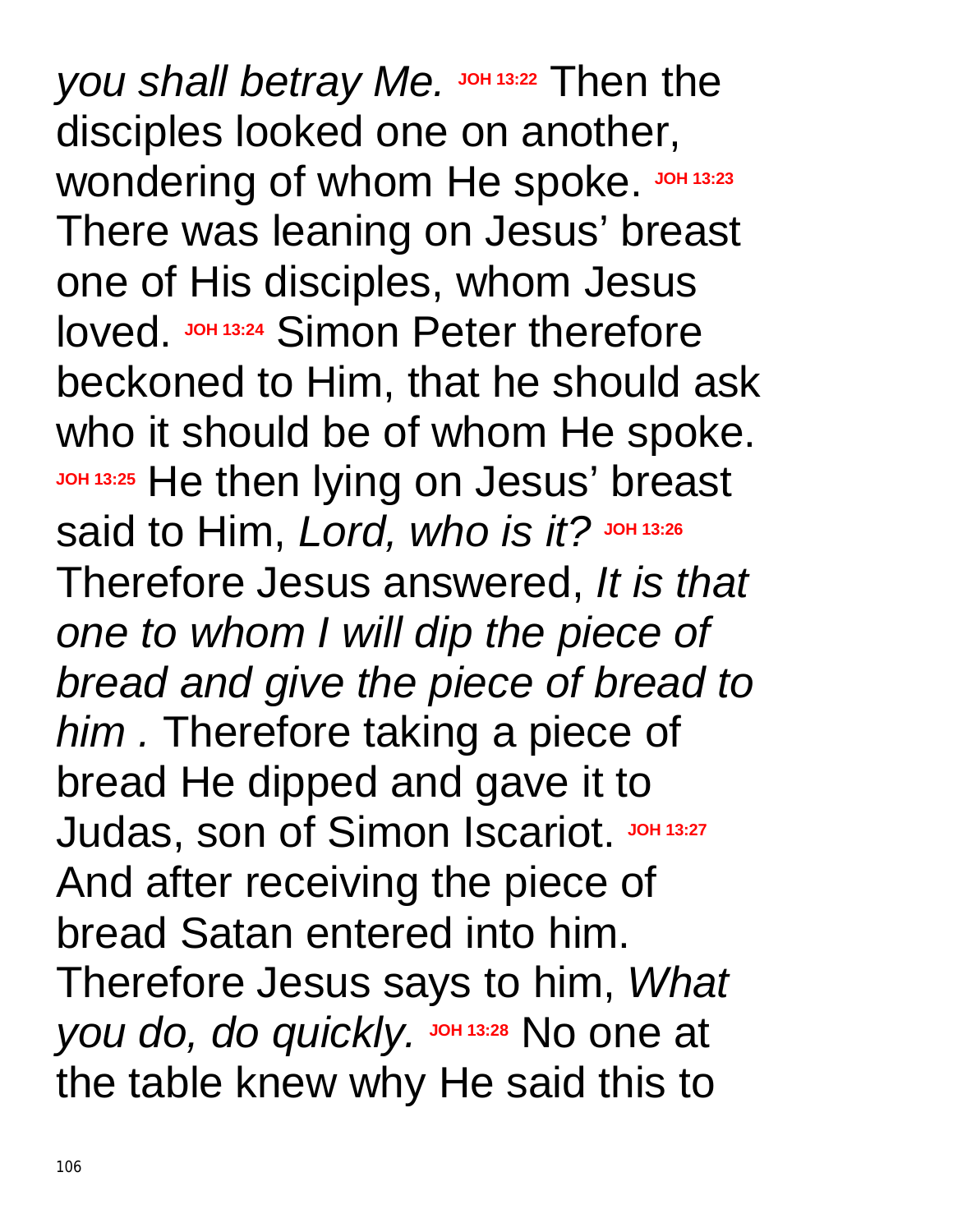him. JOH 13:29 For some of them thought, because Judas had the [treasurer's] bag, that Jesus had said to him, *'Buy those things that we have need of for the feast, or that he should give*   $S$ *something to the poor.'* JOH 13:30 He therefore receiving the piece of bread went immediately out, and it Was night. JOH 13:31 Therefore, when he was gone out, Jesus said, *Now is the Son of Man glorified and God is*   $g$ lorified in Him. JOH 13:32 If God be *glorified in Him, God shall also glorify Him in Himself, and shall immediately glorify Him*.

**JOH 13:33** *Children, yet a little while I am with you. You shall seek Me and as I said to the Jews, 'Where I go you cannot come'* [JOH 8:22], *thus now I say to you*.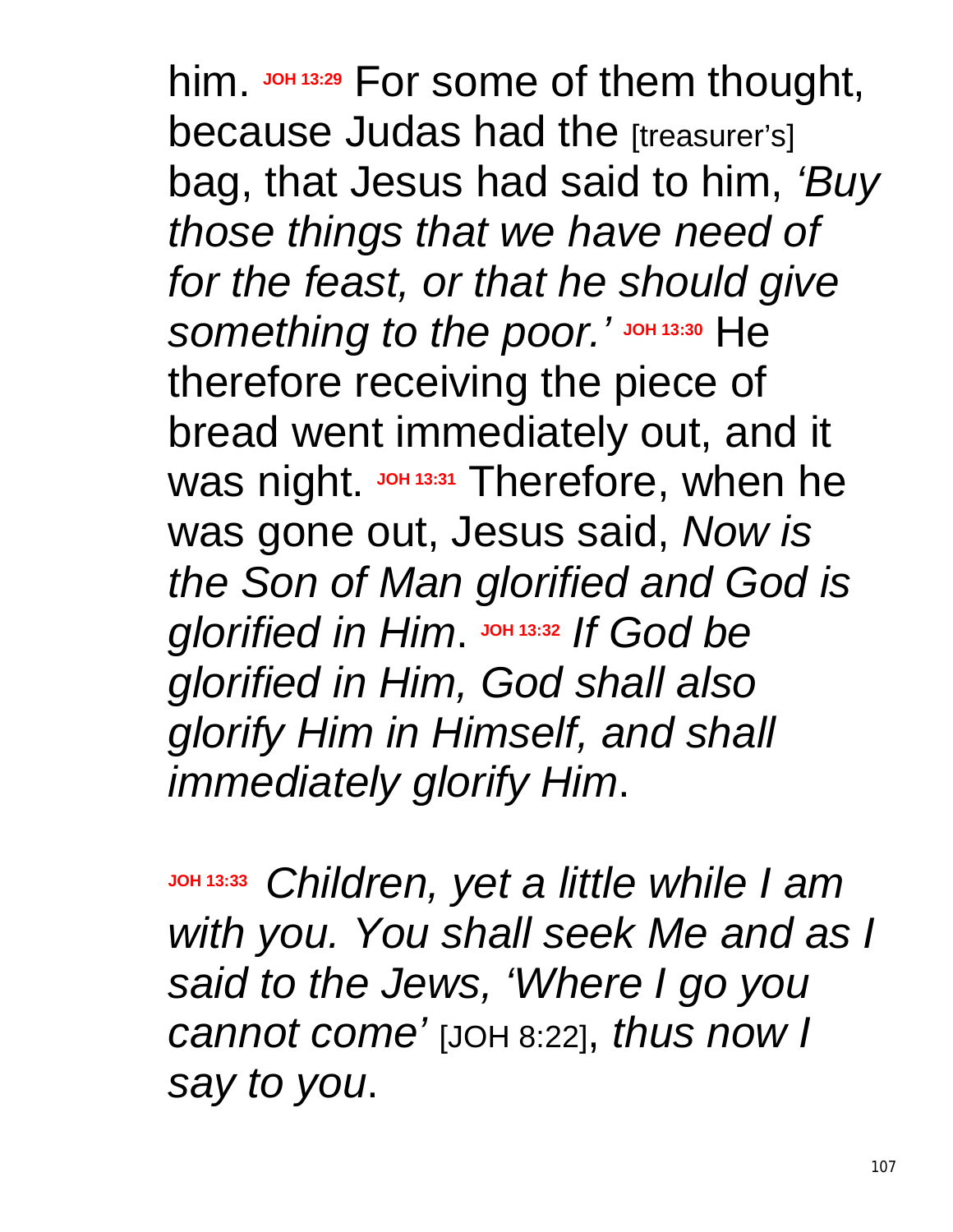**JOH 13:34** *A new commandment I give to you, 'That you love one another; as I have loved you, that you also love one another.'* **JOH 13:35** *By this shall all men know that you are My disciples, if* you have love one to another. JOH 13:36 Simon Peter says to Him, *Lord, where are You going?* Jesus answered him, *Where I go you can not follow Me NOW, but you shall follow Me later.* **JOH 13:37** Peter says to Him, *Lord, why cannot I follow You now? I will lay down my life for Your sake.* **JOH 13:38** Jesus answered, *Will you lay down your soul for Me? Most assuredly, I say to you, The rooster shall not crow, till you have denied Me three times.*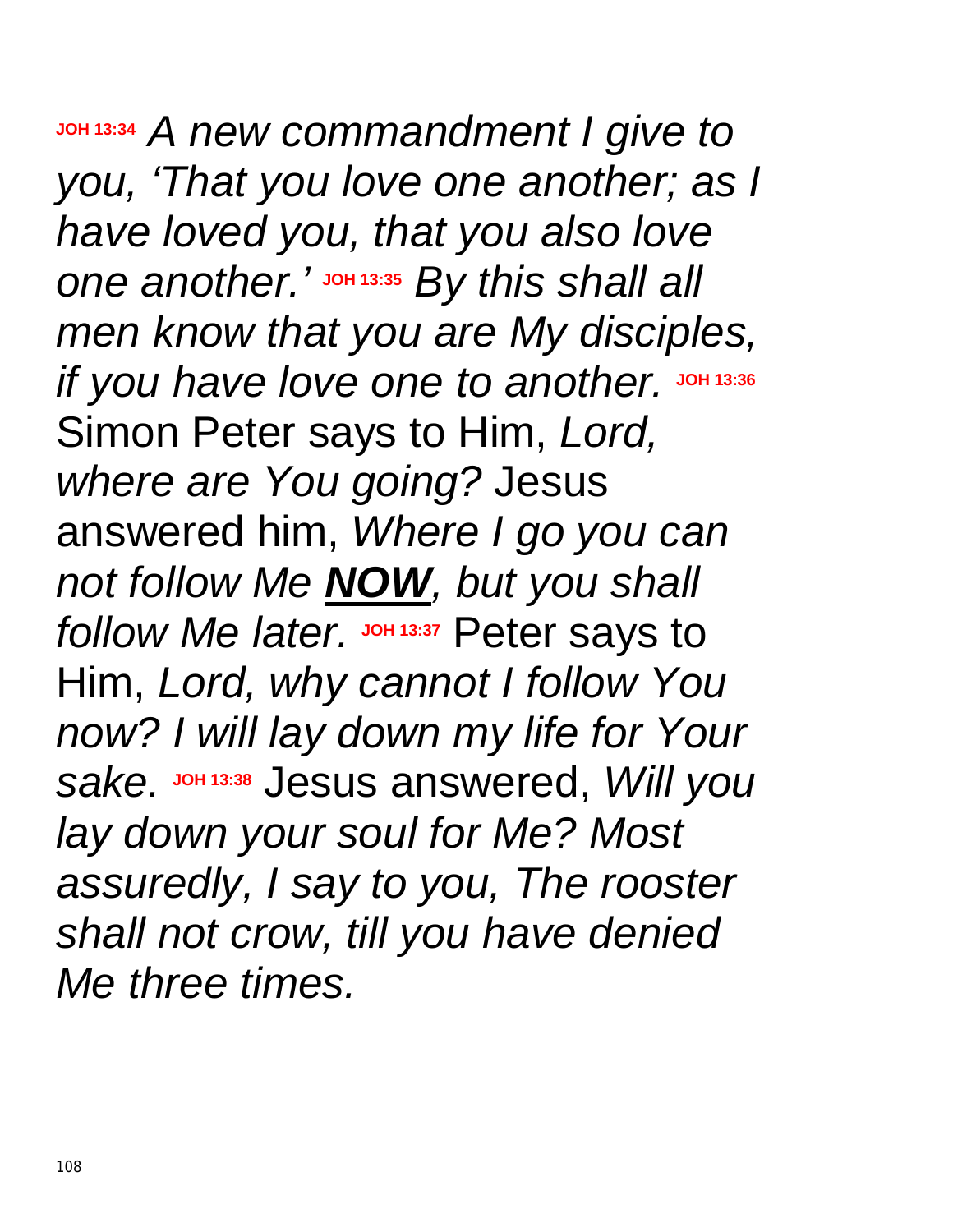**JOH 14:1** *Let not your heart be troubled. Believe in God, also believe in Me.* **JOH 14:2** *In My Father's house are many abiding places. And if not so, I would have told you, because I am going to prepare a place for you*. JOH 14:3 And if I *go and prepare a place for you* [Eternal - The New Heaven **and Earth**], *I am coming again, and will receive you to Myself in order that where I am, you also may be*. **JOH 14:4** *And where I go you know the way.*  $J$   $\Omega$   $14:5$  *Thomas said to Him: Lord, we know not where You are going. How can we know the way?* **JOH 14:6** *Jesus says to him, I AM THE WAY, AND THE TRUTH, AND THE LIFE. NO ONE COMES TO THE FATHER, EXCEPT THROUGH ME*. **JOH 14:7** *If you had known Me, you would have known My Father also; and from henceforth you know Him*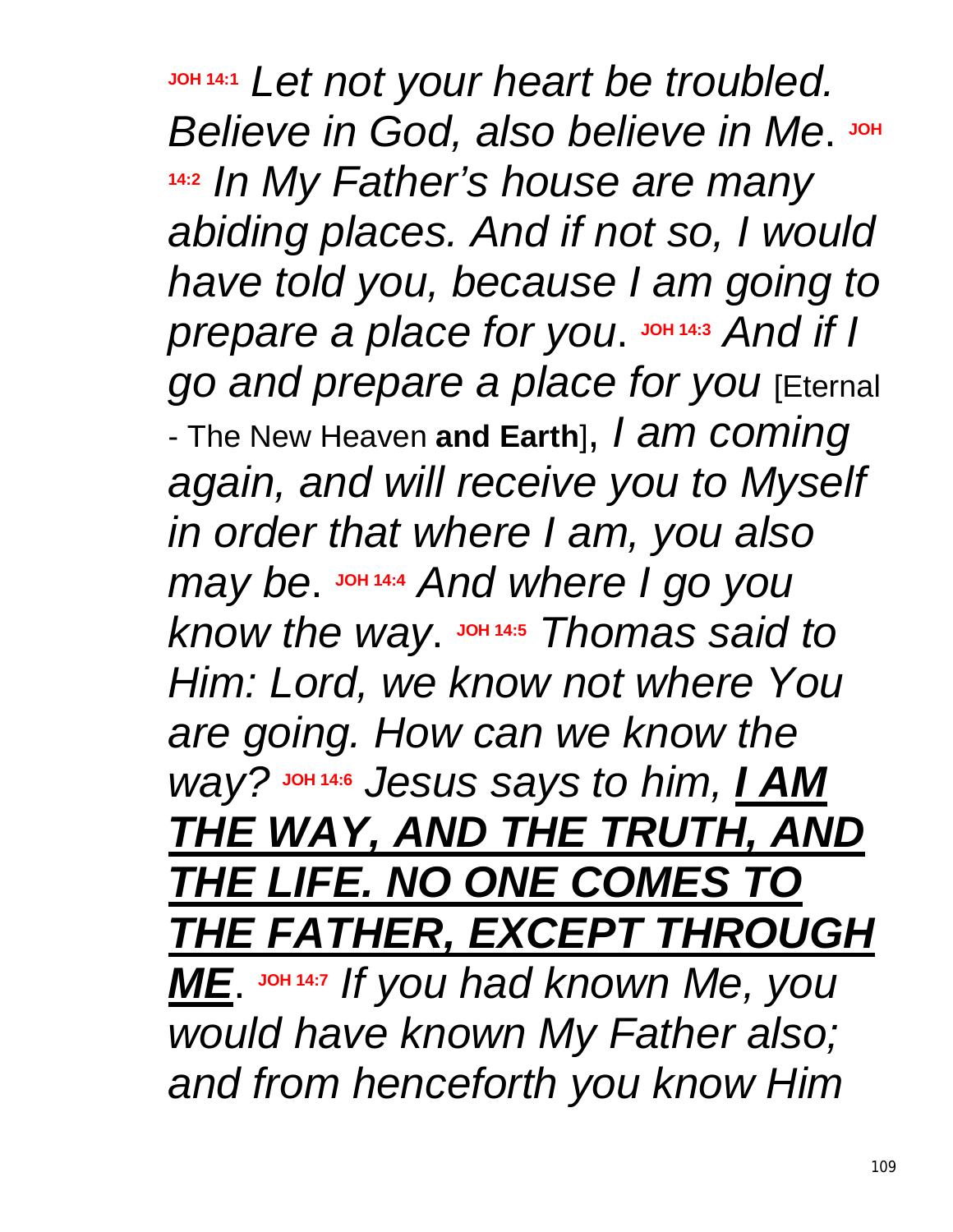*and have seen Him.* **JOH 14:8** Philip says to Him, *Lord, show us the Father*  **and it will satisfy us. JOH 14:9 Jesus** says to him, *Have I been so long time with you and yet have you not known Me, Philip? He who has seen Me has seen the Father and how do you say then, 'Show us the Father'* [JOH 10:38, 30, 33; 12:44, 45; 13:20]*?* **JOH 14:10** *Do you not believe that I am in the Father and the Father is in Me? The sayings which I say to you I speak not from Myself, but the Father Who remains in Me, He does His works*. **JOH 14:11** *Believe Me that I am in the Father and the Father in Me or else believe Me on account of the works'*  themselves. **JOH 14:12** Most assuredly, I *say to you, the one who believes in Me, the works that I do will he do also. And greater works than these*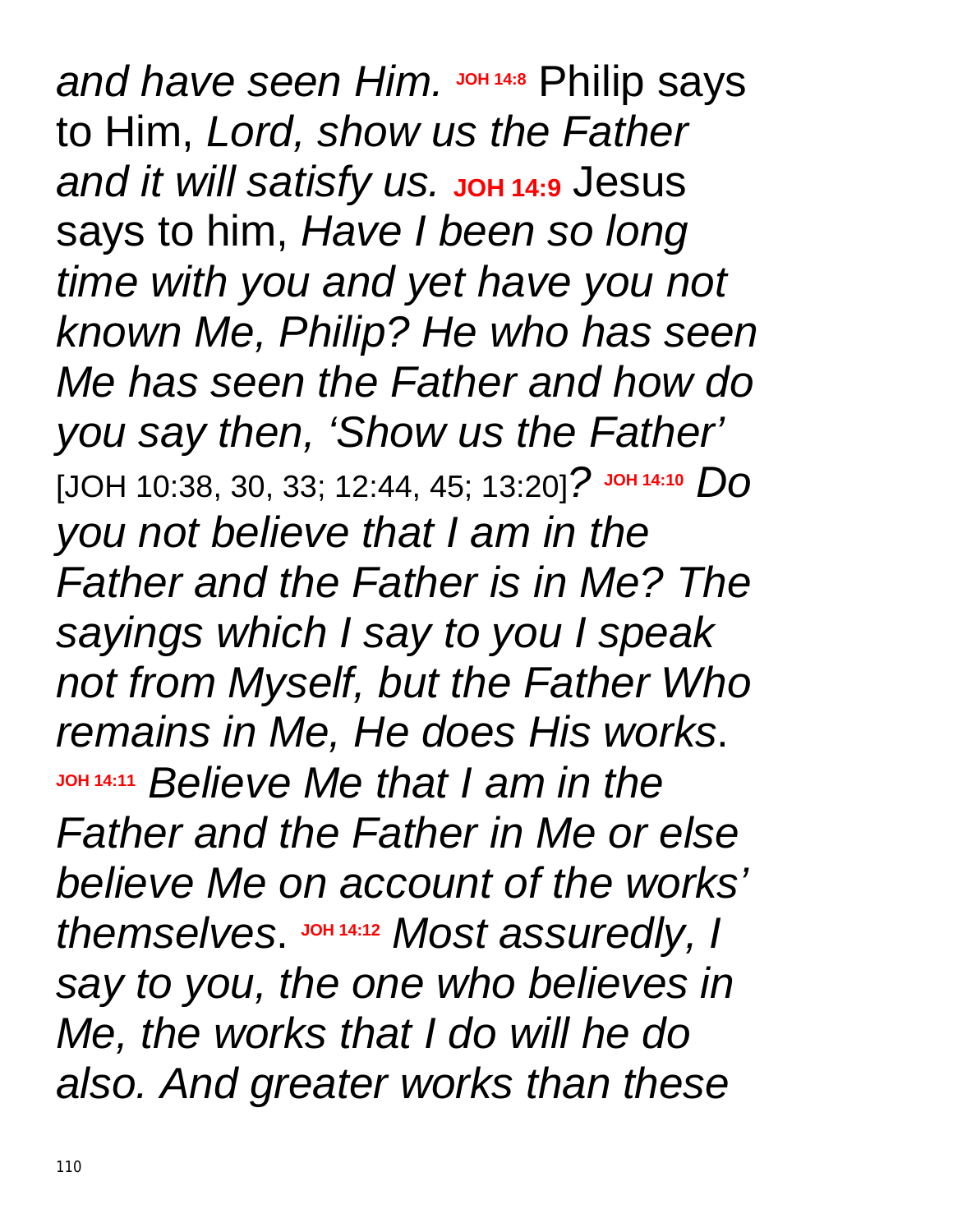*will he do because I go to the Father*.

**JOH 14:13** *Whatever you shall ask in My name that will I do, in order that the Father* **may be glorified in the Son. JOH 14:14** *If you will ask anything in My name, I will do it* [1JO 5:14, 15]. **JOH 14:15** *If you love Me, you will keep My commandments* [1JO 2:3-6]; **JOH 14:16** *and I will ask the Father and He will give you another Comforter* [JOH 14:26; 15:26; 16:7; 1JO 2:1], *that He may abide* with you for ever,  $J$  DH 14:17 even *the Spirit of truth; whom the world cannot receive because it sees Him not, neither knows Him. But you know Him; for He dwells with you*  and shall be in you. JOH 14:18 / will not leave you orphans. I come to you. JOH **14:19** *Yet a little and the world sees Me*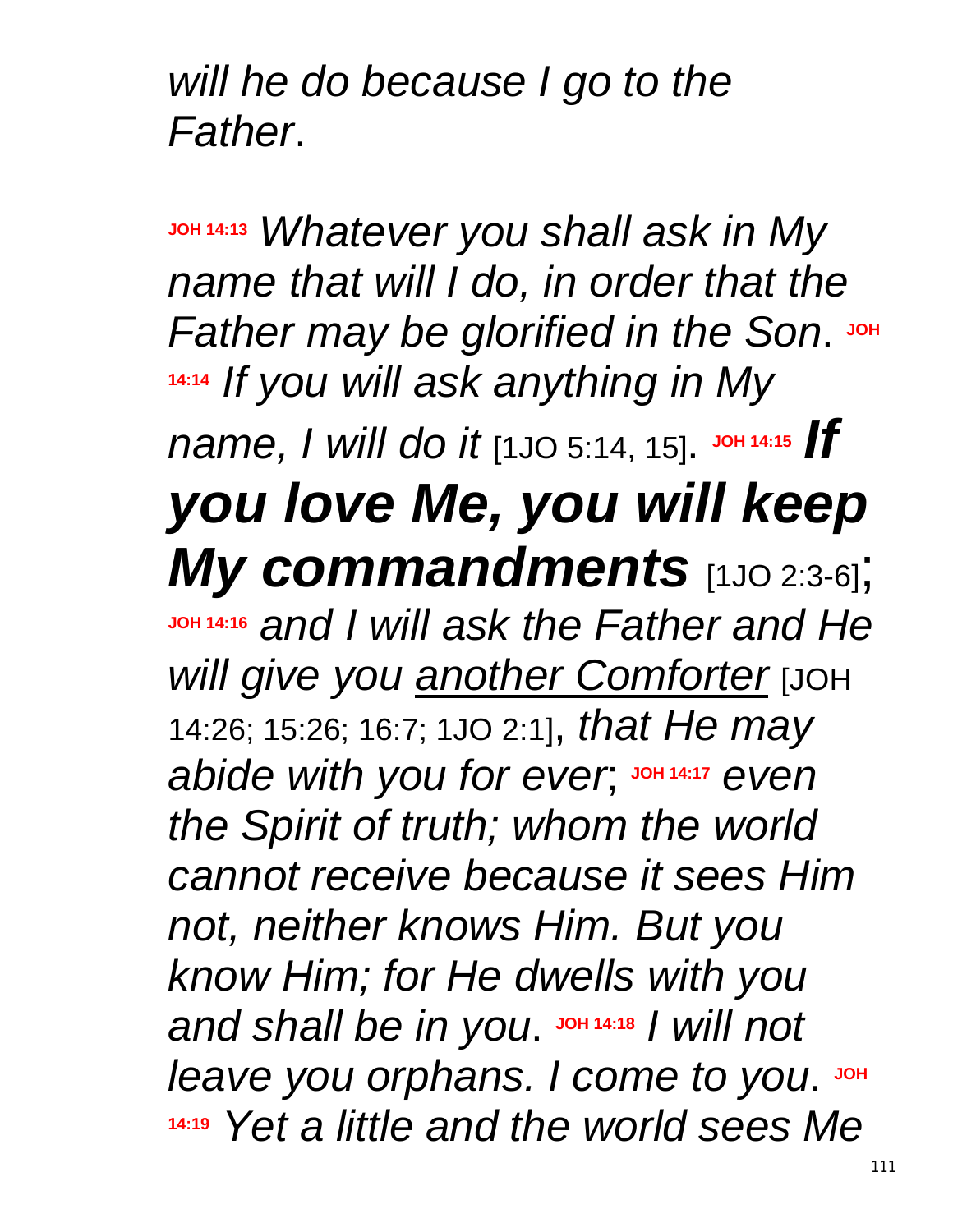*no longer, but you see Me; and*  because *I live, you will live.* JOH 14:20 At *that day you will know that I am in My Father, and you in Me and I in you*. **JOH 14:21** *He who has My commandments and keeps them, he it is who loves Me. He who loves Me shall be loved of My Father and I will love him, and will manifest Myself to him.* **JOH 14:22** Judas says to him, not Iscariot, *Lord, how is it that You will manifest Yourself to us and not to*  the world? JOH 14:23 Jesus answered and said to him, *If anyone love Me, he will keep My word and My Father will love him, and We will come to him and make our abode with him*. **JOH 14:24** *The one who does not love Me keeps not My words. The word which you hear is not Mine but the*   $Father's Who sent Me.$  **JOH** 14:25 *These*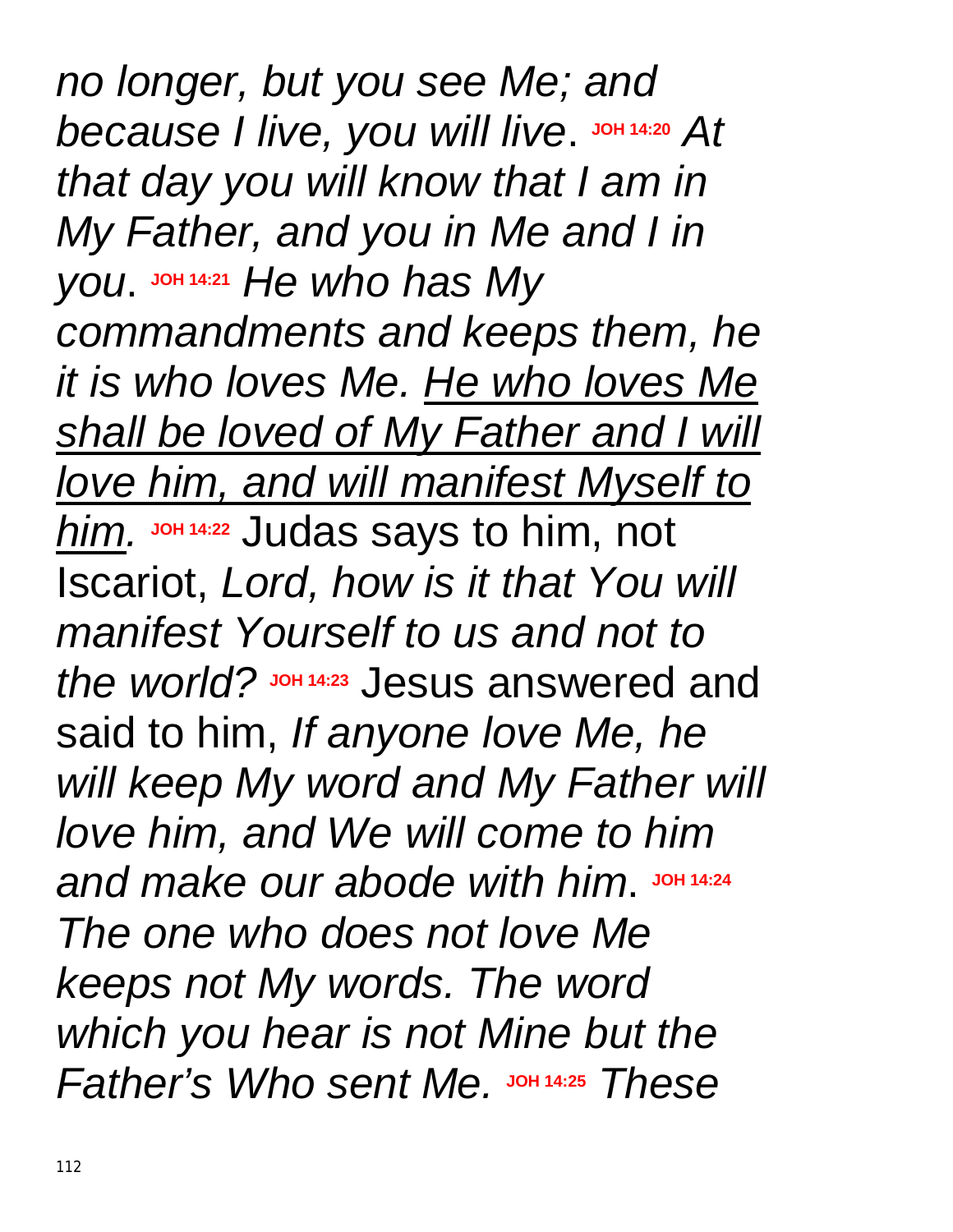*things have I spoken to you while*  abiding with you. JOH 14:26 But the *Comforter*, *Who is the Holy Spirit, Whom the Father will send in My Name, He shall teach you all things and bring all things to your remembrance, whatever I have said*  to you [God uses means – the Scriptures]. JOH 14:27 *Peace I leave with you, My peace I give to you. Not as the world gives, give I to you. Let not your heart be troubled, neither let it be afraid*. **JOH 14:28** *You have heard how I said to you, 'I go away and come again to you.' If you loved Me you would rejoice because I said, 'I go to the Father, for My Father is greater than I.'* **JOH 14:29** *And now I have told you before it come to pass, in order that when it is*   $comet$  *to pass you might believe.* JOH **14:30** *No longer will I speak much with*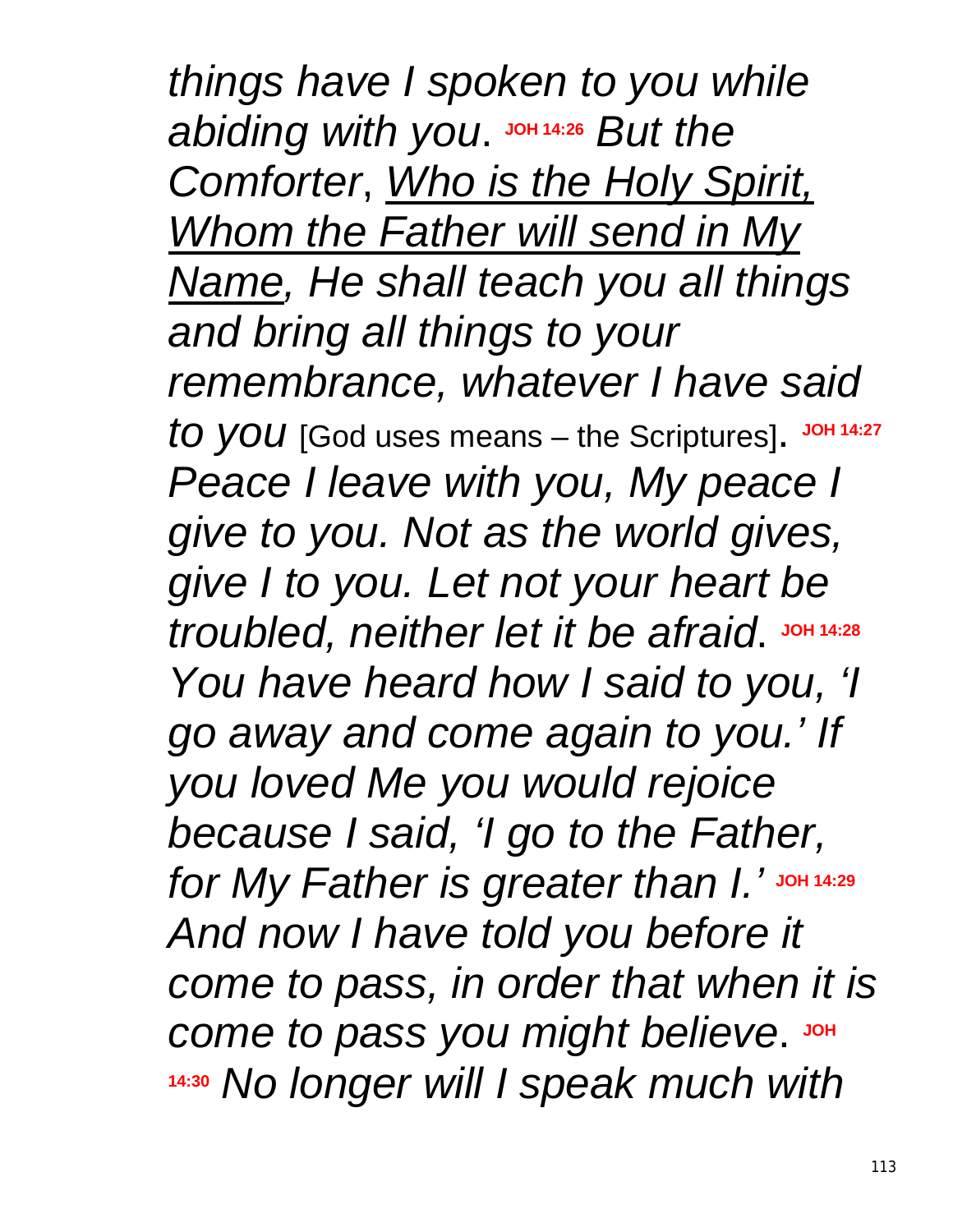*you. For the ruler of this world comes and has nothing in Me* [DAN 9:26 - ?], **JOH 14:31** *but that the world may know that I love the Father, even as the Father gave Me commandment, even so I do. Arise, let us go hence.*

**JOH 15:1** *I am the true vine and My Father is the Husbandman.* JOH 15:2 *Every branch in Me that bears not fruit He takes away. Every branch that bears fruit,*

[GAL 5:18-25 – "He who would know what the word 'fruit' means, need not wait long for an answer. **Repentance toward God, faith toward our Lord Jesus Christ, holiness of life and conduct, these are what the New Testament calls 'fruit'**. **THESE ARE THE DISTINGUISHING MARKS OF THE MAN WHO IS A LIVING BRANCH OF THE TRUE VINE. WHERE THOSE THINGS ARE WANTING, IT IS VAIN TO TALK OF POSSESSING DORMANT GRACE AND SPIRITUAL LIFE. WHERE THERE IS NO**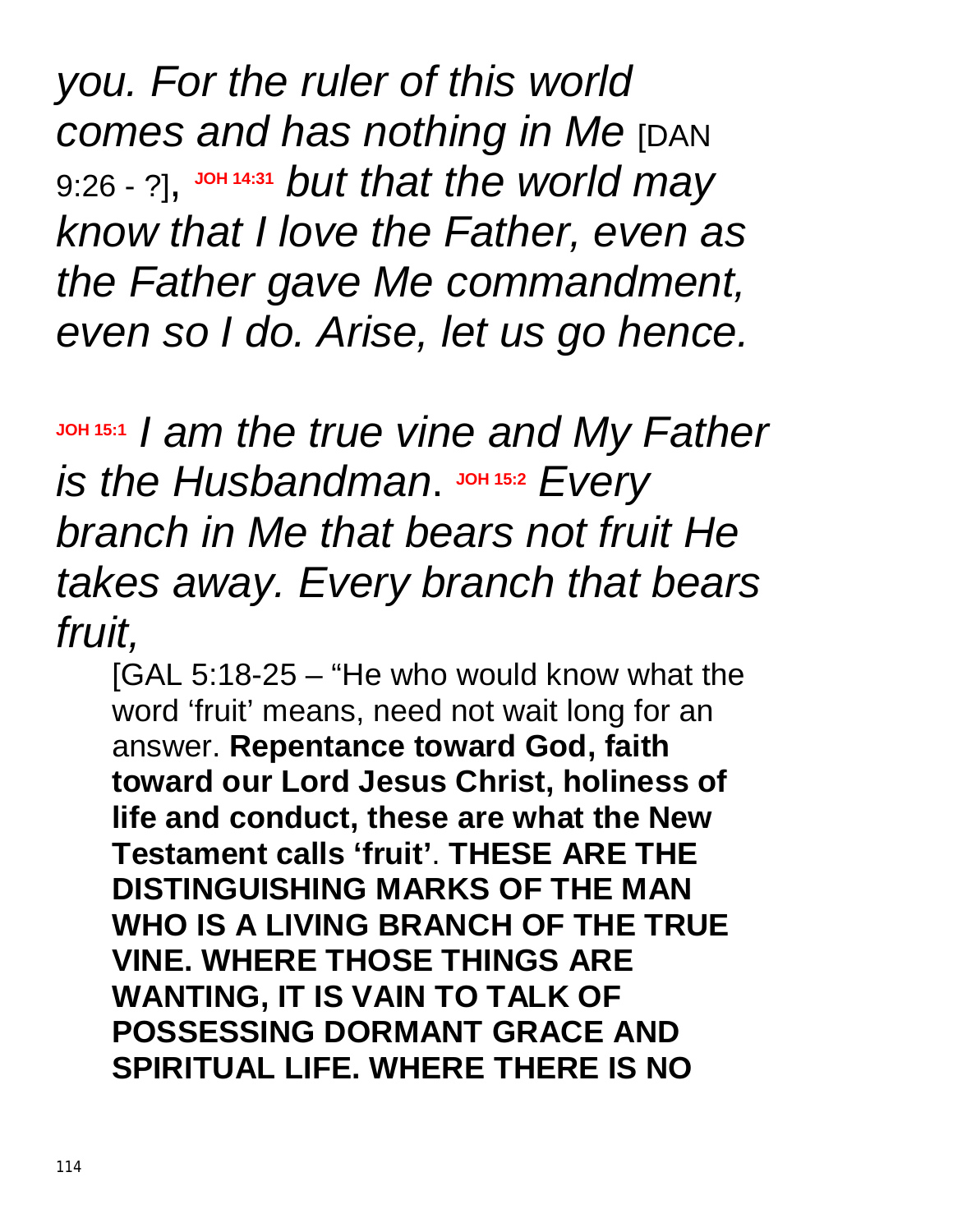#### **FRUIT THERE IS NO LIFE."** J. C. Ryle,

*Gospels*, p. 96]

*He prunes it* [1PE 1:6-9; HEB 12:5-14], *that*   $i$  t may bring forth more fruit. JOH 15:3 *Now you are clean through the Word*  **which I have spoken to you.** JOH 15:4 *Abide in Me and I in you. As the branch cannot bear fruit of itself, except it abide in the vine; no more*   $c$ an you, except you abide in Me. JOH **15:5** *I am the vine, you are the branches. He Who abides in Me, and I in him, the same brings forth much fruit. For without Me you can*   $d$ *o nothing*. **JOH** 15:6</sub> *If* anyone abide not *in Me, he is cast forth as a branch, is withered and men gather them, cast them into the fire and they are burned*. **JOH 15:7** *If you abide in Me, and My words abide in you, you shall ask what you will, and it shall be done to you* [1JO 5:14, 15]. JOH 15:8 *Herein is My*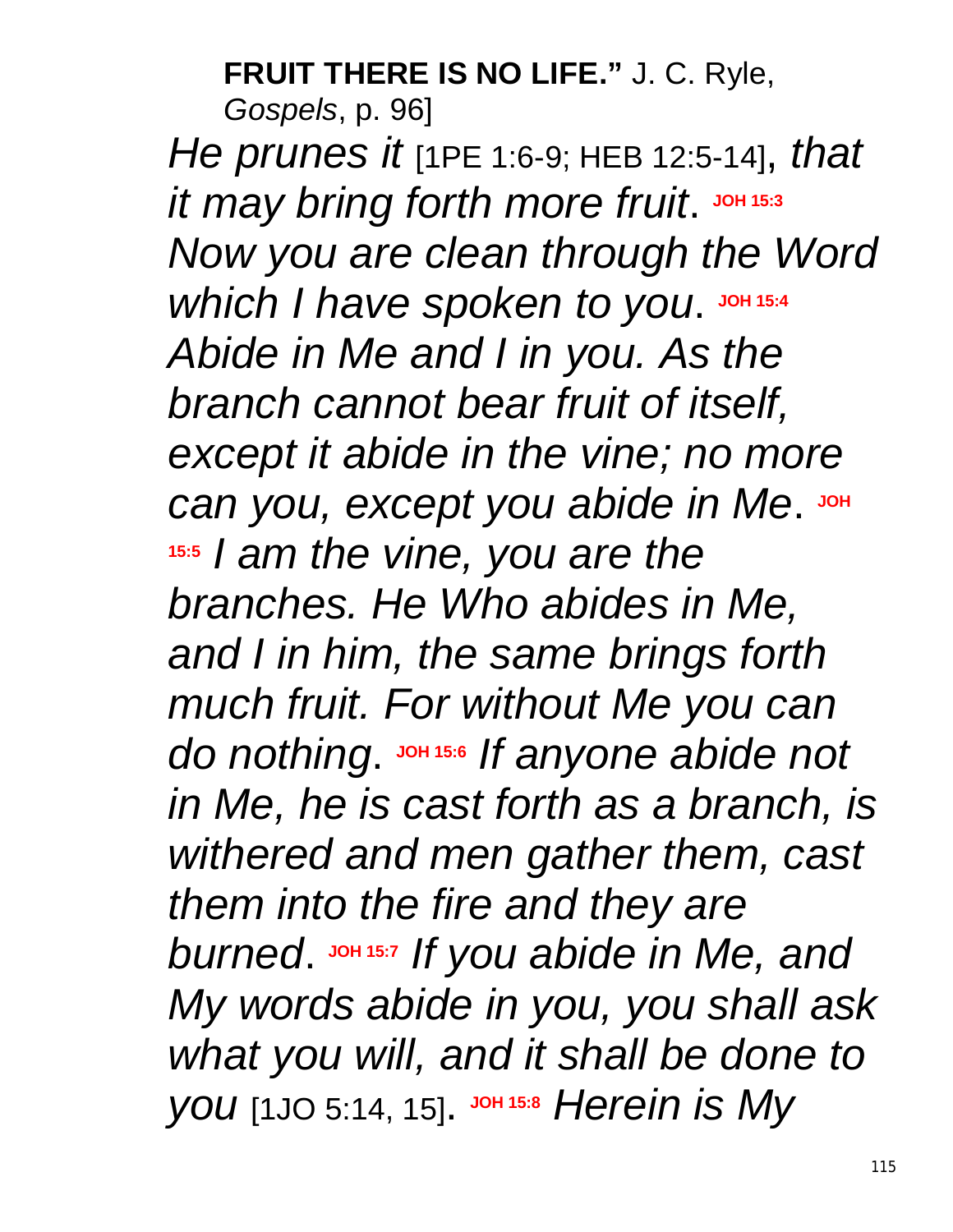*Father glorified, that you bear much fruit. And you shall be My disciples*. **JOH 15:9** *As the Father has loved Me, so have I loved you. Abide in My love*. **JOH 15:10** *If you keep My commandments, you shall abide in My love; even as I have kept My Father's commandments and abide in His love.*  $\frac{10}{15}$  **15:11** *These things have I spoken to you, in order that My joy might remain in you and your joy may be full.* JOH 15:12 This is My *commandment, 'That you love one another as I have loved you.'* **JOH 15:13** *Greater love has no man than this, in order that a man lay down his life*   $for$  *his friends*. JOH 15:14 You are My *friends, if you do whatever I*   $command$  *you.*  $J$   $J$   $O$  *M* **15:15** *No longer do I call you servants; for the servant knows not what His Lord does:*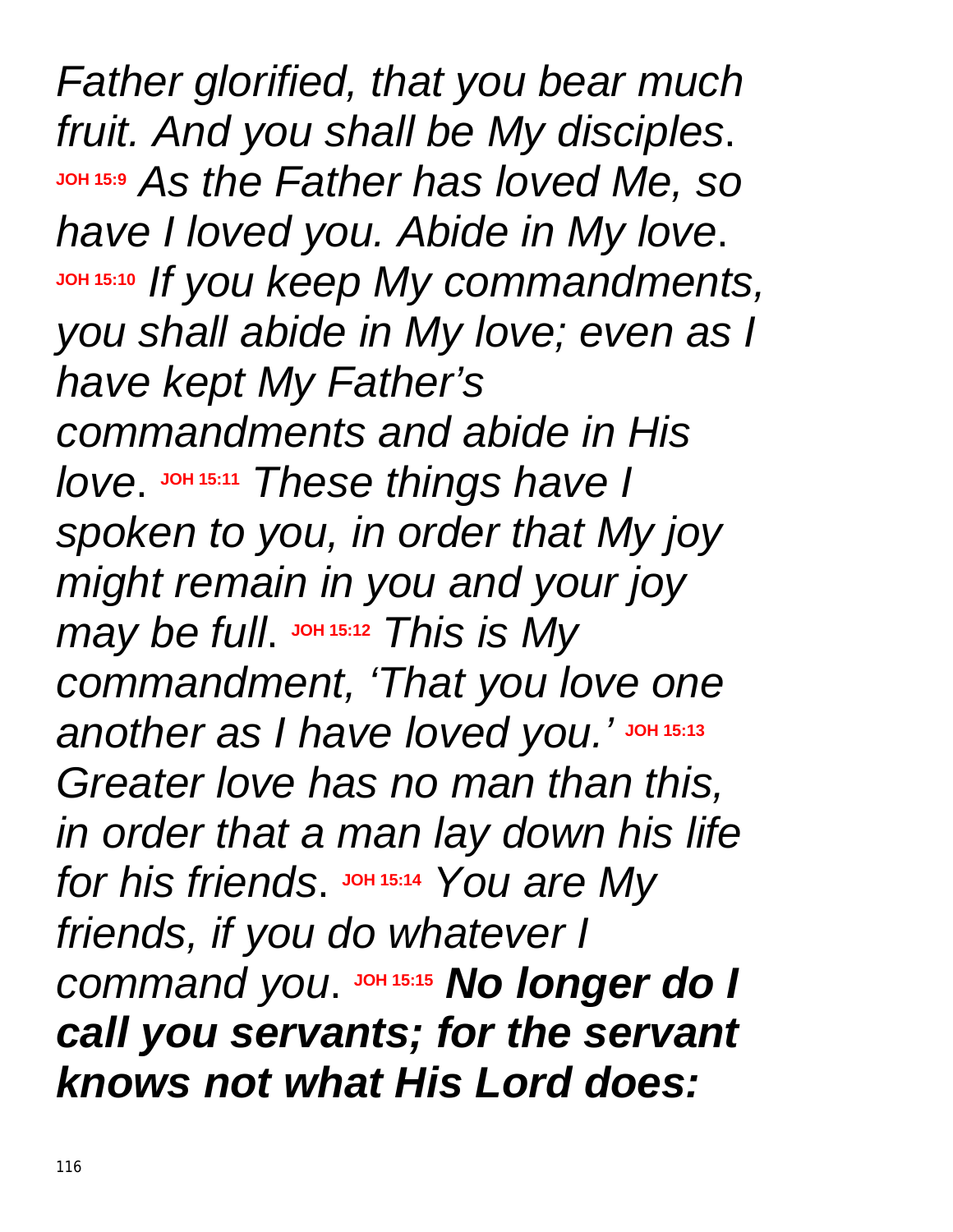*but I have called you friends; for all things that I have heard of My Father I have made known to you*.

# **JOH 15:16***You have not chosen Me, but I have chosen you and*

*appointed you, that you should go and bring forth fruit, and that your fruit should remain: THAT whatever you shall ask of the Father in My name, He may give it to you* [ **1JO 5:14, 15** - *And this is the confidence that we have in Him, that, if we ask ACCORDING TO HIS WILL HE HEARS US;* 

*and if we know that He hears us, whatever we ask, we know that we have the requests that we desired from Him*. [And JAM 4:3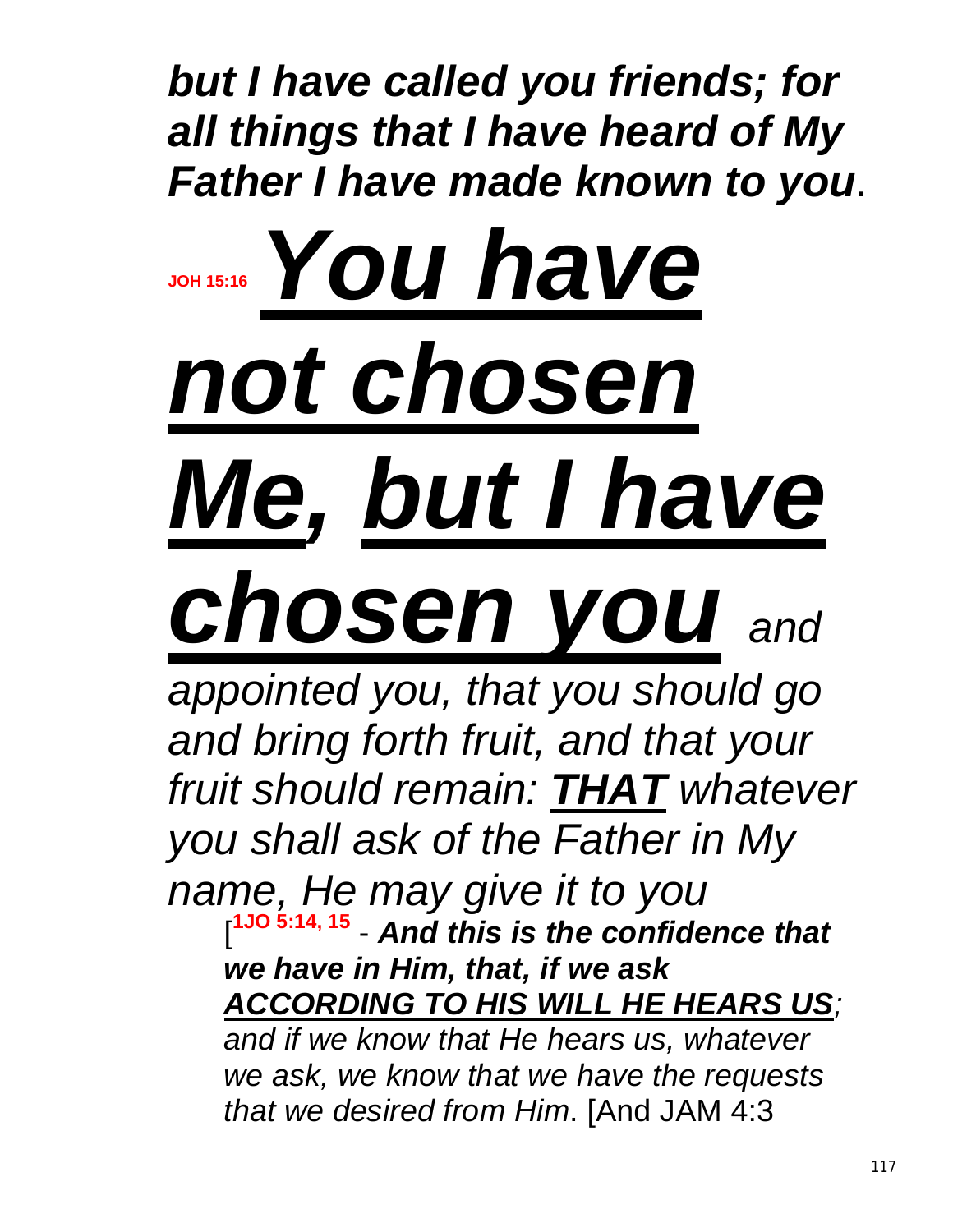applies in some cases - **JAM 4:3** *You ask, and DO NOT receive, because you ask* [with] *evil* [motives]**,** *in order that you may spend it on your pleasures*].

**JOH 15:17** *"These things I command you,*  $\frac{1}{2}$  *in order that* you love one another. **15:18** *If the world hate you, you know that it hated Me before* [first] *it hated you*. **JOH 15:19** *If you were of the world, the world would love his own; but because you are not of the world, but I have chosen you out of the world, therefore the world hates you* [1JO 4:1 ff.]. **JOH 15:20** *Remember the word that I said to you, 'The servant is not greater than His Lord'. If they have persecuted Me, they will also persecute you. If they have kept My saying, they will keep yours also.* JOH 15:21 *But all*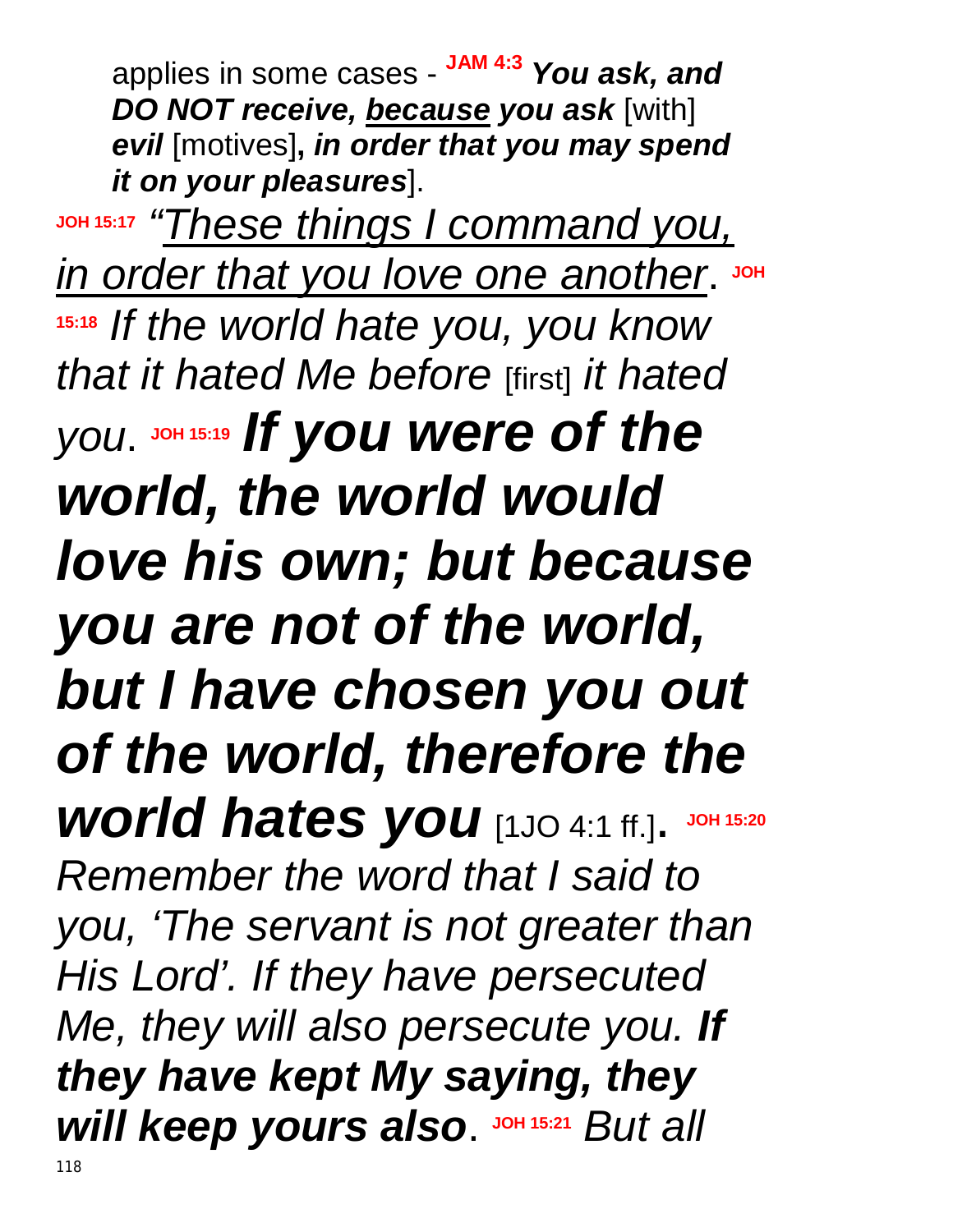*these things will they do to you for My name's sake, because they know not the One Who sent Me.* **JOH 15:22** *If I had not come and spoken to them, they would not have* [be guilty of] *sin: but now they have no excuse for their sin*. **JOH 15:23** *The one hating Me, he* **also hates My Father. JOH 15:24 If I** *had not done among them the works which none other man did, they had not had sin: but now have they both seen and hated both Me and My Father*. **JOH 15:25** *But this comes to pass, in order that the word might be fulfilled that is written in their Law* ["The things He mentions did not happen in order that Scripture might be fulfilled, but by their happening Scripture was fulfilled." Ryle, p. 127. See also pp. 321, 333], *'They hated Me without a cause'* [PSA 35:19]. **JOH 15:26** *But when the Comforter* [Advocate] *is come, Whom I will send to you from*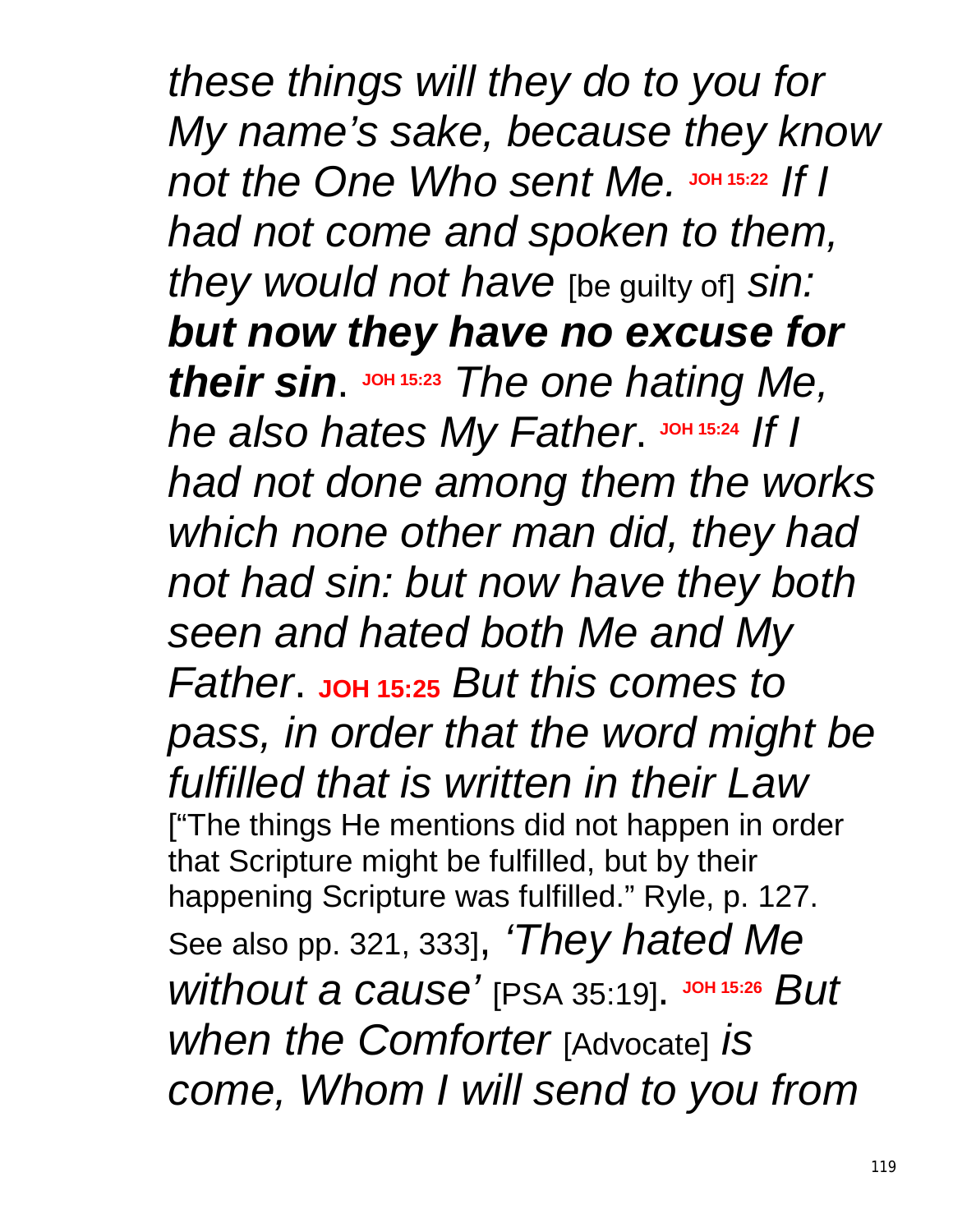*the Father, even the Spirit of Truth, Who proceeds from the Father, He shall bear witness of Me.* JOH 15:27 *You also shall bear witness, because you have been with Me from the beginning.*

**JOH 16:1** *These things I have spoken to you, in order that you should not be*   $caused$  *to stumble.*  $J$   $OH$  16:2 *They shall put you out of the synagogues. But, the time is coming that whoever kills will think that he does God service*. **JOH 16:3** *And these things they will do to you because they have not known*   $the$  *Father nor Me.*  $\frac{J \text{OH}}{16:4}$  *But these things have I told you, that when the time shall come, you may remember that I told you of them. These things I said not to you at the beginning*  **because** I was with you. JOH 16:5 But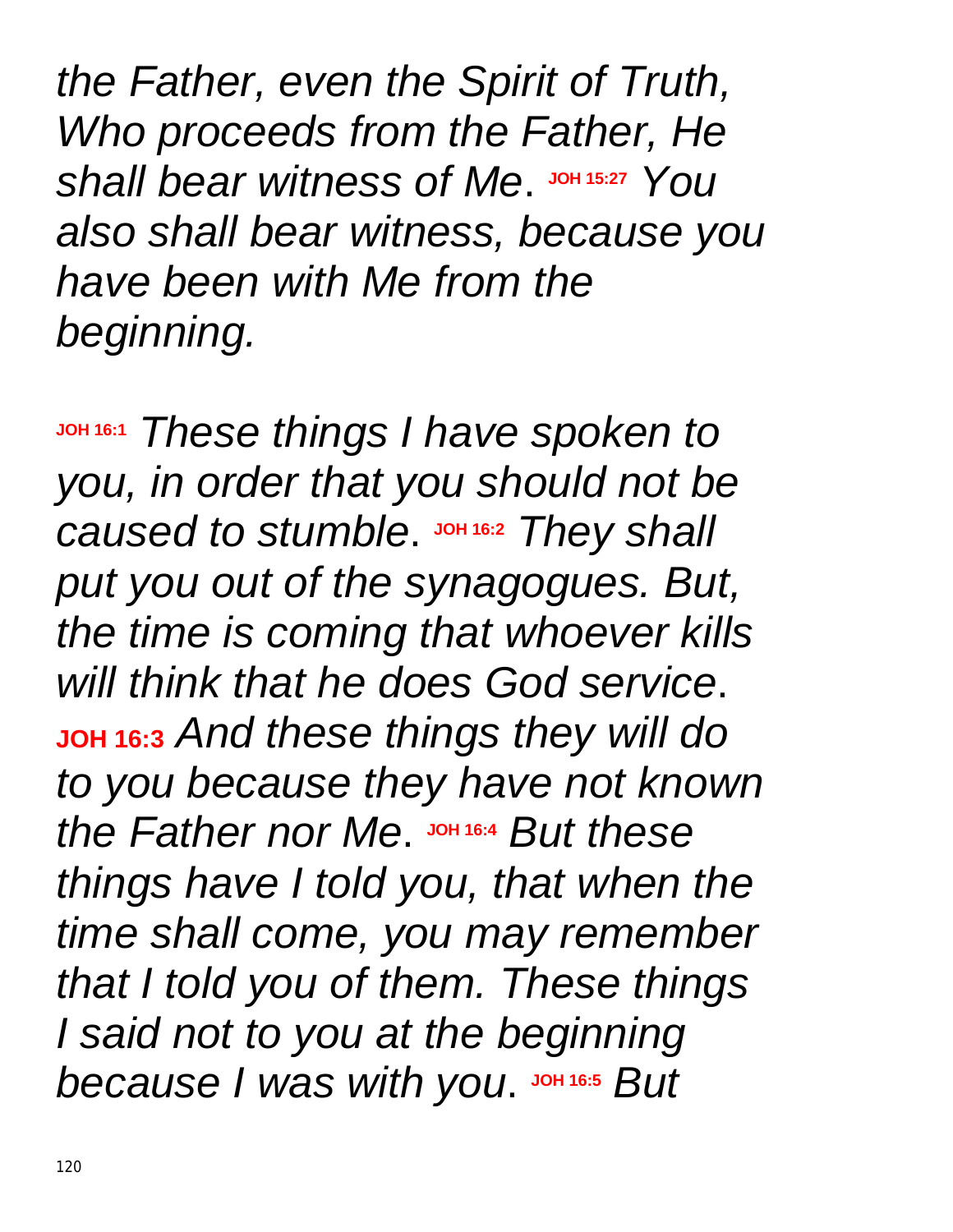*now I go away to the One Who sent Me and none of you asks Me, 'Where are You going?'* **JOH 16:6** *But because I have spoken these things to you, sorrow has filled your heart*. **JOH 16:7** *But I say the truth to you. It is expedient for you that I go away, for if I go not away, the Comforter* [Advocate] *will not come to you. But if I*   $\alpha$  depart, I will send Him to you. JOH 16:8 *When He is come, He will reprove the world of sin, righteousness and judgment*: **JOH 16:9** *of sin, because they believe not on Me*; **JOH 16:10** *of righteousness, because I go to My Father* and you see Me no more; JOH **16:11** *and concerning judgment, because the ruler of this world has*  been judged. JOH 16:12 / have yet many *things to say to you, but you are not able to bear them now* [ACT 1:3]. **JOH 16:13**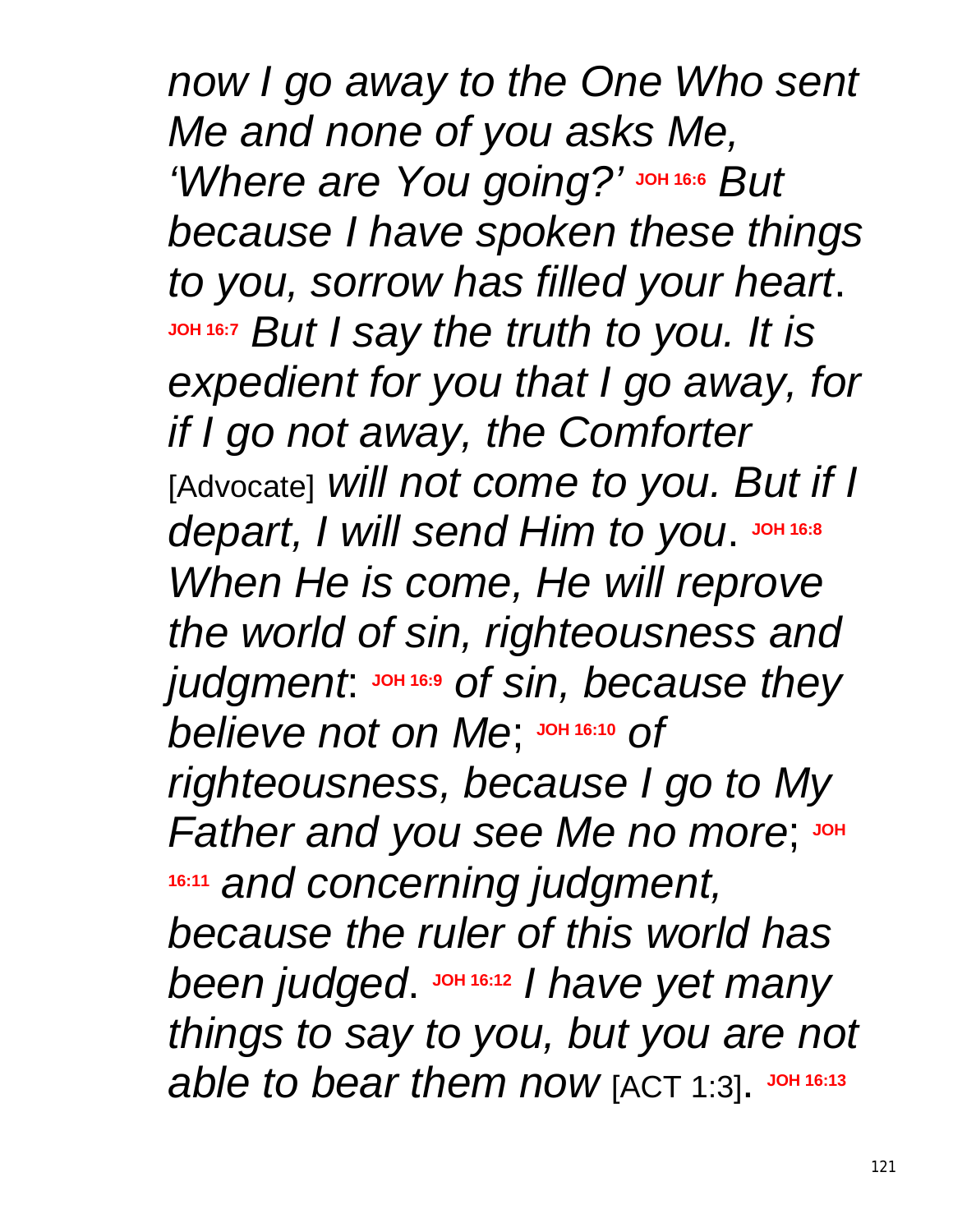*But when He, the Spirit of Truth, is come, He will guide you into all truth. He will not speak of Himself, but whatever He will hear, that will He speak and He will show you things*  to come.  $J$ OH 16:14 *He will glorify Me because of the things of Me He will receive and will announce it to you*. **JOH 16:15** *All things that the Father has are Mine; therefore I said, because of the things of Me He receives and will announce it to you.* **JOH 16:16** *A little while and you will no longer see Me. And again, a little while and you will see Me.* **JOH 16:17** Then said some of His disciples to one another, *What is this which He says to us, 'A little while and you see Me not. And again, a little while and you will see Me, because I am going to the Father?'*  **JOH 16:18** They said therefore*, What is*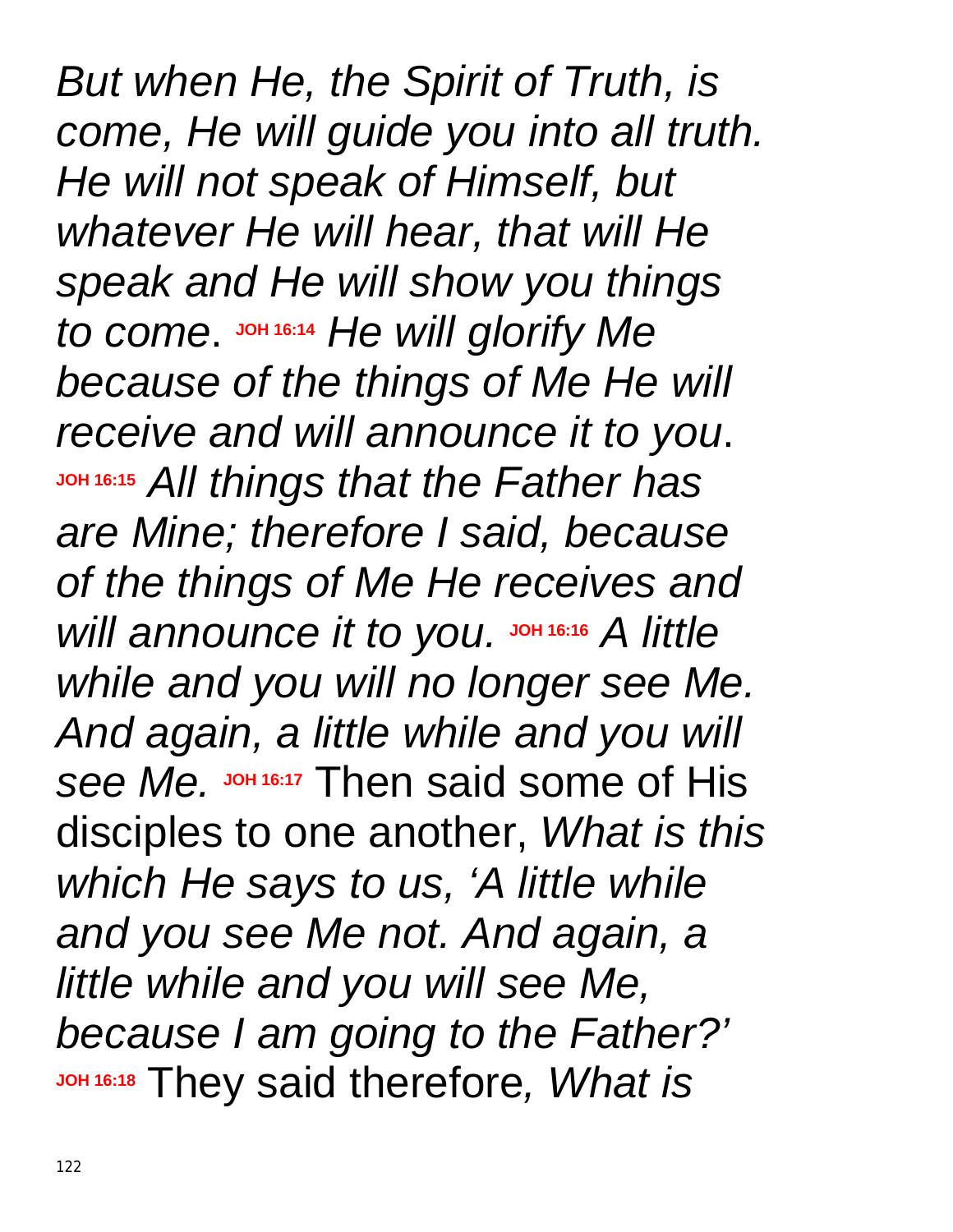*this which He says, 'A little while?' We do not know what He says.* JOH 16:19 Jesus knew that they desired to ask Him and He said to them, *Do you seek with one another about what I said, 'A little while and you will not see Me. And again, a little while and you will see Me?'* **JOH 16:20** *Most assuredly, I say to you, That you will weep and lament, but the world will rejoice. You will be sorrowful, but your sorrow will turn to joy.* JOH 16:21 *The woman when she is in labor has sorrow because her hour is come, but as soon as she brings forth the child, she remembers no longer the anguish, because of the joy that a man* was born into the world. JOH 16:22 *And you therefore now have sorrow but again I will see you and your heart will rejoice, and your joy no*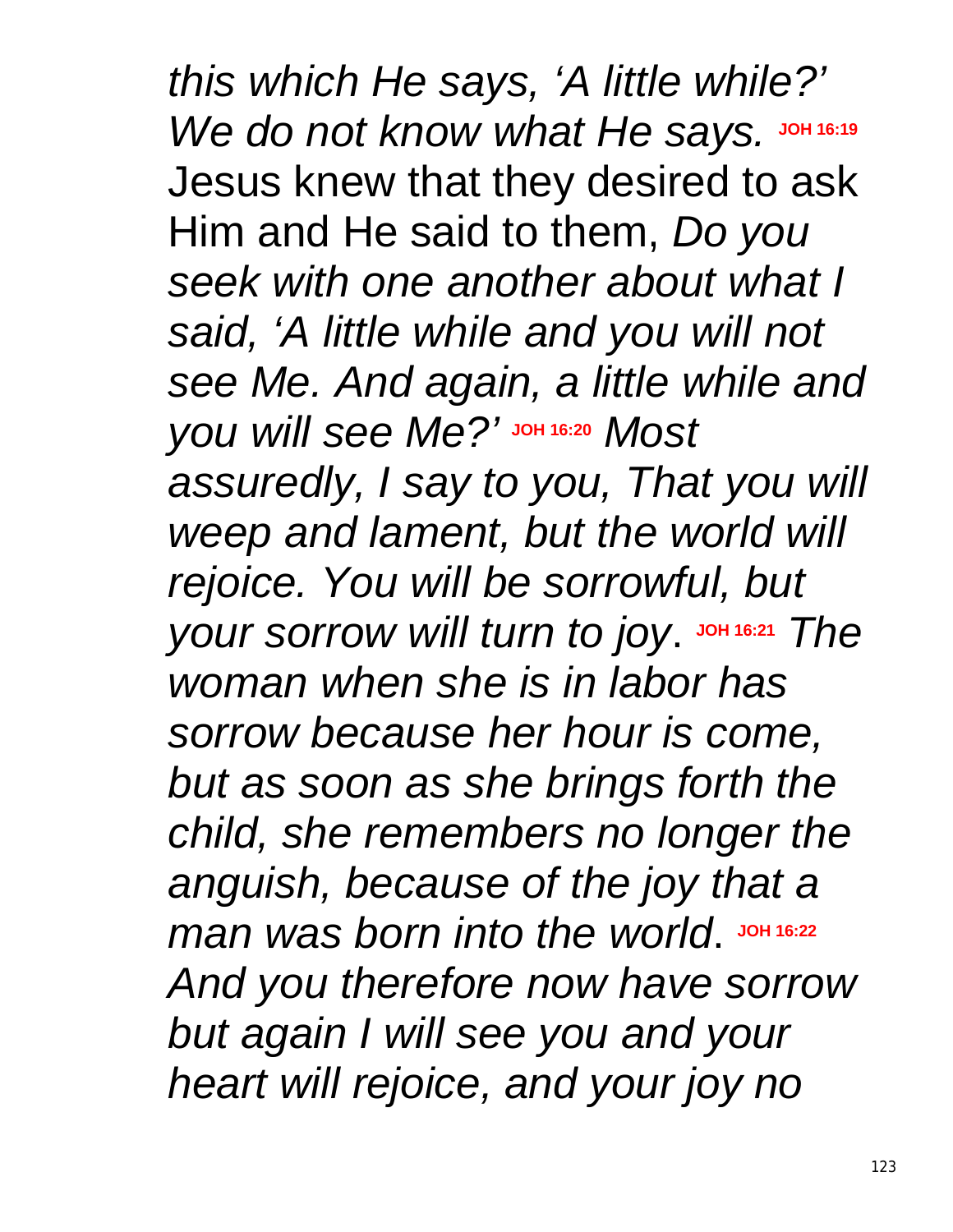*one* will take from you. JOH 16:23 And in *that day you will ask Me nothing. Most assuredly, I say to you, 'Whatever you will ask the Father in My name, He will give it to you* [See on verses 15:15, 16 above]. JOH 16:24 *Until now you have asked nothing in My name. Ask and you will receive, in order that your joy may be made full.* **JOH 16:25** *These things have I spoken to you in proverbs* [parables -also again in JOH 16:25, 29] *but the hour is coming when no longer will I speak to you in proverbs, but I will announce to you boldly* **about the Father. JOH 16:26 In that** *day you will ask in My name and I say not to you, that I will pray the Father* for you, JOH 16:27 for the Father *Himself loves you, because you have loved Me and have believed*  that I came out from the Father. JOH 16:28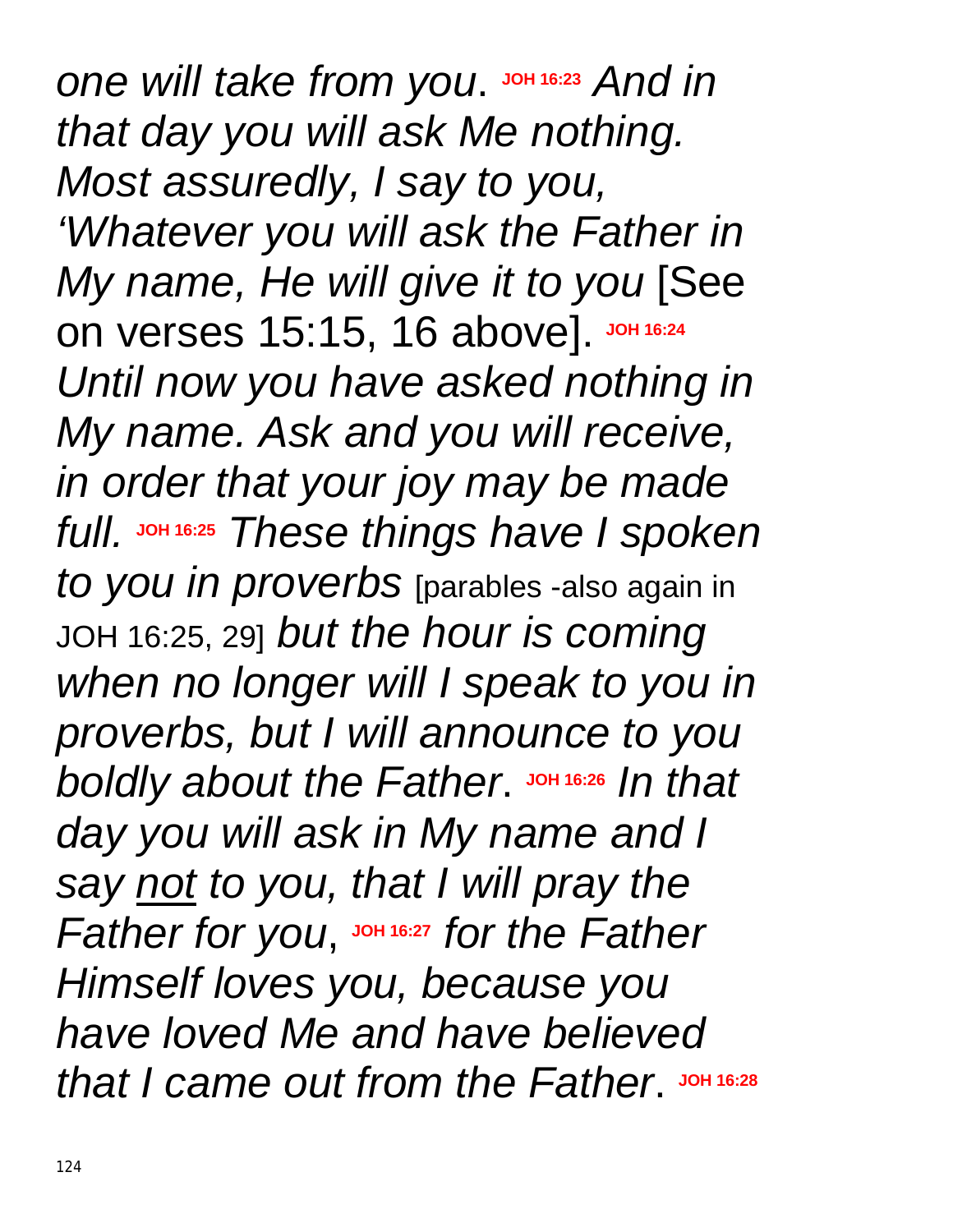*I came out from the Father and have come into the world. Again, I leave the world and go to the Father* [1JO 2:22, 23]. JOH 16:29 His disciples say to Him, *Behold, now You speak plainly and*   $A$  *are* speaking no proverb. JOH 16:30 Now *we know that You know all things and You have no need in order that anyone should ask You. By this we believe that You came out from God.* **JOH 16:31** Jesus answered them, *Now do you believe?* **JOH 16:32** *Behold, the hour comes, yes, is now come, that you shall be scattered, every man to his own* [home - things] *and Me you leave alone. And I am not alone because*  the Father is with Me. JOH 16:33 These *things I have spoken to you in order that in Me you may have peace. In the world you have tribulation but be of good cheer, I have overcome the*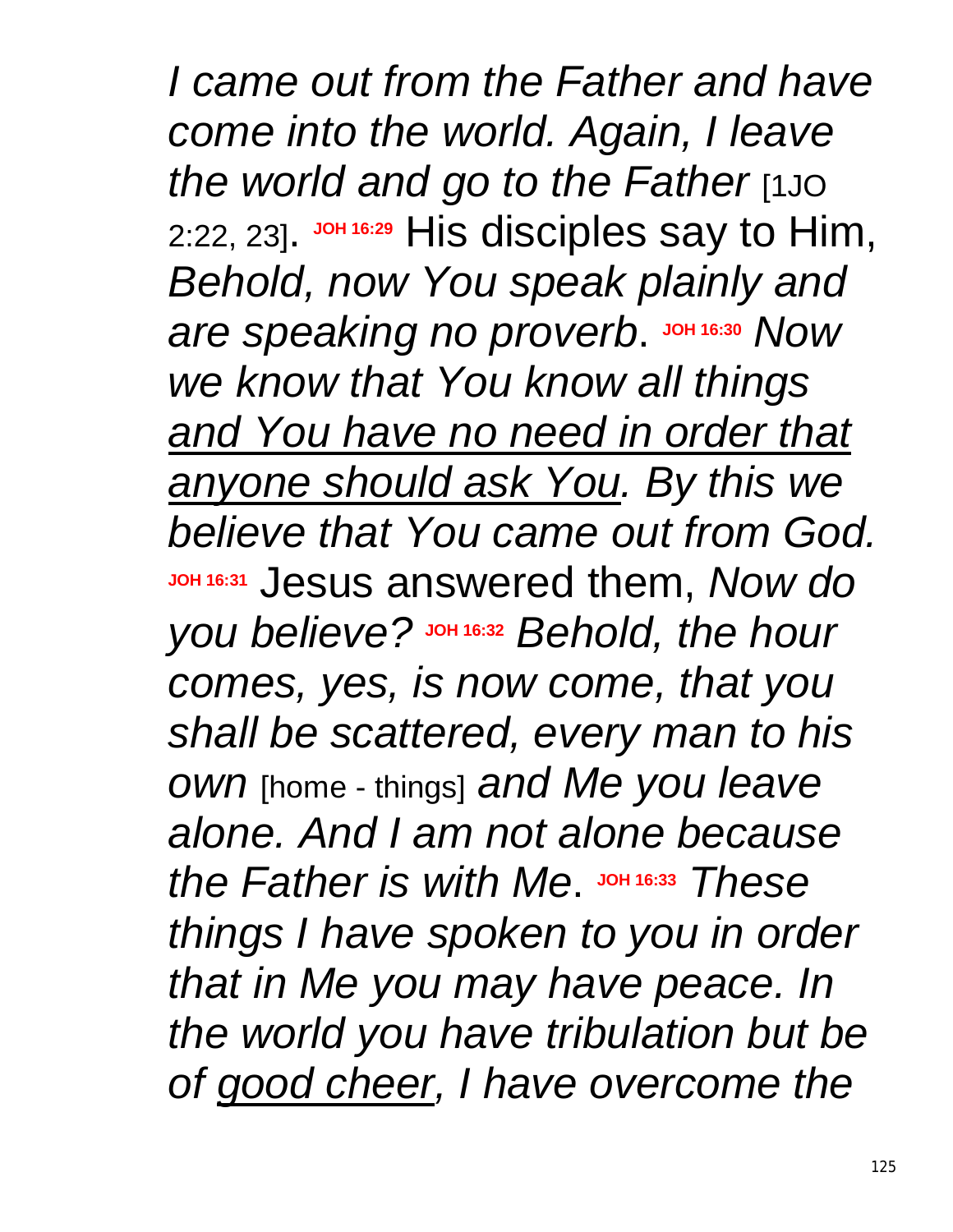*world."* **JOH 17:1** And Jesus, lifting up His eyes to Heaven, having spoken these things said, *Father, the hour is come. Glorify Your Son that Your*   $S$ on also may glorify You. JOH 17:2 *Even as You gave to Him* [the Son] *AUTHORITY over all flesh, in order that all whom you have given to Him* [the Son] *He will give to them eternal life*. **JOH 17:***3 And this is eternal life, that they may know You the only true God and Jesus Christ Whom You sent*.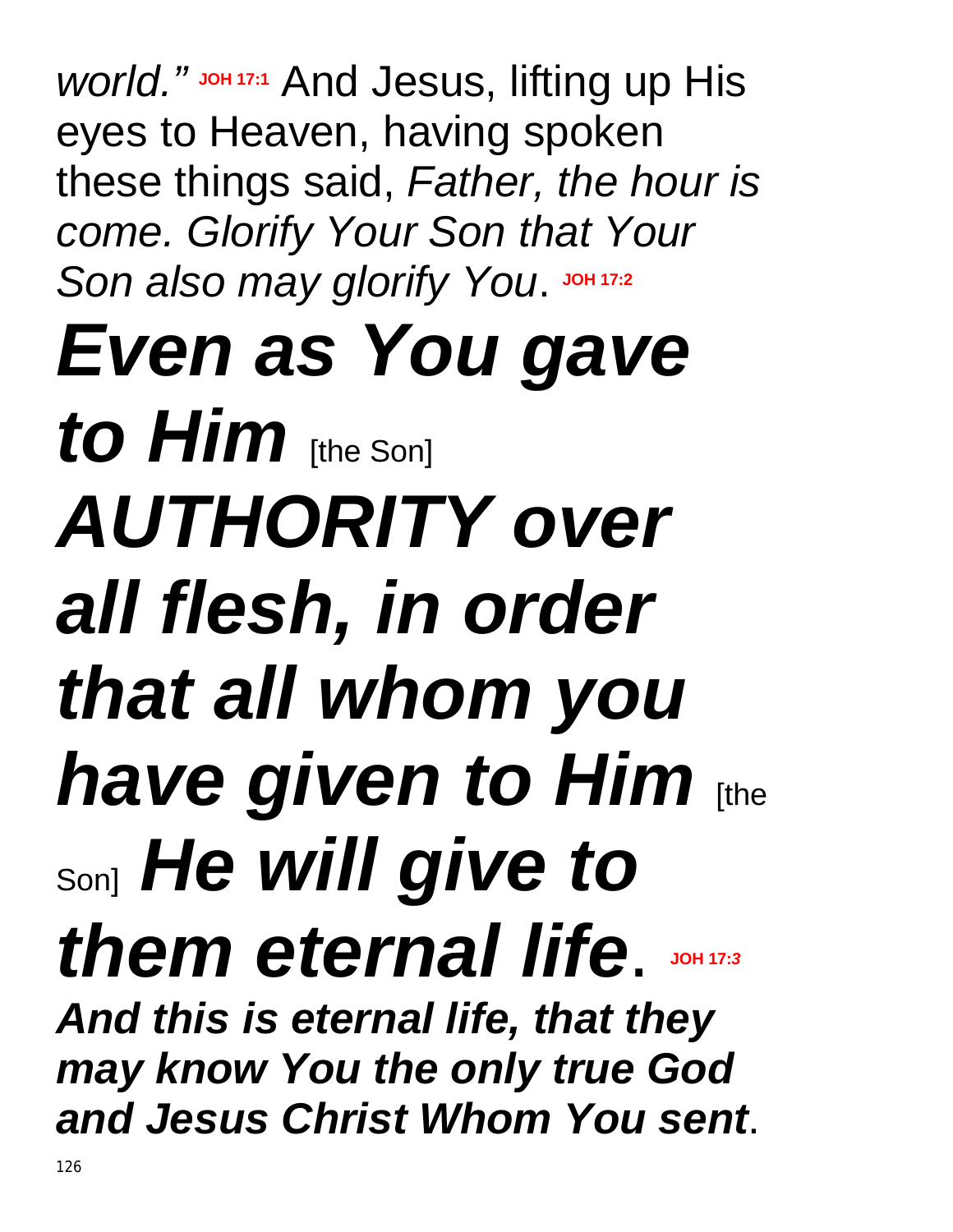# **JOH 17:4** *I glorified You on the Earth. I finished the work which You gave*  to Me in order that I should do. JOH **17:5** *Now, Oh Father, glorify Me with Your own self, with the glory which I had with You before the*

*world was* [JOH 17:24]. **JOH 17:6** *I have manifested Your name to the men* [11 disciples] *whom You gave Me out of the world. Yours they were and You gave them to Me and they*  have kept Your word. **JOH 17:7** Now they *have known that all things whatever You have given Me are of You.* JOH 17:8 *Because I have given to*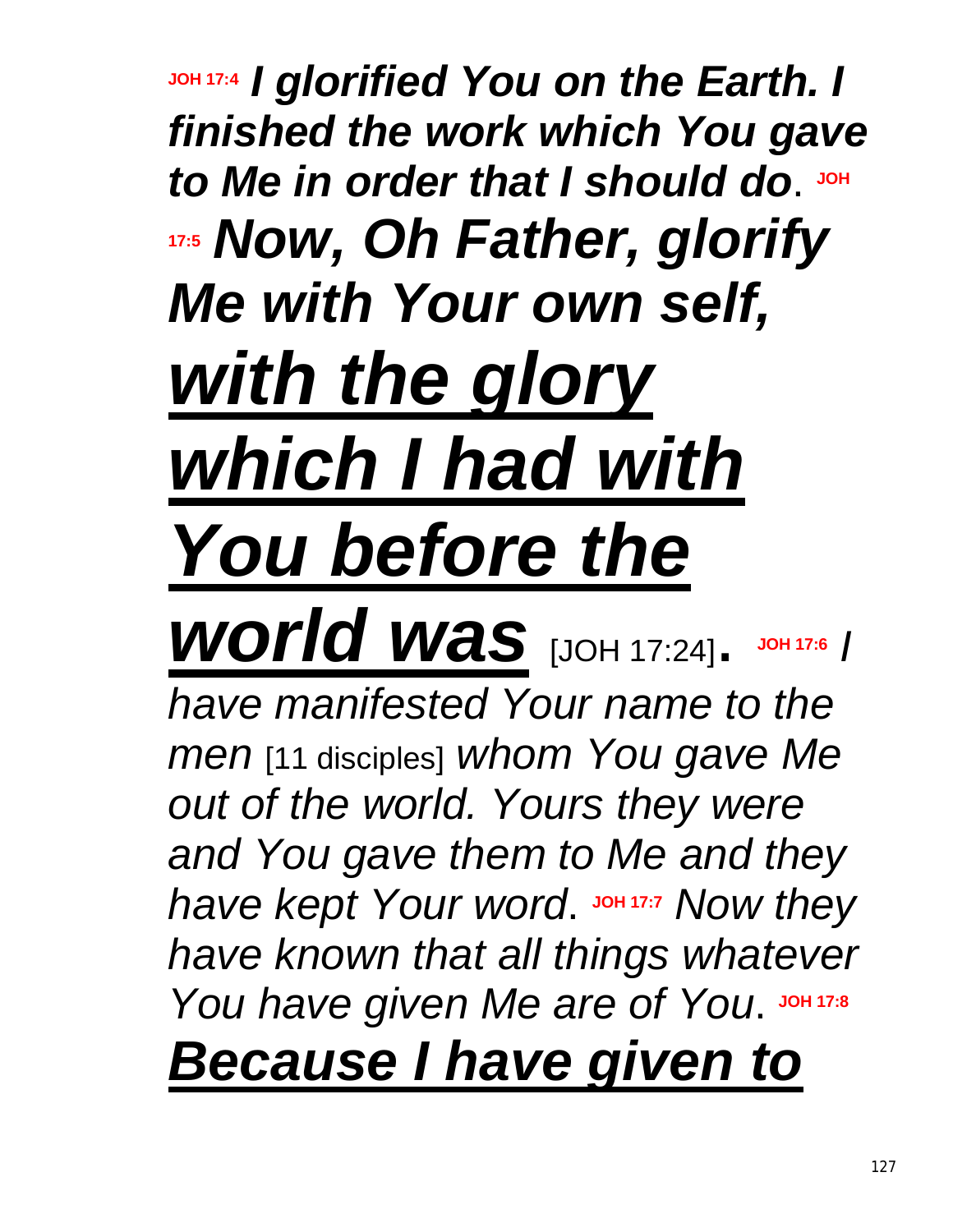*them the words which You gave Me. They have received them and have known truly that I came out from You. They have believed that You did send Me*. **JOH 17:9** *I pray for them. I pray NOT FOR THE WORLD but for those whom You have given Me because they are Yours* [See also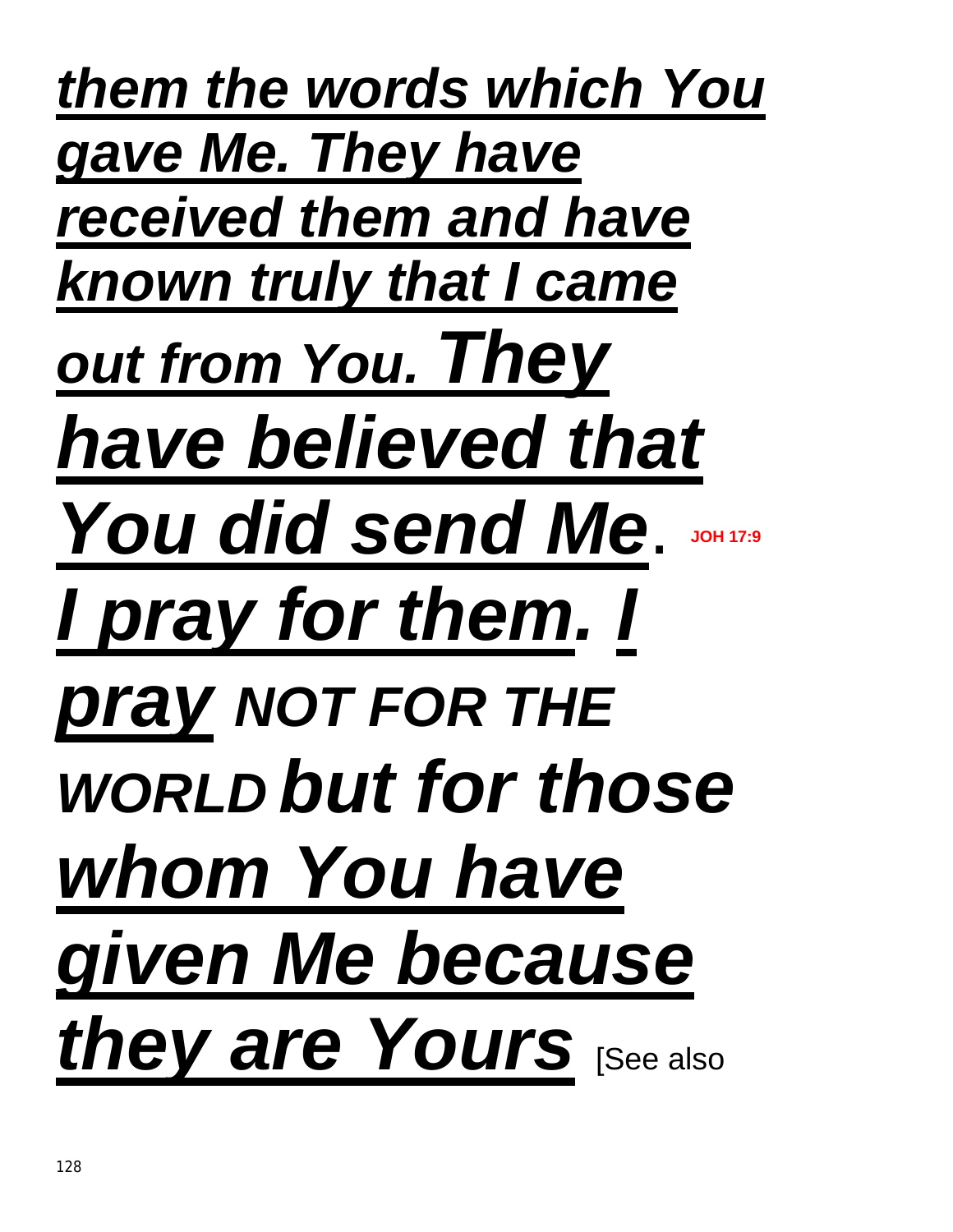JOH 17:20]. **JOH 17:10** *And all Mine are Yours and Yours are Mine and I am*   $g$ *lorified in them.*  $J$ <sup>0H</sup><sub>17:11</sub> *I will be no more in the world but these are in the world and I come to You. Holy Father, keep through Your own name those whom You have given Me that they may be one, as We*  **are** [one - JOH 17:21]. **JOH 17:12** *When I was with*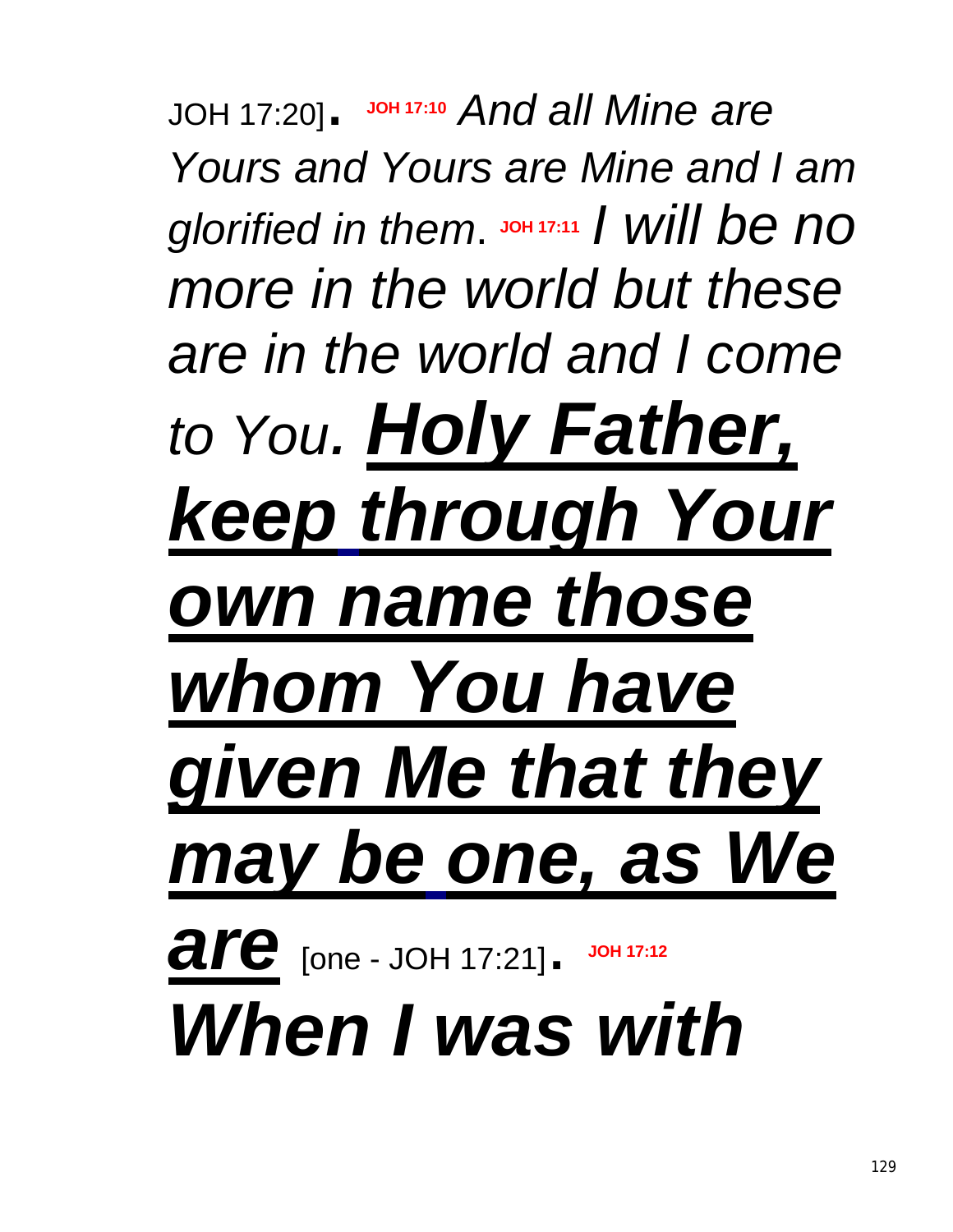# *them I kept them in Your name, whom You have given Me and I have guarded and lost none of them except the son of*

*destruction, in order that the Scripture might be fulfilled* [PSA

109:8 & 69:25 (ACT 1:20 - 1PE 5:2, 3; 2:25; TIT 1:7; 1TI 3:1, 2; ACT 20:28; PHI 1:1)]. **JOH 17:13** *But now I come to You. And these things I speak in the world in order that they might have My joy fulfilled in* 

*them*. **JOH 17:14** *I have given them Your Word*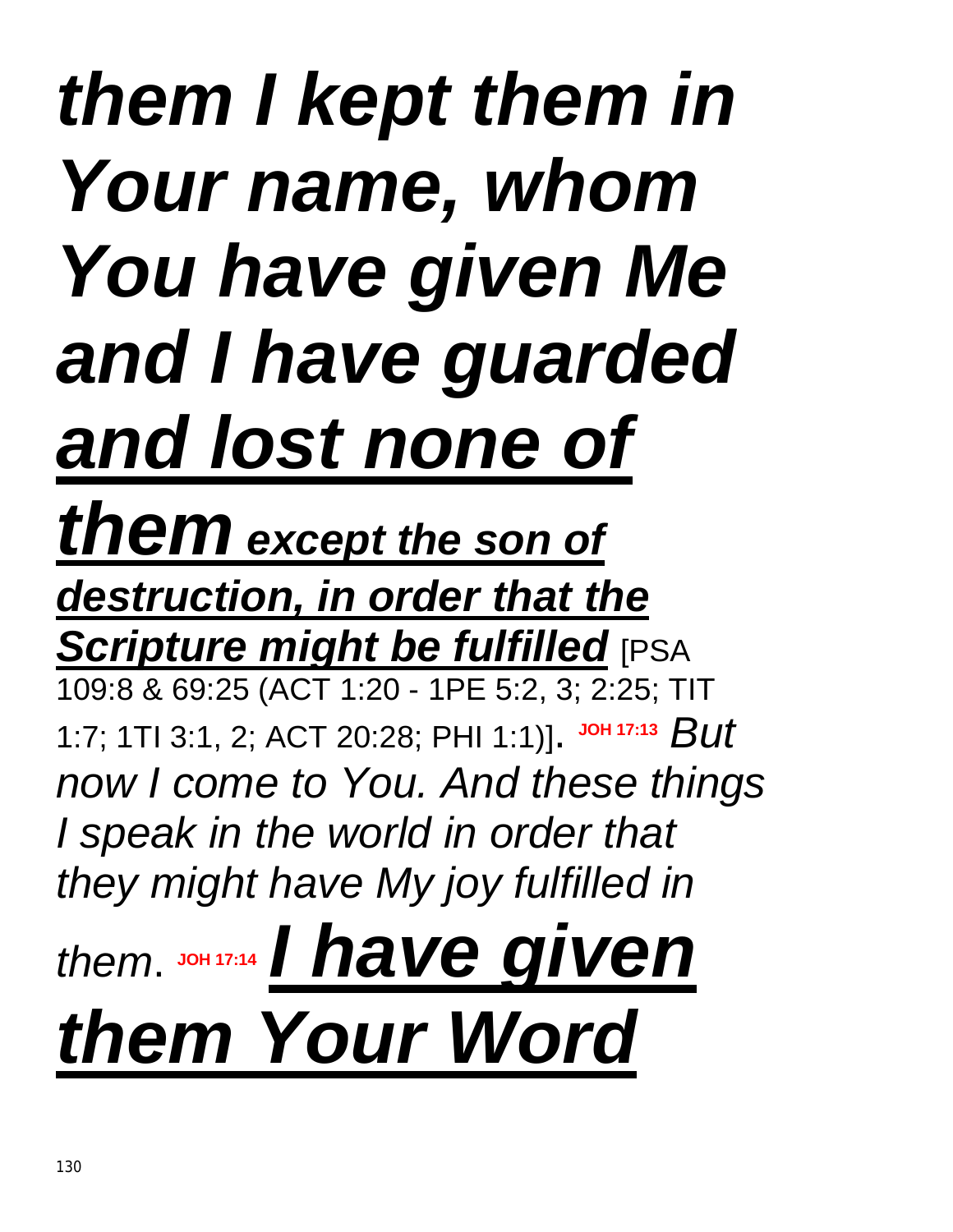*and the world has hated them because they are not of the world even as I am not of* **the world.** JOH 17:15 *I pray not in order that You should take them out of the world but in order that You should keep them out of*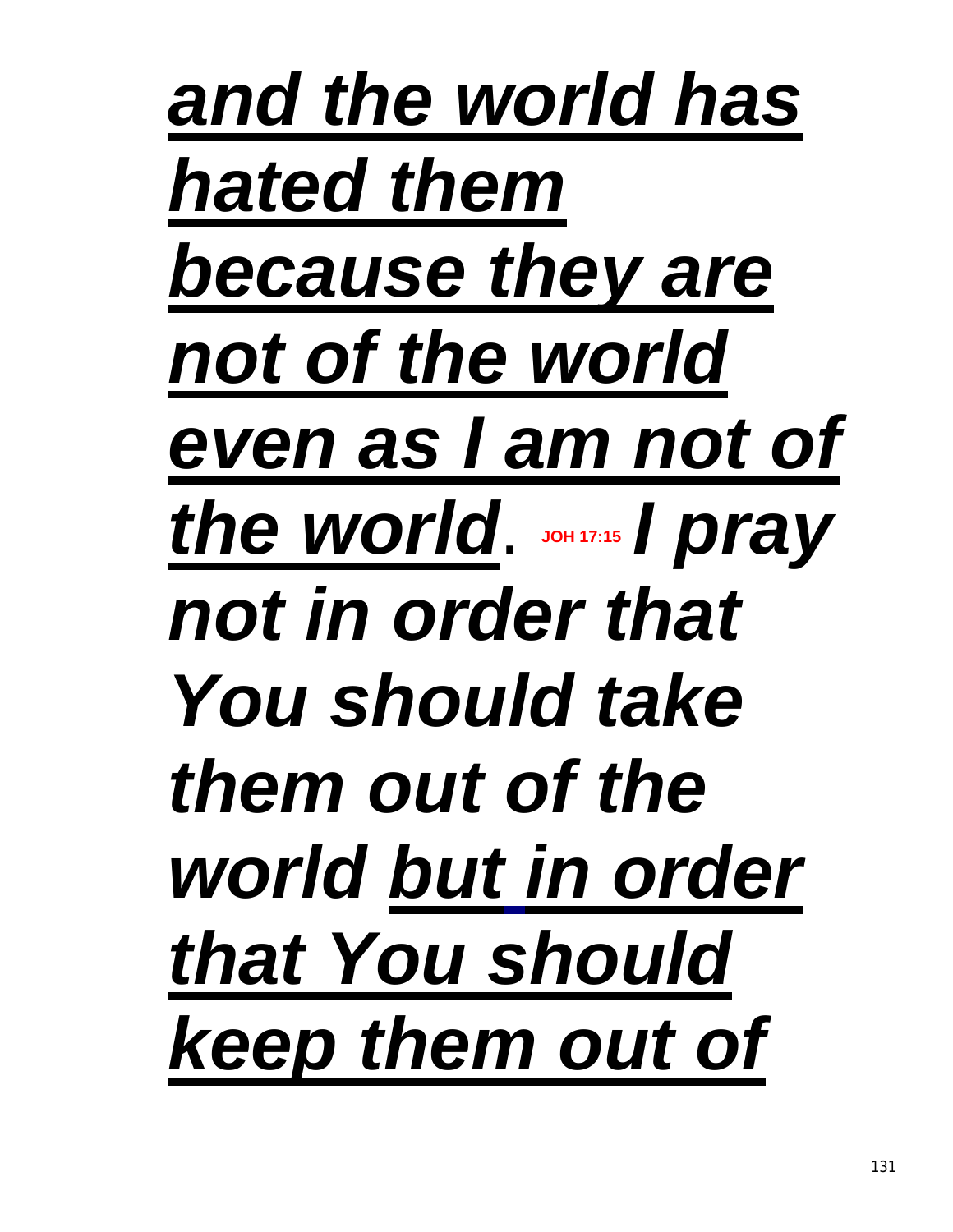# *the evil*. **JOH 17:16** *They are not of the world even as I am not of the world***. JOH 17:17** *Make them holy in the truth. Your word is truth***. JOH 17:18** *Even as You sent Me into the world I also sent them into the world.*  $J$   $O$   $H$   $17:19$  *And for them I make Myself holy in order that those also may be made holy in truth.* JOH 17:20 *BUT I ASK NOT CONCERNING THESE ONLY BUT ALSO CONCERNING THE ONES BELIEVING ON ME THROUGH*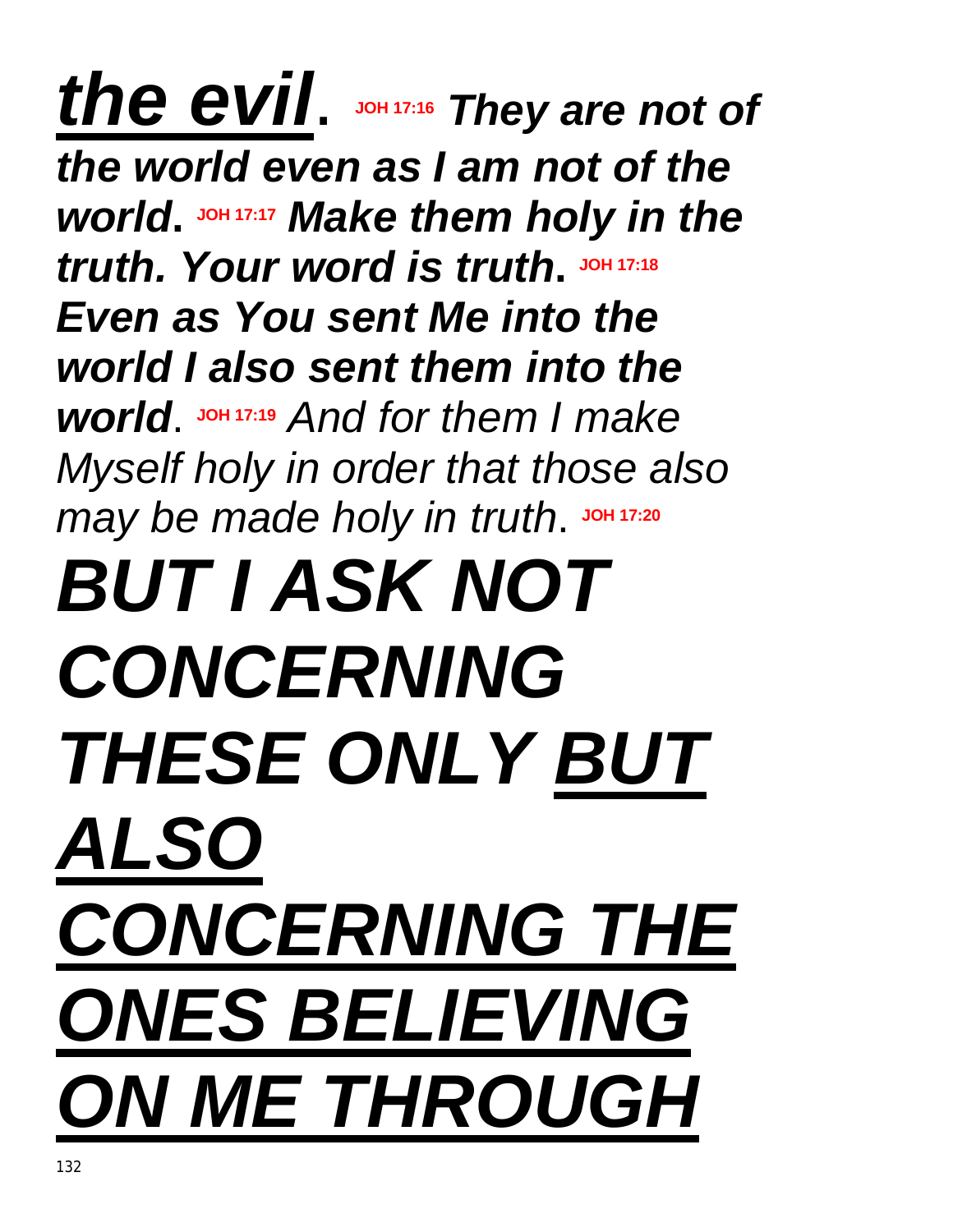*THEIR WORD ABOUT ME* [See also JOH 17:9], **JOH 17:21** *IN ORDER THAT THEY ALL MAY BE ONE; EVEN AS YOU FATHER ARE IN ME AND I IN YOU, IN ORDER THAT THOSE ALSO MAY BE ONE IN US IN ORDER THAT THE WORLD MAY BELIEVE THAT YOU SENT ME*. **JOH 17:22** *The glory which You gave Me I also have given them; in order that they may be one, even as We are one* [JOH 17:11]. **JOH 17:23** *I in them and You in Me, that they may be made perfect in one in order that the world may know that You sent Me and loved them, even as You loved Me*. **JOH 17:24** *Father, I will that they also, whom You have*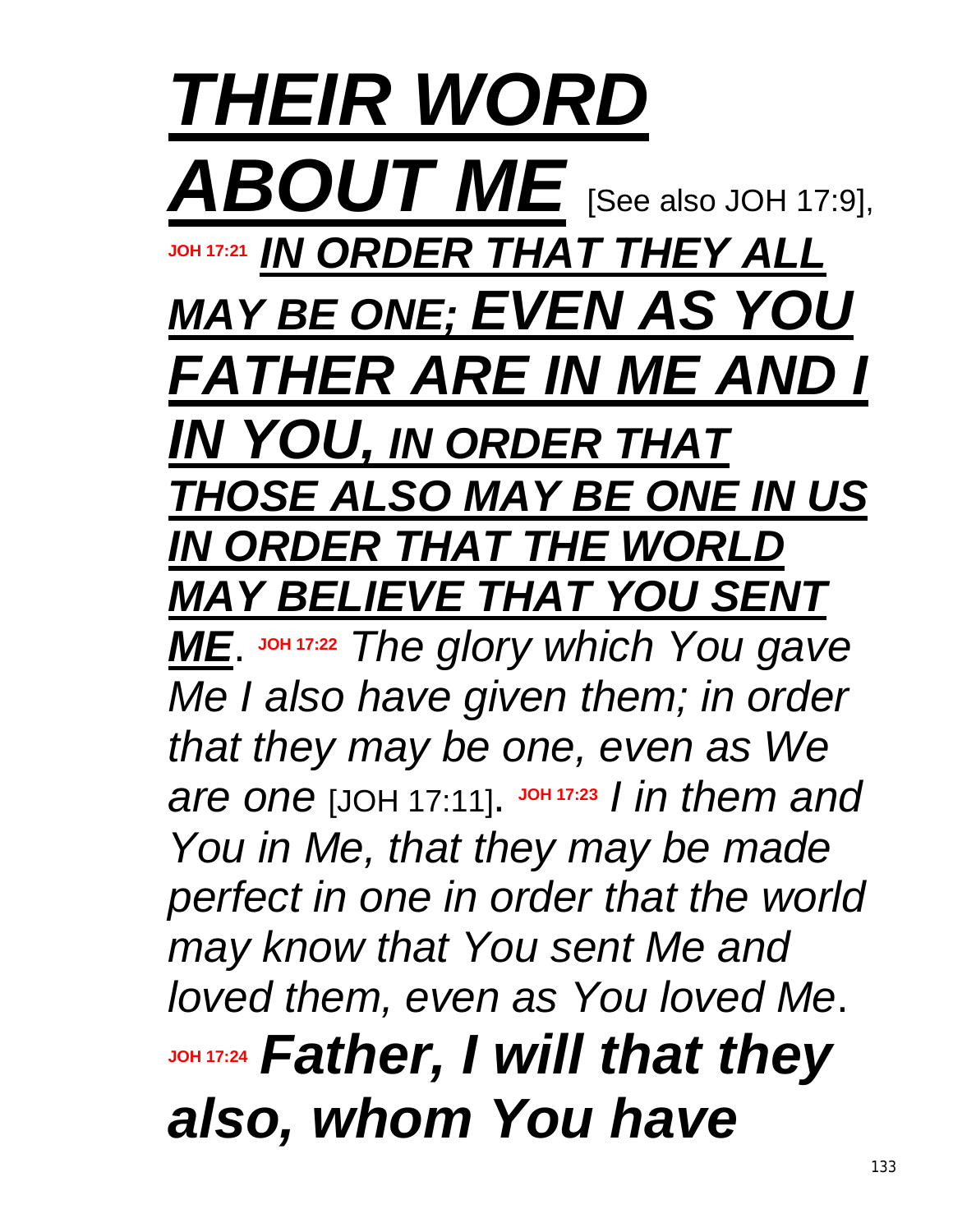### *given Me, be with Me where I am that they may behold My glory, which You have given Me because You loved Me BEFORE THE FOUNDATION OF THE WORLD* [JOH 17:5]. **JOH 17:25** *Oh righteous Father, the world has not known You but I have known You, and these have known that You sent Me*. **JOH 17:26** *I have declared to them Your name and will declare it, that the love wherewith You have loved Me may be in them and I in them.*

**JOH 18:1** Therefore when Jesus had said these things, He went out with His disciples over the brook Kidron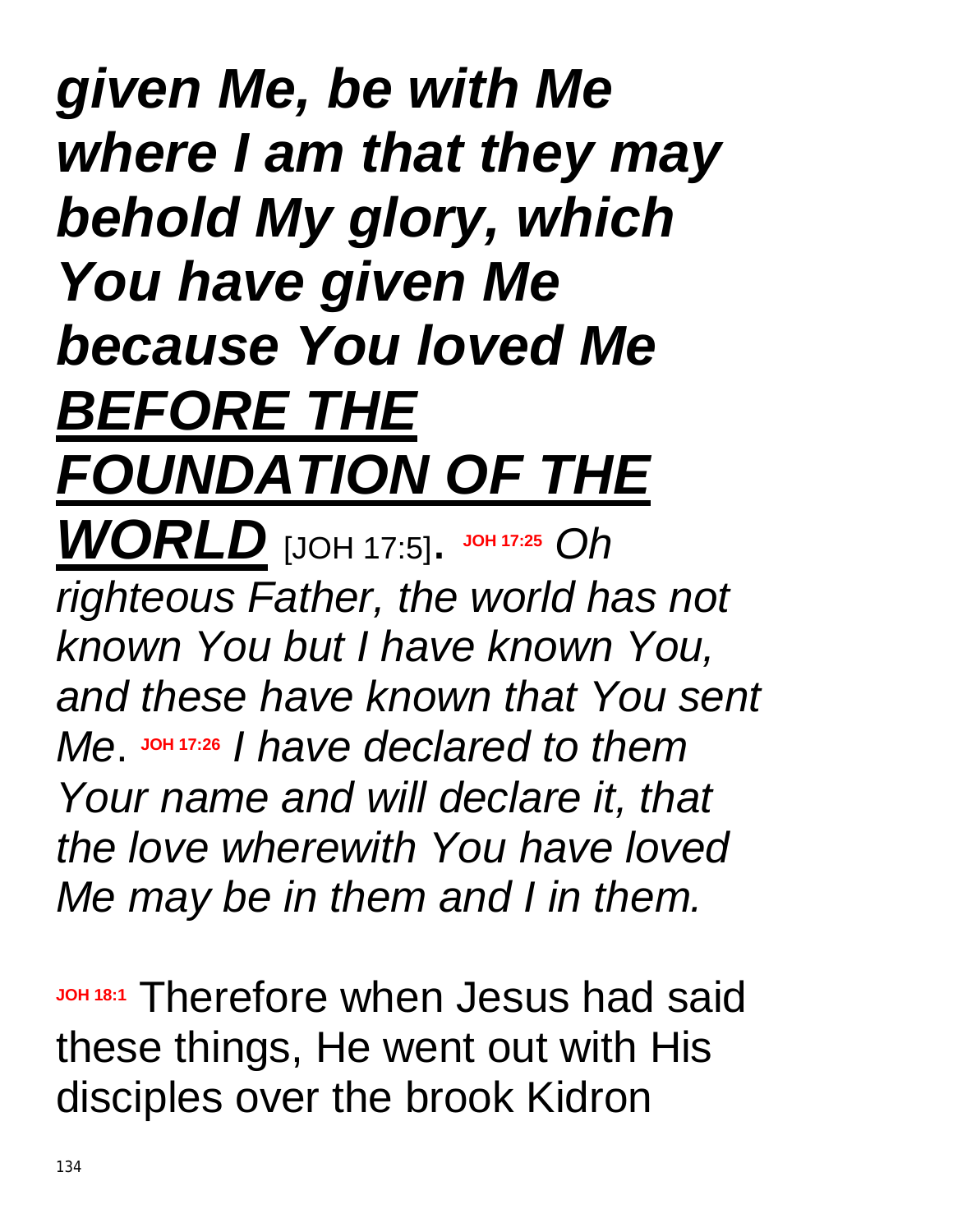where there was a garden and He entered it with His disciples. JOH 18:2 And also Judas the one who betrayed Him knew the place because Jesus often went there with His disciples. JOH **18:3** Therefore Judas receiving a band of men and officers of the chief priests and of the Pharisees, came there with lanterns, torches and weapons. **JOH 18:4** Jesus therefore, knowing all things that would happen to Him, went forth and said to them, *Who do you seek?* JOH 18:5 They answered Him, *Jesus the Nazarene.* He says to them, *I am He.* And also Judas who betrayed Him, stood with them. **JOH 18:6** Therefore as He said to them, *I am He,* They went backward and fell to the ground. **JOH 18:7** Therefore again He asked them, *Who do you seek?* And they said, *Jesus the*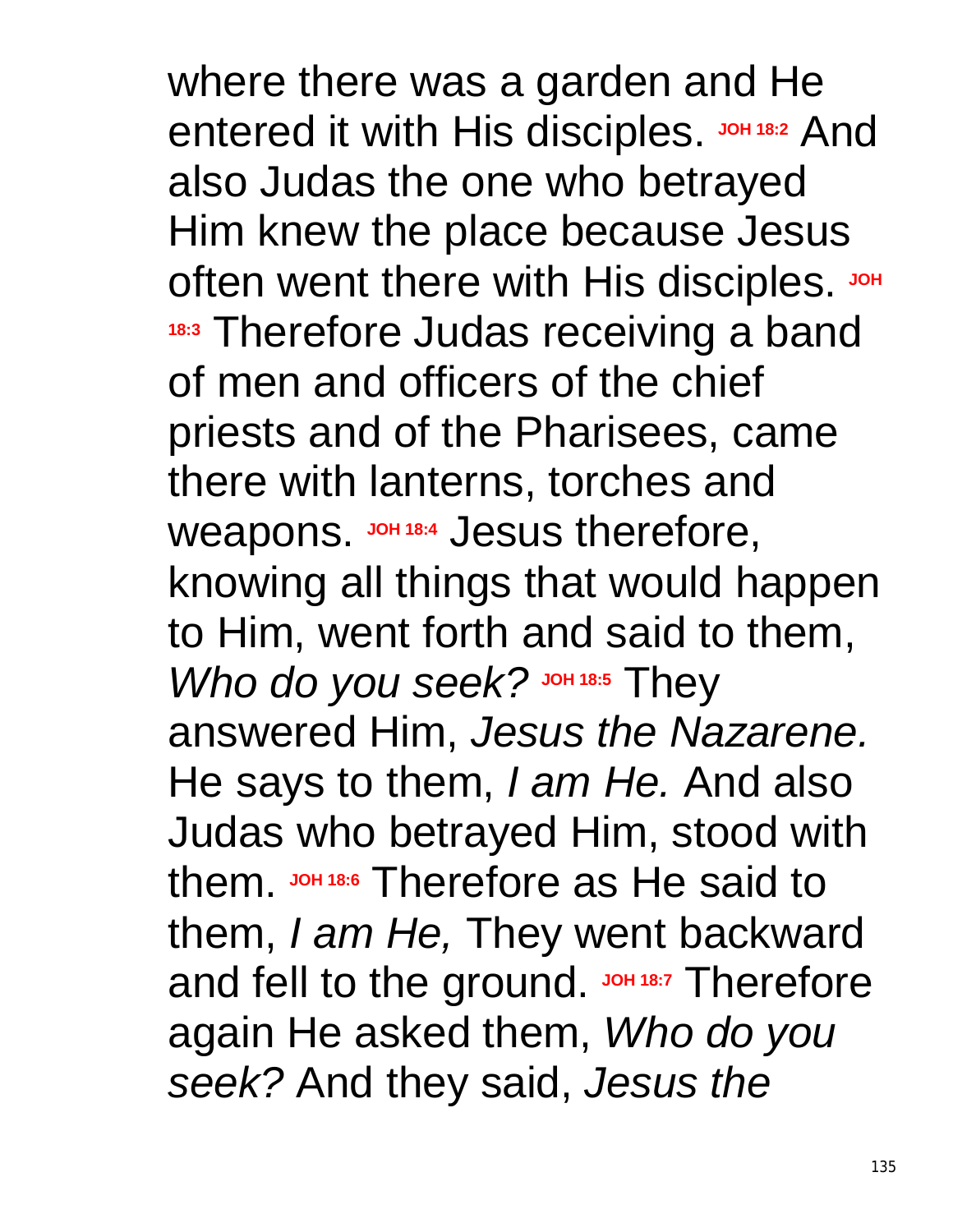$N$ *azarene.* **Jesus** answered, *them not one shall be lost* [destroyed - JOH 17:11-12]. **JOH 18:10** Therefore Simon Peter having a sword drew it and struck the high priest's servant cutting off his right ear [Healed - LUK 22:49-51]. The servant's name was Malchos. JOH 18:11 Therefore Jesus said to Peter, *Put up your sword into its sheath. The cup which My Father has given Me, shall I not drink it?* 

**JOH 18:12** Then the band and the captain and officers of the Jews took Jesus, bound Him **JOH 18:13** and led Him away to Annas first (for he was father in law to Caiaphas, who was the high priest that year). JOH 18:14 Now Caiaphas was he, who gave counsel to the Jews, that it was expedient that one Man should die for the people [JOH 11:49-51].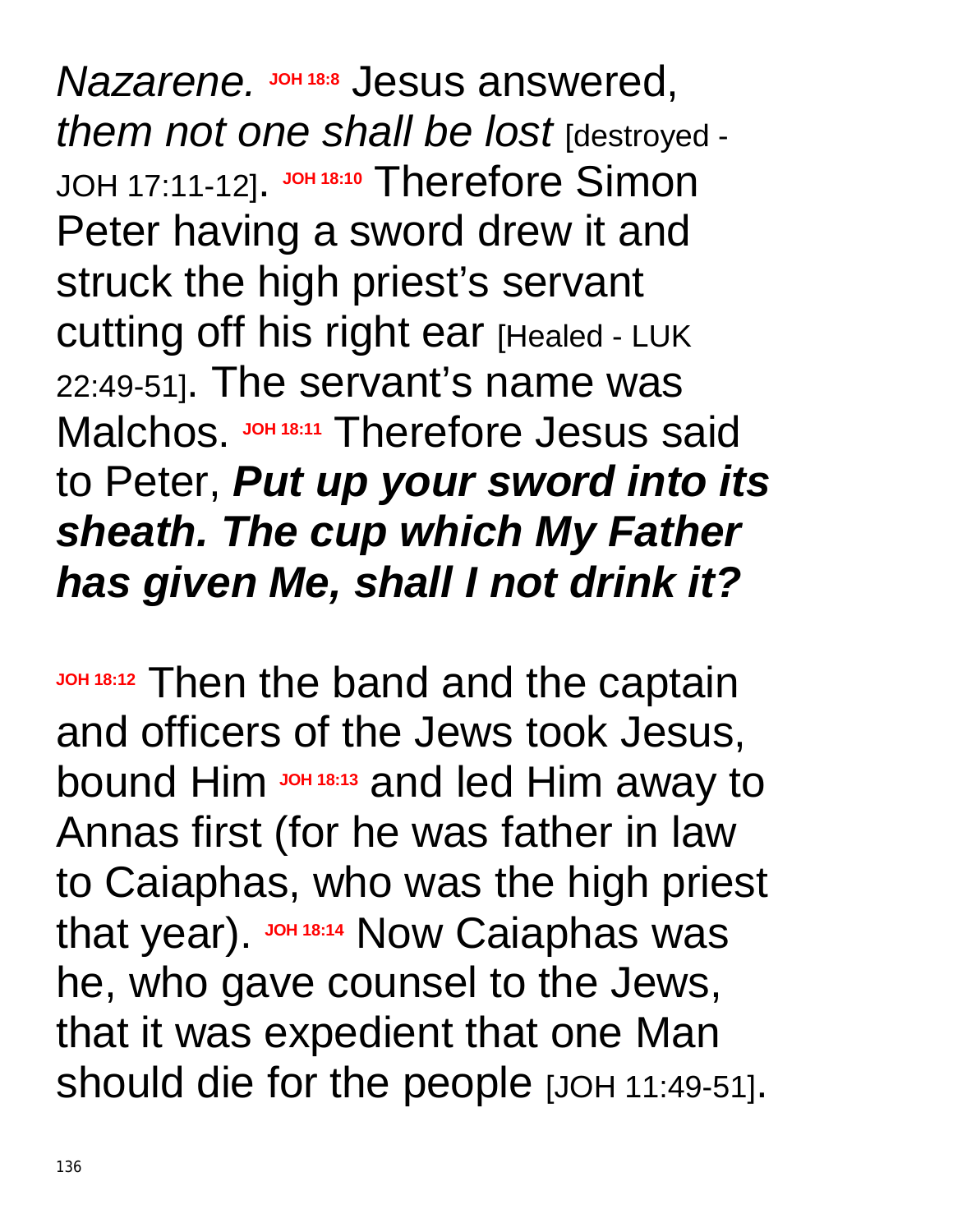**JOH 18:15** And Simon Peter followed Jesus and so did another disciple [John - ?] who was known to the high priest and went in with Jesus into the court of the high priest. **JOH 18:16** But Peter stood outside the door. Then went out that other disciple, who was known to the high priest, and spoke to her who kept the door and brought in Peter. JOH 18:17 Then said the maidservant, who kept the door, to Peter, *Are you not also one of this Man's disciples?* He said, *I am not.* **JOH 18:18** But the servants and officers who stood there, having made a fire (for it was cold) were warming themselves. Peter was also standing With them and warming himself. **JOH 18:19** The high priest then asked Jesus about His disciples and His doctrine. **JOH 18:20** Jesus answered him, *I spoke*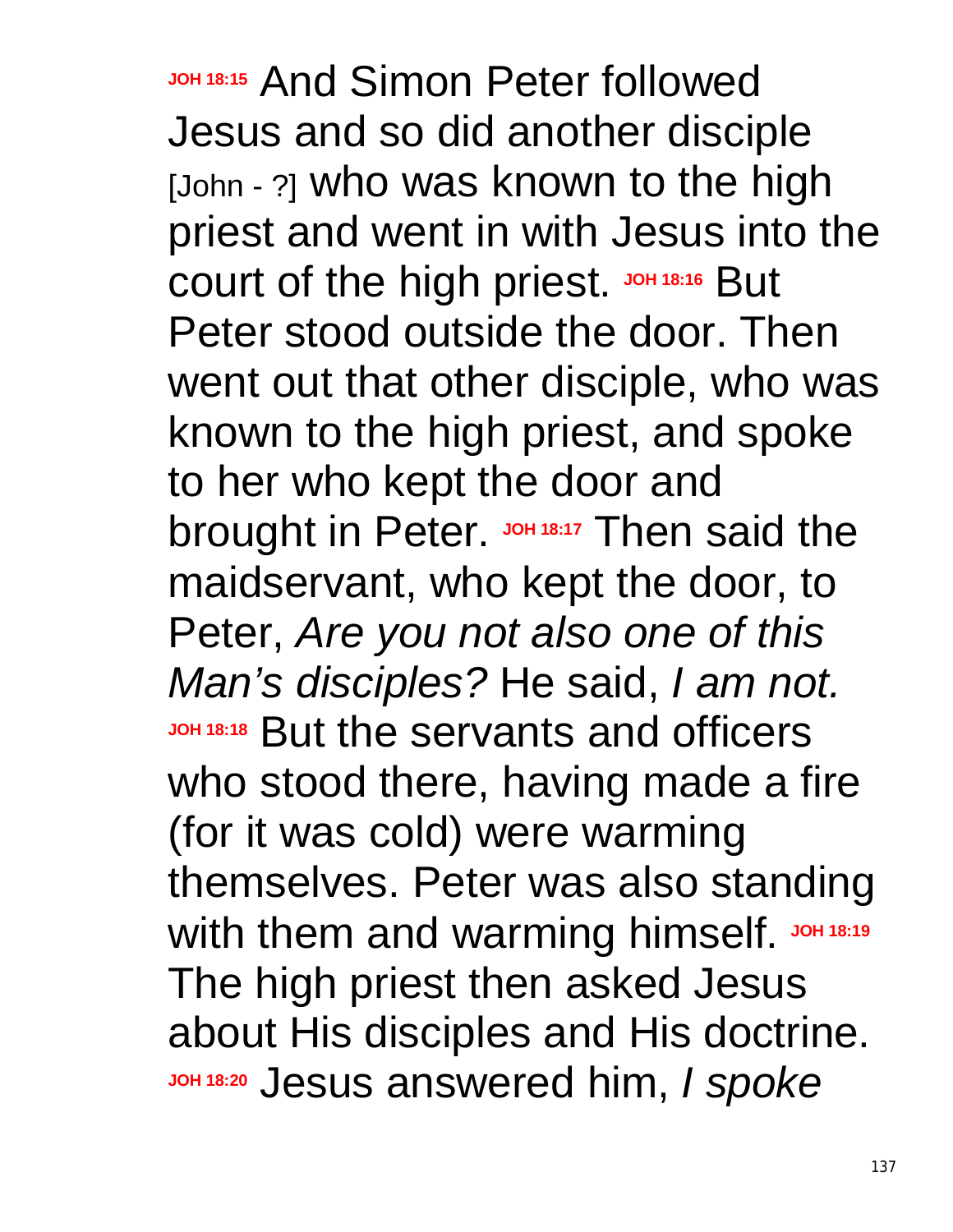*openly to the world. I always taught in the synagogue and in the Temple, where the Jews always gather and*   $in$  *secret have I said nothing.* JOH 18:21 *Why do you ask Me? Ask those who heard Me, what I have said to them. Behold, those know what I said.* **JOH 18:22** When He had thus spoken, one of the officers who stood by struck Jesus with the palm of his hand saying, *Do You answer the high*  **priest so?** Jesus answered him [MAT 5:38, 39; ACT 23:2, 3], *If I have spoken evil, bear witness concerning the evil, but if well, why do you strike Me?*

**JOH 18:24 Now Annas sent Him bound to** Caiaphas the chief priest. JOH 18:25 Simon Peter was standing and warming himself. They said therefore to him, *Are you not also*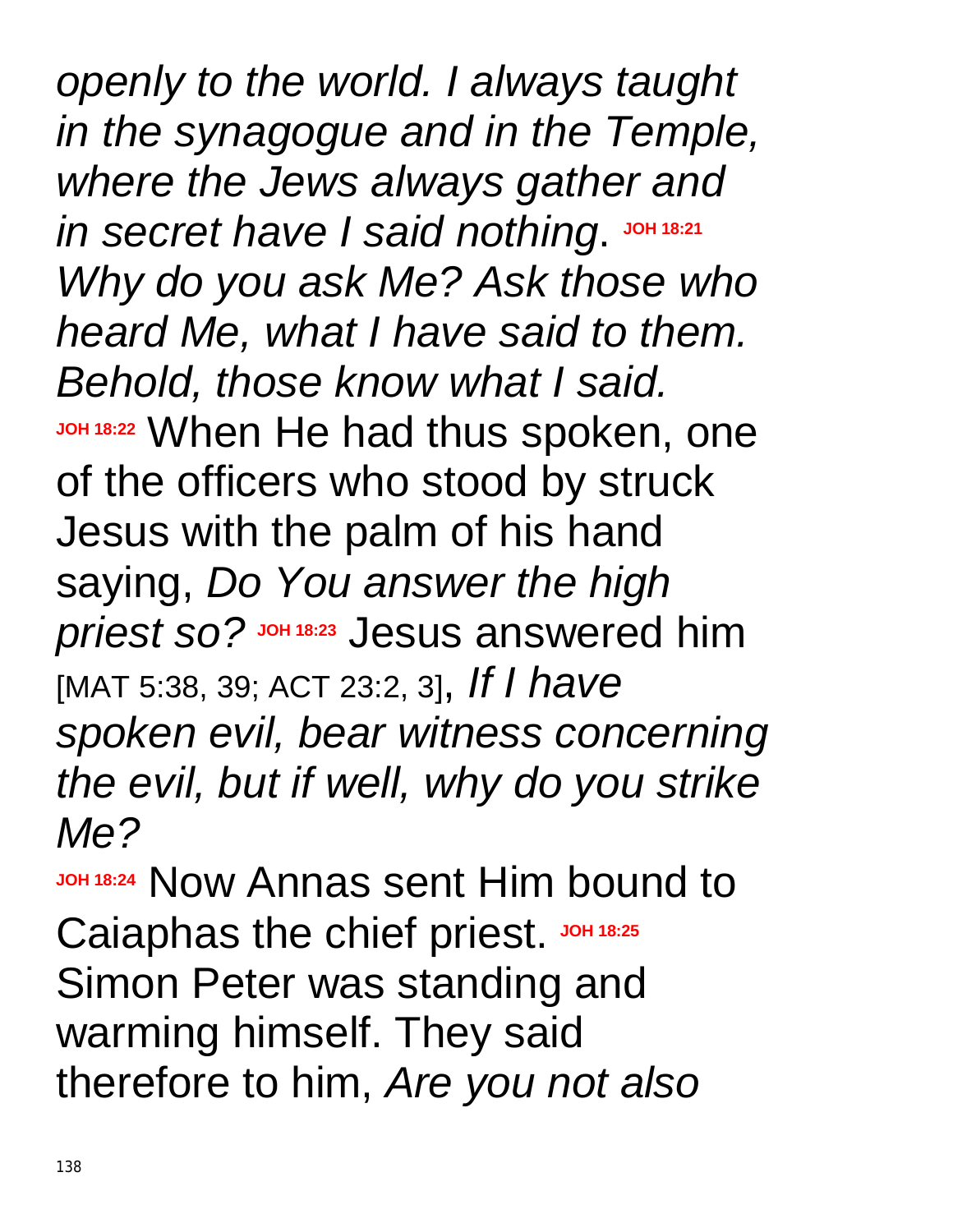*one of His disciples?* He denied it and said, *I am not.*  $J$ <sup>oh 18:26</sup> One of the servants of the high priest, being a relative of him whose ear Peter cut off, said, *Did I not see you in the garden with Him?* **JOH 18:27** Therefore Peter denied again and immediately the rooster sounded [JOH 13:38]. JOH 18:28 Then led they Jesus from Caiaphas to the governors palace. It was early [**Friday morning**]. But they went not into the governors palace, lest they should be defiled, but that they might eat the Passover [JOH 2:13]. JOH 18:29 Therefore Pilate went out to them and said, *What accusation do you bring* against this Man? JOH 18:30 They answered and said to him, *If He were not doing evil, we would not have delivered Him up to you.* JOH 18:31 Therefore Pilate said to them, *Take*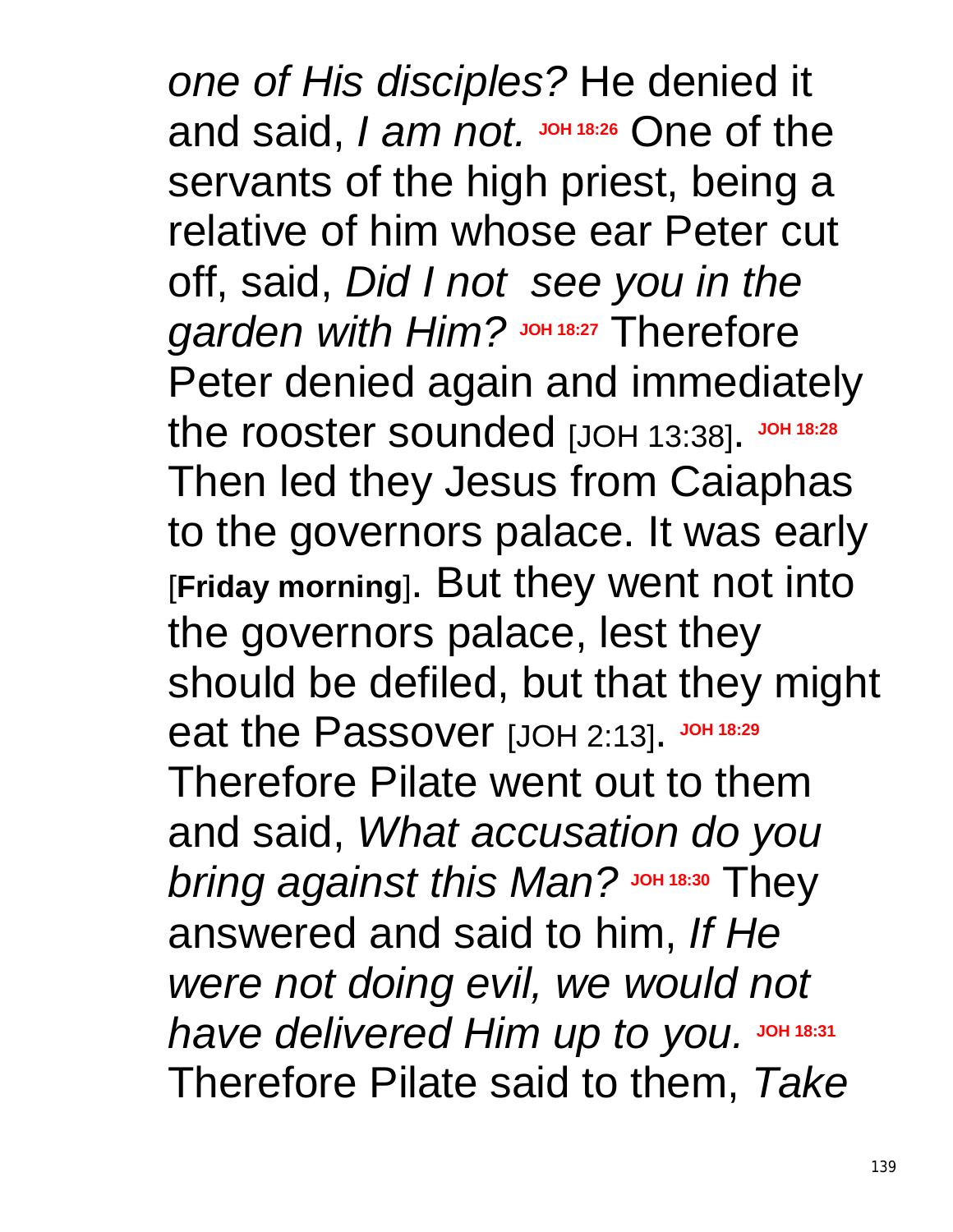*Him and judge Him according to your Law.* The Jews said to him, *We are not permitted to put anyone to*  death, JOH 18:32 in order that the word of Jesus might be fulfilled, which He said, signifying what death He Should die [JOH 12:32, 33; MAT 20:19]. JOH 18:33 Therefore Pilate entered again into the governors palace, and called Jesus and said to Him [a political charge], Are You the King of the Jews? JOH 18:34 Jesus answered, *Do you say this thing of yourself, or did others tell it to you about Me?* **JOH 18:35** Pilate answered, *I am not a Jew. Your nation and the chief priests delivered You to me. What did You do?* JOH 18:36 Jesus answered, *My Kingdom is not of this world. If My Kingdom were of this world* [LUK 16:16; ACT 28:23, 31], *then would My servants fight, in*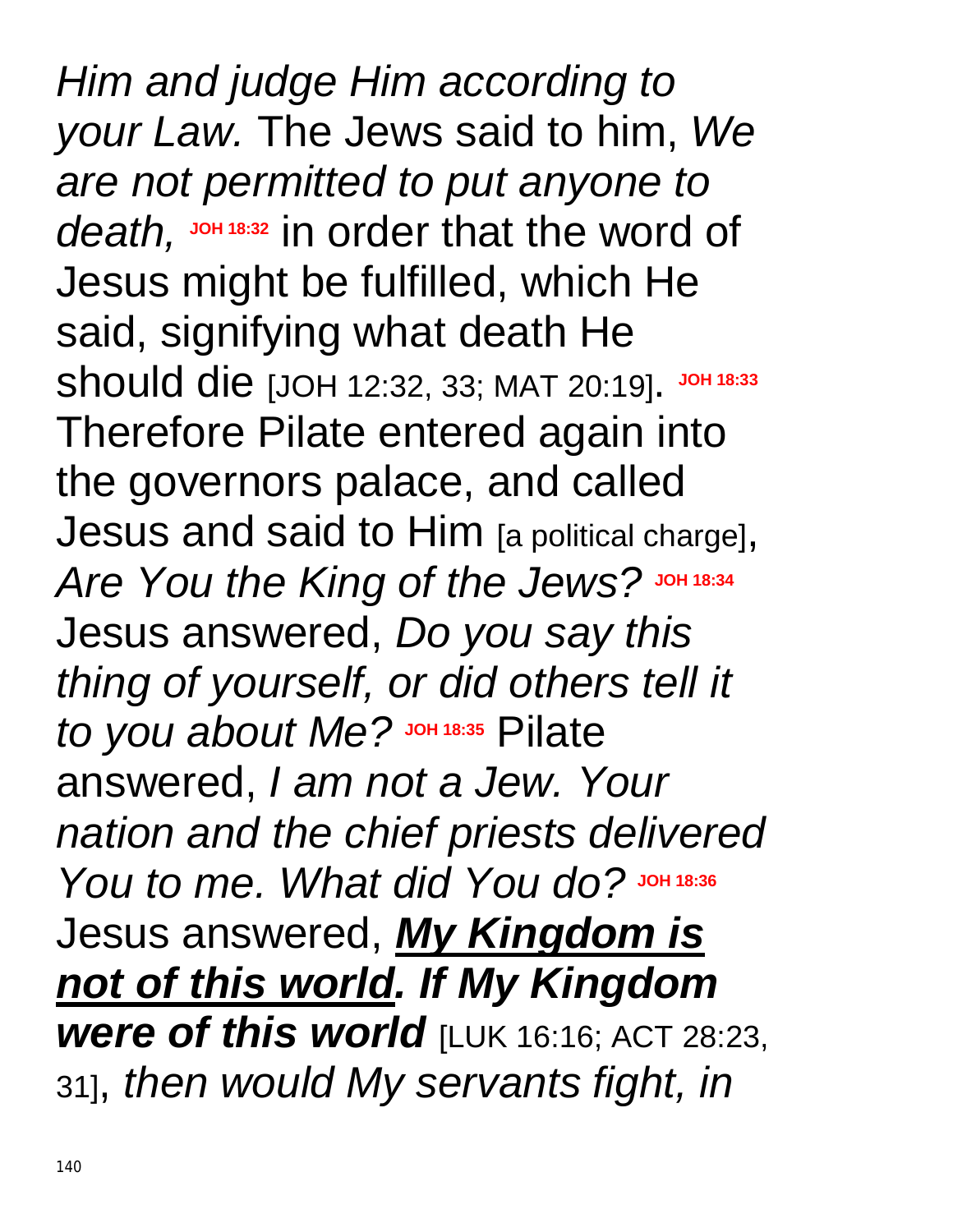*order that I should not be delivered to the Jews. But now My Kingdom is not from here* [*i*.*e*. of this realm or of this world]. **JOH 18:37** Pilate therefore said to Him, *Are You not a king then?* Jesus answered, *You say that I am a king. To this end was I born and for this cause came I into the world, that I should bear witness to the truth. Every one being of the truth hears My voice.* **JOH 18:38** Pilate says to Him, *What is truth?* And when he had said this, he went out again to the Jews and says to them, *I find nothing in Him*. **JOH 18:39** *But you have a custom, that I should release to you one at the Passover* [JOH 2:13]. *Will you therefore that I release to you the King of the Jews?*  **JOH 18:40** Therefore again they cried out saying, *Not this One but Barabbas*.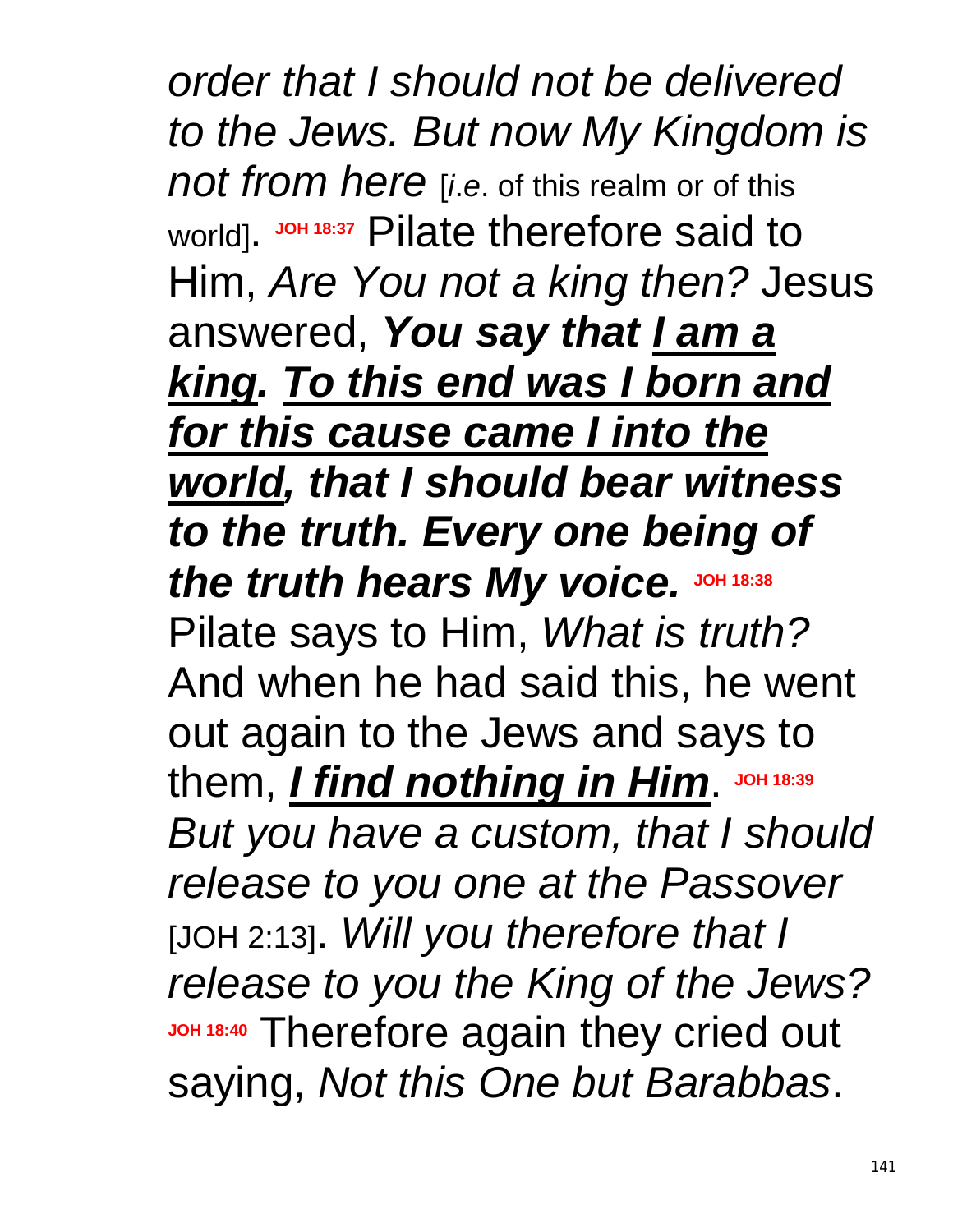And Barabbas was a robber [and murderer - ACT 3:14]. JOH 19:1 Then Pilate therefore took Jesus and whipped Him. **JOH 19:2** And the soldiers weaved a crown of thorns and put it on His head. Then they put on Him a purple garment **JOH 19:3** and they came to Him and said, *Hail*, *King of the Jews!* And they were giving Him slaps with their **hands** [MAT 27:27, 30]. JOH 19:4 And Pilate therefore went out again and says to them, *Behold, I bring Him out to you that you may know that I find no Cause in Him.* JOH 19:5 Therefore came out Jesus, wearing the crown of thorns and the purple garment, and he [Pilate] said to them, *Behold the Man!* **JOH 19:6** Therefore when the chief priests and officers saw Him they cried out saying, *Crucify, crucify*. **Pilate** says to them, *You take and*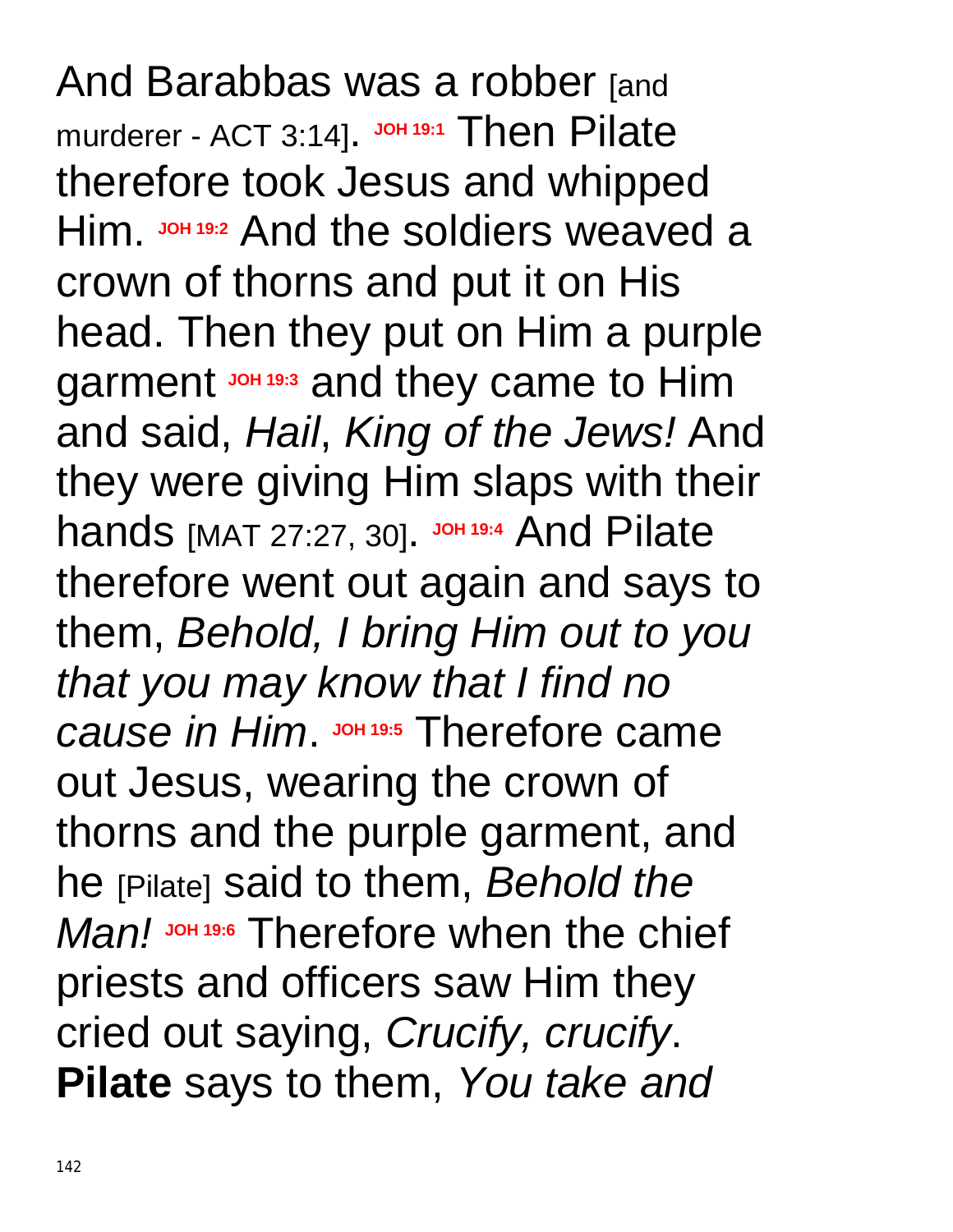*crucify Him, for I find no cause in Him*. **JOH 19:7** The Jews answered him, *We have a Law and according to the Law He ought to die* [**religious charge**], *because He made* [claimed] *Himself* [to be the] Son of God. JOH 19:8 When Pilate therefore heard this word, he was more afraid **JOH 19:9** and went again into the governors palace and says to Jesus, *Where are You from?* **But Jesus gave him no answer**. **JOH 19:10** Therefore says Pilate to Him, *Do You not speak to me? Do You not know that I have authority to release You and I have authority to crucify You?* **JOH 19:11** Jesus answered him, *You could have no authority to do ANYTHING AGAINST ME, except it were given you from above. Through this the one who delivered*  Me to you has the greater sin. JOH 19:12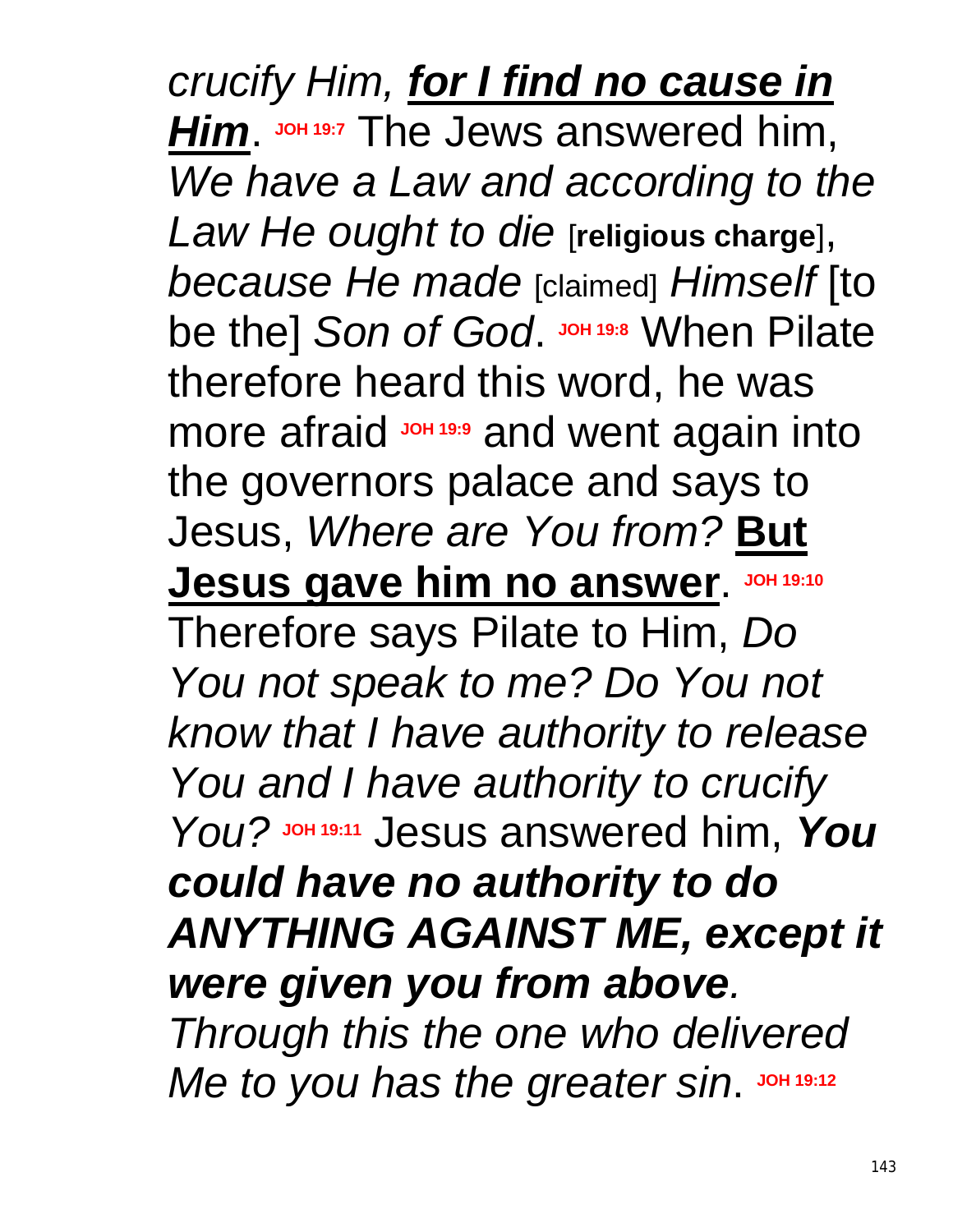After this Pilate sought to release Him. But the Jews cried out saying, *If you loose this One, you are not Caesar's friend. Everyone making Himself king speaks against Caesar*. **JOH 19:13** Therefore Pilate hearing these words, he led out Jesus and he sat upon **the judicial bench** in a place that is called **Stone Pavement**, **but in Hebrew, Gabbatha. JOH 19:14 Now it** was **the preparation** [**Friday** - JOH 19:14, 31, 42; MAR 15:42] **of the Passover** [week JOH 2:13, 23; (5:1); 6:4; 11:55 (2); 12:1; 13:1; 18:28, 39; 19:14] — it was **about the 6th hour** [6 a.m. - early - YES - see LUK 22:66.] and he says to the Jews, *Behold your King!* **JOH 19:15** They therefore cried out, *Away, away! Crucify Him*. Pilate says to them, *Shall I crucify your King?* **The chief priests answered**, *We have no king except Caesar JOH 19:16* Therefore then he delivered Him to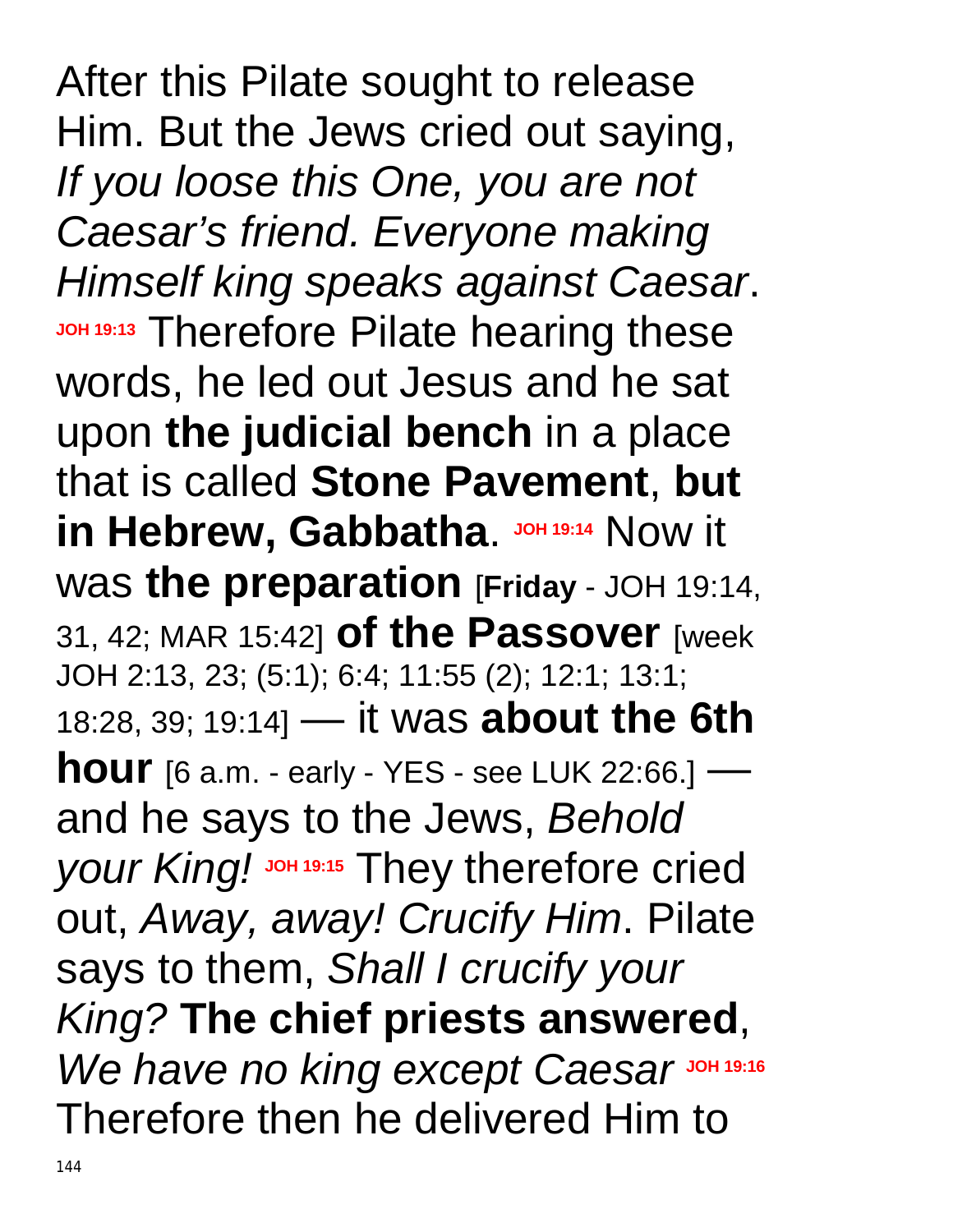them in order that He might be crucified. Therefore they took Jesus away, **JOH 19:17** and bearing His cross He went out **to a place called place of a skull**, **which is called in the**  Hebrew **Golgotha**, JOH 19:18 where they crucified Him and with Him two others, one on either side and Jesus in the middle. **JOH 19:19 And Pilate wrote a title and put it on the cross**. The writing was: **JESUS OF NAZARETH THE KING OF THE JEWS**. **JOH 19:20** This title then (having been **written in Hebrew, Roman** [**Latin**] **and Greek**) was read by many of the Jews because **the place where Jesus was crucified was near the city. JOH 19:21** Then said the chief priest of the Jews to Pilate, *Write not, 'The King of the Jews;' but that He said, 'I am King of the Jews.'* **JOH 19:22 Pilate**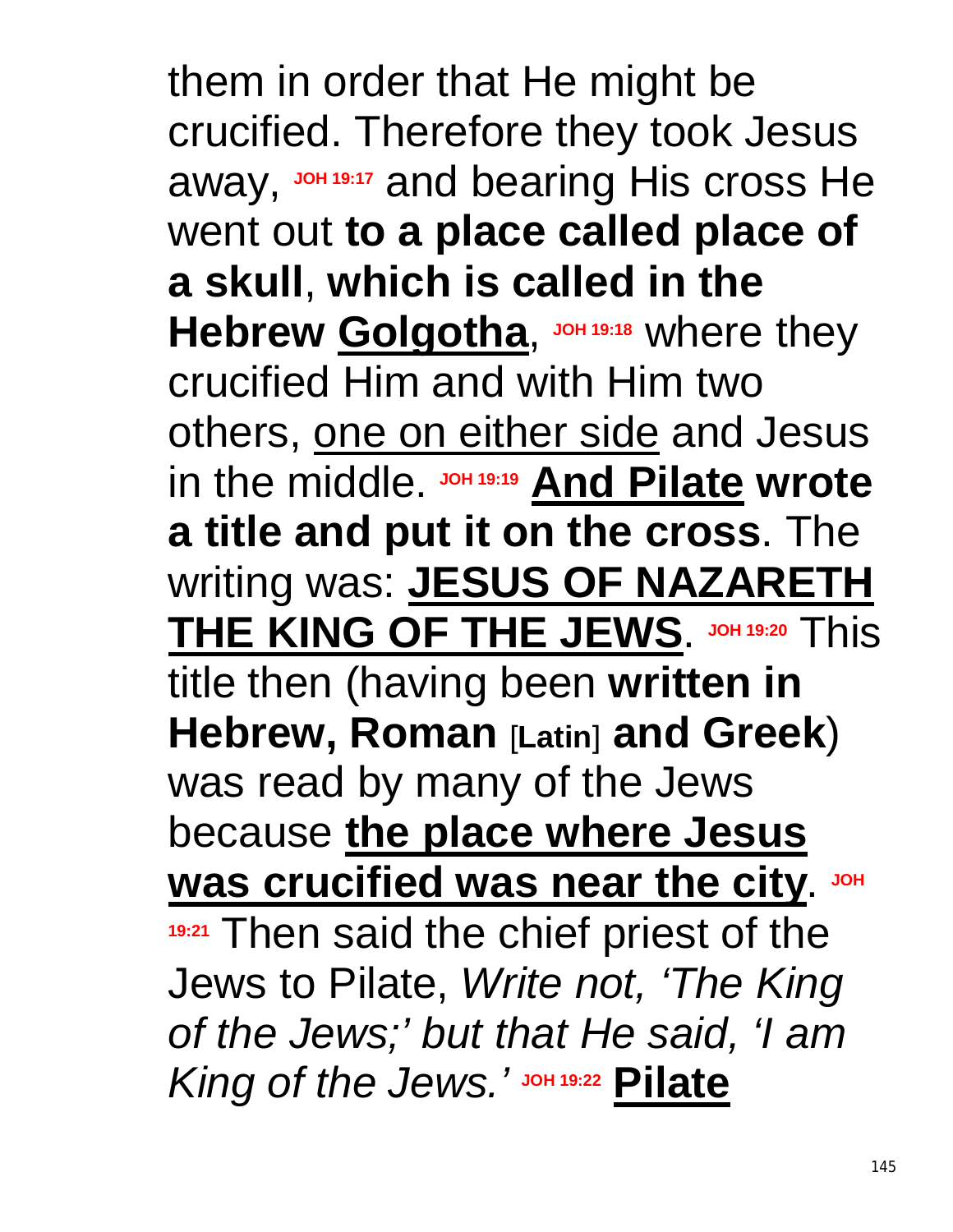**answered**, *What I have written I*  have written. JOH 19:23 Then the soldiers, when they crucified Jesus, took His garments and made four parts, to every soldier a part; and also His coat. Now the coat was seamless, Woven in one piece. JOH 19:24 They said therefore among themselves, *Let us not tear it, but cast lots for it to determine whose it shall be*; that the Scripture might be fulfilled: *They parted My garments among them and for My clothing they did cast lots* [PSA 22:18]. These things therefore the soldiers did.

**JOH 19:25** Now there stood by the cross of Jesus His mother, His mother's sister, Mary the wife of Cleopas and **Mary Magdalene.** Johnson Jesus therefore seeing the mother and the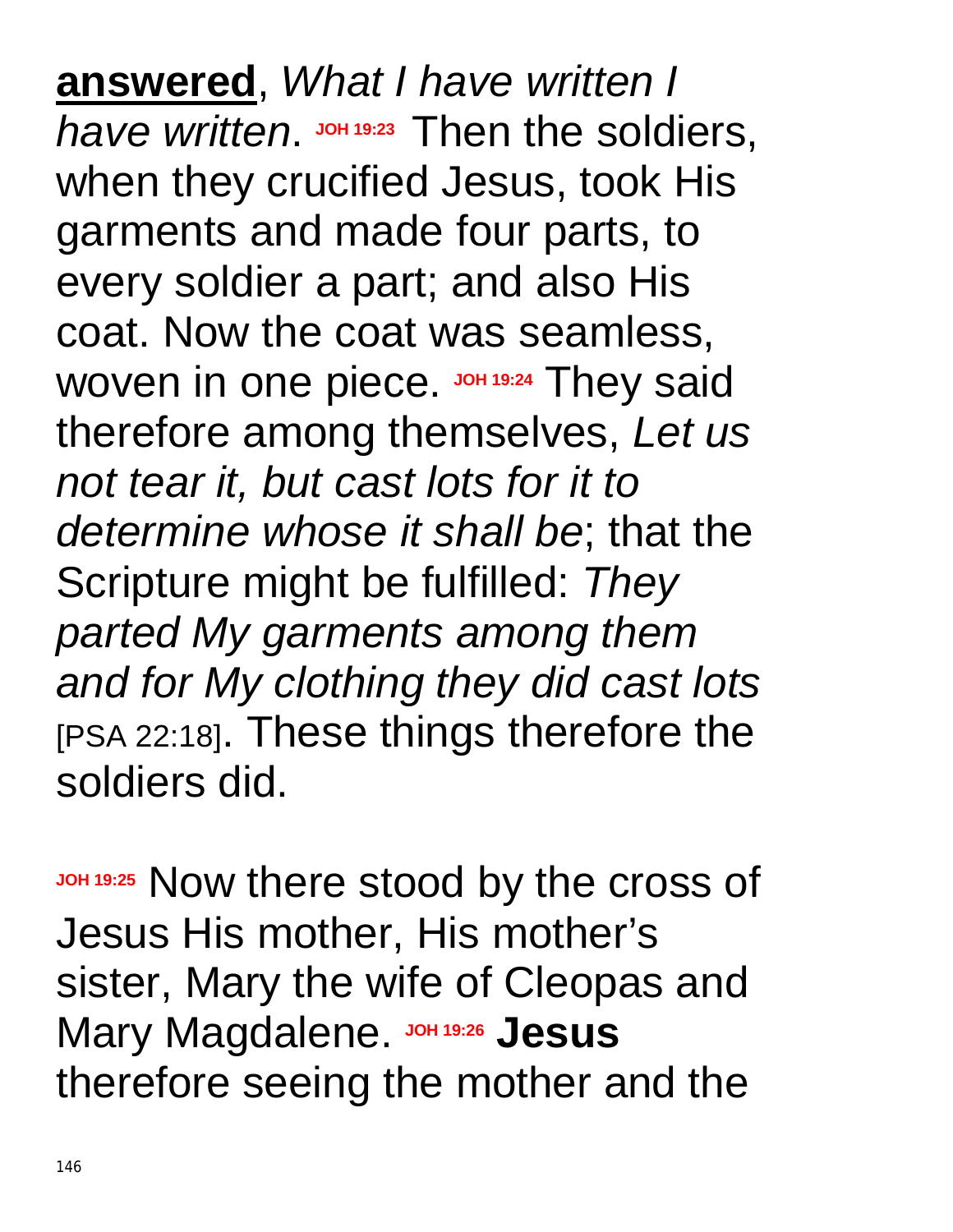disciple standing near whom He loved [**John**] He **says** to the mother, *Woman, behold your son.* JOH 19:27 Then He says to the disciple, *Behold your mother*. **And from that hour the disciple took her into his own home**.

**JOH 19:28** After this, Jesus knowing that all things were now finished [**were provided for**], in order that the Scripture might be fulfilled He says [PSA 69:21], *I thirst*. **JOH 19:29** Now a vessel full of wine vinegar [sour wine] was there and they filled a sponge with the vinegar and put it on a hyssop plant and put it to His mouth **JOH 19:30** Therefore when Jesus received the sour wine He

# said, *It has been finished* [See ACT 13:29]. **And**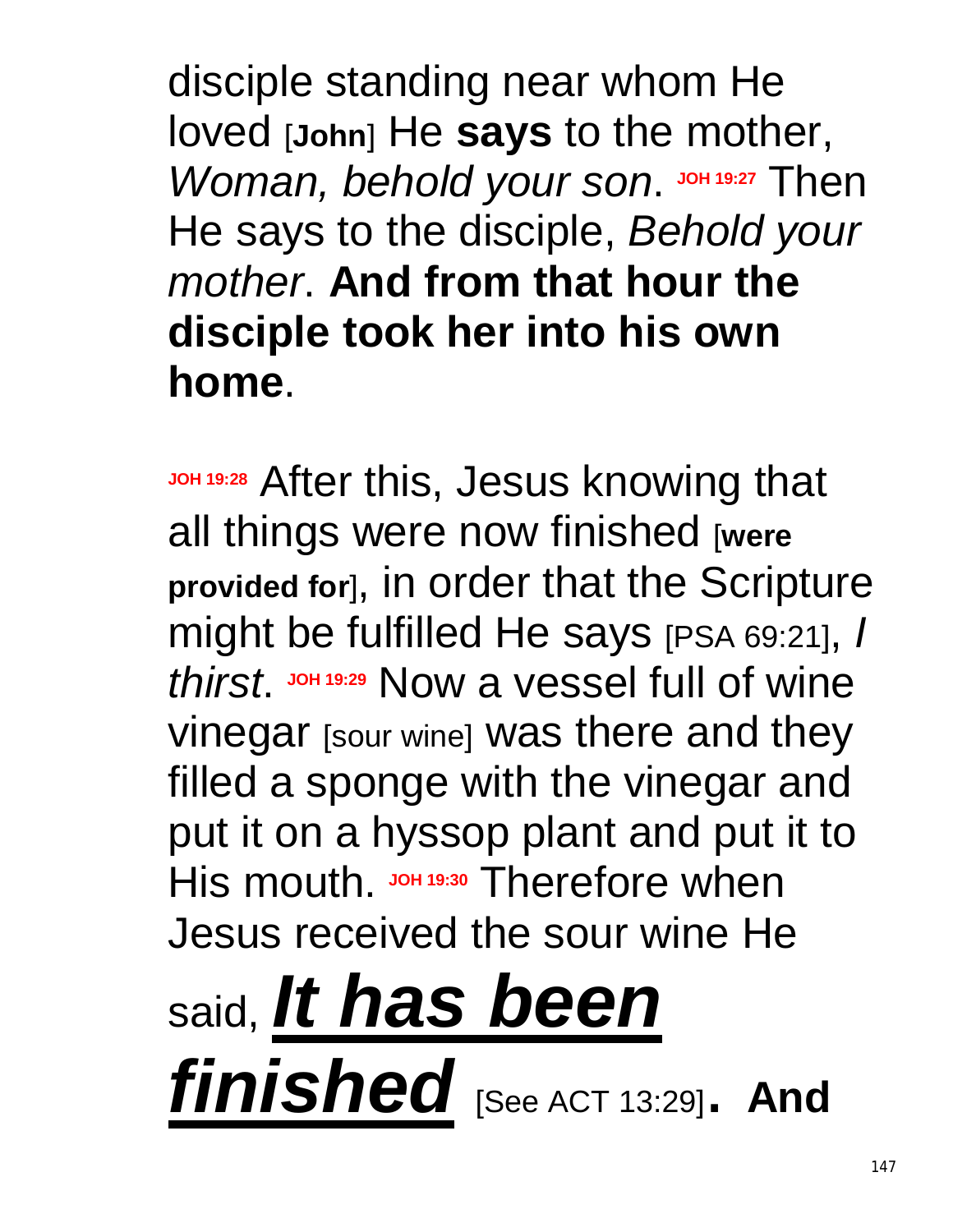## **He bowed His head and gave up the spirit**.

**JOH 19:31** The Jews therefore, because it was the preparation [**for the Sabbath - Friday** - JOH 19:14, 31, 42], **in order that the bodies might not remain on the cross on the Sabbath day** (for it was the great day — that of the Sabbath) they asked Pilate in order that their legs might be broken and that they might be taken away. Joh 19:32 Then came the soldiers and broke the legs of the first and of the other who was crucified with Him. JOH 19:33 But **when they came to Jesus, as they saw He was already dead they broke not His legs. JOH 19:34 But one of the soldiers with a spear**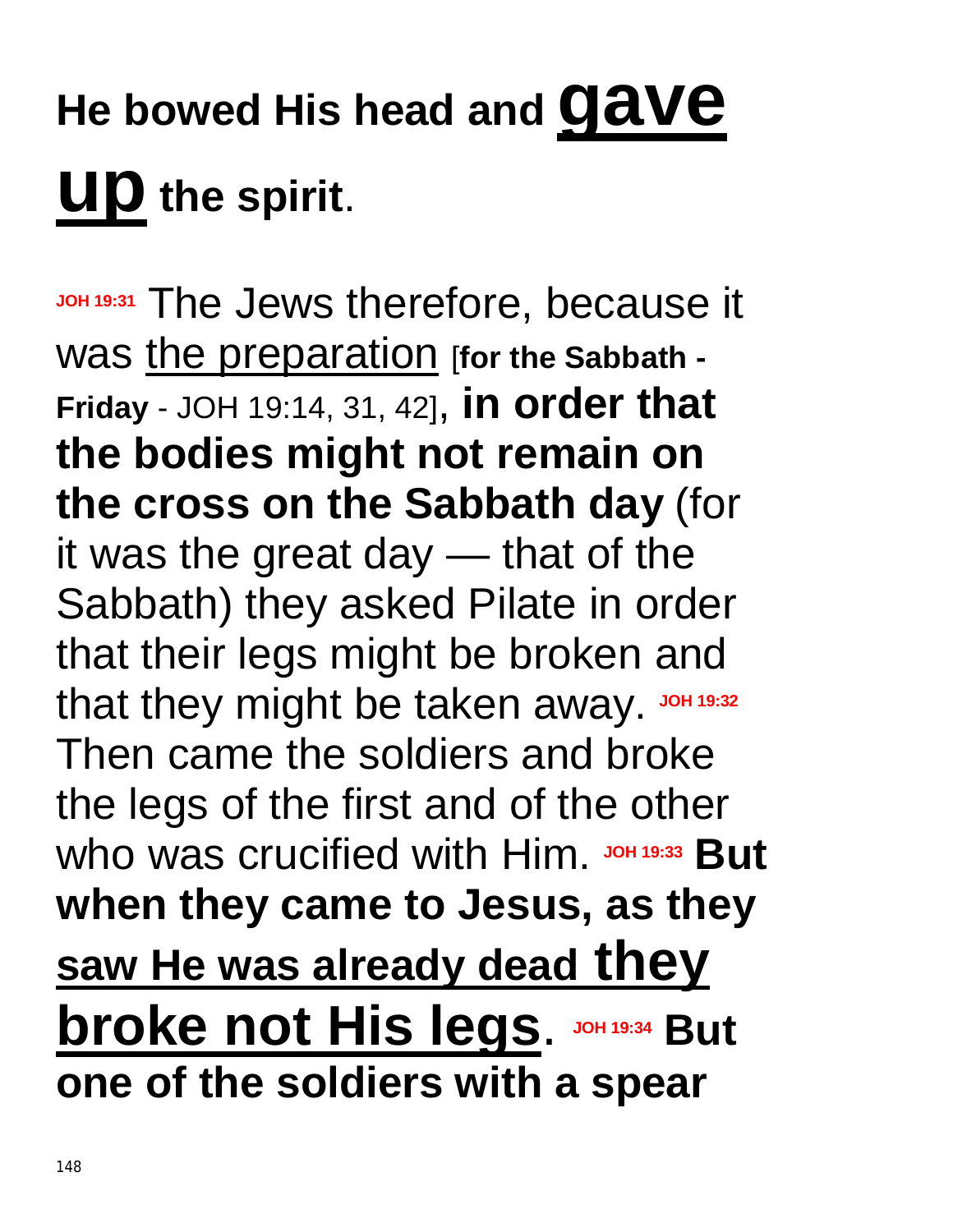**pierced His side and immediately**  there came out blood and water. JOH **19:35 And the one who saw has given witness, and his witness is true. And that one knows that he says is true, in order that you might believe.** JOH 19:36 For these things were done, in order that the Writing might be fulfilled, *A bone of Him shall not be broken* [NUM 9:12; EXO 12:46; PSA 34:20]. **JOH 19:37 Again another Writing says,** *They shall look on Him Whom they pierced* [**ZEC 12:10**; REV 1:7].

**JOH 19:38** After this Joseph of Arimathaea, **being a disciple of Jesus, but secretly for fear of the Jews**,

asked Pilate [**boldly** - MAR 15:43] that he might take away the body of Jesus. Pilate gave him permission. He came therefore and took the body of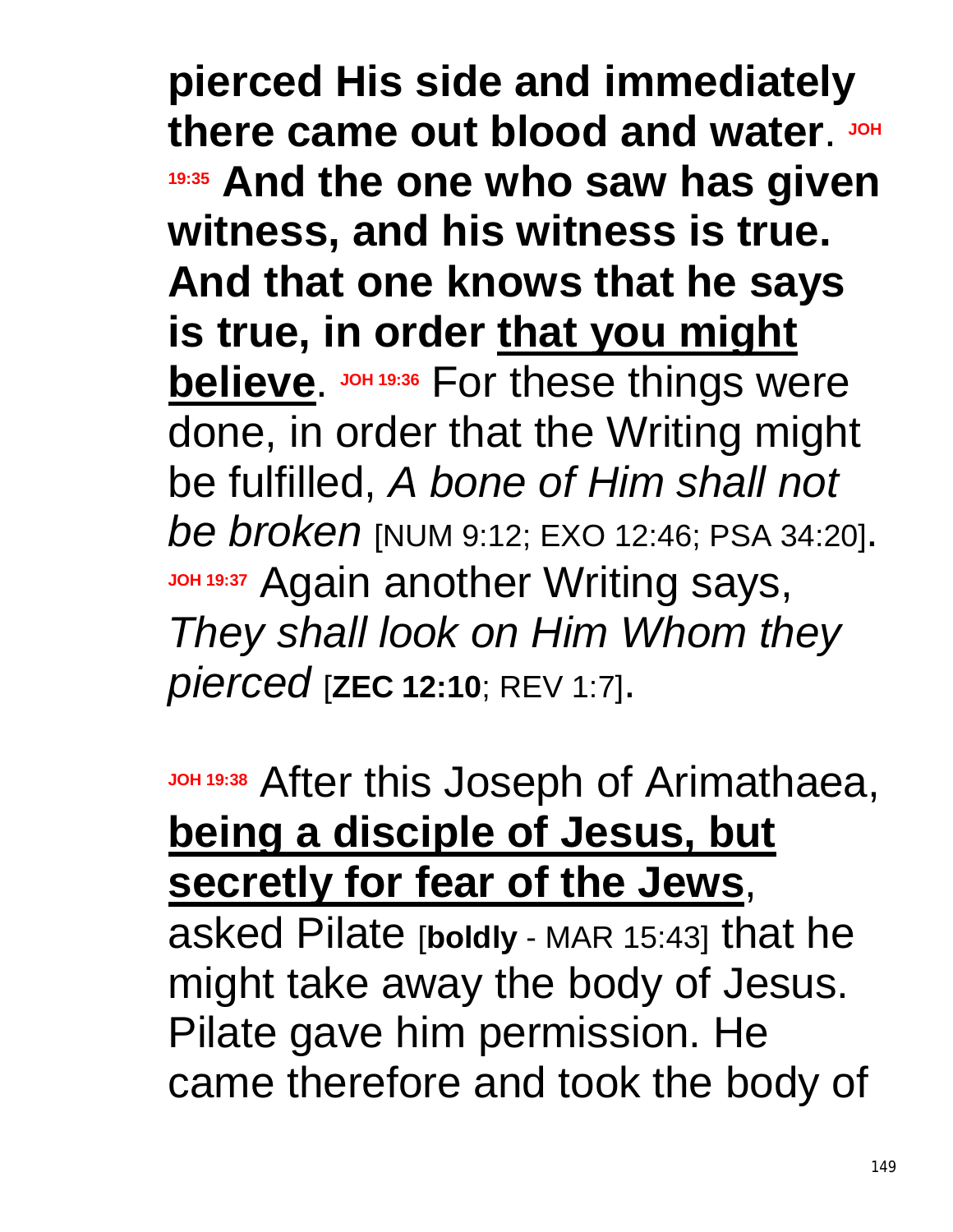#### Jesus. **JOH 19:39 And also Nicodemus came, the one coming at the first by night** [JOH 3:1 ff.]**, bearing a mixture of myrrh and aloes**  about seventy-five pounds. JOH 19:40 **Then THEY took the body of Jesus and BOUND IT IN LINEN STRIPS with the spices, as the manner of the Jews is to bury**. JOH 19:41 Now there was in the place where He was crucified a garden and in the garden a new tomb, in which no one was ever laid. **JOH 19:42 There laid they Jesus therefore because of the Jews' preparation day** [**Friday** - JOH 19:14, 31, 42]; for the tomb was near. **JOH 20:1** And the first [day] from [after] the Sabbath [**Sunday**] **Mary Magdalene coming early, it being yet dark, to the tomb and sees that the stone**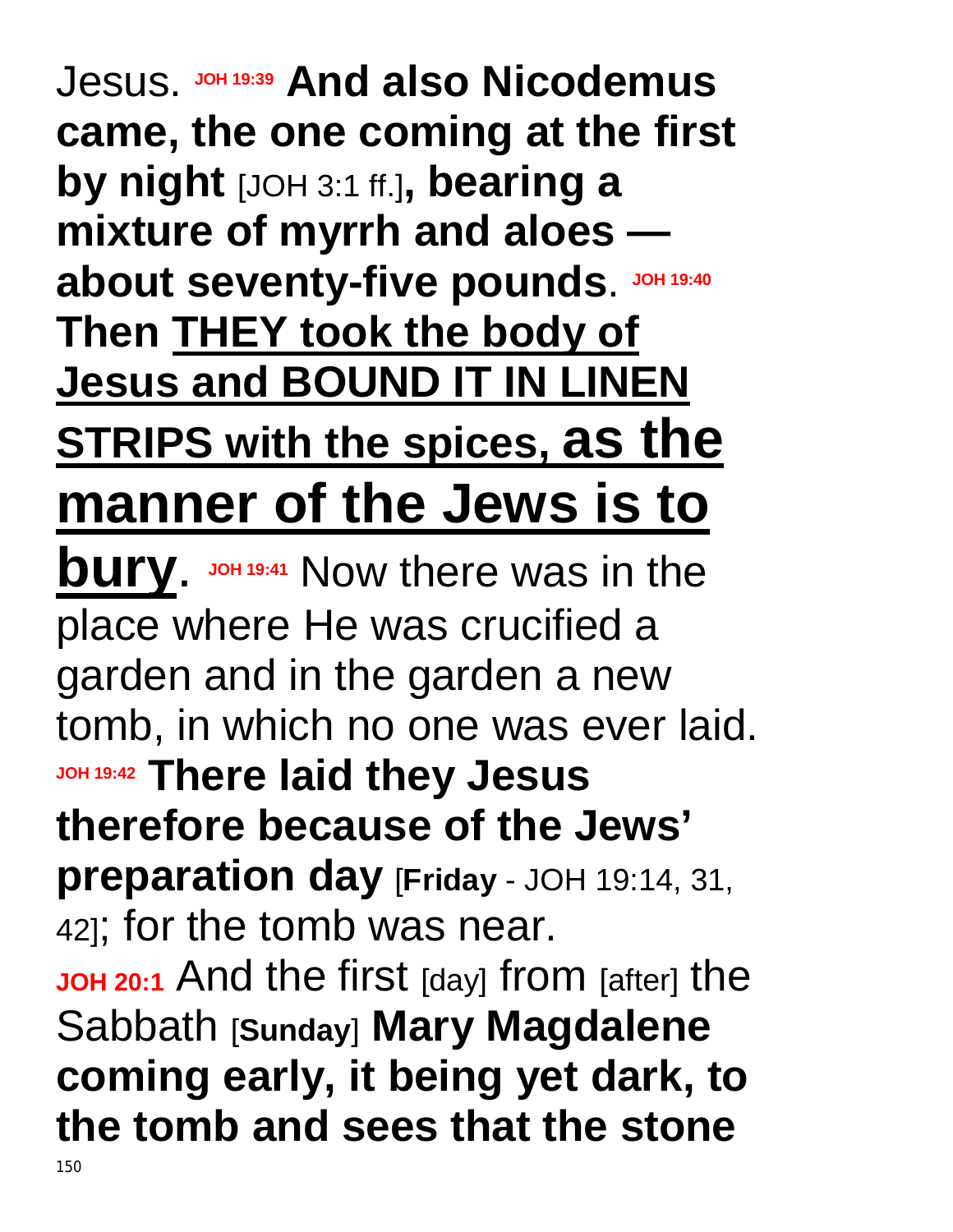**was taken away from the tomb.** JOH **20:2** Therefore she ran and coming to Simon Peter and to the other disciple, whom Jesus loved [John], and says to them, *They took away the LORD out of the tomb and we do know not where they have placed Him*. **JOH 20:3** Therefore went Peter and that other disciple, and came to the tomb. **JOH 20:4** And the two ran but the other disciple did outrun Peter and came first to the tomb. JOH 20:5 And he [John] stooping down sees the linen strips lying there. Yet he went not in. **JOH 20:6** And therefore comes Simon Peter following him and went into the tomb and sees the linen strips lying there,  $J$ <sup>OH 20:7</sup> and the napkin, that was upon His head, not lying with the linen strips, but wrapped together in one place. **JOH 20:8** Therefore then went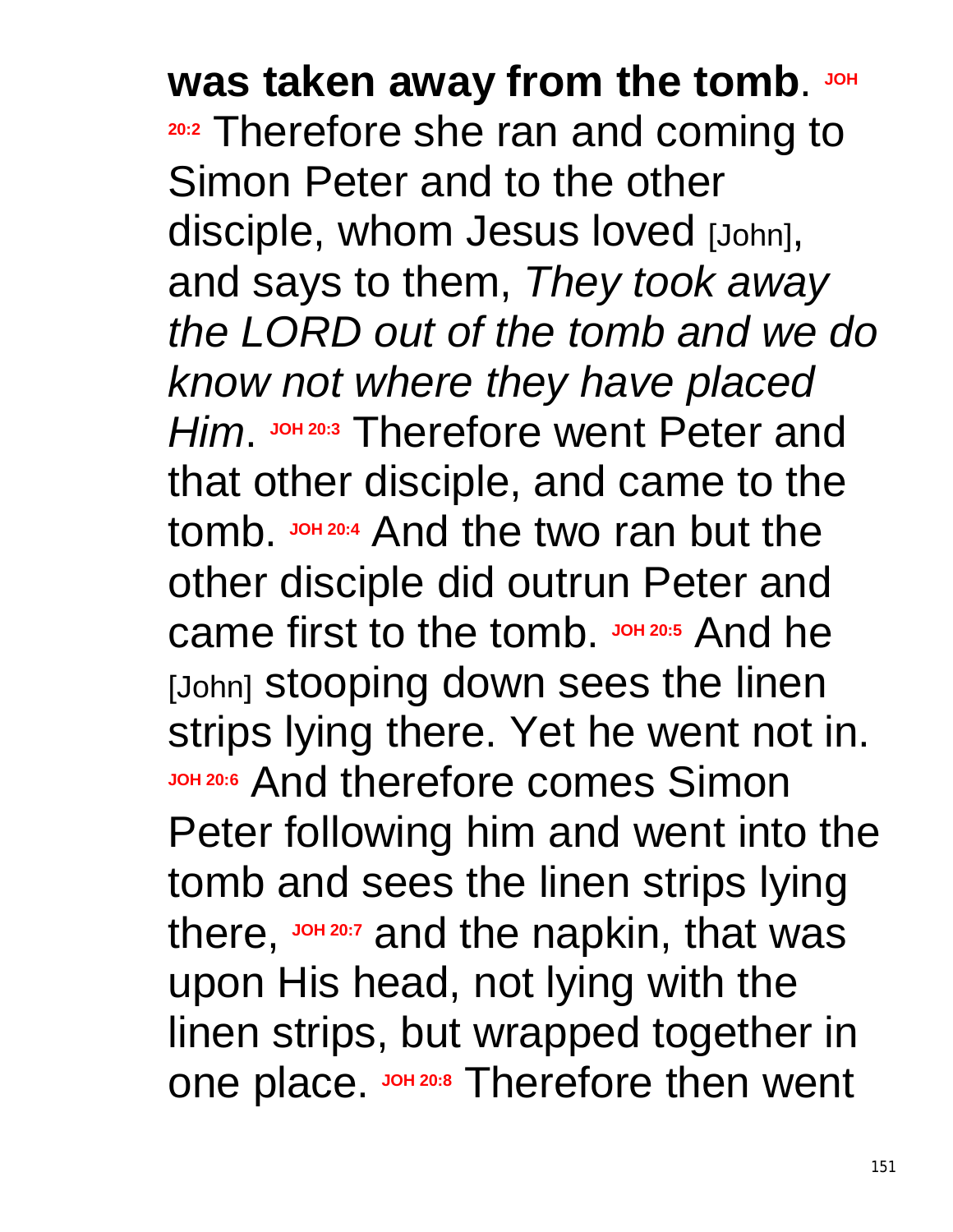#### in also that other disciple [**John**], the one coming first to the tomb and **he saw and believed**. **JOH 20:9 For they understood not the**

#### **Writing, that it was necessary for Him to rise from the dead** [JOH 2:22; LUK 24:7, 8; ACT 13:29-37; PSA 16:10; MAT 16:21].

**JOH 20:10 Therefore the disciples went away again to their homes**. **JOH 20:11**

But Mary [**Mary Magdalene**] stood outside the tomb weeping. Therefore as she wept she stooped down and looked into the tomb, **JOH 20:12** and **beholds two angels in white** sitting, the one at the head and one at the feet, where the body of Jesus had been lying. JOH 20:13 And they say to her, *Woman, why are you weeping?* She says to them, *Because they*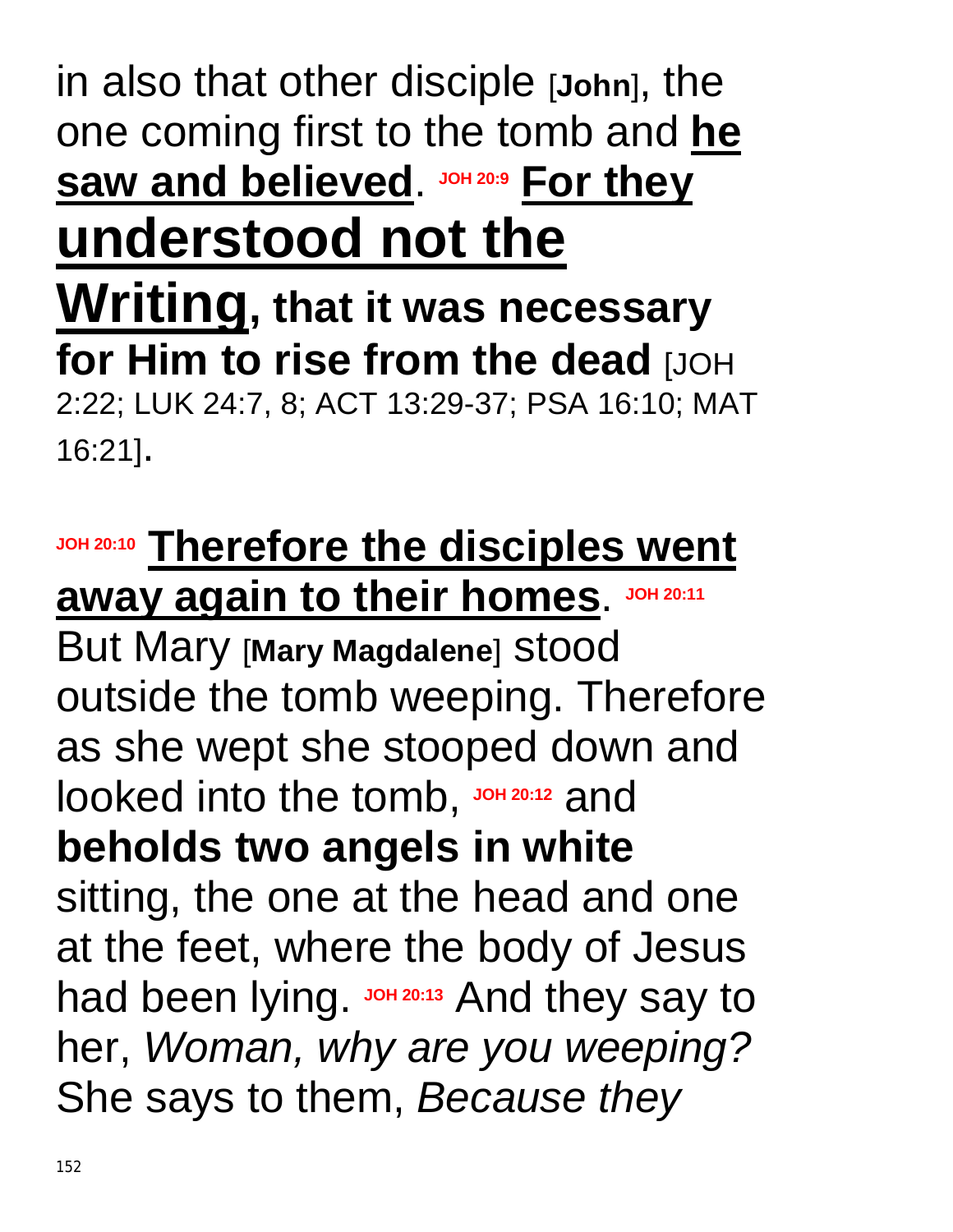*have taken my LORD and I do not know where they have placed Him*. **JOH 20:14** When she had said these things, she turned back [around to go home], and saw Jesus standing and knew not that it was Jesus. JOH 20:15 Jesus says to her, *Woman, why do you weep? Whom do you seek?* Thinking that He is the gardener, she says to Him, *Lord, if You have taken Him away, tell me where You have placed Him and I will take Him*. **JOH 20:16 Jesus says to her,** *Mary***.** Turning she says to Him in Hebrew, *Rabboni* (which [translated] is to say Teacher). JOH 20:17 Jesus says to her, *Do not touch Me for I have not yet*  ascended [Still very early in the morning. LUK 23:43 - *today . . . Paradise*] *to the Father. BUT go to My brothers and say to them, I am ascending to My Father*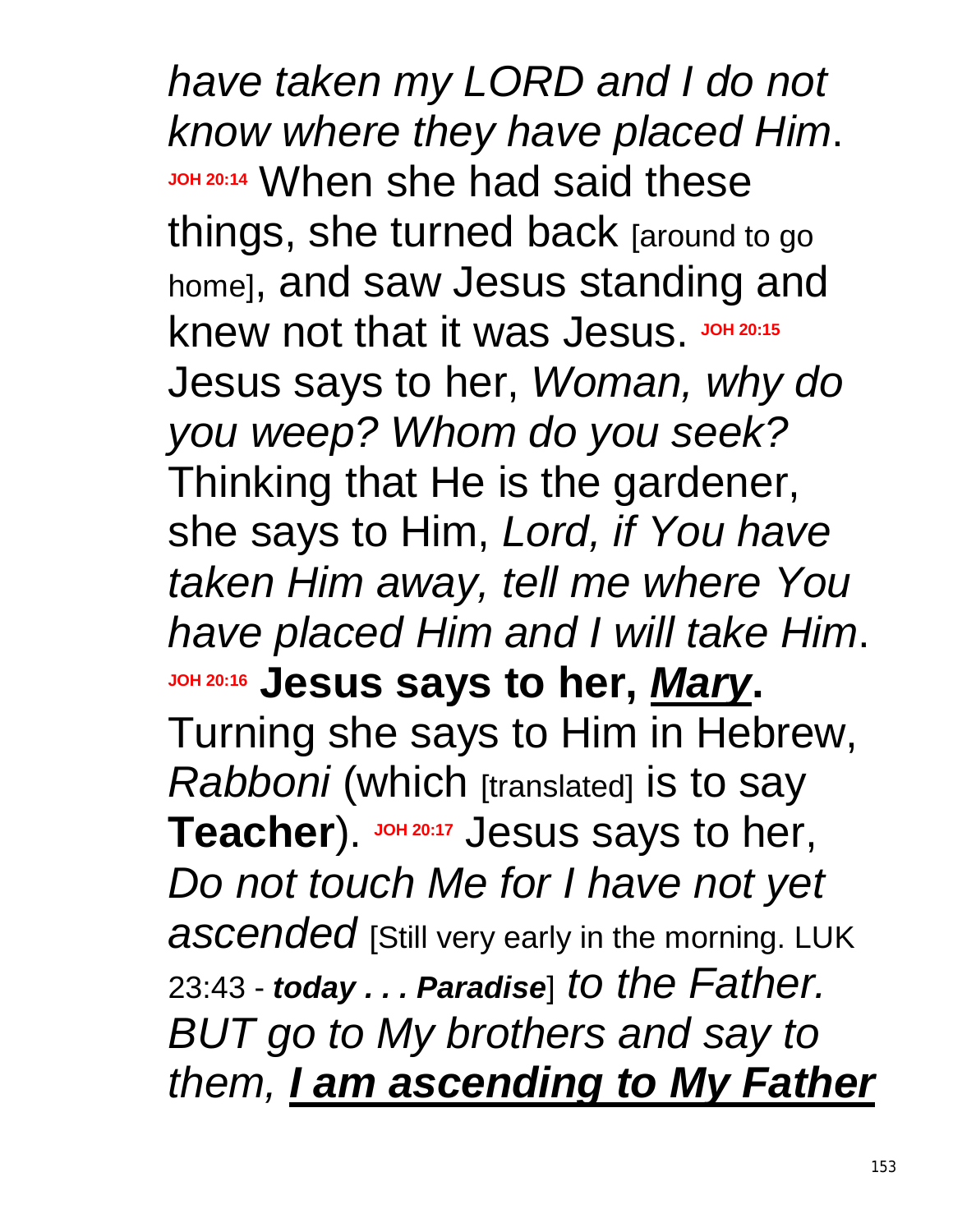### *and your Father, My God and your*

**God. JOH 20:18 Mary Magdalene comes** announcing to the disciples that *I have seen the LORD* and these things He said to her. JOH 20:19 Therefore it being evening on the first day of that week [**Sunday** - obviously Roman time (Jewish evening begins the new day - Monday)], and the doors having been locked where the disciples were for the fear of the Jews, Jesus came and stood in the midst, and says to them, Peace to you. JOH 20:20 And saying this, and He showed His hands and His side to them. Therefore the disciples rejoiced seeing **the LORD**. **JOH 20:21** Therefore Jesus said to them again, *Peace to you; as My Father has sent Me, I also send you.* JOH 20:22 And saying this, He breathed on them and says to them, *Receive the Holy*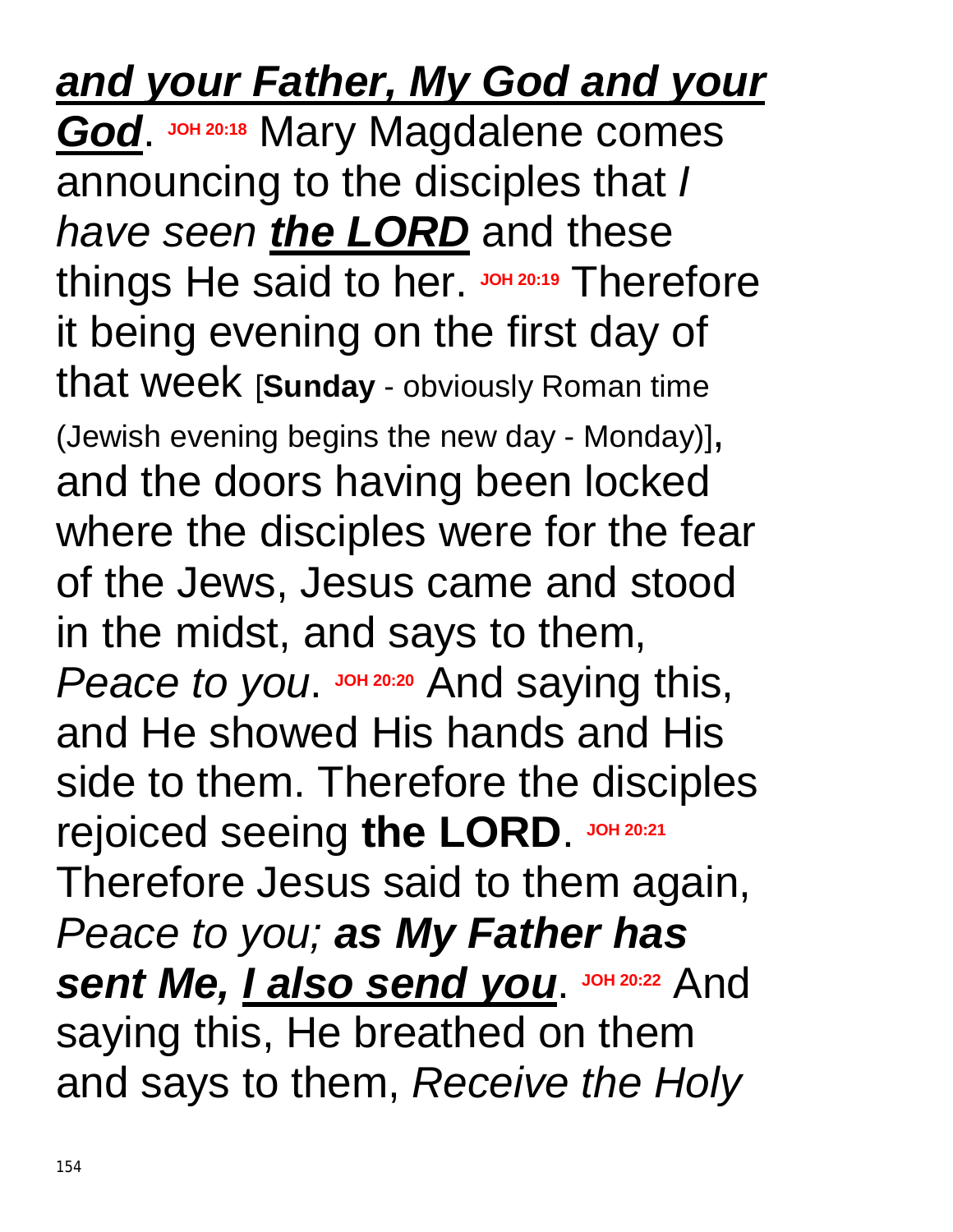*Spirit* [BEFORE THE DAY OF PENTECOST - **NOTE THE CONTEXT** 20:1-21:1].  $JOH 20:23$ 

*Anyone whose sins you forgive, they are forgiven to them. Anyone whose*   $y$ ou retain, they are retained. JOH 20:24 But Thomas, one of the twelve, called Didymus, was not with them when Jesus came. **JOH 20:25** The other disciples therefore were saying to him, *We have seen the LORD*. But he said to them, *Except I shall see in His hands the print of the nails, put my finger into the print of the nails and put my hand into His side, I will*  **not believe.** JOH 20:26 And after eight days [Sunday to Sunday] again His disciples were within and Thomas with them. Then came Jesus, the doors having been locked, and stood in the midst and said, *Peace to you*. **JOH 20:27** Then He says to Thomas,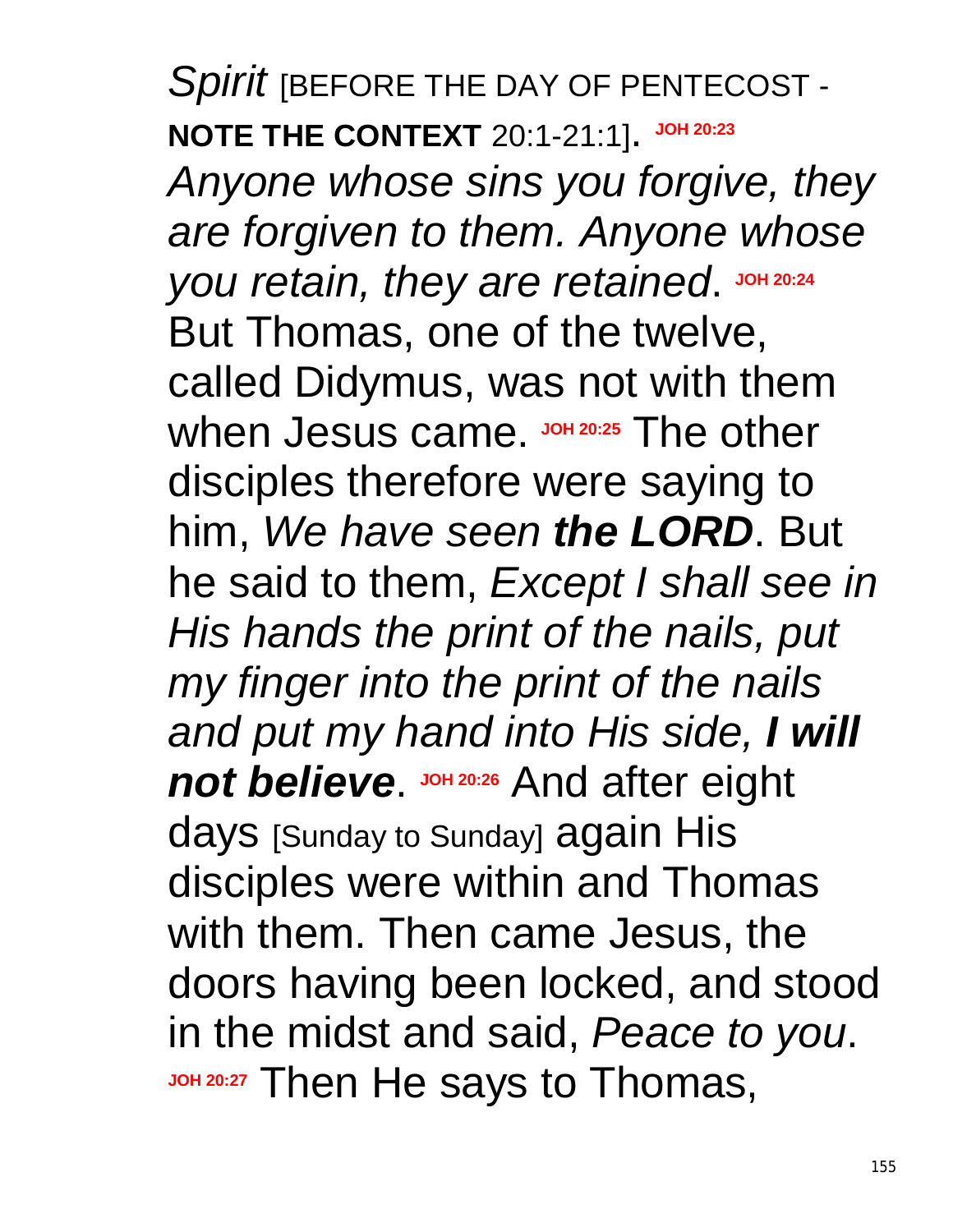*Reach here your finger and behold My hands. Reach here your hand and thrust it into My side and be not*   $unbelieving, but believing.$ Thomas answered and said to Him, *My LORD and my God* JOH 20:29 Jesus says to him, *Because you have seen Me you have believed. Blessed are those who have not seen and believed* [JOH 17:9, 20].

**JOH 20:30 Therefore also many other signs did Jesus in the presence of the disciples which have not been <u>Written in this scroll. Joh 20:31 But</u> these things have been written, in order that you may believe that Jesus is the Christ, the**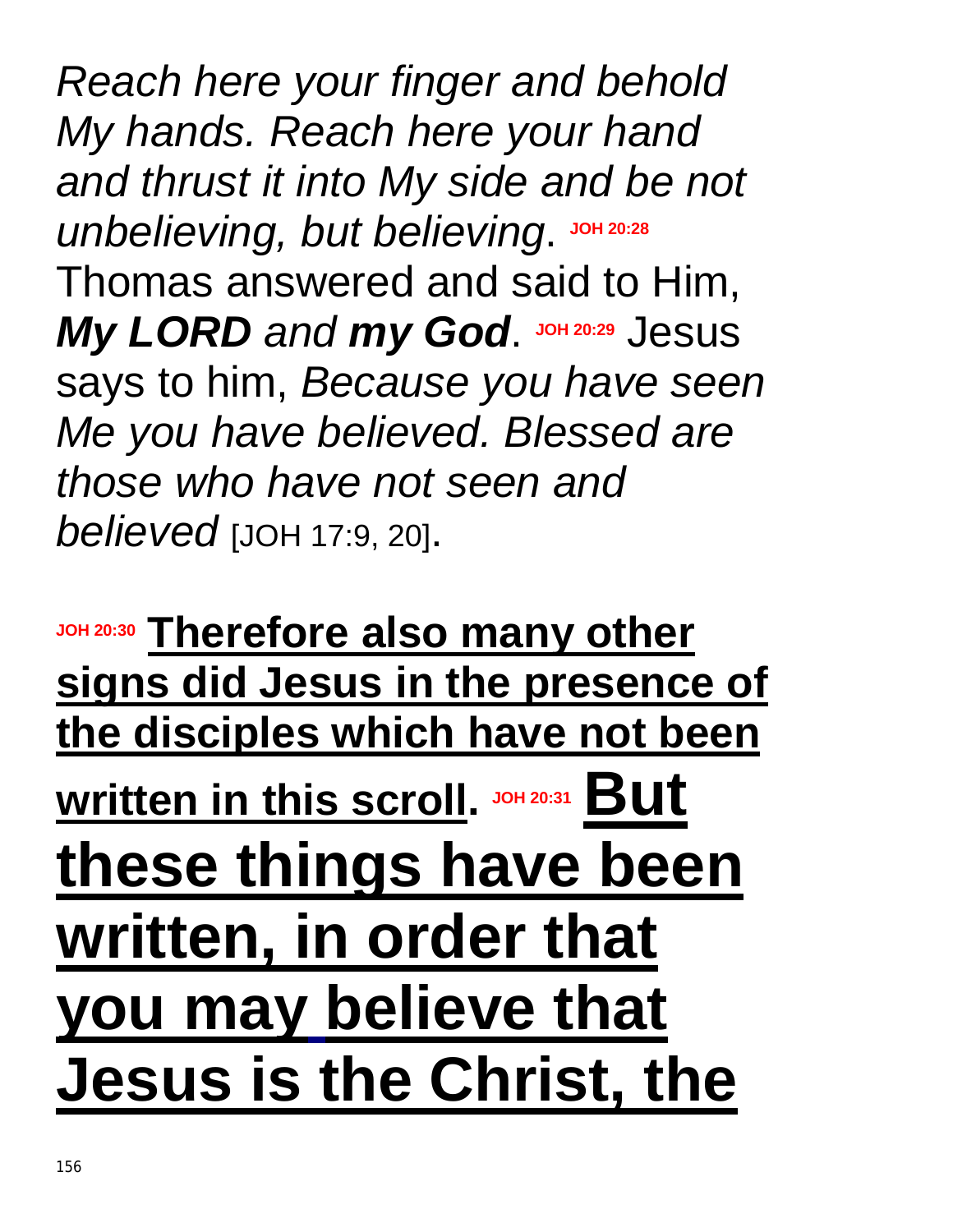### **Son of God, and in order that believing you may have life through His Name**.

**JOH 21:1** After these things Jesus showed Himself again to the disciples at the sea of Tiberias. It took place this way. **JOH 21:2** There were together Simon Peter, Thomas called Didymus, Nathanael of Cana in Galilee, the sons of Zebedee and two other of His disciples. **JOH 21:3** Simon Peter says to them: *I am going fishing*. They say to him: *We will also go with you*. They went forth and entered into a boat immediately. That night they caught nothing.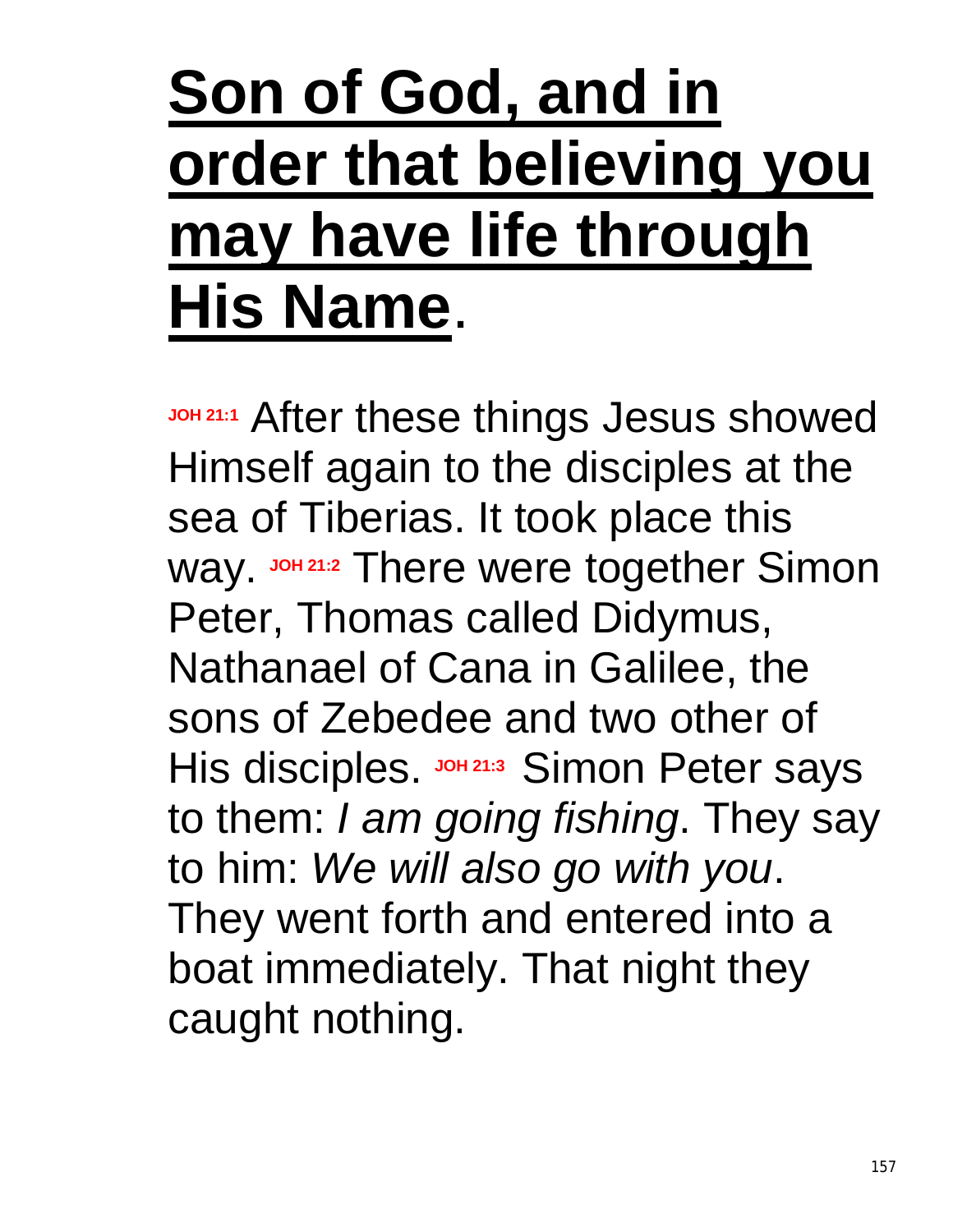**JOH 21:4** Now when the morning came Jesus stood on the shore but the disciples knew not that it was Jesus. **JOH 21:5** Therefore Jesus says to them: *Children*, *do you have any fish?* They answered Him: No. JOH 21:6 And He said to them, *Cast the net on the right side of the boat and you will find*. Therefore they cast and no longer were they able to draw it in because of the multitude of fish. JOH 21:7 Therefore that disciple whom Jesus loved says to Peter: *It is the Lord*. Therefore when Simon Peter heard that it was the Lord, he put his outer garment on (for he had taken it off to work) and did cast himself into the sea. **JOH 21:8** The other disciples came in a little boat (for they were not far from land — only about 300 feet) dragging the net with fish. JOH 21:9 As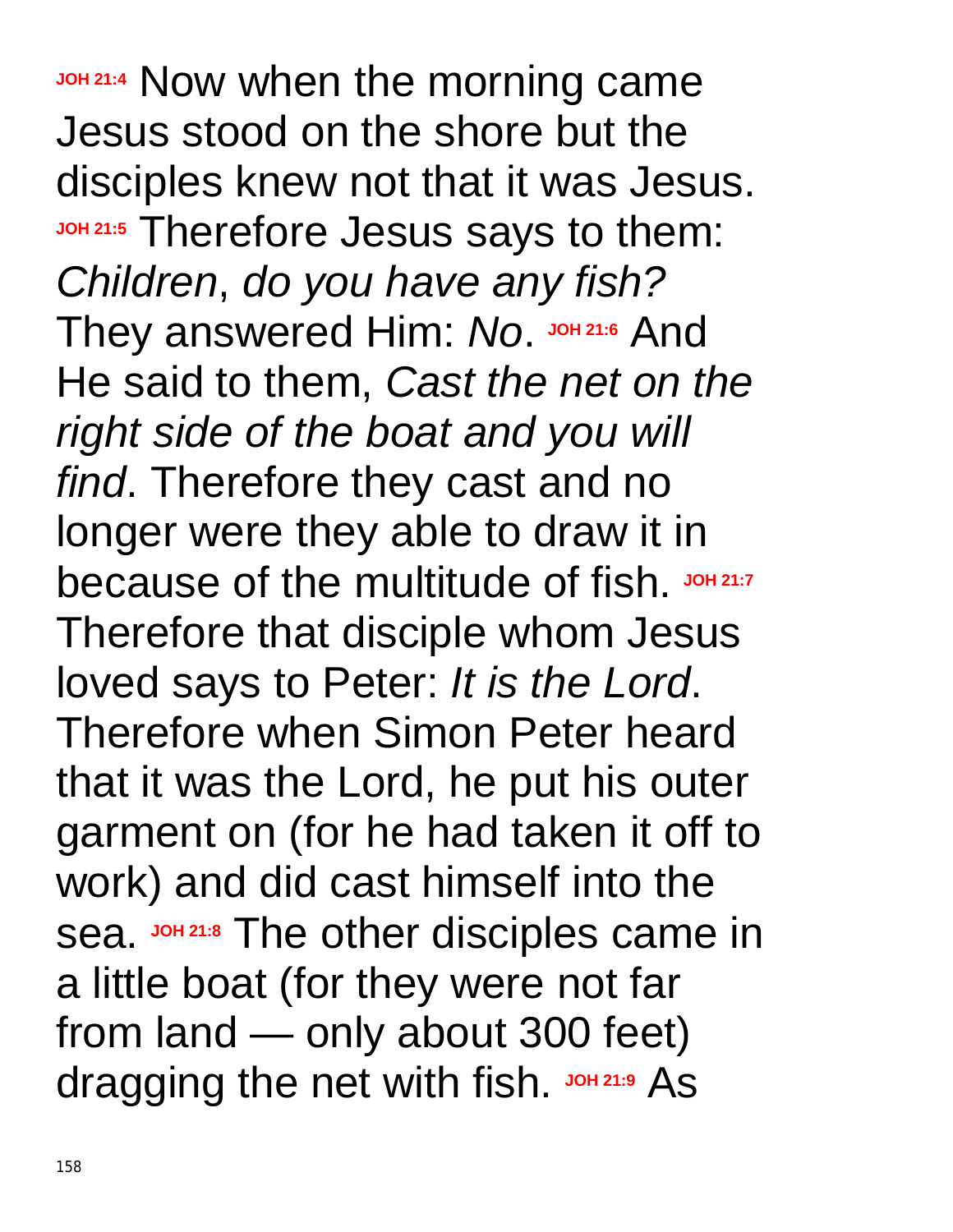soon then as they came to land they saw a fire of coals there and fish laid thereon, and bread. **JOH 21:10** Jesus says to them: *Bring of the fish which you*  **have now caught.** JOH 21:11 Simon Peter went up and drew the net to land full of 153 big fish. Even though there were so many, yet the net was not broken. **JOH 21:12** Jesus says to them, *Come and have breakfast*. And knowing that it was the Lord, none of the disciples dared ask Him, *Who are* You? Joh 21:13 Jesus came and took bread and gave it to them and fish likewise. **JOH 21:14** This was now the third time that Jesus appeared to the disciples after He was risen from the dead. **JOH 21:15** Therefore when they had breakfast, Jesus said to Simon Peter: *Simon, son of John, do you love* [See 2PE 1:7] *Me more than these?*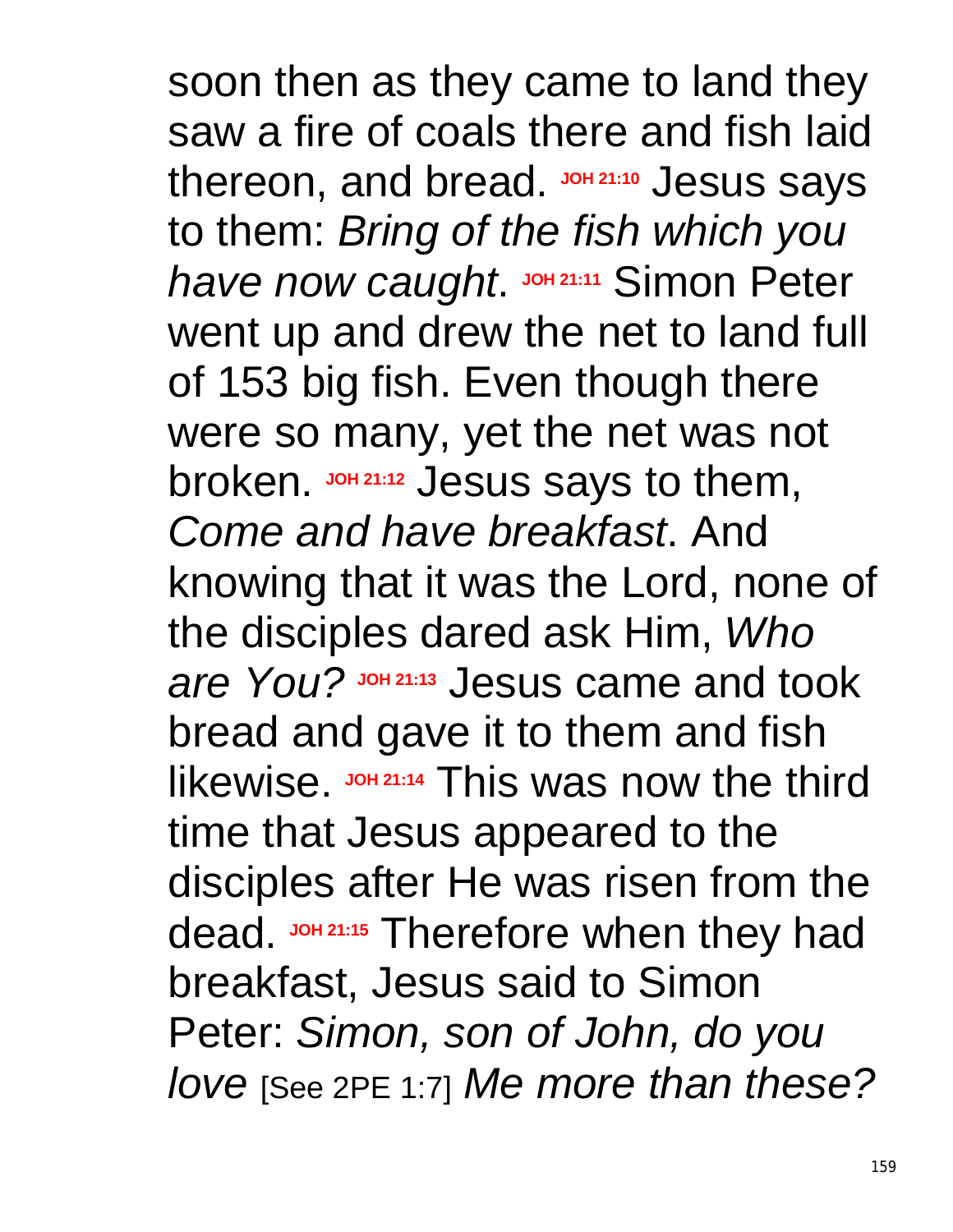He said to Him: *Yes Lord*. *You know that I love You*. He said to him: *Feed* My lambs. **JOH 21:16** He says to him again the second time: *Simon, son of John, do you love Me?* He says to Him: *Yes, Lord. You know that I love You*. He says to him *Shepherd My little sheep.* **JOH 21:17** He says to him the third time: *Simon, son of John, do you love Me?* Peter was grieved because He said to him the third time, *Do you love Me?* And he said to Him: *Lord, You know all things*. *You know that I love You*. Jesus said **to him: Feed My little sheep. JOH 21:18** *Most assuredly, I say to you, When you were younger, you girded yourself and walked where you desired; but when you grow old, you will stretch out your hands and another will dress you and carry you*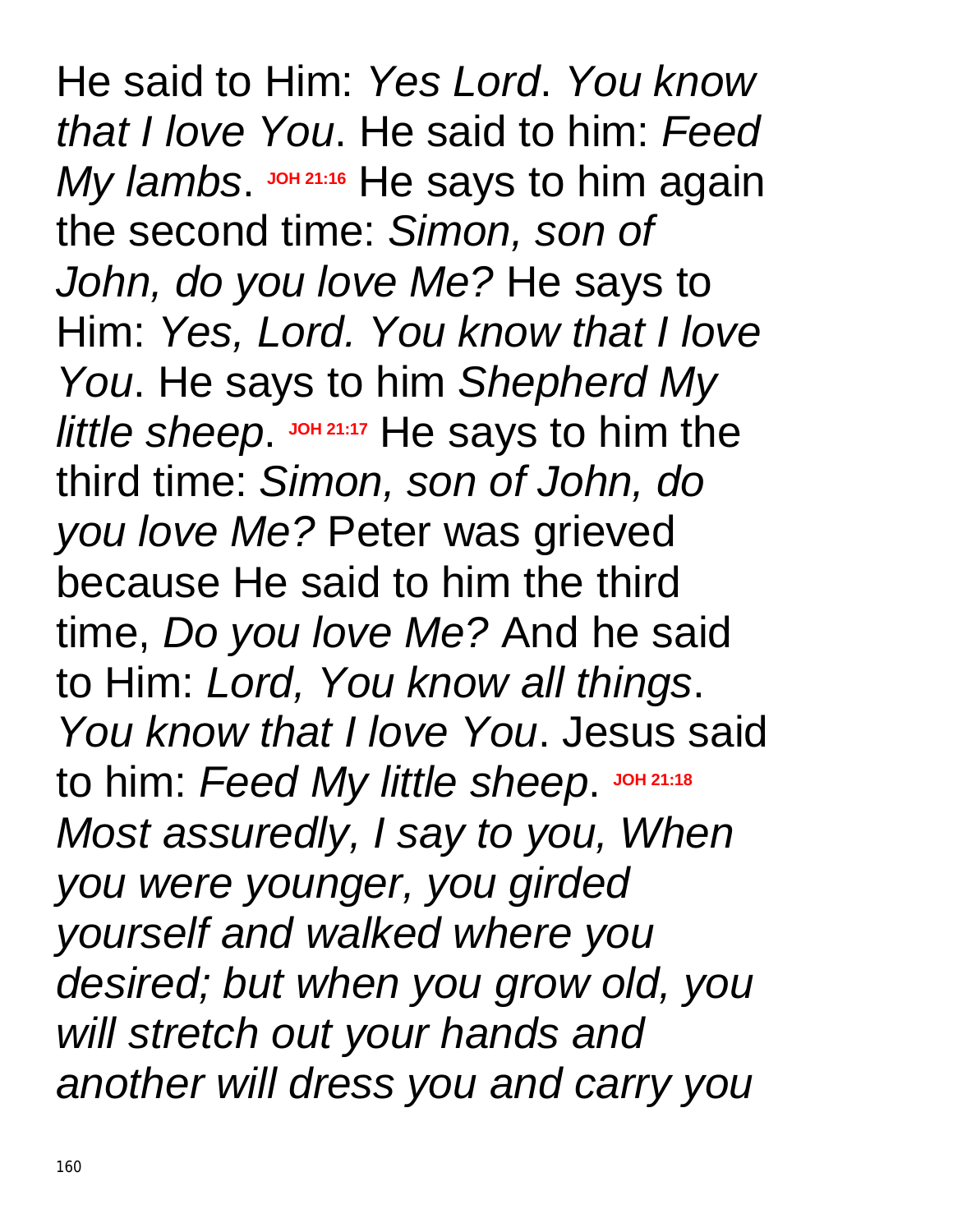$\vert x \vert$ 

*where you do not wish.* JOH 21:19 This He said, signifying by what death [**martyrdom**] he will glorify God. And this saying, He says to him: *Follow Me*. **JOH 21:20** Peter, turning he sees the disciple whom Jesus loved following, who also (at the supper) leaned on His breast and said: *Lord, who is the*  **one** betraying You? JOH 21:21 Peter therefore seeing this one [John] says to Jesus: *Lord, What about this one?* **JOH 21:22** Jesus says to him: *If I wish him to remain until I come, what is this to you? You follow Me.*  $\frac{1}{2}$  *JOH* 21:23 Therefore went out this saying among the brothers, that that disciple would not die, but Jesus said not to him, *He will not die* **but,** *If I wish him to remain until I come, what is that to you?* **JOH 21:24** This is the disciple witnessing concerning these things